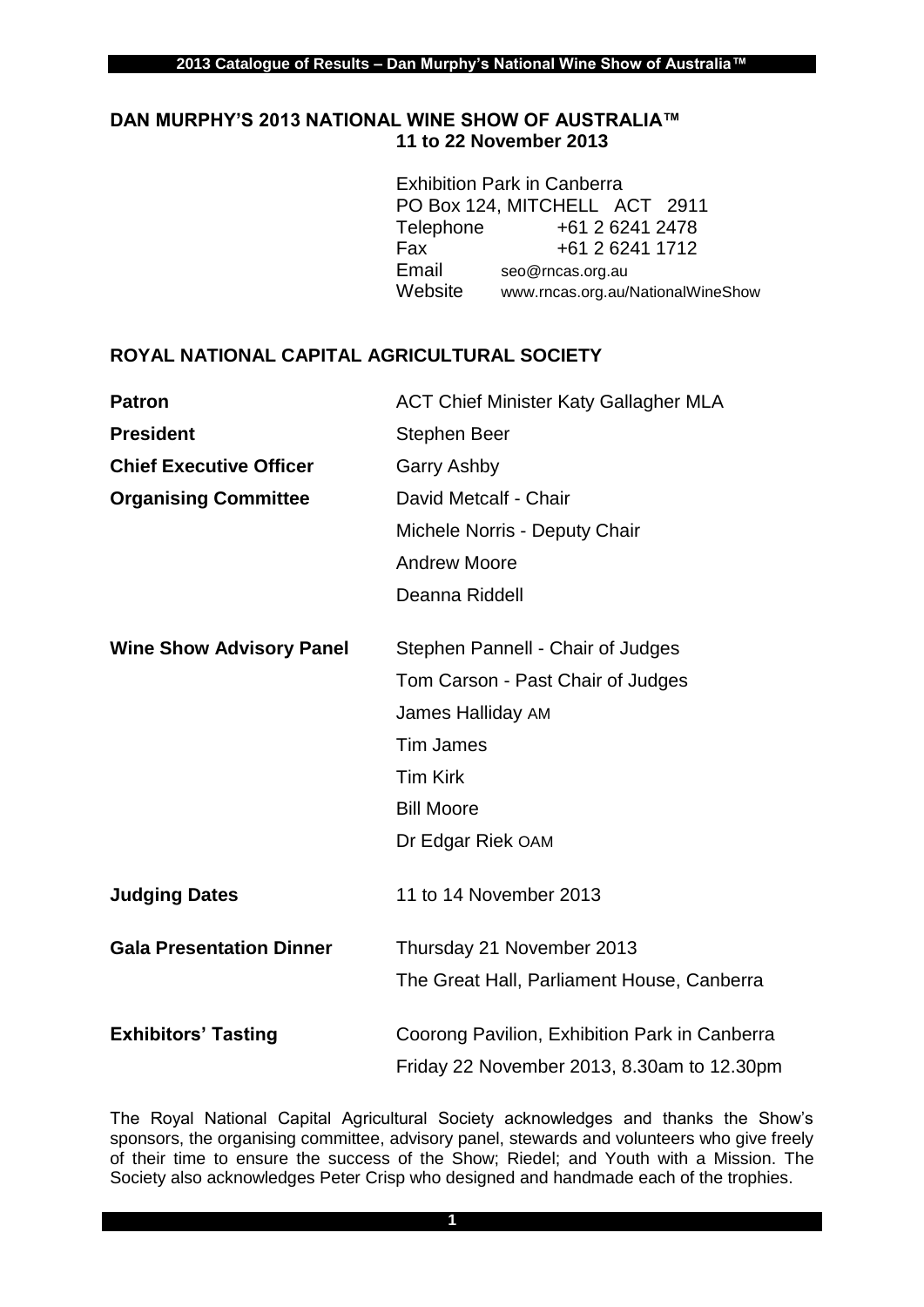## **MESSAGE FROM THE CHAIR OF JUDGES**

Judging for the 2013 National Wine Show is now complete and the nerve-racking process of finding out the trophy winning wines is over. I can now take a deep breath and look back at the highlights of the past four days of judging.

One of my personal highlights was the quality of the sparkling wine classes and especially the wines that have been made in Tasmania in the past decade. These wines are outstanding and often rivalled the quality of many non-vintage Champagnes. It is a shame these wines are not more popular and drunk more frequently in preference to their French equivalent. My personal favourite wine of the show was the House of Arras 2001 Blanc de Blancs. It is an outstanding wine, which I will be buying for Christmas morning.

The 2012 vintage is proving to be a very good vintage across Australia with a wide range of varieties, styles and regions making exceptional wines. This is the first occasion I have had to look at 2012 red wines in a show environment and many have lived up to the hype. The Pinot Noirs were very good as expected but I think we had the most fun judging the 2012 Shiraz classes. Class 18 consisted of 48 wines and we called back a potential 9 gold medals from regions that included Hilltops, Heathcote, Great Western, Pyrenees, Bellarine Peninsula, McLaren Vale, Barossa and Clare Valley. This was most pleasing considering some recent criticism of the show system for myopically awarding cool climate Shiraz and ignoring warmer riper styles.

Margaret River has performed very well again with many Sauvignon Blanc Semillon blends, Chardonnays, Cabernets and Cabernet blends and even Shiraz wines gaining high medals. The 2010 vintage in Margaret River looks like a classic vintage especially for its famous Cabernet Sauvignon and the wine of show is a great example of this.

The 2013 vintage for aromatic white wines looks to be an excellent year especially in the Adelaide Hills and Clare Valley. These are wines with heaps of fruit intensity and flavour and should provide lots of enjoyment over the summer months.

This year's judges spoke about what wines we were looking to reward and two points were often raised:

- a) a gold medal wine should be one that you are prepared to buy and put in your cellar; and
- b) reward wines that were grown and not made; wines that speak of place and are not clouded by excessive winemaking.

For the first time wines were grouped into regions, which greatly aided the judging process.

Stephen Pannell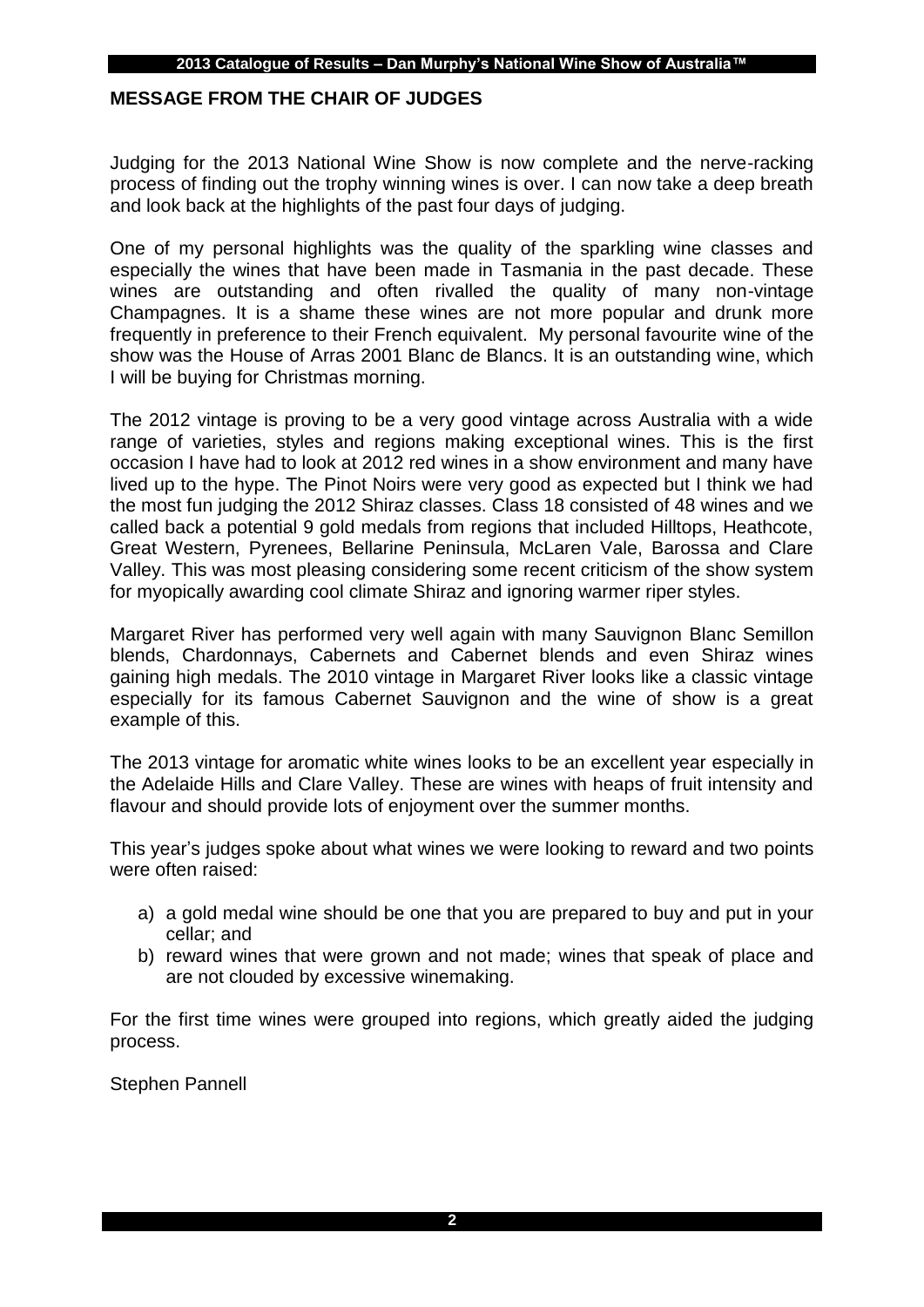## **JUDGES AND ASSOCIATES**



#### **STEPHEN PANNELL, Chair of Judges**

Stephen has been Chair of Judges since 2012. He and his wife Fiona Lindquist established SC Pannell Wines, a small family-owned winery, in 2004. It was established to focus on Stephen's passion for the McLaren Vale region and its ability to produce dry-grown and environmentally sustainable Shiraz and Grenache. Stephen aims to make wines from the region that express their sense of place and define the character and enthusiasm of McLaren Vale. Stephen's personal selection was House of Arras 2001 Blanc de Blancs (CL 54:20).

#### **DAVID JEAN, International Judge**

David studied oenology in Switzerland. Graduating in 2005, he became a wine buyer for Coop Switzerland, responsible for the Swiss, French, Austrian and German categories. In 2008 he moved to Stockholm to work as a buyer for the Swedish Retail monopoly Systembolaget, responsible for Australia, North America and Eastern Europe. David is also strongly involved in their QC/QA-program and has judged at the Mondial du Pinot Noir for several years. David's personal selection was Eddystone Point 2011 Pinot Noir (CL 16:6).



#### **STEVE WEBBER, Panel Chair**

Steve is the chief winemaker at De Bortoli Yarra Valley and has a passion for Pinot Noir, Chardonnay and all things a bit quirky. Steve was Gourmet Traveller WINE Winemaker of the Year in 2007 and Chairman of Judges at the Royal Melbourne Wine Show from 2008 - 2010. Steve's personal selection was Yabby Lake 2012 Block 1 Pinot Noir (CL 31:5).



#### **ADAM WADEWITZ, Panel Chair**

Adam is the Senior Winemaker at Shaw + Smith. He was joint dux of the Len Evans Tutorial in 2009, Gourmet Traveller WINE Winemaker of the Year Finalist in 2010 and Young Gun of Wine Finalist in 2011. Adam was previously at Best's Wines where he vinified the 2011 Bin 1 Shiraz which was awarded the Jimmy Watson Trophy at the Royal Melbourne Wine Show in 2012. Adam's personal selection was House of Arras 2001 Blanc de Blancs (CL 54:20).



#### **DAVID LeMIRE MW, Panel Chair**

David is a wine business professional with experience in retail, distribution and brand management. He has a share in a small wine production business, writes regular columns for Australia's Wine Business Magazine, is a wine show judge, and coconvenor of the Australasian Institute of Masters of Wine Educational Seminar. In 2010 he joined Shaw + Smith. David's personal selection was Oakridge 2011 864 Drive Block Chardonnay (CL 29:12).



#### **TONY HARPER, Panel Chair**

Having worked in restaurants and wine retail for more than 25 years, Tony has forged a career as a prominent wine and food reviewer. His passion for boutique beers, wines, ciders and spirits from around the world has been realised through his venture, the Craft Beer and Wine Boutique in Red Hill, Queensland. Tony's personal selection was House of Arras 2001 Blanc de Blancs (CL 54:20).



#### **MIKE BENNIE, Judge**

Mike is a freelance wine and drinks writer, journalist and presenter. He is a feature writer for Gourmet Traveller WINE and editor at large and contributor to WineFront.com.au. Mike is a wine judge in Australia and overseas and a graduate of the Len Evans Tutorial. Mike was named Wine Communicator's of Australia digital wine communicator of the year in 2013. Mike's personal selection was House of Arras 2001 Blanc de Blancs (CL 54:20).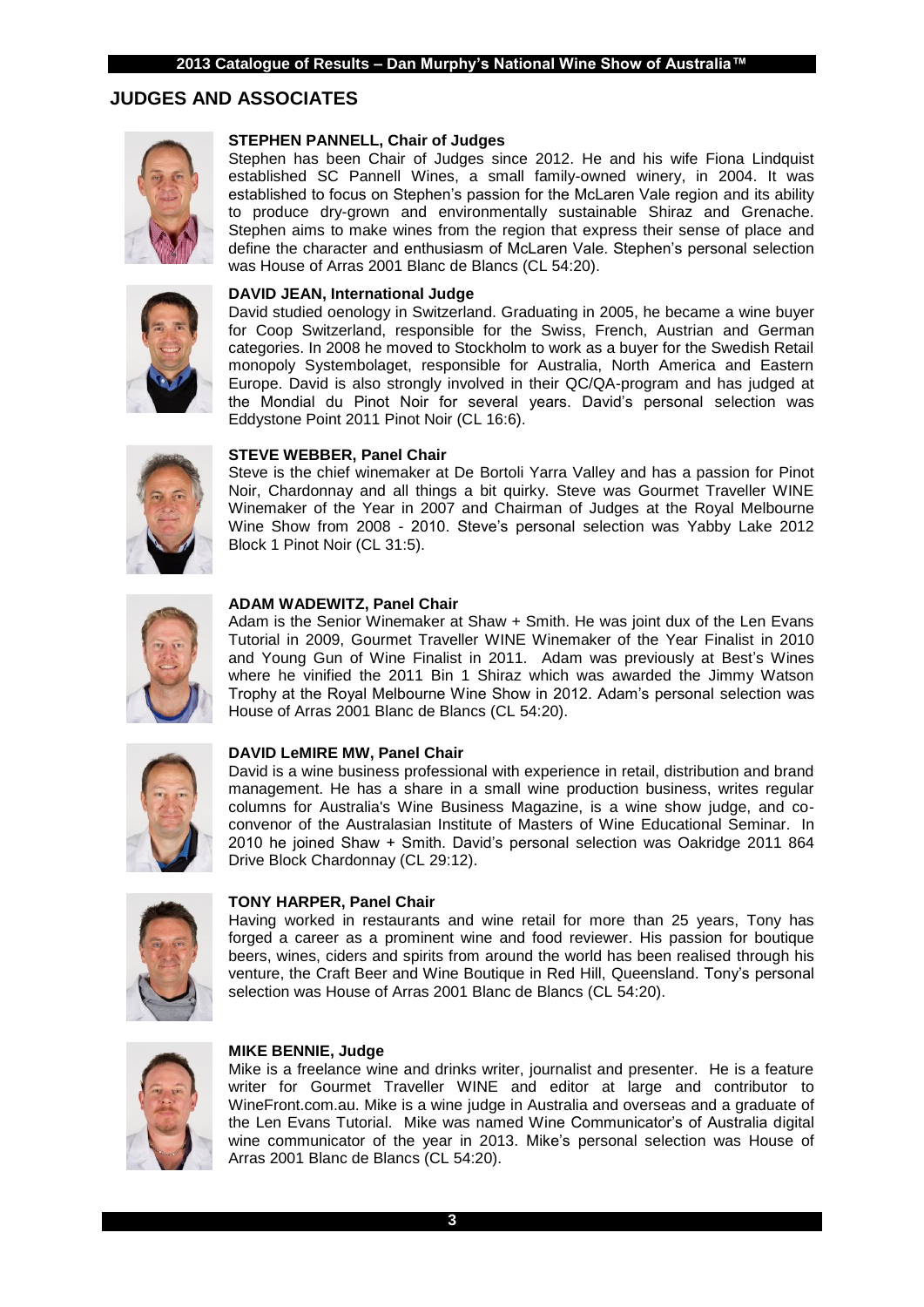## **JUDGES AND ASSOCIATES continued**



#### **ANDREW GUARD, Judge**

Andrew established a wine importing business in Sydney in 2008. Joanna Savill, coeditor of The Sydney Morning Herald Good Food Guide, calls him "a pioneer of newstyle wine importing". Others have labelled him a wine geek. Andrew doesn't consider himself to be a wine geek but does concede a serious obsession with wine. Andrew's personal selection was Penfolds 2012 Bin 311 Tumbarumba Chardonnay (CL 8:37).



#### **PAUL HENRY, Judge**

Paul's two years at Juveniles and Willi's in Paris and an apprenticeship as a van driver/kitchen porter/waiter, struck a life course that has seldom strayed from great wine and food enterprises, and the people that run them. A chance opportunity to travel to Australia, for a then fledgling Australian Wine Bureau, began Paul's relationship with a country that now dominates his guiding passion: the people, places and stories of Australian wine and developing strategies that further their reach and appreciation.



#### **ROBERT MANN, Judge**

Robert joined Cape Mentelle in December 2005 as Senior Winemaker. Born and raised in Western Australia, Robert's grandfather, Jack Mann, made 51 consecutive vintages for Houghton in the Swan Valley. Robert is responsible for the ongoing development of Cape Mentelle's wines, ensuring they continue to be at the leading edge of quality and style. Robert's personal selection was Terindah Estate 2012 Shiraz (CL 32:33).



#### **CHESTER OSBORN, Judge**

Chester is a fourth generation winemaker having taken over from his father at d'Arenberg in 1983. He has forged a reputation for producing strikingly individual wines and melding tradition and innovation. He has a minimal input approach to viticulture that incorporates a preference for dry growing, no fertilisation, no soil cultivation and only minimal use of sprays. Chester's personal selection was House of Arras 2001 Blanc de Blancs (CL 54:20).



#### **GABRIELLE POY, Judge**

Gabrielle is the Retail Sales Manager for the Melbourne City Wine Shop. In 2010 she was a scholar at the Len Evans Tutorial and in 2011 a finalist in the Frankland Estate Riesling Scholarship. More recently, Gabrielle has been involved in wine show judging at the Melbourne, Sydney and National Wine Shows and is currently studying the Wine and Spirit Education Trust (WSET) Diploma. Gabrielle's personal selection was House of Arras 2001 Blanc de Blancs (CL 54:20).



#### **DAN SIMS, Judge**

Dan is a well-known wine commentator and educator. He has worked as a head sommelier and wine buyer for some of Melbourne's most renowned restaurants. He is a member of the education committee for the Galli Scholarship, the Sommeliers Australia Education Scholarship and a judge for the Best Sommelier of Australia Competition. Dan's personal selection was House of Arras 2001 Blanc de Blancs (CL 54:20).



#### **JULIAN ABOUZEID, Associate Judge**

Julian is one of the newer faces on the Australian wine scene. He is currently wine buyer for Sydney's Oak Barrel. Julian is passionate about organic and natural wine and hosts regular wine tastings. He is a Wine and Spirit Education Trust (WSET) Diploma Graduate. Julian's personal selection was House of Arras 2001 Blanc de Blancs (CL 54:20).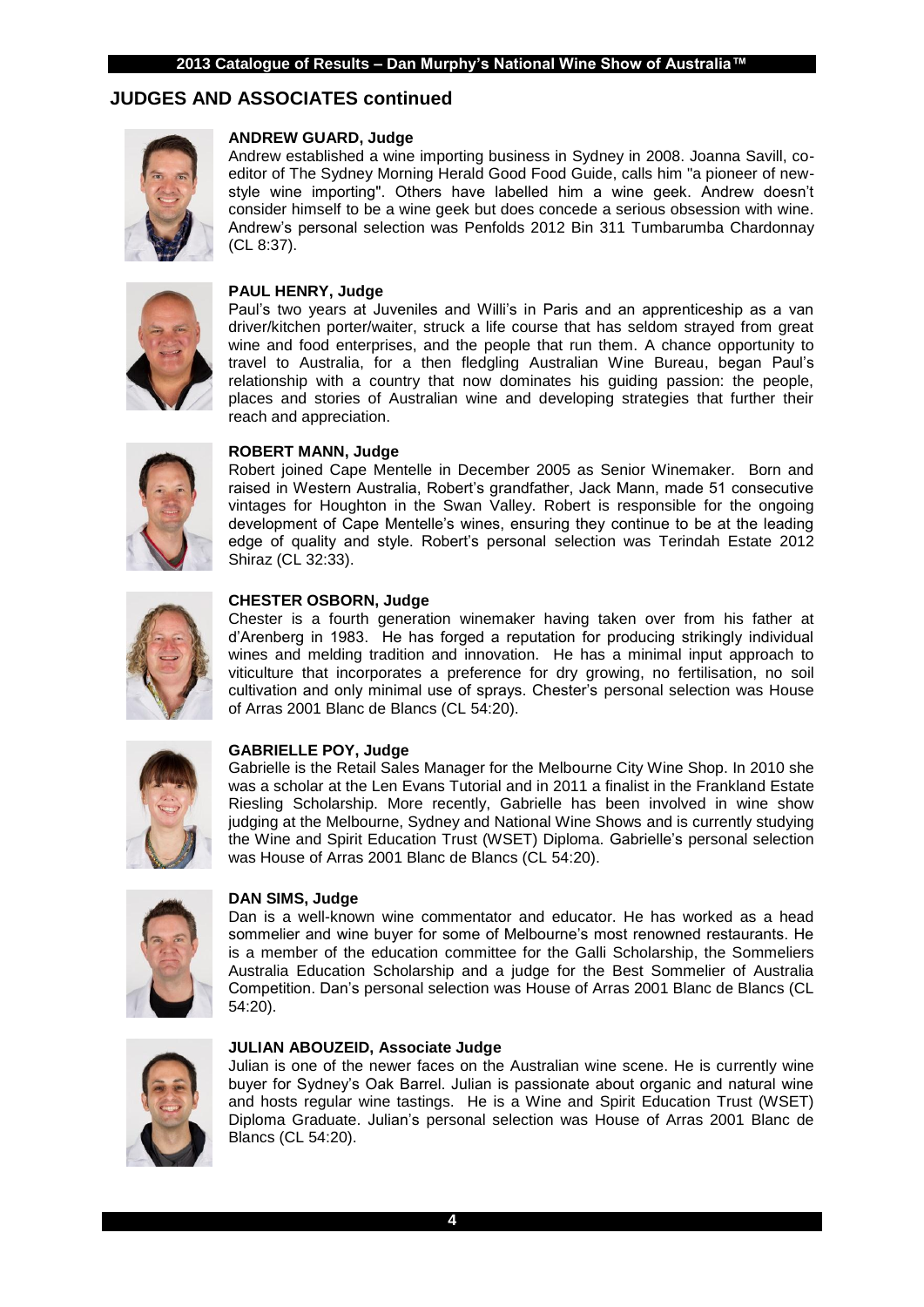## **JUDGES AND ASSOCIATES continued**



#### **MATT BROOKE, Associate Judge**

Matt is currently Head Sommelier at Brooks Of Melbourne and one half of sommelier and wine duo 'Athletes Of Wine'. Career highlights include a number of Gourmet Traveller WINE awards and finalist in the Best Sommelier of Australia Competition. He has completed the Wine and Spirit Education Trust (WSET) Diploma, has been a scholar for the Sommeliers Australia Education Program and is Court of Master Sommeliers certified. Matt's personal selection was Echelon Wine Partners 2009 Zepellin Riesling (CL 2:13).

#### **NAVNEET SINGH, Associate Judge**



Navneet has been active in the wine industry for over fifteen years. He is currently studying for his Masters of Wine. He has extensive experience throughout Europe and Australasia, including positions at Domaine de L'Arlot, Domaine Dujac, Chateau d' Yquem and Chateau Le Pin. Director of Domaine Simha Wines and Matchbox Wine Co. he offers custom solutions in winery business management, winemaking, viticulture, marketing and education with clients across Asia and Australia.



#### **SHARYN FOULIS, Associate Judge**

Sharyn has worked in Sydney wine retail since 2002 with Dan Murphy's, where she has held the positions of Fine Wine Manager, Fine Wine Specialist, and most recently, Drinks Training Specialist. She holds a Bachelor of Science (Hons) from Adelaide University and has completed the advanced Wine and Spirit Education Trust Diploma (WSET level 3). Her show experience includes associate judging at the Australian High Altitude Wine Show and the Boutique Wine Awards. Sharyn's personal selection was Eddystone Point 2011 Pinot Noir (CL 16:6).



#### **SIMON KILLEEN, Associate Judge**

Simon studied at CSU and is a winemaker at Stanton & Killeen Wines. He has worked at Gapsted, Pfeiffer, Brokenwood, Voyager Estate and Casella's, in the Rhone Valley with M. Chapoutier and in Portugal's Douro Valley with Taylor's, Fonseca and Croft. An associate judge at Royal Melbourne, Rutherglen, Swan Hill and NSW Small Winemakers Wine Shows, he has also judged at the Winewise Small Vignerons Awards. Simon's personal selections were: Xanadu Wines 2010 Cabernet Sauvignon (CL 22:33) and Bailey's of Glenrowan 2012 VP140 (CL 62:5).



#### **MELANIE CHESTER, Associate Judge**

Melanie was awarded the University of Adelaide's Wolf Blass Wine Prize for aptitude, enthusiasm and application to winemaking, and has vintage experience at Wolf Blass, d'Arenberg and Charles Melton, as well as time spent at Quinta do Crasto in Portugal. Melanie recently joined Seppelts Wines Great Western as a winemaker. Melanie's personal selection was Oakridge 2011 864 Drive Block Chardonnay (CL 29:12).



#### **NICK O'LEARY, Associate Judge**

Nick crafts his wines on the southern escarpment of Lake George near Bungendore. Each wine comes from small individual parcels of fruit sourced in and around the Canberra District. Nick O'Leary Wines was rated a 5 red star winery in James Halliday's Australian Wine Companion in 2011 and 2014. Nick was a finalist in 2001 for the Gourmet Traveller WINE Young Winemaker of the Year. Nick's personal selection was House of Arras 2001 Blanc de Blancs (CL 54:20).



#### **CHARLIE SEPPELT, Associate Judge**

Charlie was a full time winemaker at Hardy's Tintara until November 2012. He is now making wine at Yangarra Estate. His experience includes vintages in Bordeaux (Chateau Giscours), the Barossa (Torbreck, Wolf Blass), the Hunter (Brokenwood), New Zealand (Te Mata Estate and Villa Maria), Hermitage (Jean Louis Chave), the Napa Valley (Lewis Wines), and Burgundy (Domaine Dublere). Charlie's personal selection was Yabby Lake 2012 Block 1 Pinot Noir (CL 31:5).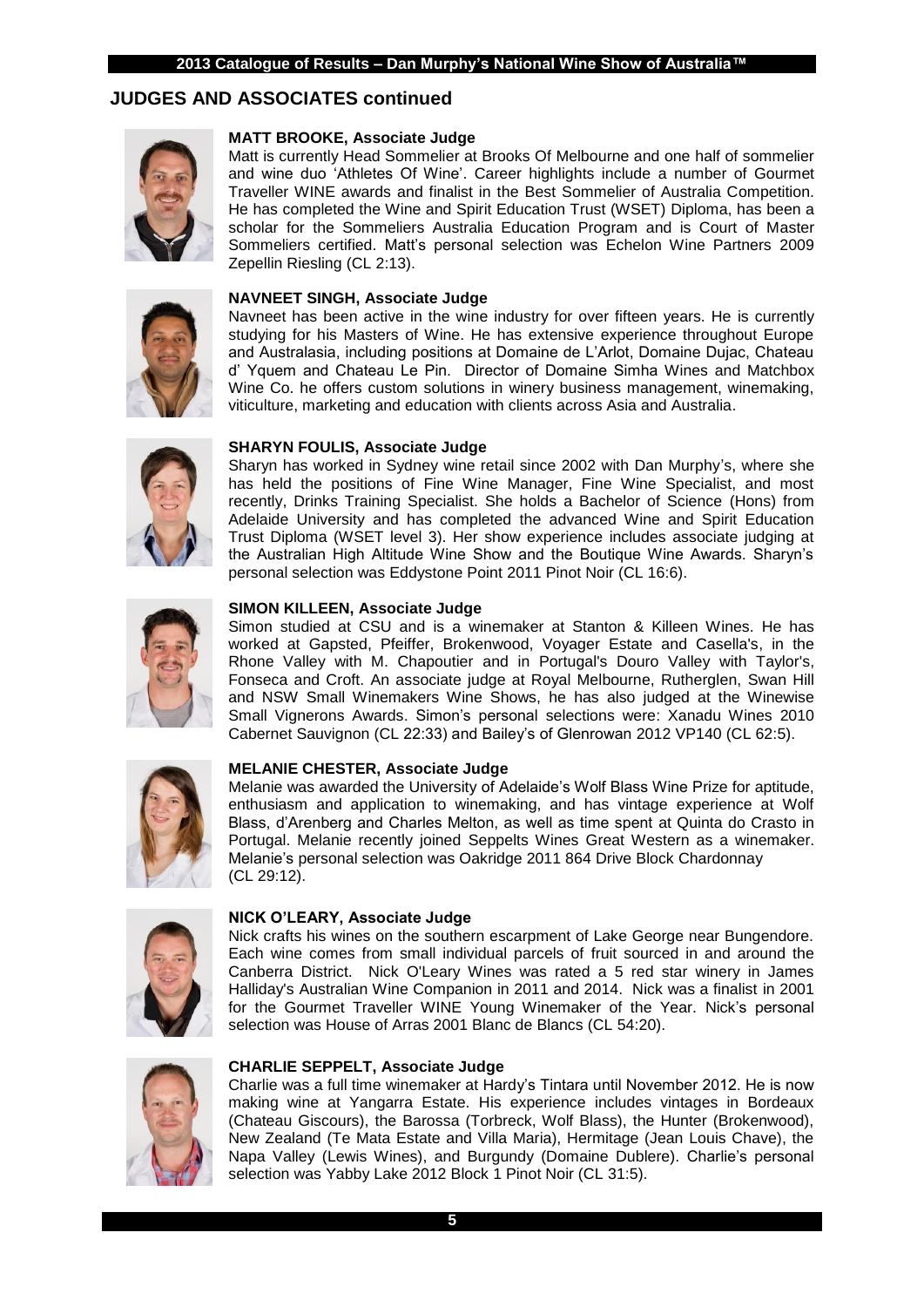

**National Wine Show Committee** L to R: Deanna Riddell, Michele Norris (Deputy Chair), Andrew Moore, David Metcalf (Chair)



**2013 National Wine Show Stewards and Committee** Back row L to R: Brian Taylor, Robert Gehrig, Alistair Grinbergs, Stephen Riddell, Andrew Price, Dawn Buckmaster, Neil Austin, John Payne, David George. Front row L to R: David Metcalf, Michele Norris, Deanna Riddell, Marni Tebbutt (RNCAS SEO), Andrew Moore.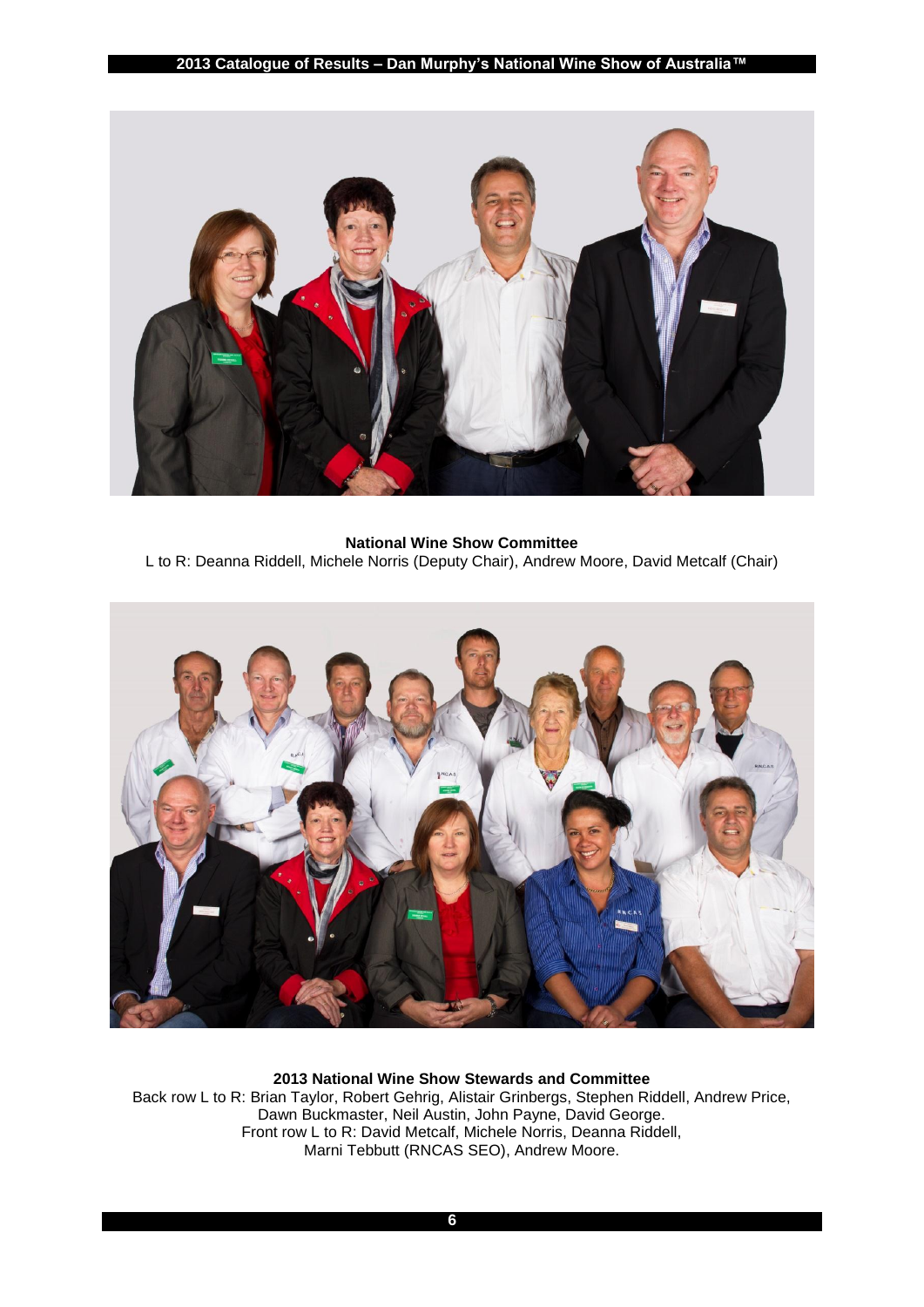#### **JUDGING AND RESULTS**

Stephen Pannell led 4 panels of 3 judges and 2 associate judges each, assessing 1363 wines from 213 exhibitors over four days. 21 trophies were awarded as well as a total of 511 gold, silver or bronze medals. In addition to the trophies, awards were nominated by the International Judge David Jean and the Chair of Judges Stephen Pannell.

This year exhibitors from Yarra Valley and Mornington Peninsula were audited to confirm and ensure the integrity of wines and the Show.

Wines were judged in 71 classes of premium, single vineyard, mature and commercial classes of table, sparkling and fortified wines.

Classes:

| Premium         | $1 - 26$ table wines             |
|-----------------|----------------------------------|
|                 | $52 - 53$ sparkling wines        |
|                 | 58 - 62 fortified wines          |
| Single Vineyard | $27 - 34$ table wines            |
| Mature          | $35 - 38$ table wines            |
|                 | $54 - 55$ sparkling wines        |
|                 | 63 - 68 fortified wines          |
| Commercial      | 39 – 45 small volume table wines |
|                 | 46 - 51 large volume table wines |
|                 | 56 – 57 sparkling wines          |
|                 | 69 - 71 fortified wines          |

More information on awards required for entry in these classes can be found in the 2013 Schedule on the website www.rncas.org.au/NationalWineShow

This year wines in the premium, single vineyard and mature classes were grouped by geographical indications (GI) for judging. This allowed wines to be assessed according to their regional and varietal characteristics and to showcase the best wines from those GIs.

Geographical Indications:

| <b>Barossa</b>                 | Southern New South Wales     |
|--------------------------------|------------------------------|
| <b>Eden Valley</b>             | Riverina                     |
| Fleurieu                       | <b>Other New South Wales</b> |
| <b>Limestone Coast</b>         | <b>Central Victoria</b>      |
| <b>Clare Valley</b>            | Port Phillip                 |
| <b>Adelaide Hills</b>          | Western Victoria             |
| <b>Other South Australia</b>   | <b>Other Victoria</b>        |
| <b>Margaret River</b>          | Tasmania                     |
| <b>Other Western Australia</b> | Queensland                   |
| <b>Central Ranges</b>          | <b>Other Australian</b>      |
| <b>Hunter Valley</b>           |                              |

Each wine was scored by each judge out of 20 points, making a maximum total score out of 60 with medals being awarded as follows:-

> **Gold** - 55.5 points or higher **Silver** - 51 - 55 points **Bronze** - 46.5 - 50.5 points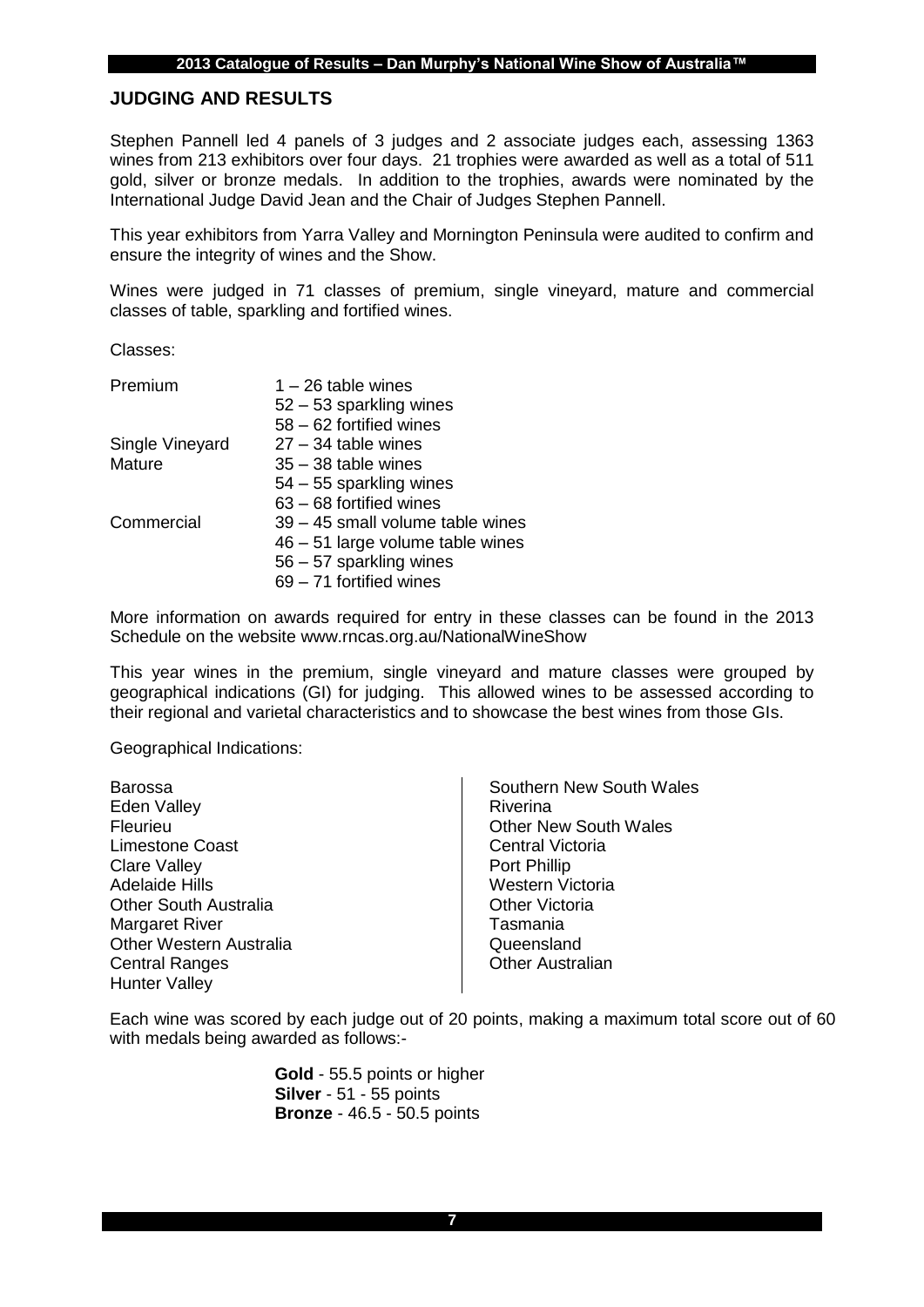## **TROPHIES**

| <b>Won By: Robert Oatley Vineyards</b><br>Class 39 Exhibit 8<br>2013 Signature Series Great Southern Riesling<br><b>The Riesling Trophy</b><br>Sponsored by PCA People<br>Won By: Heggies Vineyard<br>2012 Riesling<br>Class 27 Exhibit 4<br>The Sauvignon Blanc Semillon Trophy<br>Sponsored by Parliament House Catering by IHG<br><b>Won By: 3 Oceans Wine Company</b><br>2012 The Estates Margaret River Sauvignon Blanc Semillon<br>Class 11 Exhibit 18<br><b>The Semillon Trophy</b><br>Sponsored by Crowne Plaza<br>Won By: McWilliam's Wines<br>2007 Mount Pleasant Lovedale Semillon<br>Class 28 Exhibit 10<br><b>The Chardonnay Trophy</b><br>Sponsored by Oakton<br>Won By: Penfolds Wines Pty Ltd<br>2012 Bin 311 Tumbarumba Chardonnay<br>Class 8 Exhibit 37<br>The Dry White Other Varieties Trophy<br>Sponsored by the Royal National Capital Agricultural Society<br><b>Won By: Bleasdale Vineyards</b><br>2013 Adelaide Hills Pinot Gris<br>Class 3 Exhibit 4<br>The Single Vineyard Dry White Trophy<br>Sponsored by ACTEW Corporation<br><b>Won By: Oakridge Wines</b><br>2011 864 Drive Block Chardonnay<br>Class 29 Exhibit 12<br>The Mature Dry White Trophy<br>Sponsored by Negociants<br>Won By: Pewsey Vale Vineyard<br>2007 The Contours Riesling<br>Class 35 Exhibit 5<br>The Sweet White Table Wine Trophy<br><b>Not Awarded</b> | The Commercial Dry White Trophy                          |  |
|--------------------------------------------------------------------------------------------------------------------------------------------------------------------------------------------------------------------------------------------------------------------------------------------------------------------------------------------------------------------------------------------------------------------------------------------------------------------------------------------------------------------------------------------------------------------------------------------------------------------------------------------------------------------------------------------------------------------------------------------------------------------------------------------------------------------------------------------------------------------------------------------------------------------------------------------------------------------------------------------------------------------------------------------------------------------------------------------------------------------------------------------------------------------------------------------------------------------------------------------------------------------------------------------------------------------------------------------------------------|----------------------------------------------------------|--|
|                                                                                                                                                                                                                                                                                                                                                                                                                                                                                                                                                                                                                                                                                                                                                                                                                                                                                                                                                                                                                                                                                                                                                                                                                                                                                                                                                              | Sponsored by The Australian Leadership Innovation Centre |  |
|                                                                                                                                                                                                                                                                                                                                                                                                                                                                                                                                                                                                                                                                                                                                                                                                                                                                                                                                                                                                                                                                                                                                                                                                                                                                                                                                                              |                                                          |  |
|                                                                                                                                                                                                                                                                                                                                                                                                                                                                                                                                                                                                                                                                                                                                                                                                                                                                                                                                                                                                                                                                                                                                                                                                                                                                                                                                                              |                                                          |  |
|                                                                                                                                                                                                                                                                                                                                                                                                                                                                                                                                                                                                                                                                                                                                                                                                                                                                                                                                                                                                                                                                                                                                                                                                                                                                                                                                                              |                                                          |  |
|                                                                                                                                                                                                                                                                                                                                                                                                                                                                                                                                                                                                                                                                                                                                                                                                                                                                                                                                                                                                                                                                                                                                                                                                                                                                                                                                                              |                                                          |  |
|                                                                                                                                                                                                                                                                                                                                                                                                                                                                                                                                                                                                                                                                                                                                                                                                                                                                                                                                                                                                                                                                                                                                                                                                                                                                                                                                                              |                                                          |  |
|                                                                                                                                                                                                                                                                                                                                                                                                                                                                                                                                                                                                                                                                                                                                                                                                                                                                                                                                                                                                                                                                                                                                                                                                                                                                                                                                                              |                                                          |  |
|                                                                                                                                                                                                                                                                                                                                                                                                                                                                                                                                                                                                                                                                                                                                                                                                                                                                                                                                                                                                                                                                                                                                                                                                                                                                                                                                                              |                                                          |  |
|                                                                                                                                                                                                                                                                                                                                                                                                                                                                                                                                                                                                                                                                                                                                                                                                                                                                                                                                                                                                                                                                                                                                                                                                                                                                                                                                                              |                                                          |  |
|                                                                                                                                                                                                                                                                                                                                                                                                                                                                                                                                                                                                                                                                                                                                                                                                                                                                                                                                                                                                                                                                                                                                                                                                                                                                                                                                                              |                                                          |  |
|                                                                                                                                                                                                                                                                                                                                                                                                                                                                                                                                                                                                                                                                                                                                                                                                                                                                                                                                                                                                                                                                                                                                                                                                                                                                                                                                                              |                                                          |  |
|                                                                                                                                                                                                                                                                                                                                                                                                                                                                                                                                                                                                                                                                                                                                                                                                                                                                                                                                                                                                                                                                                                                                                                                                                                                                                                                                                              |                                                          |  |
|                                                                                                                                                                                                                                                                                                                                                                                                                                                                                                                                                                                                                                                                                                                                                                                                                                                                                                                                                                                                                                                                                                                                                                                                                                                                                                                                                              |                                                          |  |
|                                                                                                                                                                                                                                                                                                                                                                                                                                                                                                                                                                                                                                                                                                                                                                                                                                                                                                                                                                                                                                                                                                                                                                                                                                                                                                                                                              |                                                          |  |
|                                                                                                                                                                                                                                                                                                                                                                                                                                                                                                                                                                                                                                                                                                                                                                                                                                                                                                                                                                                                                                                                                                                                                                                                                                                                                                                                                              |                                                          |  |
|                                                                                                                                                                                                                                                                                                                                                                                                                                                                                                                                                                                                                                                                                                                                                                                                                                                                                                                                                                                                                                                                                                                                                                                                                                                                                                                                                              |                                                          |  |
|                                                                                                                                                                                                                                                                                                                                                                                                                                                                                                                                                                                                                                                                                                                                                                                                                                                                                                                                                                                                                                                                                                                                                                                                                                                                                                                                                              |                                                          |  |
|                                                                                                                                                                                                                                                                                                                                                                                                                                                                                                                                                                                                                                                                                                                                                                                                                                                                                                                                                                                                                                                                                                                                                                                                                                                                                                                                                              |                                                          |  |
|                                                                                                                                                                                                                                                                                                                                                                                                                                                                                                                                                                                                                                                                                                                                                                                                                                                                                                                                                                                                                                                                                                                                                                                                                                                                                                                                                              |                                                          |  |
|                                                                                                                                                                                                                                                                                                                                                                                                                                                                                                                                                                                                                                                                                                                                                                                                                                                                                                                                                                                                                                                                                                                                                                                                                                                                                                                                                              |                                                          |  |
|                                                                                                                                                                                                                                                                                                                                                                                                                                                                                                                                                                                                                                                                                                                                                                                                                                                                                                                                                                                                                                                                                                                                                                                                                                                                                                                                                              |                                                          |  |
|                                                                                                                                                                                                                                                                                                                                                                                                                                                                                                                                                                                                                                                                                                                                                                                                                                                                                                                                                                                                                                                                                                                                                                                                                                                                                                                                                              |                                                          |  |
|                                                                                                                                                                                                                                                                                                                                                                                                                                                                                                                                                                                                                                                                                                                                                                                                                                                                                                                                                                                                                                                                                                                                                                                                                                                                                                                                                              |                                                          |  |
|                                                                                                                                                                                                                                                                                                                                                                                                                                                                                                                                                                                                                                                                                                                                                                                                                                                                                                                                                                                                                                                                                                                                                                                                                                                                                                                                                              |                                                          |  |
|                                                                                                                                                                                                                                                                                                                                                                                                                                                                                                                                                                                                                                                                                                                                                                                                                                                                                                                                                                                                                                                                                                                                                                                                                                                                                                                                                              |                                                          |  |
|                                                                                                                                                                                                                                                                                                                                                                                                                                                                                                                                                                                                                                                                                                                                                                                                                                                                                                                                                                                                                                                                                                                                                                                                                                                                                                                                                              |                                                          |  |
|                                                                                                                                                                                                                                                                                                                                                                                                                                                                                                                                                                                                                                                                                                                                                                                                                                                                                                                                                                                                                                                                                                                                                                                                                                                                                                                                                              |                                                          |  |
|                                                                                                                                                                                                                                                                                                                                                                                                                                                                                                                                                                                                                                                                                                                                                                                                                                                                                                                                                                                                                                                                                                                                                                                                                                                                                                                                                              |                                                          |  |
|                                                                                                                                                                                                                                                                                                                                                                                                                                                                                                                                                                                                                                                                                                                                                                                                                                                                                                                                                                                                                                                                                                                                                                                                                                                                                                                                                              |                                                          |  |
|                                                                                                                                                                                                                                                                                                                                                                                                                                                                                                                                                                                                                                                                                                                                                                                                                                                                                                                                                                                                                                                                                                                                                                                                                                                                                                                                                              |                                                          |  |
|                                                                                                                                                                                                                                                                                                                                                                                                                                                                                                                                                                                                                                                                                                                                                                                                                                                                                                                                                                                                                                                                                                                                                                                                                                                                                                                                                              |                                                          |  |
|                                                                                                                                                                                                                                                                                                                                                                                                                                                                                                                                                                                                                                                                                                                                                                                                                                                                                                                                                                                                                                                                                                                                                                                                                                                                                                                                                              |                                                          |  |
|                                                                                                                                                                                                                                                                                                                                                                                                                                                                                                                                                                                                                                                                                                                                                                                                                                                                                                                                                                                                                                                                                                                                                                                                                                                                                                                                                              |                                                          |  |
|                                                                                                                                                                                                                                                                                                                                                                                                                                                                                                                                                                                                                                                                                                                                                                                                                                                                                                                                                                                                                                                                                                                                                                                                                                                                                                                                                              |                                                          |  |
|                                                                                                                                                                                                                                                                                                                                                                                                                                                                                                                                                                                                                                                                                                                                                                                                                                                                                                                                                                                                                                                                                                                                                                                                                                                                                                                                                              |                                                          |  |
|                                                                                                                                                                                                                                                                                                                                                                                                                                                                                                                                                                                                                                                                                                                                                                                                                                                                                                                                                                                                                                                                                                                                                                                                                                                                                                                                                              |                                                          |  |

**The Rosé Trophy Not Awarded**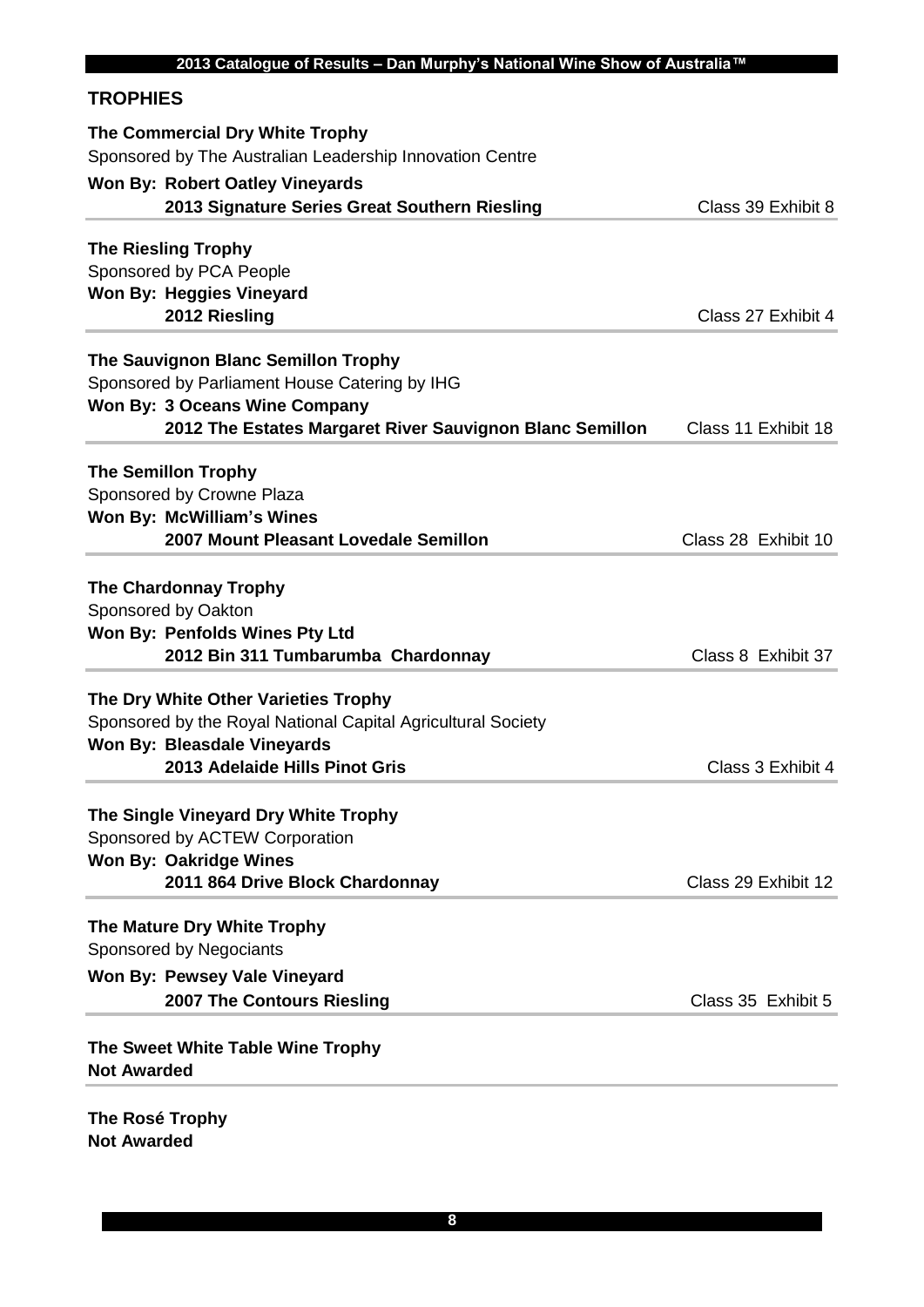| 2013 Catalogue of Results - Dan Murphy's National Wine Show of Australia™ |                     |
|---------------------------------------------------------------------------|---------------------|
| The Kit Stevens Memorial Trophy for Sparkling White or Pink               |                     |
| Presented by Samuel Smith & Son                                           |                     |
| Won By: House of Arras                                                    |                     |
| 2001 Blanc de Blancs                                                      | Class 54 Exhibit 20 |
| <b>The Sparkling Red Trophy</b>                                           |                     |
| Sponsored by the Moore Family                                             |                     |
| Won By: Leasingham                                                        |                     |
| 2006 Classic Clare Sparkling Shiraz                                       | Class 55 Exhibit 1  |
| The Commercial Dry Red Trophy                                             |                     |
| Sponsored by Yellow Edge Pty Ltd                                          |                     |
| Won By: Fowles Wine Pty Ltd                                               |                     |
| 2012 Are You Game? Shiraz                                                 | Class 49 Exhibit 3  |
|                                                                           |                     |
| <b>The Pinot Noir Trophy</b>                                              |                     |
| Sponsored by RSN Riedel                                                   |                     |
| Won By: Yabby Lake International Pty Ltd                                  |                     |
| 2012 Block 1 Pinot Noir                                                   | Class 31 Exhibit 5  |
| <b>The Shiraz Trophy</b>                                                  |                     |
| Sponsored by Wolfgang Blass, AM                                           |                     |
| <b>Won By: Terindah Estate</b>                                            |                     |
| 2012 Shiraz                                                               | Class 32 Exhibit 33 |
|                                                                           |                     |
| <b>The Cabernet Sauvignon Trophy</b>                                      |                     |
| Sponsored by ActewAGL                                                     |                     |
| <b>Won By: Xanadu Wines</b>                                               |                     |
| 2010 Cabernet Sauvignon                                                   | Class 22 Exhibit 33 |
| The Blended Dry Red Trophy                                                |                     |
| Sponsored by Winetitles                                                   |                     |
| <b>Won By: Deep Woods Estate</b>                                          |                     |
| 2011 Cabernet Sauvignon Merlot                                            | Class 25 Exhibit 18 |
|                                                                           |                     |
| The Dry Red Other Varieties Trophy<br><b>Not Awarded</b>                  |                     |
|                                                                           |                     |
| The Single Vineyard Dry Red Trophy                                        |                     |
| Sponsored by Treasury Wine Estates                                        |                     |
| Won By: Yabby Lake International Pty Ltd                                  |                     |
| 2012 Block 1 Pinot Noir                                                   | Class 31 Exhibit 5  |
|                                                                           |                     |
| The Mature Dry Red Trophy                                                 |                     |
| Sponsored by The Canberra Times                                           |                     |
| <b>Won By: Xanadu Wines</b>                                               |                     |
| 2008 Cabernet Sauvignon                                                   | Class 38 Exhibit 21 |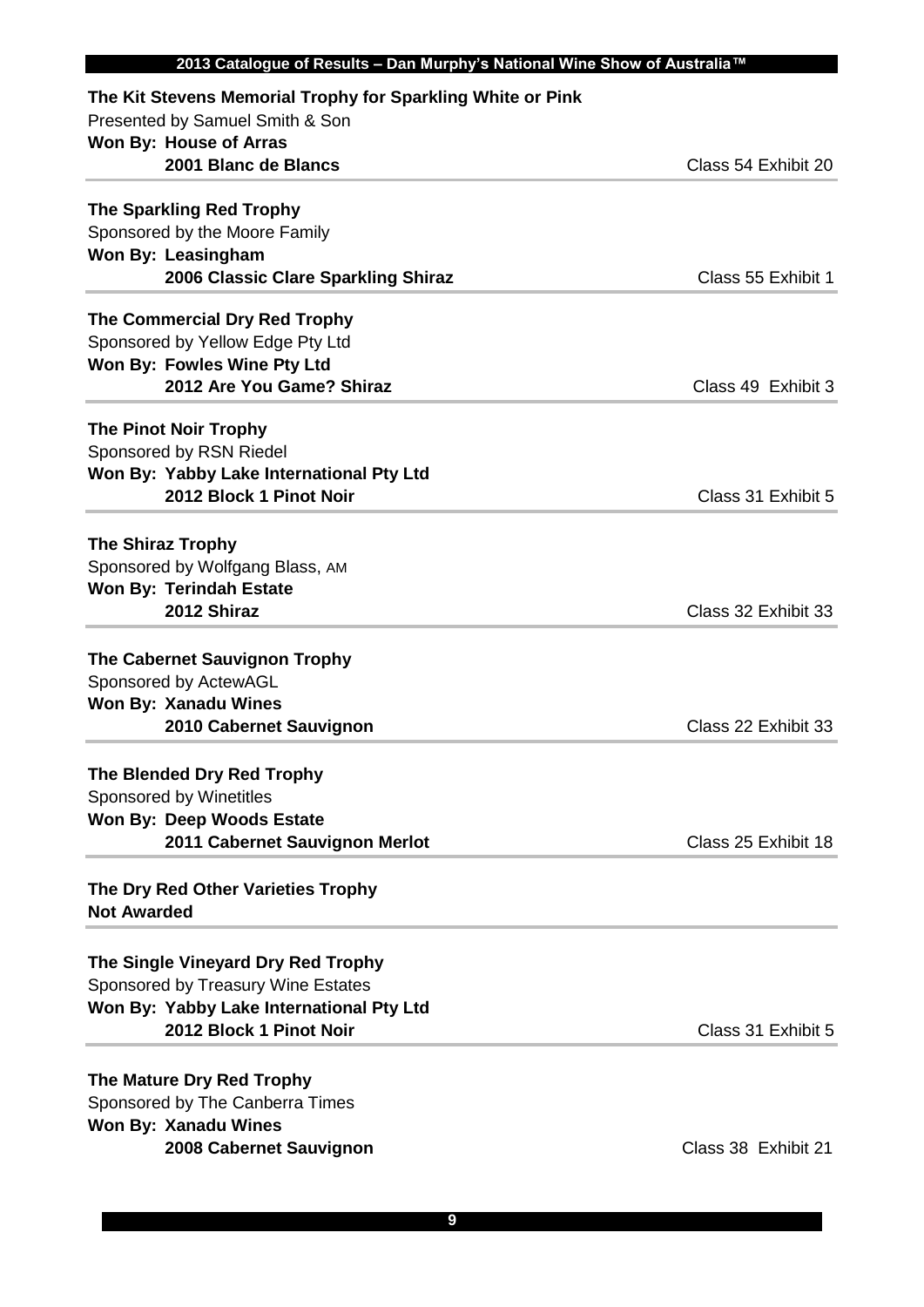| 2013 Catalogue of Results - Dan Murphy's National Wine Show of Australia™ |                     |
|---------------------------------------------------------------------------|---------------------|
| <b>The Fortified Wine Trophy</b>                                          |                     |
| Sponsored by Exhibition Park Corporation                                  |                     |
| <b>Won By: Morris Wines</b>                                               |                     |
| <b>Old Premium Rare Liqueur Tokay</b>                                     | Class 59 Exhibit 1  |
|                                                                           |                     |
| The Dry White Table Wine Trophy                                           |                     |
| Sponsored by Dan Murphy's                                                 |                     |
| Won By: Penfolds Wines Pty Ltd                                            |                     |
| 2012 Bin 311 Tumbarumba Chardonnay                                        | Class 8 Exhibit 37  |
| The Dry Red Table Wine Trophy                                             |                     |
| Sponsored by Minter Ellison                                               |                     |
| <b>Won By: Xanadu Wines</b>                                               |                     |
| 2010 Cabernet Sauvignon                                                   | Class 22 Exhibit 33 |
|                                                                           |                     |
| The Len Evans Memorial Trophy for Champion Wine of the Show               |                     |
| Supported by Dan Murphy's                                                 |                     |
| <b>Won By: Xanadu Wines</b>                                               |                     |
| 2010 Cabernet Sauvignon                                                   | Class 22 Exhibit 33 |
| <b>International Judge's Award</b>                                        |                     |
| Nominated by David Jean, Systembolaget, Sweden                            |                     |
| <b>Won By: Eddystone Point</b>                                            |                     |
| 2011 Pinot Noir                                                           | Class 16 Exhibit 6  |
| <b>Chair of Judge's Award</b>                                             |                     |
| Nominated by Stephen Pannell, SC Pannell Wines                            |                     |
| Won By: House of Arras                                                    |                     |
| 2001 Blanc de Blancs                                                      | Class 54 Exhibit 20 |
|                                                                           |                     |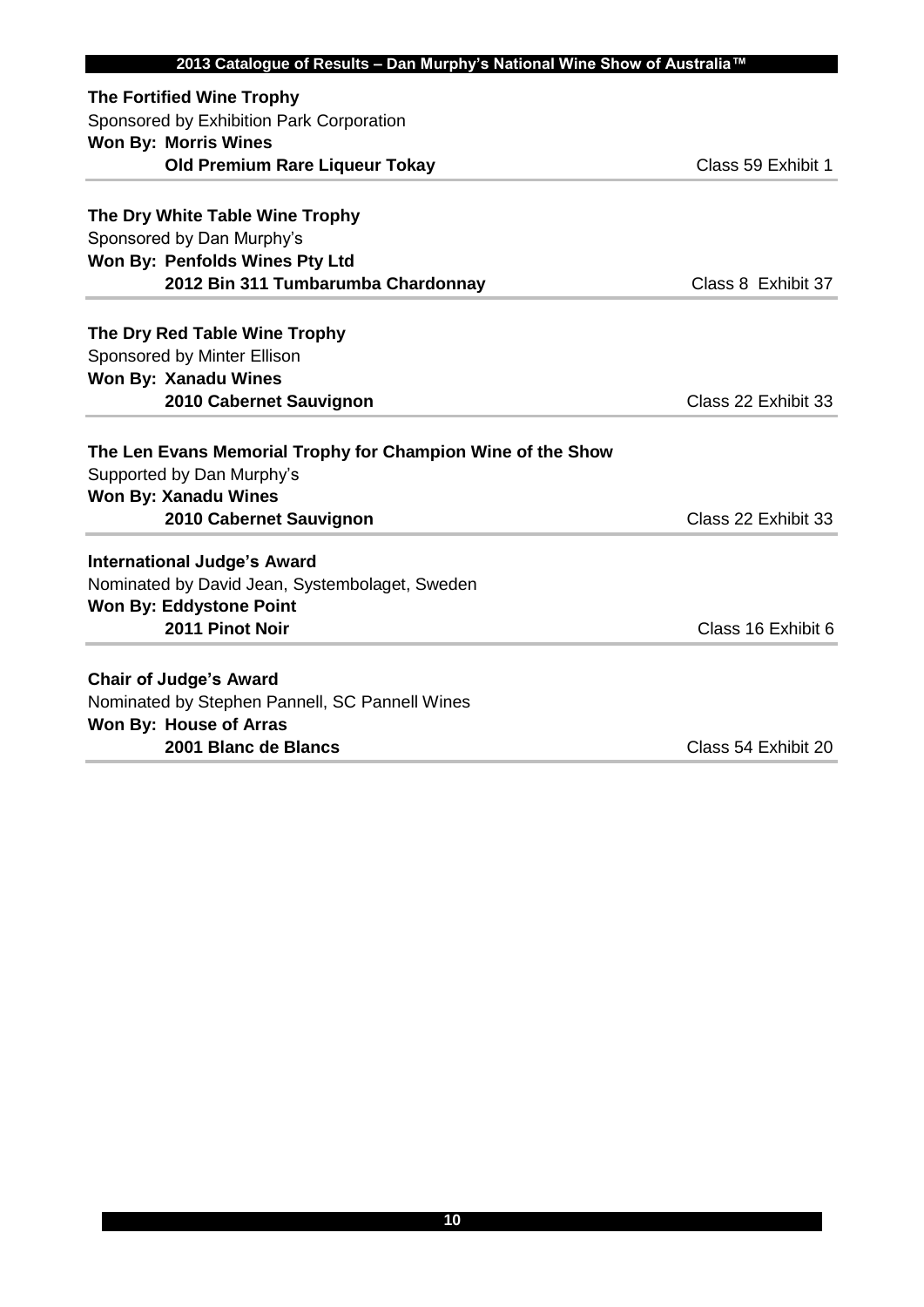## **LEN EVANS MEMORIAL TROPHY WINNERS**

Current and past winners of the Len Evans Memorial Trophy

| 2013 | Xanadu Wines 2010 Cabernet Sauvignon                                      |
|------|---------------------------------------------------------------------------|
| 2012 | Jim Barry Wines - 2012 The Lodge Hill Dry Riesling                        |
| 2011 | De Bortoli Wines Pty Ltd - 2010 PHI Pinot Noir                            |
| 2010 | Vasse Felix - 2009 Heytesbury Chardonnay                                  |
| 2009 | Penfolds Wines Pty Ltd - 2008 Reserve Bin 08A Chardonnay                  |
| 2008 | Chateau Reynella - 2006 Cabernet Sauvignon                                |
| 2007 | Peter Lehmann Wines - 2002 Reserve Riesling                               |
| 2006 | Lillydale Estate - 2005 Chardonnay                                        |
| 2005 | McWilliam's Wines - 1998 Mount Pleasant Elizabeth Semillon                |
| 2004 | B Seppelt & Sons Ltd - 2002 St Peters Shiraz                              |
| 2003 | McWilliam's Wines - 1996 Mount Pleasant Lovedale Semillon                 |
| 2002 | Tyrrell's Vineyards Pty Ltd - 1997 Futures Semillon                       |
| 2001 | Tyrrell's Vineyards Pty Ltd - 1995 HVD Semillon                           |
| 2000 | Majella Wines - 1998 Malleea By Majella                                   |
| 1999 | Wolf Blass Wines - 1998 Eden Valley Chardonnay                            |
| 1998 | Tyrrell's Vineyards Pty Ltd - 1991 Aged Release Vat 1 Semillon            |
| 1997 | Rosemount Estate - 1995 Balmoral Syrah McLaren Vale                       |
| 1996 | CA Henschke & Co - 1994 Cyril Henschke Cabernet                           |
| 1995 | CA Henschke & Co - 1993 Cyril Henschke Cabernet Sauvignon                 |
| 1994 | Chapel Hill Winery Pty Ltd - 1992 McLaren Vale Coonawarra Cabernet Shiraz |
| 1993 | Yalumba Wines - 1990 Signature Show Reserve Cabernet Shiraz               |
| 1992 | Yalumba Vineyards - 1990 Signature Show Reserve Cabernet Sauvignon        |
| 1991 | Lindemans Wines Pty Ltd - 1970 Hunter River Riesling Bin 3855             |
| 1990 | Wynns Coonawarra Estate - 1982 John Riddoch Cabernet Sauvignon            |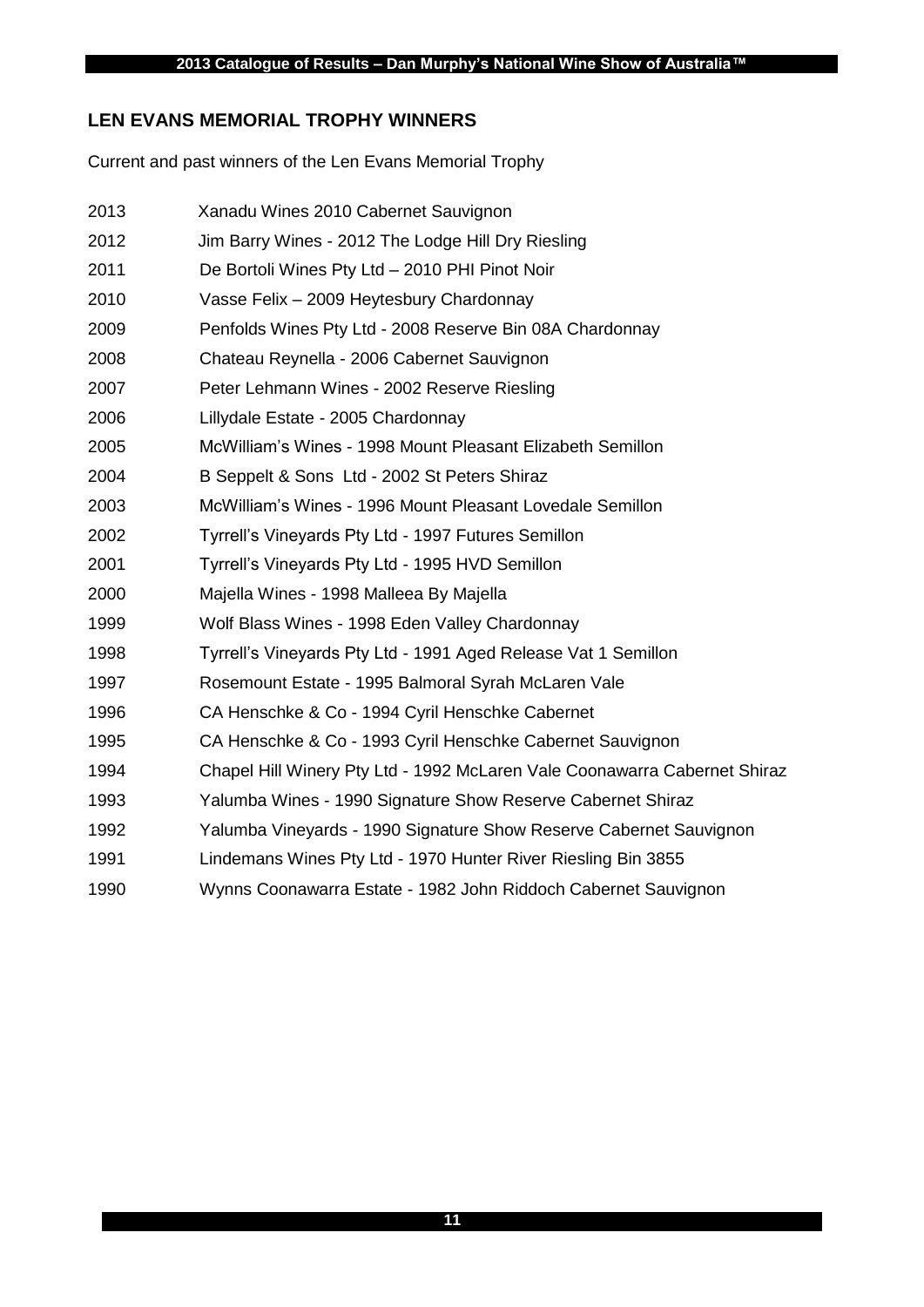## **PREMIUM TABLES WINES**

## **Classes 1-26**

To be eligible for the Premium Table Wines classes, a wine must have been awarded a gold, silver or bronze medal in a capital city wine show, or a gold or silver medal in a qualifying regional wine show or special purpose competition in Australia. This exhibit must be commercially bottled and the exhibitor must hold at least 250 dozen (100 dozen for class 15) bottles of the exhibit at the time of entry. In the varietal classes, a wine must comprise at least 85% of the stated variety.

## **2013 Riesling Judges:** Adam Wadewitz, Chester Osborn, Gabrielle Poy **Jacob's Creek Wines** 2013 Steingarten Riesling 43.5 2 Orlando Wines 2013 St Helga Eden Valley Riesling **Container 144.5 Tahbilk Pty Ltd** 2013 Riesling 44.5 **Bird In Hand** 2013 Riesling 45.5 **Crabtree Watervale Wines** 2013 Hilltop Vineyard Riesling (2) 49 Bronze **Dolan Family Wines** 2013 Riflemans Riesling 52 Silver **Taylors Wines** 2013 St Andrews Riesling (1) 48 48 Bronze **Jim Barry Wines** 2013 The Lodge Hill Dry Riesling 55.5 Gold **Leo Buring Pty Ltd** 2013 Clare Valley Riesling (2) 50 Bronze **Crabtree Watervale Wines** 2013 Riesling (1) 49.5 Bronze **Pirramimma** 2013 Watervale 303 Riesling 44 **Pikes Wines** 2013 Traditionale Riesling **12 Construction 2018** 12 A8.5 Bronze **Hardy's** 2013 Heritage Reserve Bin Riesling **120 Communist 2013** Bronze **Knappstein Enterprise Winery** 2013 Hand Picked Riesling 44.5 TOP 15 **Leo Buring Pty Ltd** 2013 Leonay Riesling (1) 56 56 Gold **Echelon Wine Partners** 2013 Zepellin Riesling 43 **Peter Lehmann Wines** 2013 Hill and Valley Riesling (3) 47.5 Bronze **Pewsey Vale Vineyard** 2013 Riesling **18 Architecture 1201** 47 Bronze **Saltram Wine Estate** 2013 Mamre Brook Eden Valley Riesling **48** Bronze **Heggies Vineyard** 2013 Riesling 51 Silver **Peter Lehmann Wines** 2013 Portrait Riesling (2) 48.5 Bronze **Peter Lehmann Wines** 2013 Wigan Riesling (1) 46.5 Bronze **St Hallett Wines** 2013 Eden Valley Riesling **19 12 12 13 Hallett Wines** 2013 Eden Valley Riesling **49** Archives **Thorn Clarke Wines** 2013 Sandpiper Riesling **1988 1244** 44.5 **Penfolds Wines Pty Ltd** 2013 Bin 51 Eden Valley Riesling 47.5 Bronze **Helm Wines** 2013 Classic Dry Riesling 48.5 Bronze **Shaw Vineyard Estate** 2013 Riesling 43.5 **28 Ravensworth** 2013 Riesling **55.5** Gold **Angove Family Winemakers** 2013 Long Row Riesling 51 Silver **Taylors Wines** 2013 Jaraman Riesling (2) 51 Silver **West Cape Howe Wines** 2013 Riesling **1988 12:3 Arrow Account 12:3 Arrow Arrow Arrow Arrow Arrow Arrow Arrow Arrow Arrow Bronze Robert Oatley Vineyards** 2013 Finisterre Porongurup Riesling 46 **Plantagenet Wines** 2013 Riesling 48.5 Bronze **Evans & Tate** 2013 Frankland River Riesling **19 Arrival 2013** Bronze **Ferngrove Vineyards Estate** 2013 Cossack Riesling **19 Arror 2013** Bronze **Bay of Fires** 2013 Riesling 55.5 Gold **Eddystone Point** 2013 Riesling 50 Bronze **Millbrook Winery** 2013 Pemberton Riesling 45

**39 Annie's Lane at Queltaler** 2013 Riesling **55.5** Sold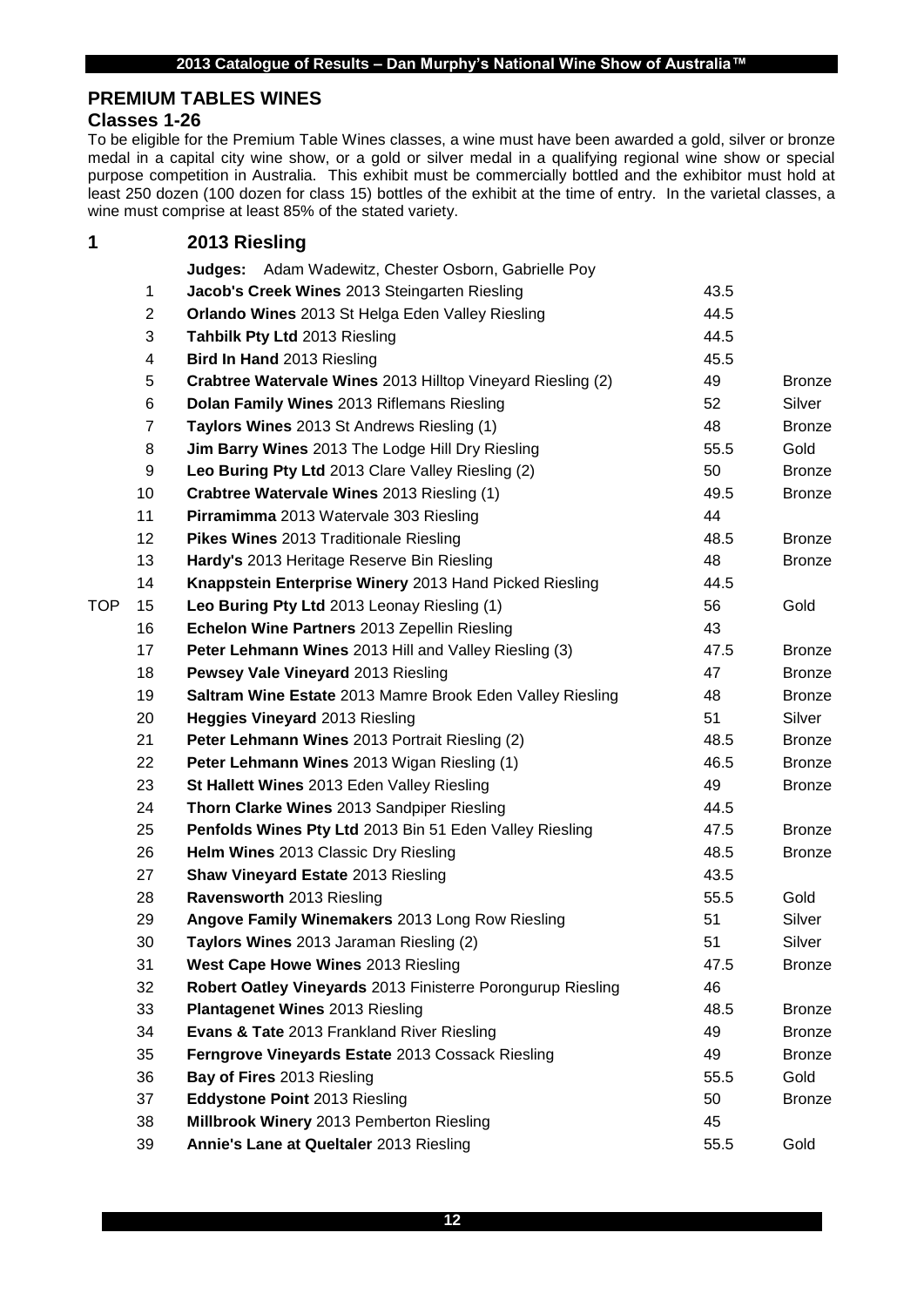| $\boldsymbol{2}$ |                | 2012 and Older Riesling                                                               |      |               |
|------------------|----------------|---------------------------------------------------------------------------------------|------|---------------|
|                  |                | <b>Judges:</b> Steve Webber, Andrew Guard, Mike Bennie                                |      |               |
|                  | 1              | <b>Jacob's Creek Wines</b> 2012 Steingarten Riesling (2)                              | 47.5 | <b>Bronze</b> |
|                  | $\overline{2}$ | Jacob's Creek Wines 2012 Barossa Riesling (3)                                         | 49.5 | <b>Bronze</b> |
|                  | 3              | Tahbilk Pty Ltd 2010 Riesling (3)                                                     | 49   | <b>Bronze</b> |
|                  | 4              | Tahbilk Pty Ltd 2009 Riesling (4)                                                     | 46   |               |
|                  | 5              | Tahbilk Pty Ltd 2011 Riesling (2)                                                     | 51   | Silver        |
|                  | 6              | Tahbilk Pty Ltd 2012 Riesling (1)                                                     | 46.5 | <b>Bronze</b> |
|                  | $\overline{7}$ | Taylors Wines 2012 St Andrews Riesling                                                | 53   | Silver        |
|                  | 8              | Kirrihill Wines Pty Ltd 2012 Slate Creek Vineyard Riesling                            | 51   | Silver        |
|                  | 9              | Richmond Grove Wines 2012 Watervale Riesling                                          | 48.5 | <b>Bronze</b> |
|                  | 10             | <b>Australian Vintage Ltd</b>                                                         |      |               |
|                  |                | 2009 McGuigan The Shortlist Eden Valley Riesling (1)                                  | 48.5 | <b>Bronze</b> |
|                  | 11             | Grant Burge Wines Pty Ltd 2010 Reserve Eden Valley Riesling                           | 46.5 | <b>Bronze</b> |
|                  | 12             | Peter Lehmann Wines 2010 Wigan Riesling (2)                                           | 44.5 |               |
| <b>TOP</b>       | 13             | Echelon Wine Partners 2009 Zepellin Riesling                                          | 56   | Gold          |
|                  | 14             | Peter Lehmann Wines 2008 Wigan Riesling (1)                                           | 47   | <b>Bronze</b> |
|                  | 15             | <b>Australian Vintage Ltd</b><br>2011 McGuigan The Shortlist Eden Valley Riesling (2) | 41   |               |
|                  | 16             | Pewsey Vale Vineyard 2009 The Contours Riesling (2)                                   | 47   | <b>Bronze</b> |
|                  | 17             | Pewsey Vale Vineyard 2010 The Contours Riesling (1)                                   | 49.5 | <b>Bronze</b> |
|                  | 18             | Gatt Wines 2010 High Eden Riesling                                                    | 45   |               |
|                  | 19             | Pinnacle Liquor Group 2012 Tolley Musica Riesling                                     | 43   |               |
|                  | 20             | <b>Pewsey Vale Vineyard 2008 The Contours Riesling (3)</b>                            | 46.5 | <b>Bronze</b> |
|                  | 21             | Jacob's Creek Wines 2012 Riesling (1)                                                 | 45   |               |
|                  | 22             | Casella Wines Pty Ltd 2012 Yellowtail Riesling                                        | 54   | Silver        |
|                  | 23             | <b>Tertini Wines 2012 Riesling</b>                                                    | 47   | <b>Bronze</b> |
|                  | 24             | d'Arenberg 2008 The Dry Dam Riesling (2)                                              | 48.5 | <b>Bronze</b> |
|                  | 25             | d'Arenberg 2012 The Dry Dam Riesling (1)                                              | 51.5 | Silver        |
|                  | 26             | B Seppelt & Sons Limited 2012 Great Western Vineyard Riesling                         | 44   |               |
|                  | 27             | Brown Brothers Milawa Vineyard 2012 Cellar Door Release Riesling                      | 55.5 | Gold          |
|                  | 28             | Dorrien Estate Winery 2012 Riversdale Estate Cygnus Riesling                          | 55.5 | Gold          |
|                  | 29             | <b>Wynns Coonawarra Estate 2012 Riesling</b>                                          | 49.5 | <b>Bronze</b> |
| 3                |                | Any Vintage Pinot Gris or Pinot Grigio                                                |      |               |
|                  |                | Adam Wadewitz, Robert Mann, David Jean<br>Judges:                                     |      |               |
|                  | $\mathbf 1$    | Grant Burge Wines Pty Ltd 2012 East Argyle Pinot Gris (1)                             | 43.5 |               |
|                  | $\overline{2}$ | Rockbare Pty Ltd 2012 Mojo by Rockbare Pinot Gris                                     | 47   | <b>Bronze</b> |
|                  | 3              | Grant Burge Wines Pty Ltd 2013 5th Generation Pinot Gris (2)                          | 45   |               |
| <b>TOP</b>       | 4              | Bleasdale Vineyards 2013 Adelaide Hills Pinot Gris                                    | 56   | Gold          |
|                  | 5              | Echelon Wine Partners 2013 Under & Over King Valley Pinot Gris                        | 44   |               |
|                  | 6              | Peter Lehmann Wines 2013 Hill and Valley Pinot Gris (2)                               | 44   |               |
|                  | 7              | Norfolk Rise Vineyard 2013 Mt Benson Pinot Grigio                                     | 47   | <b>Bronze</b> |
|                  | 8              | Koonara Wines 2013 Lucy & Alice Pinot Gris                                            | 44   |               |
|                  | 9              | Withdrawn                                                                             |      |               |
|                  | 10             | Lindemans Wines Pty Ltd 2013 Bin 85 Pinot Grigio                                      | 44   |               |
|                  | 11             | Jacob's Creek Wines 2013 Pinot Grigio                                                 | 46.5 | <b>Bronze</b> |
|                  | 12             | Trentham Estate Wines 2013 La Famiglia Pinot Grigio                                   | 48   | <b>Bronze</b> |
|                  |                |                                                                                       |      |               |

**Barwang Estate** 2013 Pinot Gris **13 All 2014 Barwang Estate** 2013 Pinot Gris **140**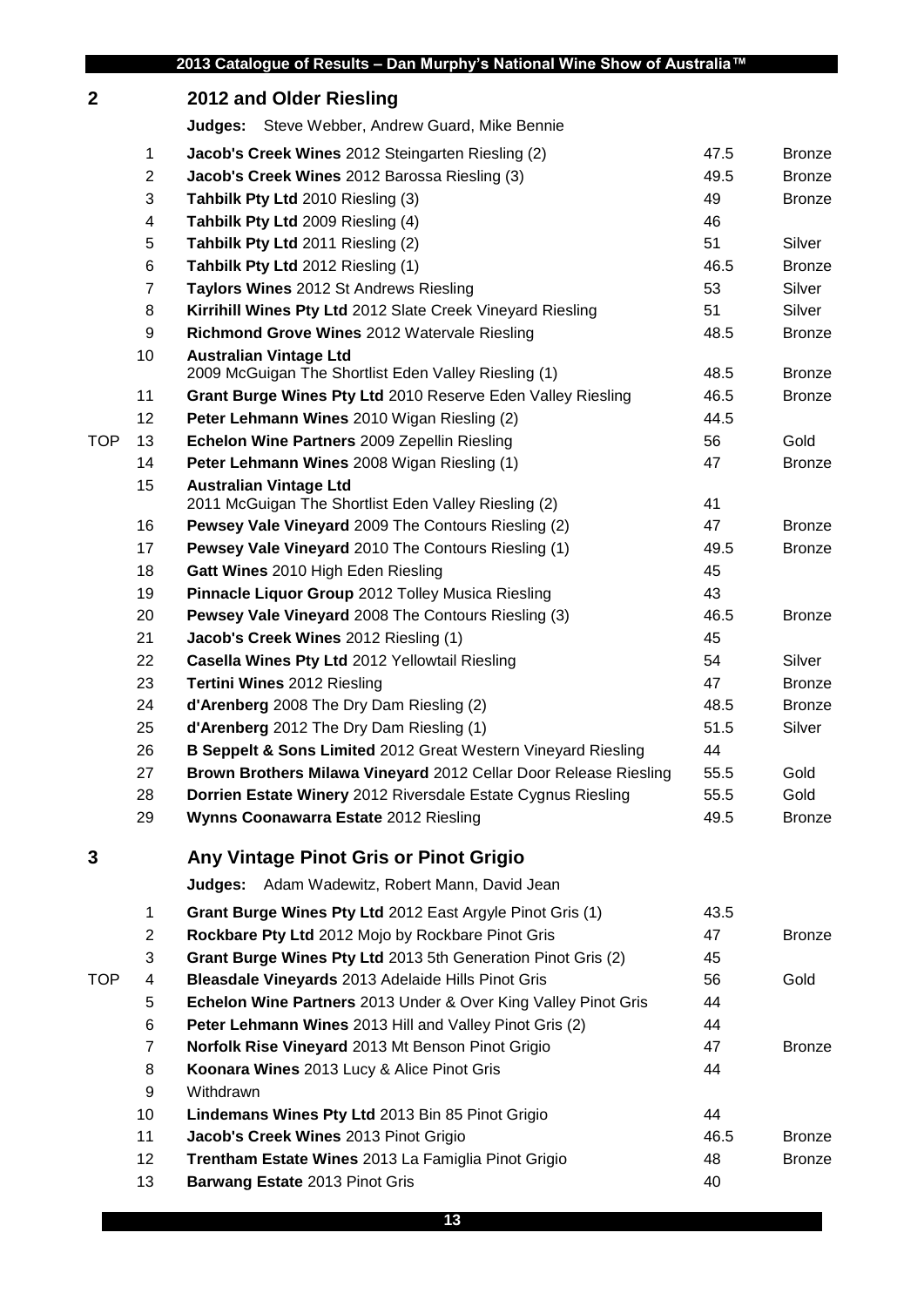|            |                | 2013 Catalogue of Results - Dan Murphy's National Wine Show of Australia™    |      |               |
|------------|----------------|------------------------------------------------------------------------------|------|---------------|
|            | 14             | Peter Lehmann Wines 2013 Classic Range Pinot Grigio (1)                      | 55.5 | Gold          |
|            | 15             | De Bortoli Wines 2012 Windy Peak Pinot Grigio (3)                            | 47   | <b>Bronze</b> |
|            | 16             | <b>Nugan Estate Pty Ltd 2013 Frascas Lane Pinot Grigio</b>                   | 46.5 | <b>Bronze</b> |
|            | 17             | Pinnacle Liquor Group 2011 Bay Estates Pinot Grigio                          | 45.5 |               |
|            | 18             | Montalto Vineyard & Olive Grove 2013 Pennon Hill Pinot Grigio                | 46.5 | <b>Bronze</b> |
|            | 19             | De Bortoli Wines 2012 Gulf Station Pinot Grigio (2)                          | 48.5 | <b>Bronze</b> |
|            | 20             | Brown Magpie Wines 2013 Single Vineyard Pinot Gris                           | 42   |               |
|            | 21             | De Bortoli Wines 2013 La Boheme Act 3 Pinot Gris (1)                         | 45.5 |               |
|            | 22             | Brown Brothers Milawa Vineyard 2013 Devils Corner Pinot Grigio               | 47   | <b>Bronze</b> |
|            | 23             | Eddystone Point 2012 Pinot Gris                                              | 44.5 |               |
|            | 24             | Bay of Fires 2013 Pinot Gris                                                 | 55.5 | Gold          |
| 4          |                | 2013 Sauvignon Blanc                                                         |      |               |
|            |                | Judges: Tony Harper, Chester Osborn, Dan Sims                                |      |               |
|            | 1              | Sidewood Estate 2013 Sauvignon Blanc                                         | 55.5 | Gold          |
|            | $\overline{2}$ | Bleasdale Vineyards 2013 Adelaide Hills Sauvignon Blanc                      | 45.5 |               |
|            | 3              | Wicks Estate Wines Pty Ltd 2013 Sauvignon Blanc                              | 45   |               |
| <b>TOP</b> | 4              | Longview Vineyard 2013 Whippet Sauvignon Blanc                               | 56   | Gold          |
|            | 5              | Australian Vintage Ltd 2013 Nepenthe Sauvignon Blanc                         | 44.5 |               |
|            | 6              | Houghton 2013 Wisdom Sauvignon Blanc                                         | 44.5 |               |
|            | $\overline{7}$ | KarriBindi 2013 Sauvignon Blanc                                              | 46.5 | <b>Bronze</b> |
|            | 8              | Withdrawn                                                                    |      |               |
|            | 9              | Forester Estate 2013 Sauvignon Blanc                                         | 44   |               |
|            | 10             | Chapman Grove Wines Pty Ltd 2013 Sauvignon Blanc                             | 53   | Silver        |
|            | 11             | Deep Woods Estate 2013 Sauvignon Blanc (1)                                   | 44.5 |               |
|            | 12             | Millbrook Winery 2013 Margaret River Sauvignon Blanc                         | 47   | <b>Bronze</b> |
|            | 13             | Withdrawn                                                                    |      |               |
|            | 14             | Trentham Estate Wines 2013 Sauvignon Blanc                                   | 43.5 |               |
|            | 15             | Berton Vineyards Pty Ltd 2013 Sauvignon Blanc                                | 41.5 |               |
|            | 16             | Robert Oatley Vineyards 2013 Wild Oats Sauvignon Blanc                       | 44   |               |
|            | 17             | Ferngrove Vineyards Estate 2013 Killerby Sauvignon Blanc (1)                 | 49.5 | <b>Bronze</b> |
|            | 18             | <b>Ferngrove Vineyards Estate</b><br>2013 Leaping Lizard Sauvignon Blanc (2) | 46.5 | <b>Bronze</b> |
|            | 19             | West Cape Howe Wines 2013 Sauvignon Blanc                                    | 44.5 |               |
|            | 20             | Deep Woods Estate 2013 Smithbrook Sauvignon Blanc Semillon (2)               | 45   |               |
|            | 21             | Warburn Estate 2013 Gossips Sauvignon Blanc                                  | 43   |               |
|            | 22             | Brown Brothers Milawa Vineyard 2013 Devils Corner Sauvignon Blanc            | 55.5 | Gold          |
|            | 23             | Eddystone Point 2013 Sauvignon Blanc                                         | 46   |               |
|            | 24             | Bay of Fires 2013 Sauvignon Blanc                                            | 47   | <b>Bronze</b> |
|            | 25             | Lindemans Wines Pty Ltd 2013 Bin 95 Sauvignon Blanc                          | 40   |               |
|            | 26             | Logan Wines Pty Ltd 2013 Sauvignon Blanc                                     | 44   |               |
| 5          |                | 2012 and Older Sauvignon Blanc                                               |      |               |
|            |                | <b>Judges:</b> Adam Wadewitz, Robert Mann, David Jean                        |      |               |
|            | 1              | Australian Vintage Ltd 2012 Nepenthe Petraea Sauvignon Blanc                 | 47   | <b>Bronze</b> |
|            | $\overline{2}$ | Houghton 2012 Margaret River Sauvignon Blanc                                 | 44   |               |
|            | 3              | Robert Oatley Vineyards 2012 Signature Series Sauvignon Blanc (1)            | 44.5 |               |
|            | 4              | Amberley 2012 Secret Lane Sauvignon Blanc                                    | 44.5 |               |
|            | 5              | Evans & Tate 2012 Margaret River Sauvignon Blanc                             | 45   |               |
|            | 6              | Brookland Valley 2012 Unison Sauvignon Blanc Semillon                        | 44.5 |               |
|            |                | 14                                                                           |      |               |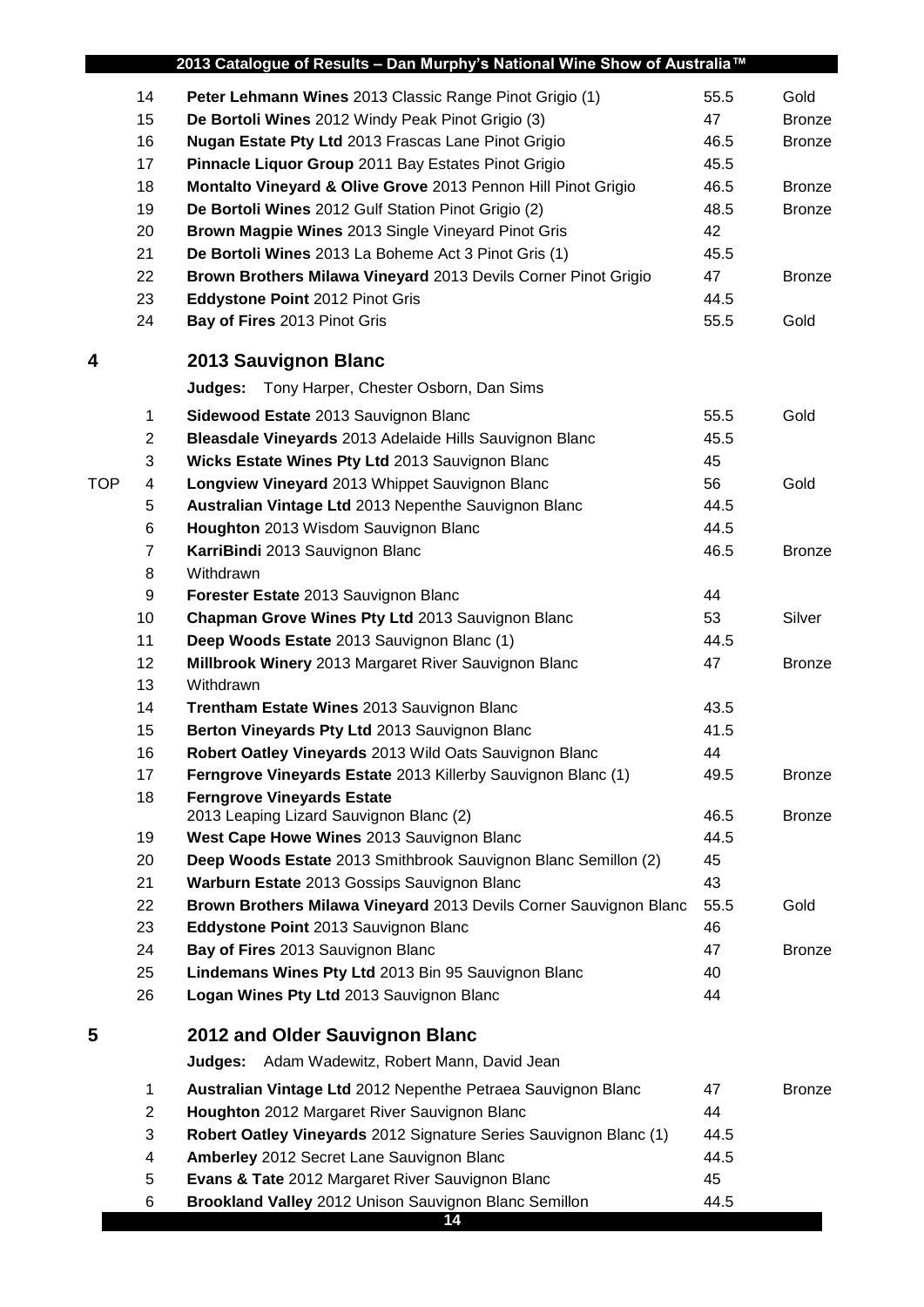|            | $\overline{7}$ | <b>Robert Oatley Vineyards</b>                                                                    |            |               |
|------------|----------------|---------------------------------------------------------------------------------------------------|------------|---------------|
|            |                | 2012 Finisterre Pemberton Sauvignon Blanc (2)                                                     | 46.5       | <b>Bronze</b> |
| 6          |                | 2013 or 2012 Semillon                                                                             |            |               |
|            |                | Judges: Steve Webber, David Jean, Dan Sims                                                        |            |               |
|            | 1              | Penfolds Wines Pty Ltd 2012 Cellar Reserve Semillon                                               | 47.5       | <b>Bronze</b> |
|            | $\overline{c}$ | Saltram Wine Estate 2012 Winemakers Selection Semillon                                            | 47         | <b>Bronze</b> |
|            | 3              | 1847 Winery (SA) Pty Ltd 2012 1847 Semillon                                                       | 46         |               |
|            | 4              | Peter Lehmann Wines 2012 Margaret Semillon                                                        | 52         | Silver        |
|            | 5              | First Creek Wines 2013 Winemakers Reserve Semillon                                                | 51         | Silver        |
|            | 6              | <b>Agnew Wines Pty Ltd</b>                                                                        |            |               |
|            |                | 2013 Audrey Wilkinson Winemakers Selection Semillon                                               | 49.5       | <b>Bronze</b> |
|            | 7              | Ridge View Wines 2013 Generations Reserve Semillon                                                | 47.5       | <b>Bronze</b> |
|            | 8              | Krinklewood Vineyard 2013 Semillon                                                                | 47         | <b>Bronze</b> |
|            | 9              | Lindemans Wines Pty Ltd 2013 Bin 1355 Hunter Valley Semillon                                      | 52         | Silver        |
|            | 10             | Tyrrell's Vineyards Pty Ltd 2012 Belford Semillon (3)                                             | 55.5       | Gold          |
|            | 11             | Dorrien Estate Winery 2012 Rothbury Estate G.S. Semillon                                          | 46.5       | <b>Bronze</b> |
|            | 12             | Bimbadgen Winery 2012 Signature Semillon (2)                                                      | 45.5       |               |
|            | 13             | Australian Vintage Ltd 2012 McGuigan Bin 9000 Semillon                                            | 48.5       | <b>Bronze</b> |
| <b>TOP</b> | 14             | Bimbadgen Winery 2013 Semillon (3)                                                                | 56         | Gold          |
|            | 15             | McWilliam's Wines 2012 Mount Pleasant Lovedale Semillon (2)                                       | 45.5       |               |
|            | 16             | Thomas Wines 2013 Braemore Semillon (1)                                                           | 46         |               |
|            | 17             | Bimbadgen Winery 2013 Signature Semillon (1)                                                      | 47.5       | <b>Bronze</b> |
|            | 18             | Thomas Wines 2012 Braemore Semillon (2)                                                           | 47.5       | <b>Bronze</b> |
|            | 19             | McWilliam's Wines 2013 Mount Pleasant Lovedale Semillon (1)                                       | 43.5       |               |
|            | 20             | Tyrrell's Vineyards Pty Ltd 2013 Vat 1 Semillon (1)                                               | 48.5       | <b>Bronze</b> |
|            | 21             | McWilliam's Wines 2012 Mount Pleasant Elizabeth Semillon (3)                                      | 45         |               |
|            | 22             | Tyrrell's Vineyards Pty Ltd 2013 Brookdale Semillon (2)                                           | 47.5       | <b>Bronze</b> |
|            | 23             | Pepper Tree Wines 2013 Alluvius Semillon (2)                                                      | 53         | Silver        |
|            | 24             | Bimbadgen Winery 2012 Bimbadgen Estate Semillon (4)                                               | 44.5       |               |
|            | 25             | Pepper Tree Wines 2013 Tallawanta Semillon (1)                                                    | 48.5       | <b>Bronze</b> |
| 7          |                | 2011 and Older Semillon                                                                           |            |               |
|            |                | Tony Harper, Chester Osborn, Dan Sims<br>Judges:                                                  |            |               |
|            | 1              | McWilliam's Wines 2009 Mount Pleasant Lovedale Semillon (2)                                       | 51         | Silver        |
|            | 2              | Agnew Wines Pty Ltd 2011 Poole's Rock Semillon (3)                                                | 47.5       | <b>Bronze</b> |
|            | 3              | Peter Lehmann Wines 2010 Margaret Semillon (3)                                                    | 45.5       |               |
|            | 4              | Tyrrell's Vineyards Pty Ltd 2005 Vat 1 Semillon (1)                                               | 55.5       | Gold          |
|            | 5              | McWilliam's Wines 2007 Mount Pleasant Museum Elizabeth Semillon (6) 55.5                          |            | Gold          |
|            | 6              | Agnew Wines Pty Ltd 2011 Audrey Wilkinson Semillon (1)                                            | 47         | <b>Bronze</b> |
|            | 7              | McWilliam's Wines 2011 Mount Pleasant Museum Elizabeth Semillon (3)                               | 46.5       | <b>Bronze</b> |
|            | 8              | Tyrrell's Vineyards Pty Ltd 2011 Vat 1 Semillon (3)                                               | 48.5       | <b>Bronze</b> |
|            | 9              | Agnew Wines Pty Ltd 2011 Audrey Wilkinson The Ridge Semillon (2)                                  | 45.5       |               |
|            | 10             | Peter Lehmann Wines 2009 Margaret Semillon (2)                                                    | 46         |               |
|            | 11             | McWilliam's Wines 2010 Mount Pleasant Museum Elizabeth Semillon (4)                               | 44         |               |
|            | 12             | First Creek Wines 2011 Winemakers Reserve Semillon (1)                                            | 52.5       | Silver        |
|            |                | McWilliam's Wines 2010 Mount Pleasant Lovedale Semillon (1)                                       | 47.5       | <b>Bronze</b> |
|            |                |                                                                                                   |            |               |
|            | 13             |                                                                                                   |            |               |
|            | 14<br>15       | Thomas Wines 2011 Braemore Semillon<br>Australian Vintage Ltd 2007 McGuigan Bin 9000 Semillon (1) | 45.5<br>52 | Silver        |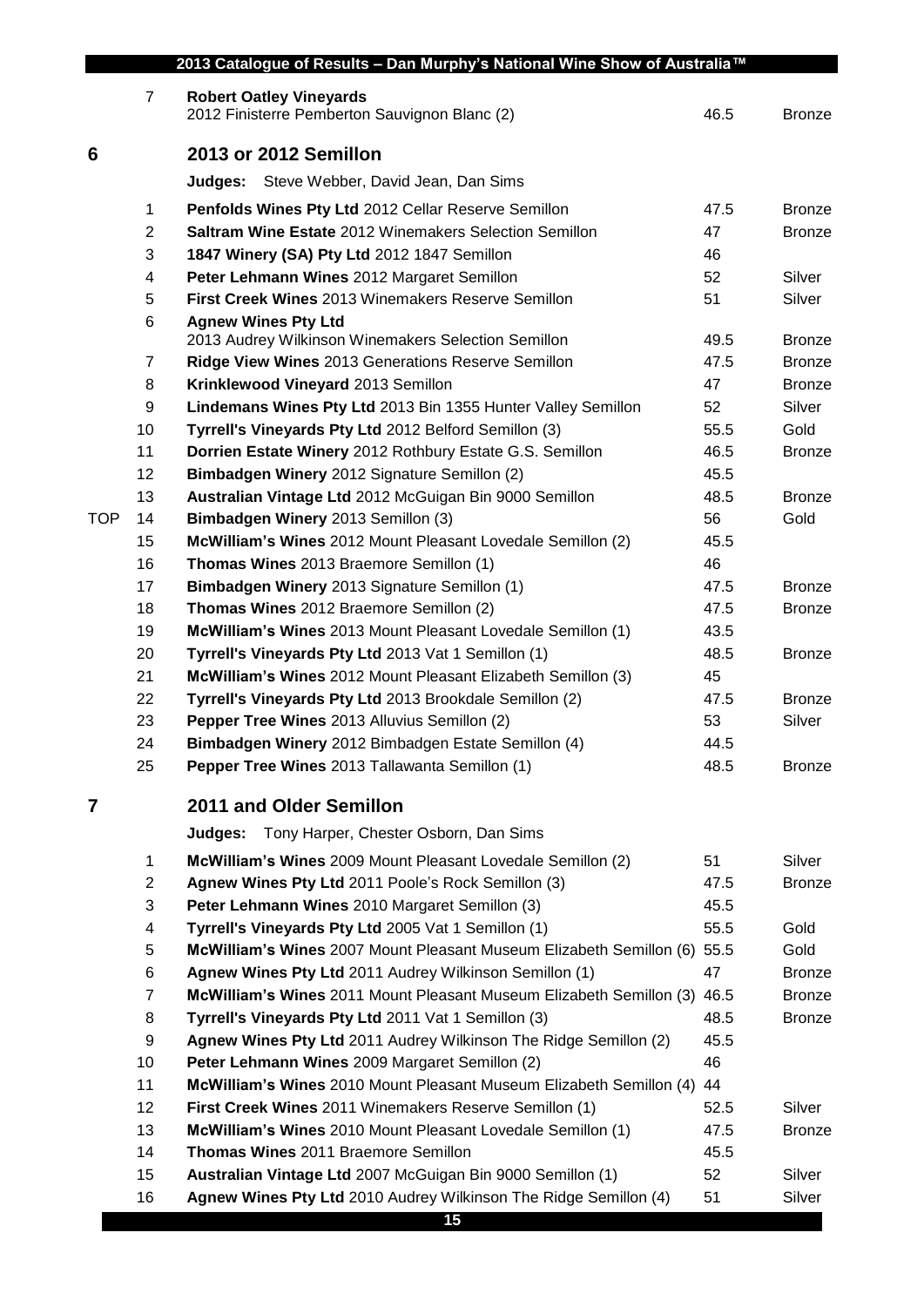| Tyrrell's Vineyards Pty Ltd 2009 Vat 1 Semillon (2)<br>17<br>50<br>Gold<br><b>TOP</b><br>18<br>Peter Lehmann Wines 2008 Margaret Semillon (1)<br>56<br>Australian Vintage Ltd 2005 McGuigan Bin 9000 Semillon (2)<br>55.5<br>Gold<br>19<br>First Creek Wines 2011 Semillon (2)<br>20<br>47<br>21<br>McWilliam's Wines 2009 Mount Pleasant Museum Elizabeth Semillon (5) 48<br>8<br>2013 or 2012 Chardonnay<br>Adam Wadewitz, Robert Mann, David Jean<br>Judges:<br>Steve Webber, Andrew Guard, Mike Bennie<br>1<br>46.5<br>Penfolds Wines Pty Ltd 2012 Bin A Chardonnay (2)<br>Wolf Blass Wines 2012 Gold Label Adelaide Hills Chardonnay<br>41.5<br>$\overline{2}$<br>3<br>43<br>Bird In Hand 2012 Nest Egg Chardonnay<br>Silver<br>Hill Smith Estate 2012 Adelaide Hills Chardonnay<br>51<br>4<br>Silver<br>Taylors Wines 2012 St Andrews Chardonnay (1)<br>54<br>5<br>Saltram Wine Estate 2012 Mamre Brook Eden Valley Chardonnay<br>Silver<br>6<br>51<br>$\overline{7}$<br>Heggies Vineyard 2012 Chardonnay<br>50<br>8<br>Peter Lehmann Wines 2012 Hill and Valley Chardonnay<br>49<br>9<br>Shingleback 2013 Kiss Me Kate Chardonnay<br>45<br>44<br>10<br>Bleasdale Vineyards 2013 Holdfast Chardonnay<br>Serafino Wines 2012 Chardonnay<br>11<br>47.5<br>Rockbare Pty Ltd 2012 Mojo by Rockbare Chardonnay<br>12<br>45.5<br>13<br>McWilliam's Wines 2012 Mount Pleasant Leontine Chardonnay<br>Silver<br>53<br>53<br>Silver<br>14<br>Tyrrell's Vineyards Pty Ltd 2012 Vat 47 Chardonnay<br>Dorrien Estate Winery 2012 Mt Benson Black Wattle Chardonnay (1)<br>42<br>15<br>16<br>Devil's Lair Pty Ltd 2012 Margaret River Chardonnay (1)<br>55.5<br>Gold |  | 2013 Catalogue of Results - Dan Murphy's National Wine Show of Australia™ |               |
|---------------------------------------------------------------------------------------------------------------------------------------------------------------------------------------------------------------------------------------------------------------------------------------------------------------------------------------------------------------------------------------------------------------------------------------------------------------------------------------------------------------------------------------------------------------------------------------------------------------------------------------------------------------------------------------------------------------------------------------------------------------------------------------------------------------------------------------------------------------------------------------------------------------------------------------------------------------------------------------------------------------------------------------------------------------------------------------------------------------------------------------------------------------------------------------------------------------------------------------------------------------------------------------------------------------------------------------------------------------------------------------------------------------------------------------------------------------------------------------------------------------------------------------------------------------------------------------------------------------------------------------------------------------|--|---------------------------------------------------------------------------|---------------|
|                                                                                                                                                                                                                                                                                                                                                                                                                                                                                                                                                                                                                                                                                                                                                                                                                                                                                                                                                                                                                                                                                                                                                                                                                                                                                                                                                                                                                                                                                                                                                                                                                                                               |  |                                                                           | <b>Bronze</b> |
|                                                                                                                                                                                                                                                                                                                                                                                                                                                                                                                                                                                                                                                                                                                                                                                                                                                                                                                                                                                                                                                                                                                                                                                                                                                                                                                                                                                                                                                                                                                                                                                                                                                               |  |                                                                           |               |
|                                                                                                                                                                                                                                                                                                                                                                                                                                                                                                                                                                                                                                                                                                                                                                                                                                                                                                                                                                                                                                                                                                                                                                                                                                                                                                                                                                                                                                                                                                                                                                                                                                                               |  |                                                                           |               |
|                                                                                                                                                                                                                                                                                                                                                                                                                                                                                                                                                                                                                                                                                                                                                                                                                                                                                                                                                                                                                                                                                                                                                                                                                                                                                                                                                                                                                                                                                                                                                                                                                                                               |  |                                                                           | <b>Bronze</b> |
|                                                                                                                                                                                                                                                                                                                                                                                                                                                                                                                                                                                                                                                                                                                                                                                                                                                                                                                                                                                                                                                                                                                                                                                                                                                                                                                                                                                                                                                                                                                                                                                                                                                               |  |                                                                           | <b>Bronze</b> |
|                                                                                                                                                                                                                                                                                                                                                                                                                                                                                                                                                                                                                                                                                                                                                                                                                                                                                                                                                                                                                                                                                                                                                                                                                                                                                                                                                                                                                                                                                                                                                                                                                                                               |  |                                                                           |               |
|                                                                                                                                                                                                                                                                                                                                                                                                                                                                                                                                                                                                                                                                                                                                                                                                                                                                                                                                                                                                                                                                                                                                                                                                                                                                                                                                                                                                                                                                                                                                                                                                                                                               |  |                                                                           |               |
|                                                                                                                                                                                                                                                                                                                                                                                                                                                                                                                                                                                                                                                                                                                                                                                                                                                                                                                                                                                                                                                                                                                                                                                                                                                                                                                                                                                                                                                                                                                                                                                                                                                               |  |                                                                           |               |
|                                                                                                                                                                                                                                                                                                                                                                                                                                                                                                                                                                                                                                                                                                                                                                                                                                                                                                                                                                                                                                                                                                                                                                                                                                                                                                                                                                                                                                                                                                                                                                                                                                                               |  |                                                                           | <b>Bronze</b> |
|                                                                                                                                                                                                                                                                                                                                                                                                                                                                                                                                                                                                                                                                                                                                                                                                                                                                                                                                                                                                                                                                                                                                                                                                                                                                                                                                                                                                                                                                                                                                                                                                                                                               |  |                                                                           |               |
|                                                                                                                                                                                                                                                                                                                                                                                                                                                                                                                                                                                                                                                                                                                                                                                                                                                                                                                                                                                                                                                                                                                                                                                                                                                                                                                                                                                                                                                                                                                                                                                                                                                               |  |                                                                           |               |
|                                                                                                                                                                                                                                                                                                                                                                                                                                                                                                                                                                                                                                                                                                                                                                                                                                                                                                                                                                                                                                                                                                                                                                                                                                                                                                                                                                                                                                                                                                                                                                                                                                                               |  |                                                                           |               |
|                                                                                                                                                                                                                                                                                                                                                                                                                                                                                                                                                                                                                                                                                                                                                                                                                                                                                                                                                                                                                                                                                                                                                                                                                                                                                                                                                                                                                                                                                                                                                                                                                                                               |  |                                                                           |               |
|                                                                                                                                                                                                                                                                                                                                                                                                                                                                                                                                                                                                                                                                                                                                                                                                                                                                                                                                                                                                                                                                                                                                                                                                                                                                                                                                                                                                                                                                                                                                                                                                                                                               |  |                                                                           |               |
|                                                                                                                                                                                                                                                                                                                                                                                                                                                                                                                                                                                                                                                                                                                                                                                                                                                                                                                                                                                                                                                                                                                                                                                                                                                                                                                                                                                                                                                                                                                                                                                                                                                               |  |                                                                           | <b>Bronze</b> |
|                                                                                                                                                                                                                                                                                                                                                                                                                                                                                                                                                                                                                                                                                                                                                                                                                                                                                                                                                                                                                                                                                                                                                                                                                                                                                                                                                                                                                                                                                                                                                                                                                                                               |  |                                                                           | <b>Bronze</b> |
|                                                                                                                                                                                                                                                                                                                                                                                                                                                                                                                                                                                                                                                                                                                                                                                                                                                                                                                                                                                                                                                                                                                                                                                                                                                                                                                                                                                                                                                                                                                                                                                                                                                               |  |                                                                           |               |
|                                                                                                                                                                                                                                                                                                                                                                                                                                                                                                                                                                                                                                                                                                                                                                                                                                                                                                                                                                                                                                                                                                                                                                                                                                                                                                                                                                                                                                                                                                                                                                                                                                                               |  |                                                                           |               |
|                                                                                                                                                                                                                                                                                                                                                                                                                                                                                                                                                                                                                                                                                                                                                                                                                                                                                                                                                                                                                                                                                                                                                                                                                                                                                                                                                                                                                                                                                                                                                                                                                                                               |  |                                                                           | <b>Bronze</b> |
|                                                                                                                                                                                                                                                                                                                                                                                                                                                                                                                                                                                                                                                                                                                                                                                                                                                                                                                                                                                                                                                                                                                                                                                                                                                                                                                                                                                                                                                                                                                                                                                                                                                               |  |                                                                           |               |
|                                                                                                                                                                                                                                                                                                                                                                                                                                                                                                                                                                                                                                                                                                                                                                                                                                                                                                                                                                                                                                                                                                                                                                                                                                                                                                                                                                                                                                                                                                                                                                                                                                                               |  |                                                                           |               |
|                                                                                                                                                                                                                                                                                                                                                                                                                                                                                                                                                                                                                                                                                                                                                                                                                                                                                                                                                                                                                                                                                                                                                                                                                                                                                                                                                                                                                                                                                                                                                                                                                                                               |  |                                                                           |               |
|                                                                                                                                                                                                                                                                                                                                                                                                                                                                                                                                                                                                                                                                                                                                                                                                                                                                                                                                                                                                                                                                                                                                                                                                                                                                                                                                                                                                                                                                                                                                                                                                                                                               |  |                                                                           |               |
|                                                                                                                                                                                                                                                                                                                                                                                                                                                                                                                                                                                                                                                                                                                                                                                                                                                                                                                                                                                                                                                                                                                                                                                                                                                                                                                                                                                                                                                                                                                                                                                                                                                               |  |                                                                           |               |
| 17<br>Xanadu Wines 2012 Chardonnay (1)<br>51<br>Silver                                                                                                                                                                                                                                                                                                                                                                                                                                                                                                                                                                                                                                                                                                                                                                                                                                                                                                                                                                                                                                                                                                                                                                                                                                                                                                                                                                                                                                                                                                                                                                                                        |  |                                                                           |               |
| 18<br>3 Oceans Wine Company 2012 The Explorers Chardonnay<br>54<br>Silver                                                                                                                                                                                                                                                                                                                                                                                                                                                                                                                                                                                                                                                                                                                                                                                                                                                                                                                                                                                                                                                                                                                                                                                                                                                                                                                                                                                                                                                                                                                                                                                     |  |                                                                           |               |
| Devil's Lair Pty Ltd 2013 Margaret River Hidden Cave Chardonnay (2)<br>19<br>44.5                                                                                                                                                                                                                                                                                                                                                                                                                                                                                                                                                                                                                                                                                                                                                                                                                                                                                                                                                                                                                                                                                                                                                                                                                                                                                                                                                                                                                                                                                                                                                                             |  |                                                                           |               |
| Xanadu Wines 2012 Reserve Chardonnay (2)<br>51.5<br>20<br>Silver                                                                                                                                                                                                                                                                                                                                                                                                                                                                                                                                                                                                                                                                                                                                                                                                                                                                                                                                                                                                                                                                                                                                                                                                                                                                                                                                                                                                                                                                                                                                                                                              |  |                                                                           |               |
| 49<br>Gralyn Estate 2012 Reserve Chardonnay<br>21                                                                                                                                                                                                                                                                                                                                                                                                                                                                                                                                                                                                                                                                                                                                                                                                                                                                                                                                                                                                                                                                                                                                                                                                                                                                                                                                                                                                                                                                                                                                                                                                             |  |                                                                           | <b>Bronze</b> |
| 22<br>Catching Thieves 2012 Chardonnay<br>45.5                                                                                                                                                                                                                                                                                                                                                                                                                                                                                                                                                                                                                                                                                                                                                                                                                                                                                                                                                                                                                                                                                                                                                                                                                                                                                                                                                                                                                                                                                                                                                                                                                |  |                                                                           |               |
| 23<br>Robert Oatley Vineyards 2012 Signature Series Chardonnay (1)<br>46.5                                                                                                                                                                                                                                                                                                                                                                                                                                                                                                                                                                                                                                                                                                                                                                                                                                                                                                                                                                                                                                                                                                                                                                                                                                                                                                                                                                                                                                                                                                                                                                                    |  |                                                                           | <b>Bronze</b> |
| 46<br>Evans & Tate 2012 Redbrook Chardonnay (1)<br>24                                                                                                                                                                                                                                                                                                                                                                                                                                                                                                                                                                                                                                                                                                                                                                                                                                                                                                                                                                                                                                                                                                                                                                                                                                                                                                                                                                                                                                                                                                                                                                                                         |  |                                                                           |               |
| 25<br>Robert Oatley Vineyards 2012 Finisterre Margaret River Chardonnay (3)<br>48.5                                                                                                                                                                                                                                                                                                                                                                                                                                                                                                                                                                                                                                                                                                                                                                                                                                                                                                                                                                                                                                                                                                                                                                                                                                                                                                                                                                                                                                                                                                                                                                           |  |                                                                           | <b>Bronze</b> |
| Pinnacle Liquor Group 2012 Cow Bombie Margaret Rive Chardonnay<br>26<br>46                                                                                                                                                                                                                                                                                                                                                                                                                                                                                                                                                                                                                                                                                                                                                                                                                                                                                                                                                                                                                                                                                                                                                                                                                                                                                                                                                                                                                                                                                                                                                                                    |  |                                                                           |               |
| 27<br>Brookland Valley 2012 Estate Chardonnay (3)<br>46.5                                                                                                                                                                                                                                                                                                                                                                                                                                                                                                                                                                                                                                                                                                                                                                                                                                                                                                                                                                                                                                                                                                                                                                                                                                                                                                                                                                                                                                                                                                                                                                                                     |  |                                                                           | <b>Bronze</b> |
| 52<br>28<br>KarriBindi 2012 Chardonnay<br>Silver                                                                                                                                                                                                                                                                                                                                                                                                                                                                                                                                                                                                                                                                                                                                                                                                                                                                                                                                                                                                                                                                                                                                                                                                                                                                                                                                                                                                                                                                                                                                                                                                              |  |                                                                           |               |
| 29<br>Brookland Valley 2012 Unison Chardonnay (2)<br>43                                                                                                                                                                                                                                                                                                                                                                                                                                                                                                                                                                                                                                                                                                                                                                                                                                                                                                                                                                                                                                                                                                                                                                                                                                                                                                                                                                                                                                                                                                                                                                                                       |  |                                                                           |               |
| 44<br>30<br>Forester Estate 2012 Chardonnay                                                                                                                                                                                                                                                                                                                                                                                                                                                                                                                                                                                                                                                                                                                                                                                                                                                                                                                                                                                                                                                                                                                                                                                                                                                                                                                                                                                                                                                                                                                                                                                                                   |  |                                                                           |               |
| Brookland Valley 2012 Verse 1 Chardonnay (1)<br>53<br>31<br>Silver                                                                                                                                                                                                                                                                                                                                                                                                                                                                                                                                                                                                                                                                                                                                                                                                                                                                                                                                                                                                                                                                                                                                                                                                                                                                                                                                                                                                                                                                                                                                                                                            |  |                                                                           |               |
| 32<br>Millbrook Winery 2012 LR Chardonnay<br>46.5                                                                                                                                                                                                                                                                                                                                                                                                                                                                                                                                                                                                                                                                                                                                                                                                                                                                                                                                                                                                                                                                                                                                                                                                                                                                                                                                                                                                                                                                                                                                                                                                             |  |                                                                           | <b>Bronze</b> |
| 33<br>Taylors Wines 2013 Jaraman Chardonnay (2)<br>46.5                                                                                                                                                                                                                                                                                                                                                                                                                                                                                                                                                                                                                                                                                                                                                                                                                                                                                                                                                                                                                                                                                                                                                                                                                                                                                                                                                                                                                                                                                                                                                                                                       |  |                                                                           | <b>Bronze</b> |
| 34<br>Casella Wines Pty Ltd 2012 Yellowtail Reserve Chardonnay<br>44                                                                                                                                                                                                                                                                                                                                                                                                                                                                                                                                                                                                                                                                                                                                                                                                                                                                                                                                                                                                                                                                                                                                                                                                                                                                                                                                                                                                                                                                                                                                                                                          |  |                                                                           |               |
| 35<br>Wyndham Estate 2012 Bin 222 Chardonnay<br>46.5                                                                                                                                                                                                                                                                                                                                                                                                                                                                                                                                                                                                                                                                                                                                                                                                                                                                                                                                                                                                                                                                                                                                                                                                                                                                                                                                                                                                                                                                                                                                                                                                          |  |                                                                           | <b>Bronze</b> |
| 36<br>Lindemans Wines Pty Ltd 2013 Bin 65 Chardonnay<br>46.5                                                                                                                                                                                                                                                                                                                                                                                                                                                                                                                                                                                                                                                                                                                                                                                                                                                                                                                                                                                                                                                                                                                                                                                                                                                                                                                                                                                                                                                                                                                                                                                                  |  |                                                                           | <b>Bronze</b> |
| Gold<br><b>TOP</b><br>37<br>Penfolds Wines Pty Ltd 2012 Bin 311 Tumbarumba Chardonnay (1)<br>56                                                                                                                                                                                                                                                                                                                                                                                                                                                                                                                                                                                                                                                                                                                                                                                                                                                                                                                                                                                                                                                                                                                                                                                                                                                                                                                                                                                                                                                                                                                                                               |  |                                                                           |               |
| Echelon Wine Partners 2012 The Armchair Critic Chardonnay<br>Silver<br>38<br>54.5                                                                                                                                                                                                                                                                                                                                                                                                                                                                                                                                                                                                                                                                                                                                                                                                                                                                                                                                                                                                                                                                                                                                                                                                                                                                                                                                                                                                                                                                                                                                                                             |  |                                                                           |               |
| 39<br><b>Dorrien Estate Winery</b><br>2012 Redemption Landmark Release Chardonnay (2)<br>44                                                                                                                                                                                                                                                                                                                                                                                                                                                                                                                                                                                                                                                                                                                                                                                                                                                                                                                                                                                                                                                                                                                                                                                                                                                                                                                                                                                                                                                                                                                                                                   |  |                                                                           |               |
| 40<br>B Seppelt & Sons Limited 2012 Jaluka Chardonnay<br>44                                                                                                                                                                                                                                                                                                                                                                                                                                                                                                                                                                                                                                                                                                                                                                                                                                                                                                                                                                                                                                                                                                                                                                                                                                                                                                                                                                                                                                                                                                                                                                                                   |  |                                                                           |               |
| 16                                                                                                                                                                                                                                                                                                                                                                                                                                                                                                                                                                                                                                                                                                                                                                                                                                                                                                                                                                                                                                                                                                                                                                                                                                                                                                                                                                                                                                                                                                                                                                                                                                                            |  |                                                                           |               |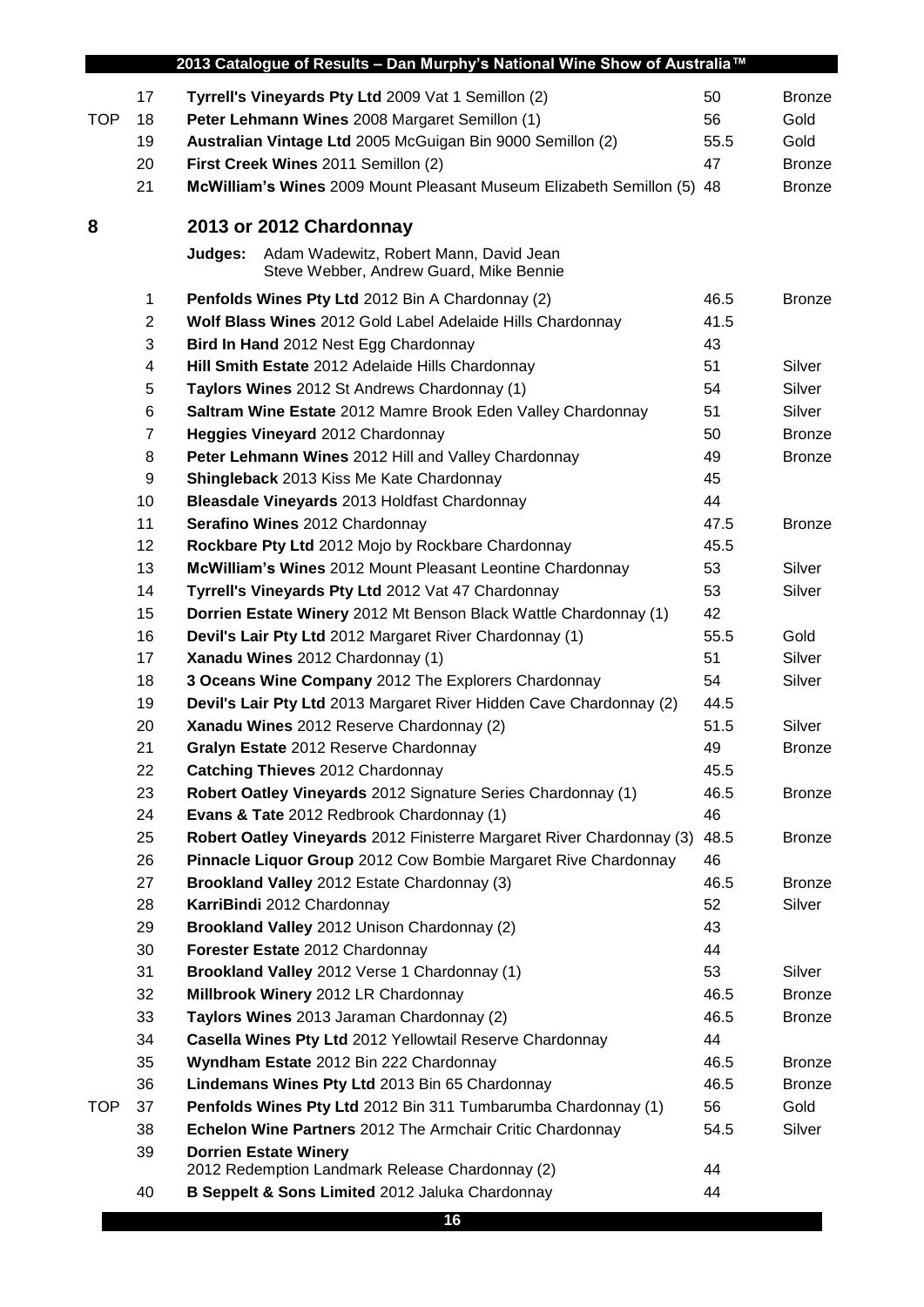|   | 41             | <b>Robert Oatley Vineyards</b><br>2012 Montrose Stony Creek Mudgee Chardonnay (2)       | 45.5 |               |
|---|----------------|-----------------------------------------------------------------------------------------|------|---------------|
|   | 42             | Barwang Estate 2012 842 Chardonnay                                                      | 48.5 | <b>Bronze</b> |
|   | 43             | Grant Burge Wines Pty Ltd 2012 Summers Chardonnay                                       | 43   |               |
|   | 44             | Jacob's Creek Wines 2012 Reeves Point Chardonnay                                        | 44.5 |               |
|   | 45             | Brand's Laira 2012 The Laira Chardonnay                                                 | 43.5 |               |
|   | 46             | <b>Oakridge Wines</b><br>2012 Local Vineyard Series Barkala Ridge Vineyard Chardonnay   | 51   | Silver        |
|   | 47             | <b>Oakridge Wines</b><br>2012 Local Vineyard Series J & J D'Aloisio Vineyard Chardonnay | 46.5 | <b>Bronze</b> |
|   | 48             | <b>Oakridge Wines</b><br>2012 Local Vineyard Series Guerin Vineyard Chardonnay          | 45.5 |               |
|   | 49             | Brown Brothers Milawa Vineyard 2012 Patricia Chardonnay (1)                             | 48   | <b>Bronze</b> |
|   | 50             | <b>Oakridge Wines</b><br>2012 Local Vineyard Series Lusatia Park Vineyard Chardonnay    | 55.5 | Gold          |
|   | 51             | Tightrope Walker 2012 Chardonnay                                                        | 45   |               |
|   | 52             | Ferngrove Vineyards Estate 2012 Killerby Chardonnay (1)                                 | 47.5 | <b>Bronze</b> |
|   | 53             | Evans & Tate 2012 Pemberton Chardonnay (2)                                              | 39.5 |               |
|   | 54             | Hardy's 2012 Heritage Reserve Bin Chardonnay (1)                                        | 51   | Silver        |
|   | 55             | Plantagenet Wines 2012 Chardonnay                                                       | 45.5 |               |
|   | 56             | Ferngrove Vineyards Estate 2012 Diamond Chardonnay (2)                                  | 46   |               |
|   | 57             | Domaine Chandon 2012 Chardonnay                                                         | 44.5 |               |
|   | 58             | St Huberts Wines 2012 Chardonnay                                                        | 43   |               |
|   | 59             | De Bortoli Wines 2012 Yarra Valley Estate Grown Chardonnay                              | 41   |               |
|   | 60             | Montalto Vineyard & Olive Grove 2012 Estate Chardonnay (1)                              | 47.5 | <b>Bronze</b> |
|   | 61             | Montalto Vineyard & Olive Grove 2012 Pennon Hill Chardonnay (2)                         | 46.5 | <b>Bronze</b> |
|   | 62             | Seville Estate Pty Ltd 2012 Chardonnay                                                  | 46.5 | <b>Bronze</b> |
|   | 63             | Paringa Estate Winery 2012 Estate Chardonnay                                            | 43   |               |
|   | 64             | Nugan Estate Pty Ltd 2012 Talinga Park Chardonnay                                       | 41.5 |               |
|   | 65             | Moppity Vineyards 2012 Lock & Key Chardonnay (1)                                        | 51   | Silver        |
|   | 66             | Moppity Vineyards 2012 Chardonnay (2)                                                   | 45.5 |               |
|   | 67             | Lerida Estate 2012 Lake George Chardonnay                                               | 43   |               |
|   | 68             | Moppity Vineyards 2012 Coppabella The Crest Chardonnay (4)                              | 42.5 |               |
|   | 69             | Moppity Vineyards 2012 Coppabella Tumbarumba Chardonnay (3)                             | 45   |               |
|   | 70             | Abel's Tempest 2012 Chardonnay                                                          | 45.5 |               |
|   | 71             | Brown Brothers Milawa Vineyard 2012 Tamar Ridge Chardonnay (2)                          | 43   |               |
|   | 72             | Heemskerk Wines 2012 Chardonnay                                                         | 46.5 | <b>Bronze</b> |
|   | 73             | Bay of Fires 2012 Chardonnay                                                            | 49.5 | <b>Bronze</b> |
|   | 74             | Hardy's 2012 Eileen Hardy Chardonnay (2)                                                | 55.5 | Gold          |
|   | 75             | Blue Pyrenees Estate 2012 Chardonnay                                                    | 46.5 | <b>Bronze</b> |
| 9 |                | 2011 and Older Chardonnay                                                               |      |               |
|   |                | David LeMire, Mike Bennie, Robert Mann<br>Judges:                                       |      |               |
|   | 1              | Australian Vintage Ltd 2011 Nepenthe Ithaca Chardonnay (1)                              | 43.5 |               |
|   | $\overline{c}$ | Sidewood Estate 2011 Chardonnay                                                         | 45.5 |               |
|   | 3              | Australian Vintage Ltd 2011 McGuigan The Shortlist Chardonnay (2)                       | 43   |               |
|   | 4              | Hardy's 2011 HRB/D652 Chardonnay                                                        | 46.5 | <b>Bronze</b> |
|   | 5              | Dorrien Estate Winery 2011 Krondorf Symmetry Chardonnay (4)                             | 46   |               |
|   | 6              | Hill Smith Estate 2011 Eden Valley Chardonnay                                           | 47.5 | <b>Bronze</b> |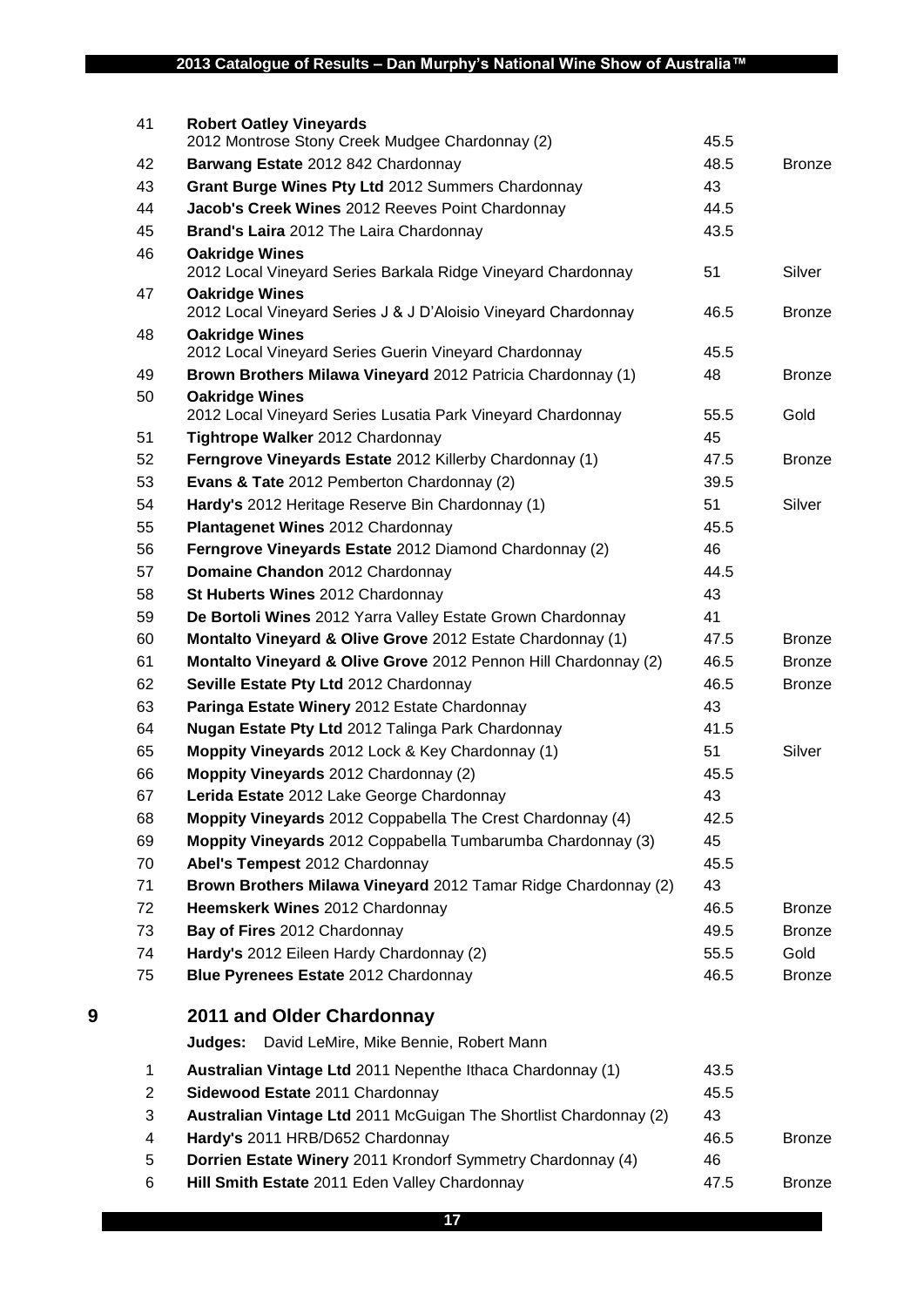|            |                | 2013 Catalogue of Results - Dan Murphy's National Wine Show of Australia™ |              |               |
|------------|----------------|---------------------------------------------------------------------------|--------------|---------------|
|            | $\overline{7}$ | Heggies Vineyard 2011 Chardonnay                                          | 48.5         | <b>Bronze</b> |
|            | 8              | First Creek Wines 2011 Winemakers Reserve Chardonnay                      | 49           | <b>Bronze</b> |
|            | 9              | Tyrrell's Vineyards Pty Ltd 2009 Vat 47 Chardonnay                        | 48           | <b>Bronze</b> |
|            | 10             | Agnew Wines Pty Ltd 2010 Poole's Rock Chardonnay                          | 52           | Silver        |
|            | 11             | Forester Estate 2011 Chardonnay                                           | 45           |               |
|            | 12             | Xanadu Wines 2010 Chardonnay (1)                                          | Not Received |               |
|            | 13             | Watershed Premium Wines 2011 Awakening Chardonnay                         | 48.5         | <b>Bronze</b> |
|            | 14             | Brookland Valley 2011 Estate Chardonnay                                   | 51           | Silver        |
|            | 15             | Dorrien Estate Winery 2011 Dorrien Estate Bin 1A Chardonnay (2)           | 47           | <b>Bronze</b> |
|            | 16             | Xanadu Wines 2011 Chardonnay (2)                                          | Not Received |               |
|            | 17             | Evans & Tate 2011 Redbrook Chardonnay                                     | 47.5         | <b>Bronze</b> |
|            | 18             | Robert Oatley Vineyards 2011 The Pennant Margaret River                   | 42           |               |
|            | 19             | Voyager Estate 2010 Chardonnay                                            | 50           | <b>Bronze</b> |
|            | 20             | Dorrien Estate Winery 2011 David Lowe Wines Reserve Chardonnay (1)        | 45.5         |               |
|            | 21             | Shadowfax Wines 2011 Chardonnay                                           | Not Received |               |
|            | 22             | <b>Pinnacle Liquor Group</b>                                              |              |               |
|            |                | 2011 Bay Estates Mornington Peninsula Chardonnay                          | 46.5         | <b>Bronze</b> |
|            | 23             | Galli Estate Winery 2011 Artigiano Chardonnay                             | 51           | Silver        |
|            | 24             | Brown Brothers Milawa Vineyard 2010 Patricia Chardonnay                   | 46.5         | <b>Bronze</b> |
|            | 25             | Paringa Estate Winery 2011 Estate Chardonnay                              | 55.5         | Gold          |
|            | 26             | <b>Coldstream Hills 2011 Reserve Chardonnay</b>                           | 49.5         | <b>Bronze</b> |
|            | 27             | De Bortoli Wines 2011 Yarra Valley Estate Grown Chardonnay                | 55.5         | Gold          |
|            | 28             | Montalto Vineyard & Olive Grove 2011 Estate Chardonnay                    | 49           | <b>Bronze</b> |
|            | 29             | Dorrien Estate Winery 2011 Riversdale Estate Crater Chardonnay (3)        | 49           | <b>Bronze</b> |
|            | 30             | Jacob's Creek Wines 2010 Limited Release Tasmanian Chardonnay             | 46           |               |
|            | 31             | Blue Pyrenees Estate 2011 Chardonnay                                      | 46           |               |
| <b>TOP</b> | 32             | Penfolds Wines Pty Ltd 2011 Bin 311 Henty Chardonnay                      | 56           | Gold          |
| 10         |                | Any Vintage Other Dry White Varietals                                     |              |               |
|            |                | <b>Judges:</b> Adam Wadewitz, Mike Bennie, Dan Sims                       |              |               |
|            | 1              | d'Arenberg 2010 The Last Ditch Viognier (1)                               | 46           |               |
|            | $\overline{c}$ | Tahbilk Pty Ltd 2012 Viognier (4)                                         | 46.5         | <b>Bronze</b> |
|            | 3              | Shingleback 2013 Johnfoolery Viognier                                     | 43           |               |
|            | 4              | Salena Estate Wines 2013 Ink Series Viognier (3)                          | 45.5         |               |
|            | 5              | The Yalumba Wine Company 2012 Eden Valley Viognier                        | 55.5         | Gold          |
|            | 6              | <b>Blue Pyrenees Estate 2012 Viognier</b>                                 | 49           | <b>Bronze</b> |
|            | $\overline{7}$ | d'Arenberg 2009 The Last Ditch Viognier (2)                               | 42           |               |
|            | 8              | Tahbilk Pty Ltd 2011 Viognier (5)                                         | 46           |               |
|            | 9              | Salena Estate Wines 2012 Ink Series Viognier (2)                          | 42           |               |
|            | 10             | Tahbilk Pty Ltd 2007 Marsanne (3)                                         | 54           | Silver        |
|            | 11             | Tahbilk Pty Ltd 2009 Marsanne (1)                                         | 48.5         | <b>Bronze</b> |
|            | 12             | Tahbilk Pty Ltd 2008 Marsanne (2)                                         | 55.5         | Gold          |
|            | 13             | Saltram Wine Estate 2012 Winemakers Selection Fiano                       | 46.5         | <b>Bronze</b> |
|            | 14             | Serafino Wines 2013 Bellissimo Fiano                                      | 51           | Silver        |
|            | 15             | Angove Family Winemakers 2013 Alternatus Fiano                            | 55.5         | Gold          |
|            | 16             | Jacob's Creek Wines 2011 Limited Release Fiano                            | 46.5         | <b>Bronze</b> |
|            | 17             | Salena Estate Wines 2012 Ink Series Vermentino (1)                        | 49           | <b>Bronze</b> |
|            | 18             | Trentham Estate Wines 2013 La Famiglia Vermentino                         | 45.5         |               |
|            | 19             | Dorrien Estate Winery 2012 Stefano De Pieri Arneis                        | 44.5         |               |
|            | 20             | Coriole Vineyards 2013 Chenin Blanc                                       | 46           |               |
|            |                | 18                                                                        |              |               |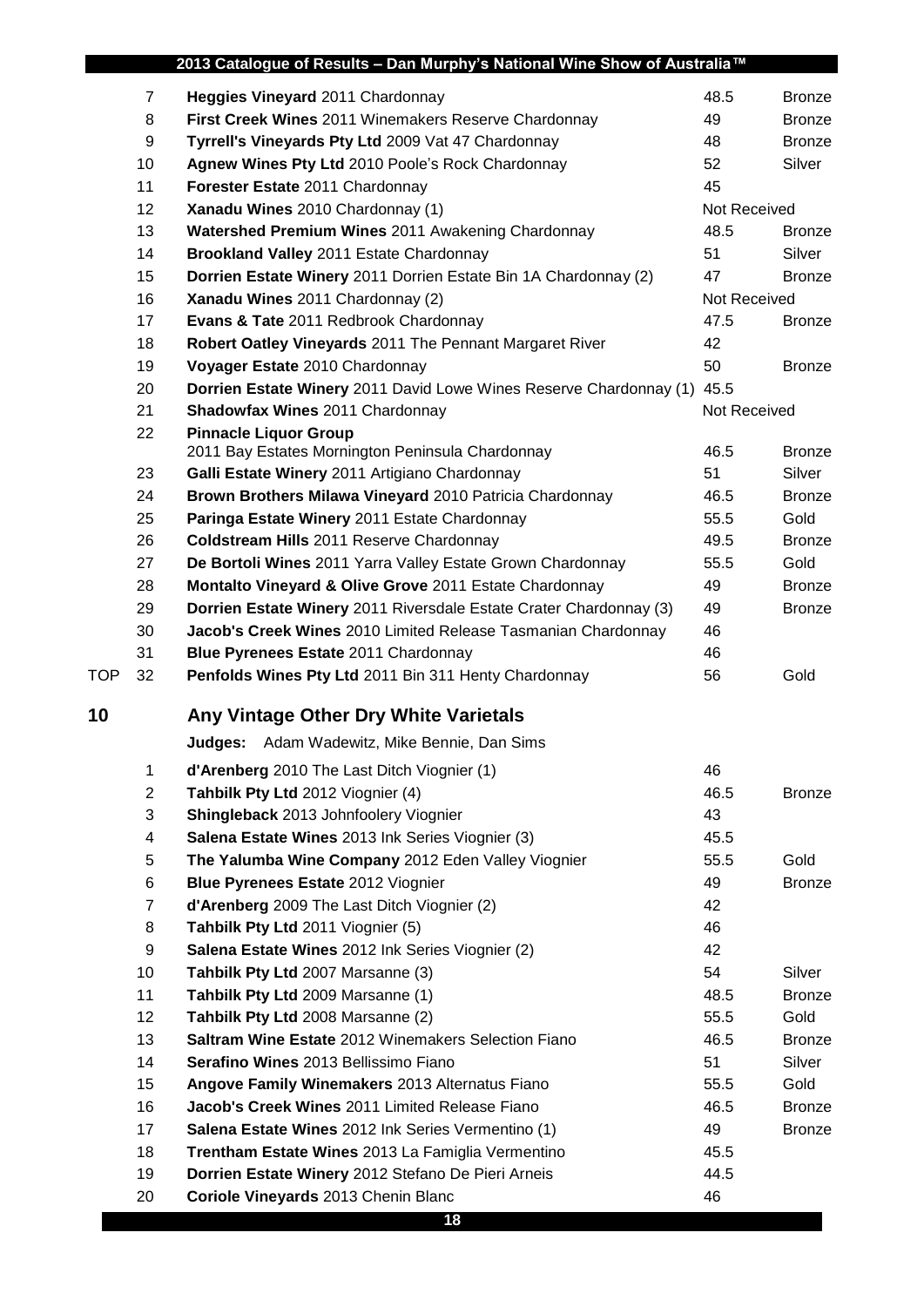|            |                  | 2013 Catalogue of Results - Dan Murphy's National Wine Show of Australia™                                |          |               |
|------------|------------------|----------------------------------------------------------------------------------------------------------|----------|---------------|
|            | 21               | Logan Wines Pty Ltd 2013 Weemala Gewurtztraminer                                                         | 46.5     | <b>Bronze</b> |
|            | 22               | Salena Estate Wines 2012 Ink Series Bianco d'Alessano (4)                                                | 44.5     |               |
|            |                  |                                                                                                          |          |               |
| 11         |                  | Any Vintage Blended Dry White                                                                            |          |               |
|            |                  | Tony Harper, Paul Henry, David Jean<br>Judges:                                                           |          |               |
|            | $\mathbf 1$      | Pikes Wines 2013 Valleys End Sauvignon Blanc Semillon                                                    | 47.5     | <b>Bronze</b> |
|            | $\overline{2}$   | <b>Chateau Tanunda Estate</b>                                                                            |          |               |
|            |                  | 2012 The Three Graces Marsanne Viognier Roussanne                                                        | 48.5     | <b>Bronze</b> |
|            | 3                | Knappstein Enterprise Winery 2012 Three                                                                  | 47.5     | <b>Bronze</b> |
|            | 4                | De Bortoli Wines 2012 Bellariva King Valley Pinot Grigio Vermentino                                      | 48.5     | <b>Bronze</b> |
|            | 5                | Smith & Hooper 2012 Wrattonbully Sauvignon Blanc Semillon                                                | 49       | <b>Bronze</b> |
|            | 6                | Serafino Wines 2013 Goose Island Semillon Sauvignon Blanc                                                | 47       | <b>Bronze</b> |
|            | 7                | Xanadu Wines 2013 Next of Kin Sauvignon Blanc Semillon (1)                                               | 55.5     | Gold          |
|            | 8                | Chapman Grove 2013 Semillon Sauvignon Blanc                                                              | 48       | <b>Bronze</b> |
|            | $\boldsymbol{9}$ | Brookland Valley 2012 Verse 1 Semillon Sauvignon Blanc                                                   | 46.5     | <b>Bronze</b> |
|            | 10               | Xanadu Wines 2012 Sauvignon Blanc Semillon (2)                                                           | 55.5     | Gold          |
|            | 11               | Deep Woods Estate 2013 Ivory Semillon Sauvignon Blanc                                                    | 47       | <b>Bronze</b> |
|            | 12               | Pinnacle Liquor Group 2013 Cow Bombie Semillon Sauvignon Blanc                                           | 47       | <b>Bronze</b> |
|            | 13               | Forester Estate 2013 Semillon Sauvignon Blanc                                                            | 44<br>54 | Silver        |
|            | 14<br>15         | Xanadu Wines 2013 DJL Sauvignon Blanc Semillon (3)<br>Amberley 2012 Secret Lane Semillon Sauvignon Blanc | 47.5     | <b>Bronze</b> |
|            | 16               | Willow Bridge Estate 2013 Dragonfly Sauvignon Blanc Semillon                                             | 45.5     |               |
|            | 17               | West Cape Howe Wines 2013 Semillon Sauvignon Blanc                                                       | 47       | <b>Bronze</b> |
| <b>TOP</b> | 18               | <b>3 Oceans Wine Company</b>                                                                             |          |               |
|            |                  | 2012 The Estates Margaret River Sauvignon Blanc Semillon                                                 | 56       | Gold          |
|            | 19               | Briar Ridge Vineyard 2013 Cellar Reserve Fume Blanc                                                      | 46.5     | <b>Bronze</b> |
|            | 20               | KarriBindi 2013 Semillon Sauvignon Blanc                                                                 | 47       | <b>Bronze</b> |
|            |                  |                                                                                                          |          |               |
| 12         |                  | Any Vintage Medium or Sweet White table wine – any variety or blend                                      |          |               |
|            |                  | Steve Webber, David Jean, Dan Sims<br>Judges:                                                            |          |               |
|            | 1                | De Bortoli Wines 2013 Sacred Hill Traminer Riesling (2)                                                  | 47.5     | <b>Bronze</b> |
|            | $\overline{2}$   | Trentham Estate Wines 2013 La Famiglia Moscato                                                           | 49       | <b>Bronze</b> |
|            | 3                | De Bortoli Wines 2012 Bellariva Moscato del Re (1)                                                       | 51       | Silver        |
|            | 4                | De Bortoli Wines 2012 Sacred Hill Moscato (3)                                                            | 47       | <b>Bronze</b> |
| 13         |                  | <b>Sweet White Table Wine - Any Variety or Blend</b>                                                     |          |               |
|            |                  | Judges: Tony Harper, David Jean, Paul Henry                                                              |          |               |
|            | $\mathbf{1}$     | d'Arenberg 2011 The Noble Wrinkled Riesling (3)                                                          | 48       | <b>Bronze</b> |
|            | $\overline{c}$   | De Bortoli Wines 2009 Noble One (1)                                                                      | 47       | <b>Bronze</b> |
|            | 3                | McWilliam's Wines 2010 Morning Light                                                                     | 47.5     | <b>Bronze</b> |
|            | 4                | The Yalumba Wine Company 2012 FSW8B Botrytis Viognier                                                    | 47.5     | <b>Bronze</b> |
|            | 5                | d'Arenberg 2011 The Noble Mud Pie (1)                                                                    | 46.5     | <b>Bronze</b> |
|            | 6                | Nugan Estate Pty Ltd 2009 Cookoothama Botrytis Semillon (2)                                              | 44       |               |
|            | 7                | Trentham Estate Wines 2010 Noble Taminga                                                                 | 47.5     | <b>Bronze</b> |
|            | 8                | Longview Vineyard 2013 Epitome Late Harvest Riesling                                                     | 42       |               |
|            | 9                | G.Gramp & Sons 2011 Botrytis Semillon                                                                    | 47       | <b>Bronze</b> |
|            | 10               | d'Arenberg 2010 The Noble Mud Pie (2)                                                                    | 53       | Silver        |
|            | 11               | Brown Brothers Milawa Vineyard 2009 Patricia Noble Riesling (1)                                          | 46.5     | <b>Bronze</b> |
|            | 12               | Barwang Estate 2013 Granite Track Riesling                                                               | 51.5     | Silver        |
|            | 13               | De Bortoli Wines 2010 Noble One (2)                                                                      | 49       | <b>Bronze</b> |
|            |                  | 19                                                                                                       |          |               |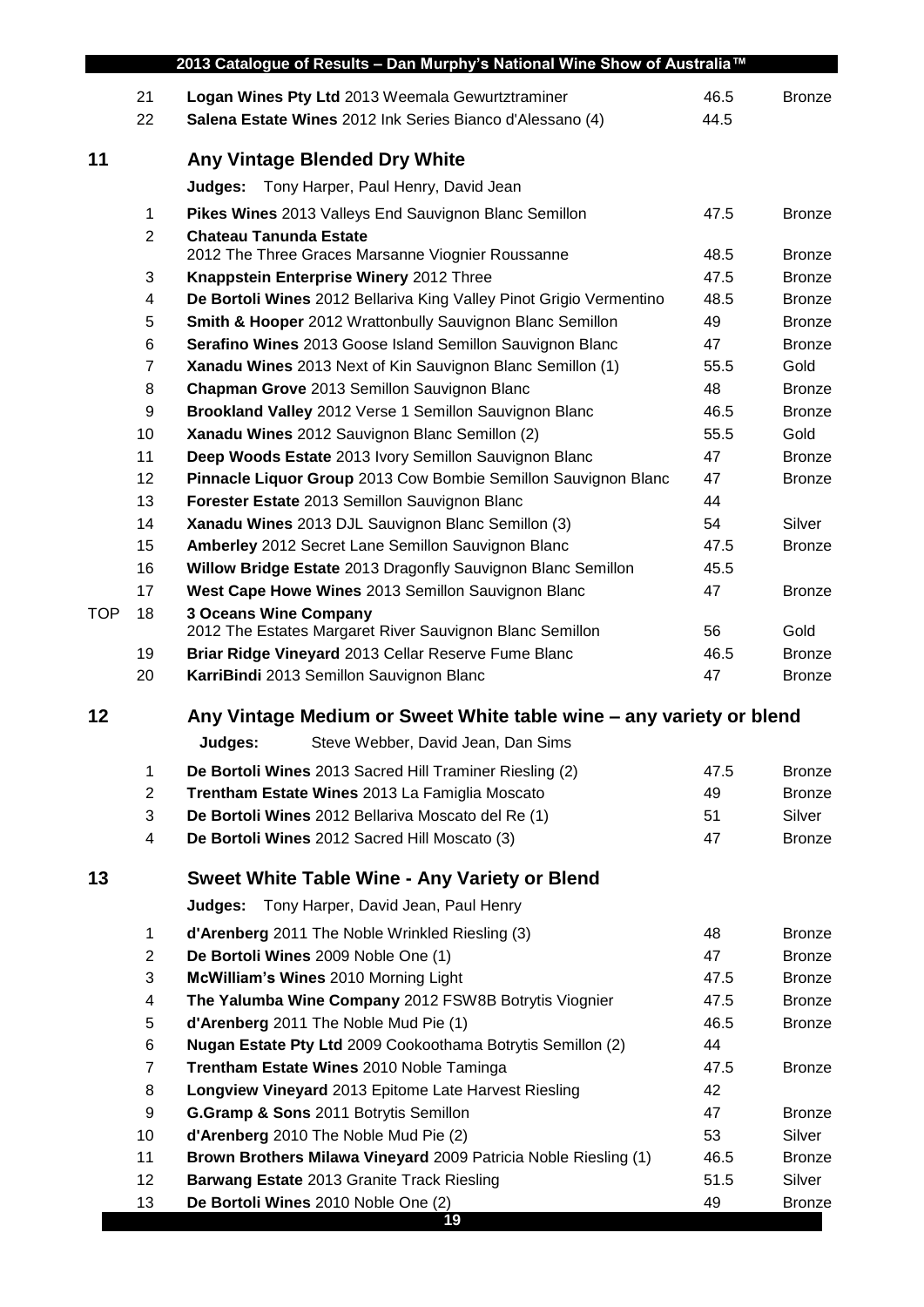|            | 2013 Catalogue of Results - Dan Murphy's National Wine Show of Australia™ |                                                                                                                        |            |                       |  |  |
|------------|---------------------------------------------------------------------------|------------------------------------------------------------------------------------------------------------------------|------------|-----------------------|--|--|
|            | 14                                                                        | Peter Lehmann Wines 2011 Botrytis Semillon                                                                             | 43         |                       |  |  |
|            | 15                                                                        | Nugan Estate Pty Ltd 2008 Cookoothama Botrytis Semillon (1)                                                            | 44.5       |                       |  |  |
|            | 16                                                                        | De Bortoli Wines 2009 Deen De Bortoli Vat 5 Botrytis Semillon (3)                                                      | 46         |                       |  |  |
|            | 17                                                                        | <b>Brown Brothers Milawa Vineyard</b>                                                                                  |            |                       |  |  |
|            |                                                                           | 2012 Tamar Ridge Botrytis Riesling (2)                                                                                 | 47         | <b>Bronze</b>         |  |  |
| 14         |                                                                           | Any Vintage Rose`- Any Variety, Blend or Style                                                                         |            |                       |  |  |
|            |                                                                           | Tony Harper, Dan Sims, Chester Osborn<br>Judges:                                                                       |            |                       |  |  |
|            | 1                                                                         | Peter Lehmann Wines 2013 Art'n'Soul Rose`                                                                              | 47.5       | <b>Bronze</b>         |  |  |
|            | 2                                                                         | Serafino Wines 2013 The Goose Island Rose`                                                                             | 45         |                       |  |  |
|            | 3                                                                         | Watershed Premium Wines 2013 Shades Rose                                                                               | 47         | <b>Bronze</b>         |  |  |
|            | 4                                                                         | Deep Woods Estate 2013 Harmony Rose`                                                                                   | 51         | Silver                |  |  |
|            | 5                                                                         | Jacob's Creek Wines 2012 Cool Harvest Shiraz Rose`                                                                     | 44.5       |                       |  |  |
|            | 6                                                                         | Robert Oatley Vineyards 2012 Wild Oats                                                                                 | 42.5       |                       |  |  |
|            | 7                                                                         | Angove Family Winemakers 2013 Nine Vines Grenache Shiraz Rose`                                                         | 51         | Silver                |  |  |
|            | 8                                                                         | Withdrawn                                                                                                              |            |                       |  |  |
|            | 9                                                                         | 3 Oceans Wine Company 2013 The Rivers Rose`                                                                            | 48         | <b>Bronze</b>         |  |  |
|            | 10                                                                        | Plantagenet Wines 2013 Omrah Great Southern Rose`                                                                      | 40.5       |                       |  |  |
|            | 11                                                                        | De Bortoli Wines 2013 Sacred Hill Rose`                                                                                | 46.5       | <b>Bronze</b>         |  |  |
|            | 12                                                                        | Logan Wines Pty Ltd 2013 Hannah Rose`                                                                                  | 46         |                       |  |  |
| 15         |                                                                           | 2012 Pinot Noir                                                                                                        |            |                       |  |  |
|            |                                                                           | <b>Judges:</b> Steve Webber, Robert Mann, Gabrielle Poy                                                                |            |                       |  |  |
|            | $\mathbf 1$                                                               | Australian Vintage Ltd 2012 Nepenthe The Good Doctor Pinot Noir (2)                                                    | 44.5       |                       |  |  |
|            | 2                                                                         | Sidewood Estate 2012 Pinot Noir                                                                                        | 45         |                       |  |  |
|            | 3                                                                         | Wicks Estate Wines Pty Ltd 2012 Pinot Noir                                                                             | 44.5       |                       |  |  |
|            | 4                                                                         | Riposte Wines by Tim Knappstein 2012 Riposte The Sabre Pinot Noir                                                      | 52.5       | Silver                |  |  |
|            | 5                                                                         | Pinnacle Liquor Group 2012 Adelaide Hills Tasters Choice Pinot Noir                                                    | 49.5       | <b>Bronze</b>         |  |  |
|            | 6                                                                         | Australian Vintage Ltd 2012 Nepenthe Altitude Pinot Noir (1)                                                           | 45         |                       |  |  |
|            | $\overline{7}$                                                            | Jacob's Creek Wines 2012 Reserve Adelaide Hills Pinot Noir                                                             | 46         |                       |  |  |
|            | 8                                                                         | Wyndham Estate 2012 Bin 333 Pinot Noir                                                                                 | 46         |                       |  |  |
|            | 9                                                                         | Robert Oatley Vineyards 2012 Signature Series Yarra Valley (2)                                                         | 52.5       | Silver                |  |  |
| <b>TOP</b> | 10                                                                        | Robert Oatley Vineyards 2012 Finisterre Mornington Peninsula (3)                                                       | 56         | Gold                  |  |  |
|            | 11                                                                        | B Seppelt & Sons Limited 2012 Drumborg Vineyard Pinot Noir                                                             | 52.5       | Silver                |  |  |
|            | 12                                                                        | Evans & Tate 2012 Porongurup Pinot Noir                                                                                | 52.5       | Silver                |  |  |
|            | 13                                                                        | Robert Oatley Vineyards 2012 Finisterre Great Southern (1)                                                             | 44         |                       |  |  |
|            | 14                                                                        | Domaine Chandon 2012 Pinot Noir (1)                                                                                    | 55.5       | Gold                  |  |  |
|            | 15                                                                        | St Huberts Wines 2012 The Stag Pinot Noir                                                                              | 45.5       |                       |  |  |
|            | 16                                                                        | Coldstream Hills 2012 Reserve Pinot Noir (2)                                                                           | 51         | Silver                |  |  |
|            | 17                                                                        | Montalto Vineyard & Olive Grove 2012 Estate Pinot Noir (1)                                                             | 51         | Silver                |  |  |
|            | 18                                                                        | Brown Magpie Wines 2012 Single Vineyard Pinot Noir                                                                     | 49         | <b>Bronze</b>         |  |  |
|            | 19                                                                        | Montalto Vineyard & Olive Grove 2012 Pennon Hill Pinot Noir (2)                                                        | 49.5       | <b>Bronze</b>         |  |  |
|            | 20                                                                        | <b>Coldstream Hills</b> 2012 Pinot Noir (1)                                                                            | 47         | Bronze                |  |  |
|            | 21                                                                        | De Bortoli Wines 2012 Windy Peak Pinot Noir (2)                                                                        | 46.5       | <b>Bronze</b>         |  |  |
|            | 22                                                                        | Paringa Estate Winery 2012 The Paringa Pinot Noir                                                                      | 48         | <b>Bronze</b>         |  |  |
|            |                                                                           |                                                                                                                        | 55.5       | Gold                  |  |  |
|            |                                                                           |                                                                                                                        |            |                       |  |  |
|            | 23                                                                        | T'Gallant Winemakers Pty Ltd 2012 Tribute Pinot Noir                                                                   |            |                       |  |  |
|            | 24<br>25                                                                  | Domaine Chandon 2012 Barrel Selection Pinot Noir (2)<br>De Bortoli Wines 2012 Yarra Valley Estate Grown Pinot Noir (1) | 47<br>55.5 | <b>Bronze</b><br>Gold |  |  |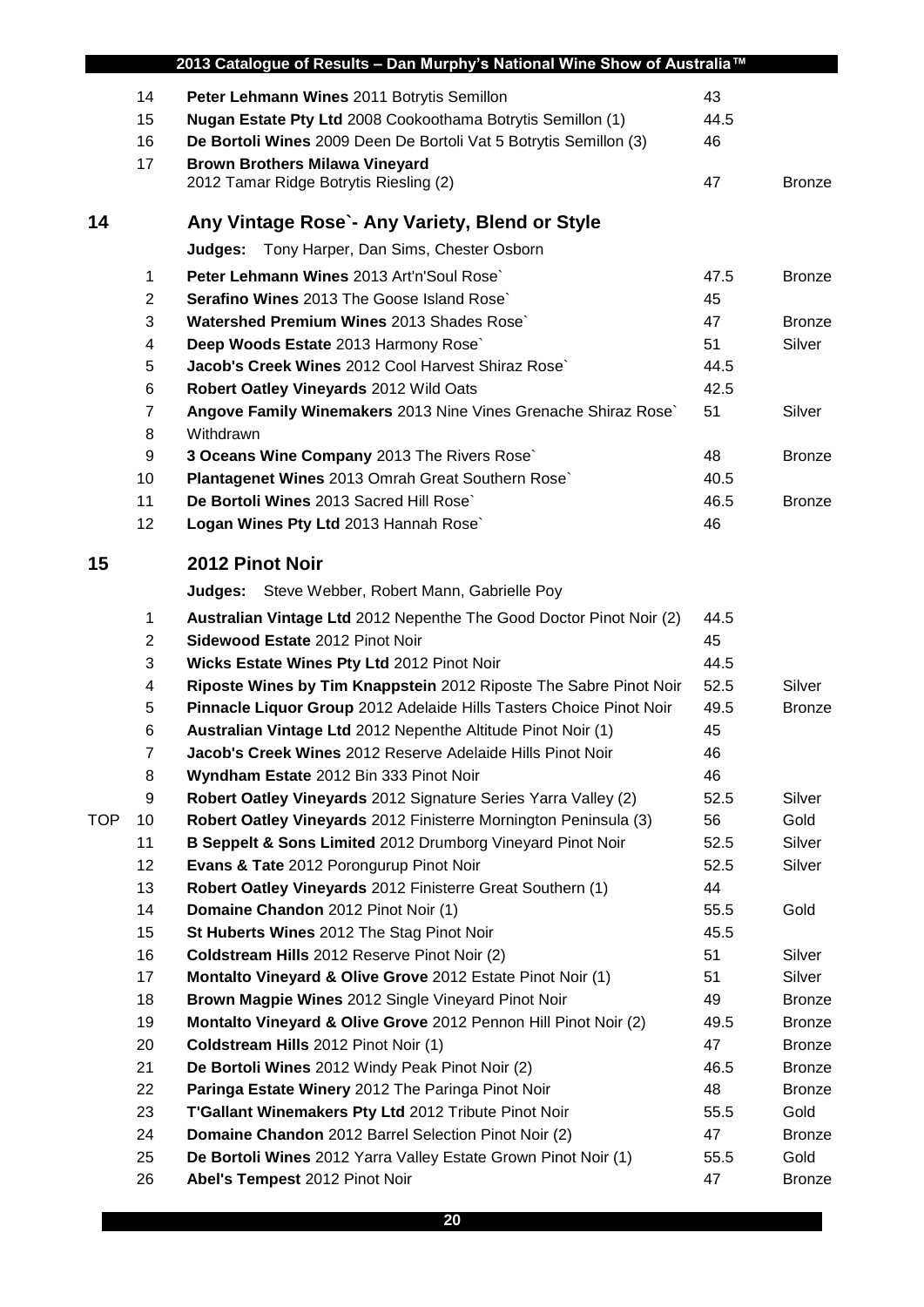| 2013 Catalogue of Results - Dan Murphy's National Wine Show of Australia™ |                |                                                                                                     |      |               |
|---------------------------------------------------------------------------|----------------|-----------------------------------------------------------------------------------------------------|------|---------------|
|                                                                           | 27             | <b>Brown Brothers Milawa Vineyard</b>                                                               |      |               |
|                                                                           |                | 2012 Tamar Ridge Reserve Pinot Noir (3)                                                             | 45.5 |               |
|                                                                           | 28             | Bay of Fires 2012 Pinot Noir                                                                        | 52   | Silver        |
|                                                                           | 29             | <b>Brown Brothers Milawa Vineyard</b><br>2012 Tamar Ridge Estate Pinot Noir (2)                     | 49   | <b>Bronze</b> |
|                                                                           | 30             | Josef Chromy Wines 2012 Pinot Noir                                                                  | 55.5 | Gold          |
|                                                                           | 31             | <b>Brown Brothers Milawa Vineyard</b>                                                               |      |               |
|                                                                           |                | 2012 Devils Corner Reserve Pinot Noir (1)                                                           | 47   | <b>Bronze</b> |
|                                                                           | 32             | Echelon Wine Partners 2012 Last Horizon                                                             | 43.5 |               |
|                                                                           | 33             | Eddystone Point 2012 Pinot Noir                                                                     | 55.5 | Gold          |
|                                                                           | 34             | Circe Wines Pty Ltd 2012 Pinot Noir                                                                 | 52   | Silver        |
| 16                                                                        |                | 2011 and Older Pinot Noir                                                                           |      |               |
|                                                                           |                | <b>Judges:</b> Tony Harper, Matthew Brooke, Andrew Guard                                            |      |               |
|                                                                           | 1              | Riposte Wines by Tim Knappstein 2010 The Sabre Pinot Noir                                           | 49   | <b>Bronze</b> |
|                                                                           | 2              | Koonara Wines 2010 Bay of Apostles Pinot Noir                                                       | 41.5 |               |
|                                                                           | 3              | Paringa Estate Winery 2010 Estate Pinot Noir                                                        | 48.5 | <b>Bronze</b> |
|                                                                           | 4              | St Huberts Wines 2011 Pinot Noir                                                                    | 45   |               |
|                                                                           | 5              | <b>First Creek Wines 2011 Winemakers Reserve Pinot Noir</b>                                         | 46   |               |
|                                                                           | 6              | Eddystone Point 2011 Pinot Noir                                                                     | 55.5 | Gold          |
|                                                                           | $\overline{7}$ | Brown Brothers Milawa Vineyard 2011 Tamar Ridge Estate Pinot Noir                                   | 49.5 | <b>Bronze</b> |
|                                                                           | 8              | Dorrien Estate Winery 2011 Riversdale Estate Centaurus Pinot Noir                                   | 49   | <b>Bronze</b> |
|                                                                           | 9              | Moshulu Estate 2010 Paraparap Pinot Noir                                                            | 47   | <b>Bronze</b> |
| 17                                                                        |                | 2012 and Older Merlot                                                                               |      |               |
|                                                                           |                | Judges:<br>David LeMire, Paul Henry, Gabrielle Poy                                                  |      |               |
|                                                                           | 1              | <b>Leconfield Wines 2011 Richard Hamilton Lot 148 Merlot</b>                                        | 46.5 | <b>Bronze</b> |
|                                                                           | 2              | Smith & Hooper 2012 Reserve Merlot (1)                                                              | 47.5 | <b>Bronze</b> |
|                                                                           | 3              | Dorrien Estate Winery 2010 Mt Benson Black Wattle Merlot                                            | 44   |               |
|                                                                           | 4              | <b>Smith &amp; Hooper</b> 2010 Wrattonbully Merlot (2)                                              | 45.5 |               |
|                                                                           | 5              | <b>Pepper Tree Wines</b>                                                                            |      |               |
|                                                                           |                | 2010 14 Shores Single Vineyard Wrattonbully Merlot                                                  | 41.5 |               |
|                                                                           | 6              | Trentham Estate Wines 2012 Merlot                                                                   | 49   | <b>Bronze</b> |
|                                                                           | $\overline{7}$ | McWilliam's Wines 2012 Inheritance                                                                  | 43   |               |
|                                                                           | 8              | Brand's Laira 2009 Two Rows Merlot                                                                  | 43   |               |
|                                                                           | 9              | Moppity Vineyards 2012 Lock & Key Merlot                                                            | 51   | Silver        |
|                                                                           | 10             | Blue Pyrenees Estate 2012 Merlot                                                                    | 45   |               |
|                                                                           | 11             | <b>Shaw Vineyard Estate 2009 Merlot</b>                                                             | 43   |               |
| 18                                                                        |                | 2012 Shiraz                                                                                         |      |               |
|                                                                           |                | Steve Webber, David Jean, Matthew Brooke<br>Judges:<br>Adam Wadewitz, Chester Osborn, Gabrielle Poy |      |               |
|                                                                           | 1              | Wicks Estate Wines Pty Ltd 2012 Shiraz                                                              | 51   | Silver        |
|                                                                           | $\overline{c}$ | The Lane Vineyard 2012 Block 14 Basket Press Shiraz                                                 | 55.5 | Gold          |
|                                                                           | 3              | Peter Lehmann Wines 2012 Adelaide Hills Shiraz (2)                                                  | 48.5 | <b>Bronze</b> |
|                                                                           | 4              | Echelon Wine Partners 2012 Zepellin (1)                                                             | 51   | Silver        |
|                                                                           | 5              | W Salter & Son 2012 Pepperjack Shiraz                                                               | 51   | Silver        |
|                                                                           | 6              | Hardy's 2012 William Hardy Shiraz (2)                                                               | 51   | Silver        |
|                                                                           | 7              | Pinnacle Liquor Group 2012 Cat Amongst The Pigeons Shiraz                                           | 47.5 | <b>Bronze</b> |
|                                                                           | 8              | Rockbare Pty Ltd 2012 Mojo by Rockbare Shiraz                                                       | 44.5 |               |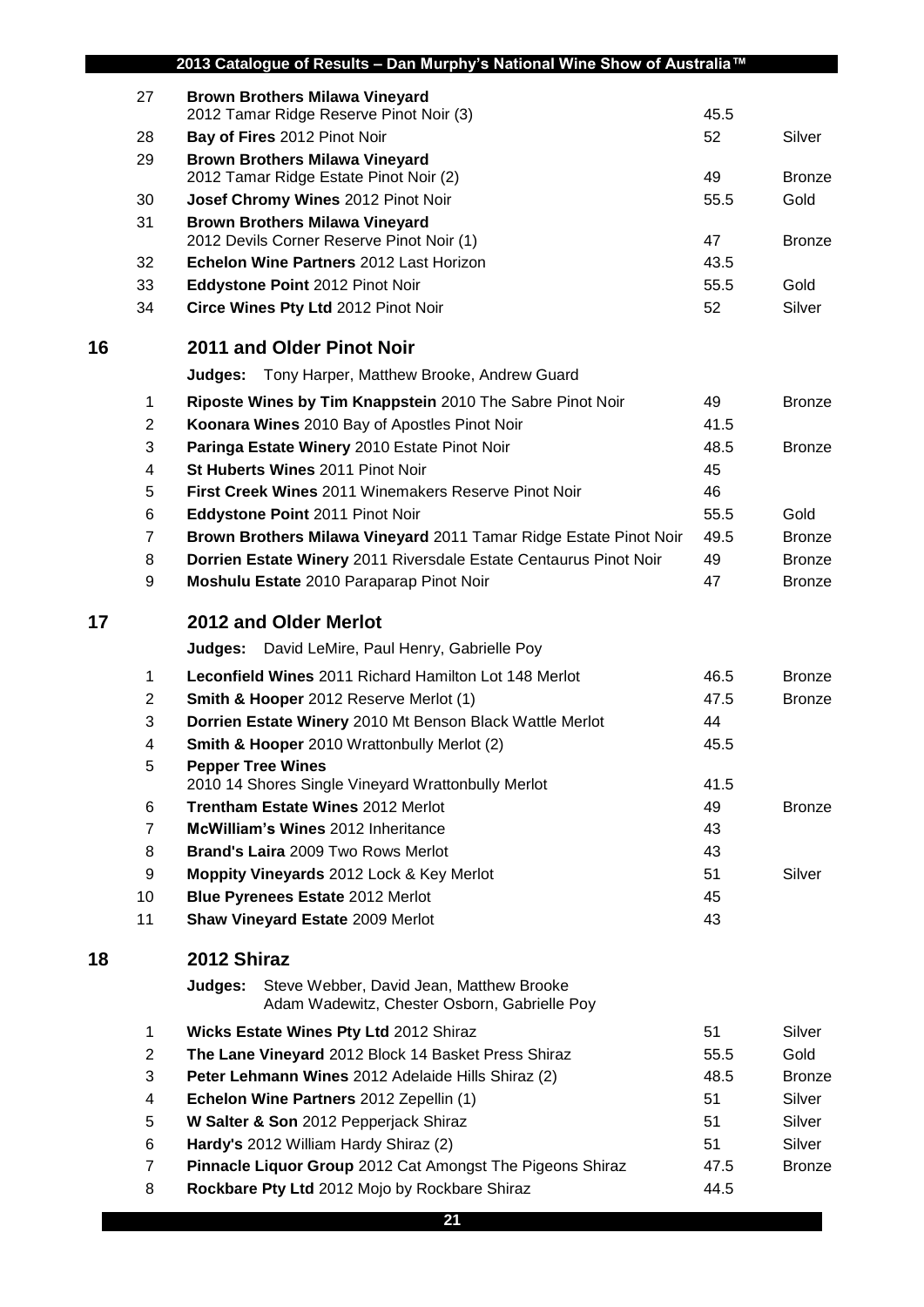|            |                | 2013 Catalogue of Results - Dan Murphy's National Wine Show of Australia™                    |              |               |
|------------|----------------|----------------------------------------------------------------------------------------------|--------------|---------------|
|            | 9              | Robert Oatley Vineyards 2012 Four in Hand Barossa                                            | 54           | Silver        |
|            | 10             | Echelon Wine Partners 2012 Zepellin Big Bertha (2)                                           | 48.5         | <b>Bronze</b> |
|            | 11             | De Bortoli Wines 2012 Windy Peak Shiraz (1)                                                  | 48.5         | <b>Bronze</b> |
| <b>TOP</b> | 12             | Sanguine Estate 2012 Progeny Shiraz                                                          | 56           | Gold          |
|            | 13             | Knappstein Enterprise Winery 2012 Shiraz                                                     | 52           | Silver        |
|            | 14             | Jim Barry Wines 2012 The Lodge Hill Shiraz                                                   | 46           |               |
|            | 15             | Taylors Wines 2012 Reserve Parcel Clare Valley Shiraz (2)                                    | 47           | <b>Bronze</b> |
|            | 16             | Kirrihill Wines Pty Ltd 2012 Regional Range Shiraz                                           | 48           | <b>Bronze</b> |
|            | 17             | St Hallett Wines 2012 Garden of Eden Shiraz                                                  | 50           | <b>Bronze</b> |
|            | 18             | Peter Lehmann Wines 2012 Eden Valley Shiraz (1)                                              | 48           | <b>Bronze</b> |
|            | 19             | Bleasdale Vineyards 2012 Bremerview (2)                                                      | 46           |               |
|            | 20             | Serafino Wines 2012 Goose Island Shiraz (1)                                                  | 48.5         | <b>Bronze</b> |
|            | 21             | Shingleback 2012 Red Knot Shiraz (1)                                                         | 50           | <b>Bronze</b> |
|            | 22             | <b>Bleasdale Vineyards</b> 2012 Generations (1)                                              | 48           | <b>Bronze</b> |
|            | 23             | Reynella 2012 Basket Pressed Shiraz                                                          | 51           | Silver        |
|            | 24             | Serafino Wines 2012 Shiraz (2)                                                               | 45.5         |               |
|            | 25             | Leconfield Wines 2012 Shiraz                                                                 | Not Received |               |
|            | 26             | Angove Family Winemakers 2012 Family Crest Shiraz                                            | 46           |               |
|            | 27             | Hardy's 2012 Eileen Hardy Shiraz (1)                                                         | 45.5         |               |
|            | 28             | Shingleback 2012 The Gate Shiraz (2)                                                         | 45           |               |
|            | 29             | Brookland Valley 2012 Verse 1 Shiraz                                                         | 48           | <b>Bronze</b> |
|            | 30             | Casella Wines Pty Ltd 2012 Yellowtail Reserve Shiraz                                         | 51           | Silver        |
|            | 31             | Trentham Estate Wines 2012 Estate Shiraz                                                     | Not Received |               |
|            | 32             | Bird In Hand 2012 Shiraz                                                                     | 44           |               |
|            | 33             | Taylors Wines 2012 Jaraman Shiraz (1)                                                        | 46.5         | <b>Bronze</b> |
|            | 34             | Rosemount Estates Pty Ltd 2012 Balmoral Syrah                                                | 55.5         | Gold          |
|            | 35             | Haselgrove Wines 2012 First Cut Shiraz                                                       | 49           | <b>Bronze</b> |
|            | 36             | De Bortoli Wines 2012 Yarra Valley Section A8 Syrah (2)                                      | 46           |               |
|            | 37             | Harcourt Valley Vineyards 2012 Barbara's Shiraz                                              | 47           | <b>Bronze</b> |
|            | 38             | Devil's Lair Pty Ltd 2012 Fifth Leg Shiraz                                                   | 47           | <b>Bronze</b> |
|            | 39             | 3 Oceans Wine Company 2012 The Explorers Shiraz                                              | 44.5         |               |
|            | 40             | Willow Bridge Estate 2012 Dragonfly Shiraz                                                   | 45           |               |
|            | 41             | Ferngrove Vineyards Estate 2012 Dragon Shiraz                                                | 46           |               |
|            | 42             | Montalto Vineyard & Olive Grove 2012 Pennon Hill Shiraz                                      | 49           | <b>Bronze</b> |
|            | 43             | Moppity Vineyards 2012 Shiraz (2)                                                            | 51.5         | Silver        |
|            | 44             | Grove Estate Wines 2012 The Cellar Block Shiraz Viognier                                     | 42           |               |
|            | 45             | Moppity Vineyards 2012 Lock & Key Reserve Shiraz (1)                                         | 55.5         | Gold          |
|            | 46             | Collector Wines Pty Ltd 2012 Marked Tree Red Shiraz (1)                                      | 46.5         | <b>Bronze</b> |
|            | 47             | Best's Wines Pty Ltd 2012 Bin No 1 Shiraz                                                    | 55.5         | Gold          |
|            | 48             | Collector Wines Pty Ltd 2012 Folded Blue Shiraz (2)                                          | 51.5         | Silver        |
|            | 49             | Wynns Coonawarra Estate 2012 Shiraz                                                          | 51           | Silver        |
|            | 50             | Nick O'Leary Wines 2012 Pyrenees Shiraz                                                      | 55.5         | Gold          |
| 19         |                | 2011 Shiraz                                                                                  |              |               |
|            |                | Judges:<br>David LeMire, Andrew Guard, Chester Osborn<br>Tony Harper, Paul Henry, David Jean |              |               |
|            | 1              | Thorn Clarke Wines 2011 Shotfire Shiraz                                                      | 47           | <b>Bronze</b> |
|            | $\overline{2}$ | Dorrien Estate Winery 2011 Schulz The Boulevard Shiraz (1)                                   | 46           |               |
|            | 3              | Richmond Grove Wines 2011 Limited Release Barossa Shiraz                                     | 42.5         |               |
|            | 4              | Wolf Blass Wines 2011 Gold Label Barossa Valley Shiraz (1)                                   | 47           | <b>Bronze</b> |
|            |                | 22                                                                                           |              |               |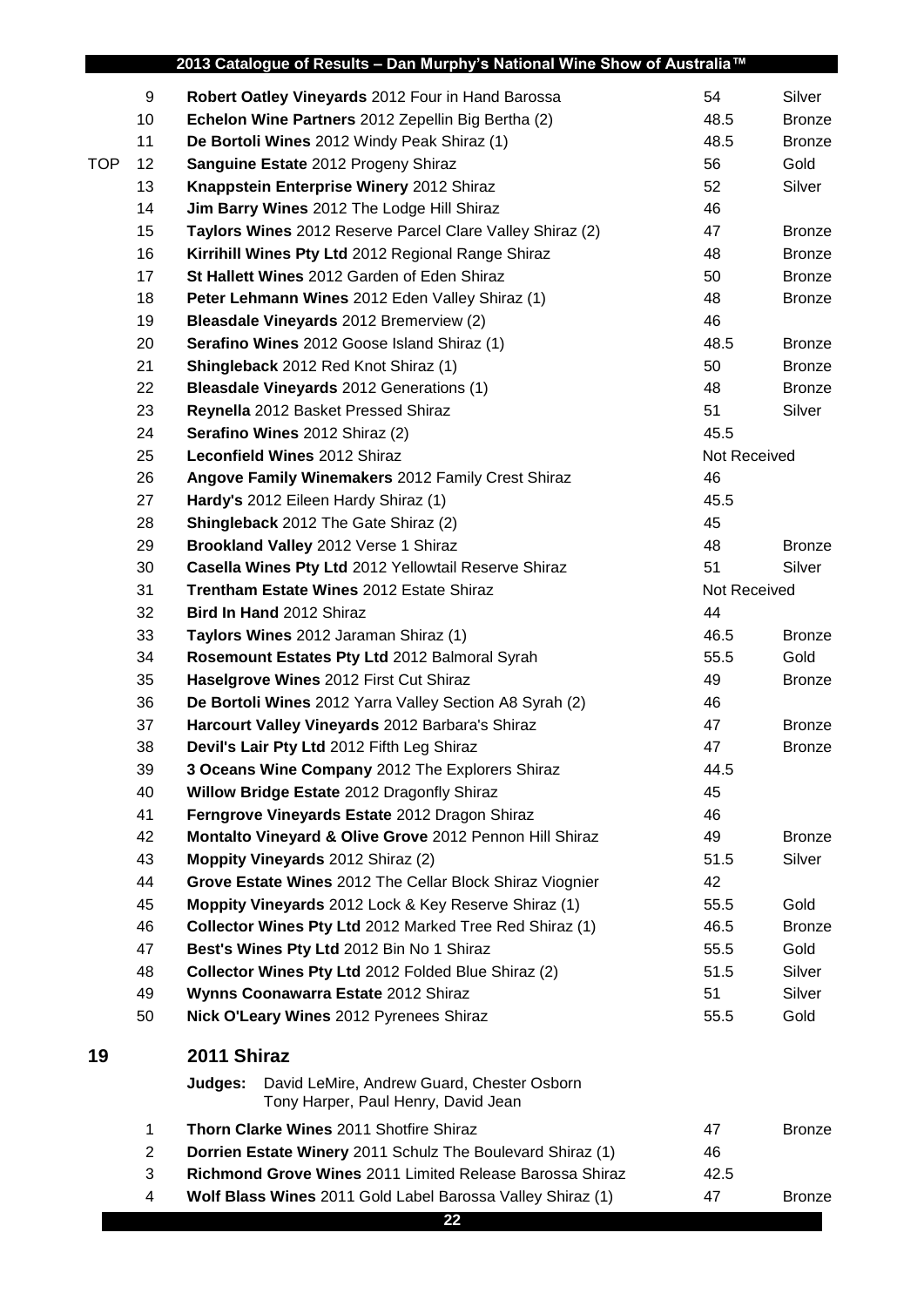|            |    | 2013 Catalogue of Results - Dan Murphy's National Wine Show of Australia™ |      |               |
|------------|----|---------------------------------------------------------------------------|------|---------------|
|            | 5  | Peter Lehmann Wines 2011 Futures Shiraz                                   | 47   | <b>Bronze</b> |
|            | 6  | Dorrien Estate Winery 2011 Mum's Block Shiraz (6)                         | 45.5 |               |
|            | 7  | St Hugo Wines 2011 Barossa Shiraz                                         | 45   |               |
|            | 8  | Dorrien Estate Winery 2011 Krondorf Symmetry Shiraz (3)                   | 48   | <b>Bronze</b> |
|            | 9  | Chateau Tanunda Estate 2011 Grand Barossa Shiraz                          | 45   |               |
|            | 10 | <b>Saltram Wine Estate 2011 Mamre Brook Shiraz</b>                        | 49   | <b>Bronze</b> |
|            | 11 | G.Gramp & Sons 2011 Barossa Shiraz                                        | 51.5 | Silver        |
|            | 12 | Dorrien Estate Winery 2011 Dolan Shiraz (5)                               | 44.5 |               |
|            | 13 | Leasingham 2011 Bin 61 Shiraz                                             | 49   | <b>Bronze</b> |
|            | 14 | Dorrien Estate Winery 2011 Goodchild Reserve Shiraz (7)                   | 45   |               |
| <b>TOP</b> | 15 | Dorrien Estate Winery 2011 Avon Brae Shiraz (2)                           | 56   | Gold          |
|            | 16 | <b>Shingleback</b> 2011 D Block Reserve Shiraz (3)                        | 47.5 | <b>Bronze</b> |
|            | 17 | Wyndham Estate 2011 Best of Vintage Shiraz                                | 44.5 |               |
|            | 18 | Serafino Wines 2011 Terremoto Syrah                                       | 50.5 | <b>Bronze</b> |
|            | 19 | <b>Shingleback</b> 2011 The Davey Estate Shiraz (1)                       | 49.5 | <b>Bronze</b> |
|            | 20 | Nugan Estate Pty Ltd 2011 McLaren Parish Shiraz                           | 47   | <b>Bronze</b> |
|            | 21 | <b>Shingleback</b> 2011 The Gate Shiraz (2)                               | 46   |               |
|            | 22 | Dorrien Estate Winery 2011 Tolley Elite Shiraz (4)                        | 46.5 | <b>Bronze</b> |
|            | 23 | Prestige World Wine 2011 Reserve Shiraz                                   | 45   |               |
|            | 24 | Thomas Wines 2011 Kiss Shiraz (1)                                         | 55.5 | Gold          |
|            | 25 | Tulloch Wines 2011 Pokolbin Dry Red Shiraz (1)                            | 51   | Silver        |
|            | 26 | McWilliam's Wines 2011 Mount Pleasant Rosehill Shiraz (1)                 | 49   | <b>Bronze</b> |
|            | 27 | Bimbadgen Winery 2011 Shiraz                                              | 48   | <b>Bronze</b> |
|            | 28 | Thomas Wines 2011 Elenay Shiraz (2)                                       | 50   | <b>Bronze</b> |
|            | 29 | Tulloch Wines 2011 Pokolbin Dry Red Private Bin Shiraz (2)                | 46.5 | <b>Bronze</b> |
|            | 30 | McWilliam's Wines 2011 Mount Pleasant Old Paddock & Old Hill (2)          | 45   |               |
|            | 31 | Pepper Tree Wines 2011 Coquun Single Vineyard Hunter Valley Shiraz        | 48   | <b>Bronze</b> |
|            | 32 | Wynns Coonawarra Estate 2010 Black Label Shiraz                           | 45.5 |               |
|            | 33 | Jamiesons Run 2011 Limestone Coast Shiraz                                 | 42   |               |
|            | 34 | Watershed Premium Wines 2011 Senses Shiraz                                | 47.5 | <b>Bronze</b> |
|            | 35 | <b>Evans &amp; Tate 2011 Redbrook Shiraz</b>                              | 47   | <b>Bronze</b> |
|            | 36 | Deep Woods Estate 2011 Block 7 Shiraz                                     | 46.5 | <b>Bronze</b> |
|            | 37 | Voyager Estate 2011 Shiraz                                                | 51.5 | Silver        |
|            | 38 | Rosemount Estates Pty Ltd 2011 Balmoral Syrah (1)                         | 45   |               |
|            | 39 | Wolf Blass Wines 2011 Grey Label Shiraz (2)                               | 47.5 | <b>Bronze</b> |
|            | 40 | Robert Oatley Vineyards 2011 Signature Series McLaren Vale                | 46.5 | <b>Bronze</b> |
|            | 41 | Rosemount Estates Pty Ltd 2011 District Release Shiraz (2)                | 45.5 |               |
|            | 42 | Echelon Wine Partners 2011 Armchair Critic (1)                            | 48   | <b>Bronze</b> |
|            | 43 | Echelon Wine Partners 2011 Partisan Black Label (2)                       | 41   |               |
|            | 44 | Houghton 2011 Gladstones Shiraz                                           | 45.5 |               |
|            | 45 | A to B Wines 2011 Shiraz                                                  | 45.5 |               |
|            | 46 | Willow Bridge Estate 2011 Gravel Pit Shiraz                               | 47   | <b>Bronze</b> |
|            | 47 | De Bortoli Wines 2011 Yarra Valley Estate Grown Syrah                     | 38   |               |
|            | 48 | Mount Langi Ghiran Vineyards 2011 Langi Shiraz                            | 55.5 | Gold          |
|            | 49 | Logan Wines Pty Ltd 2011 Weemala Shiraz Viognier                          | 46.5 | <b>Bronze</b> |
|            | 50 | Nick O'Leary Wines 2011 Shiraz (1)                                        | 51   | Silver        |
|            | 51 | Nick O'Leary Wines 2011 Bolaro Shiraz (2)                                 | 47   | <b>Bronze</b> |
|            |    |                                                                           |      |               |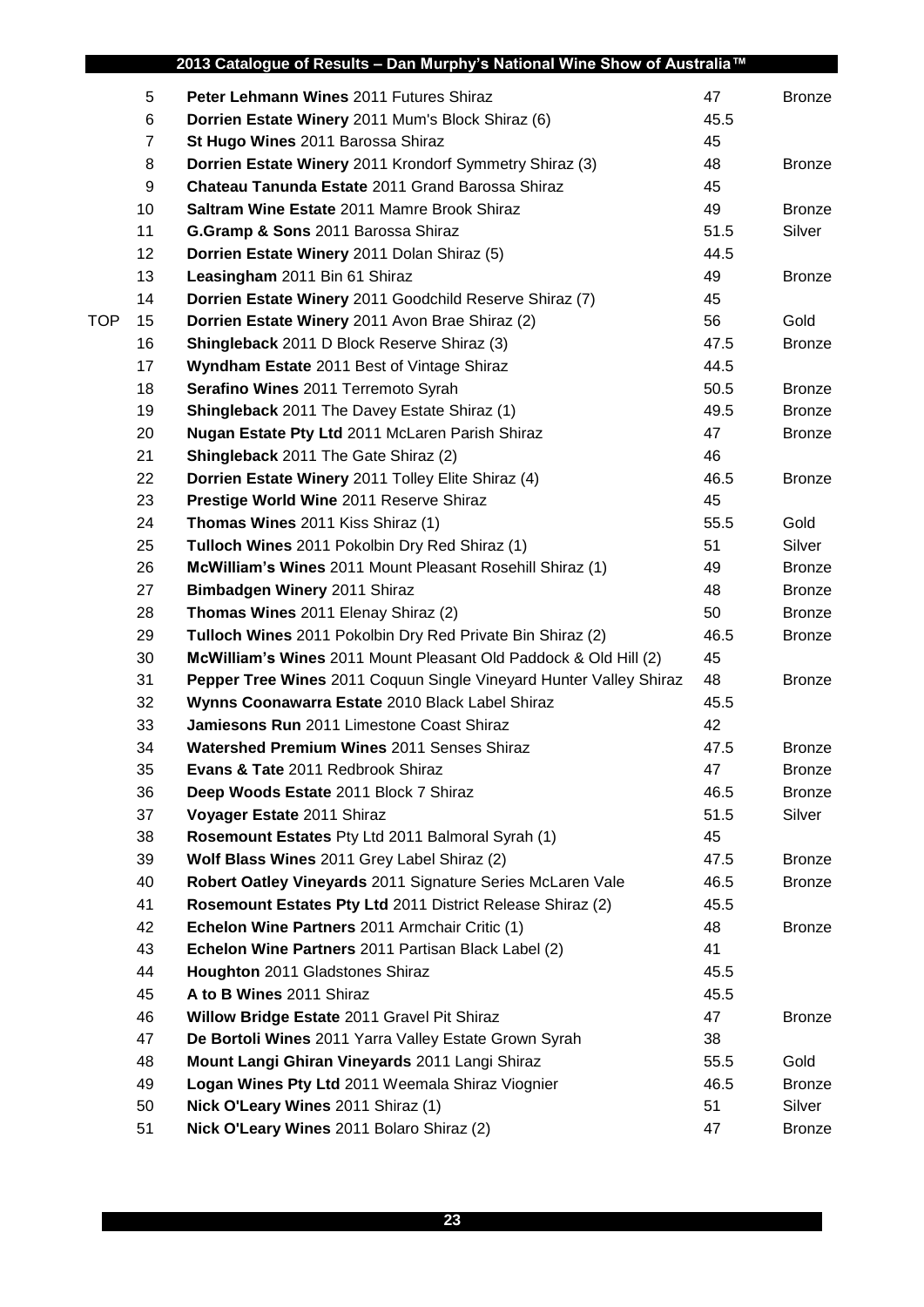| 20  |                | 2010 and Older Shiraz                                                                       |      |               |
|-----|----------------|---------------------------------------------------------------------------------------------|------|---------------|
|     |                | Steve Webber, Robert Mann, Gabrielle Poy<br>Judges:<br>Adam Wadewitz, Mike Bennie, Dan Sims |      |               |
|     | 1              | St Hallett Wines 2010 Blackwell Shiraz (1)                                                  | 46   |               |
|     | $\overline{2}$ | Jacob's Creek Wines 2009 Centenary Hill Barossa Valley Shiraz (4)                           | 43.5 |               |
|     | 3              | Wolf Blass Wines 2010 Gold Label Barossa Shiraz (1)                                         | 55.5 | Gold          |
|     | 4              | Dorrien Estate Winery 2010 Krondorf Symmetry Shiraz (1)                                     | 48   | <b>Bronze</b> |
|     | 5              | Murray Street Vineyards 2010 Black Label Barossa Shiraz (1)                                 | 48   | <b>Bronze</b> |
|     | 6              | Dorrien Estate Winery 2010 Bin 1 Shiraz (5)                                                 | 45   |               |
|     | 7              | St Hugo Wines 2010 Barossa Shiraz (1)                                                       | 48   | <b>Bronze</b> |
|     | 8              | Gatt Wines 2010 Accent Shiraz (2)                                                           | 42   |               |
|     | 9              | Murray Street Vineyards 2010 White Label Shiraz (2)                                         | 47   | <b>Bronze</b> |
|     | 10             | <b>Thorn Clarke Wines 2010 William Randell Shiraz</b>                                       | 51   | Silver        |
|     | 11             | Gatt Wines 2010 Shiraz (1)                                                                  | 43   |               |
|     | 12             | The Yalumba Wine Company<br>2009 The Octavius Old Vine Barossa Shiraz (2)                   | 43.5 |               |
|     | 13             | Richmond Grove Wines 2010 Limited Release Barossa Shiraz                                    | 43.5 |               |
|     | 14             | The Yalumba Wine Company<br>2010 The Octavius Old Vine Barossa Shiraz (1)                   | 47.5 | <b>Bronze</b> |
|     | 15             | Rockbare Pty Ltd 2010 Barossa Babe Shiraz                                                   | 44.5 |               |
|     | 16             | Balthazar Barossa Pty Ltd 2009 Marananga Shiraz                                             | 43.5 |               |
|     | 17             | Peter Lehmann Wines 2010 VSV 1885 Shiraz (1)                                                | 44.5 |               |
|     | 18             | The Yalumba Wine Company 2010 The Paradox Barossa Shiraz (4)                                | 44   |               |
|     | 19             | Saltram Wine Estate 2010 No. 1 Shiraz (4)                                                   | 51   | Silver        |
|     | 20             | Peter Lehmann Wines 2009 Stonewell Shiraz (2)                                               | 43.5 |               |
|     | 21             | Australian Vintage Ltd 2010 McGuigan The Shortlist Shiraz (1)                               | 46.5 | <b>Bronze</b> |
|     | 22             | <b>Saltram Wine Estate 2009 No. 1 Shiraz (3)</b>                                            | 44   |               |
|     | 23             | Peter Lehmann Wines 2010 Stonewell Shiraz (3)                                               | 47.5 | <b>Bronze</b> |
|     | 24             | Saltram Wine Estate 2010 The Journal Shiraz (2)                                             | 47   | <b>Bronze</b> |
|     | 25             | Jacob's Creek Wines 2010 Reserve Barossa Shiraz (2)                                         | 44.5 |               |
|     | 26             | Australian Vintage Ltd 2010 McGuigan Farms Shiraz (3)                                       | 45.5 |               |
|     | 27             | Grant Burge Wines Pty Ltd 2010 Meshach                                                      | 47.5 | <b>Bronze</b> |
|     | 28             | St Hugo Wines 2010 Icon Barossa Valley Shiraz (3)                                           | 43.5 |               |
|     | 29             | Prestige World Wine 2010 Exile Shiraz (1)                                                   | 42.5 |               |
|     | 30             | Saltram Wine Estate 2009 The Journal Shiraz (1)                                             | 49.5 | <b>Bronze</b> |
|     | 31             | Jacob's Creek Wines 2010 Centenary Hill Barossa Valley Shiraz (1)                           | 45   |               |
|     | 32             | St Hallett Wines 2008 Blackwell Shiraz (2)                                                  | 45.5 |               |
|     | 33             | Dorrien Estate Winery 2010 McLean's Farm Master Shiraz (3)                                  | 54   | Silver        |
|     | 34             | Prestige World Wine 2010 In Exile Shiraz (4)                                                | 43   |               |
|     | 35             | Sanguine Estate 2010 Shiraz                                                                 | 47.5 | <b>Bronze</b> |
|     | 36             | Fowles Wine Pty Ltd 2010 The Rule Shiraz (2)                                                | 53.5 | Silver        |
|     | 37             | Tahbilk Pty Ltd 2009 Eric Stevens Purbrick Shiraz                                           | 44.5 |               |
| TOP | 38             | Fowles Wine Pty Ltd 2010 Ladies Who Shoot Their Lunch Shiraz (1)                            | 56   | Gold          |
|     | 39             | Trentham Estate Wines 2009 Heathcote Shiraz                                                 | 43.5 |               |
|     | 40             | Brown Brothers Milawa Vineyard 2009 Patricia Shiraz (1)                                     | 43   |               |
|     | 41             | Dorrien Estate Winery 2010 Mockingbird Hill Reserve Shiraz (2)                              | 45.5 |               |
|     | 42             | Jim Barry Wines 2010 The McRae Wood Shiraz                                                  | 47   | <b>Bronze</b> |
|     | 43             | <b>Taylors Wines</b>                                                                        |      |               |
|     |                | 2010 Winemaker's Project Barrel Selection Clare Valley Shiraz                               | 49   | <b>Bronze</b> |
|     | 44             | Kirrihill Wines Pty Ltd 2010 Tullymore Vineyard Shiraz                                      | 52   | Silver        |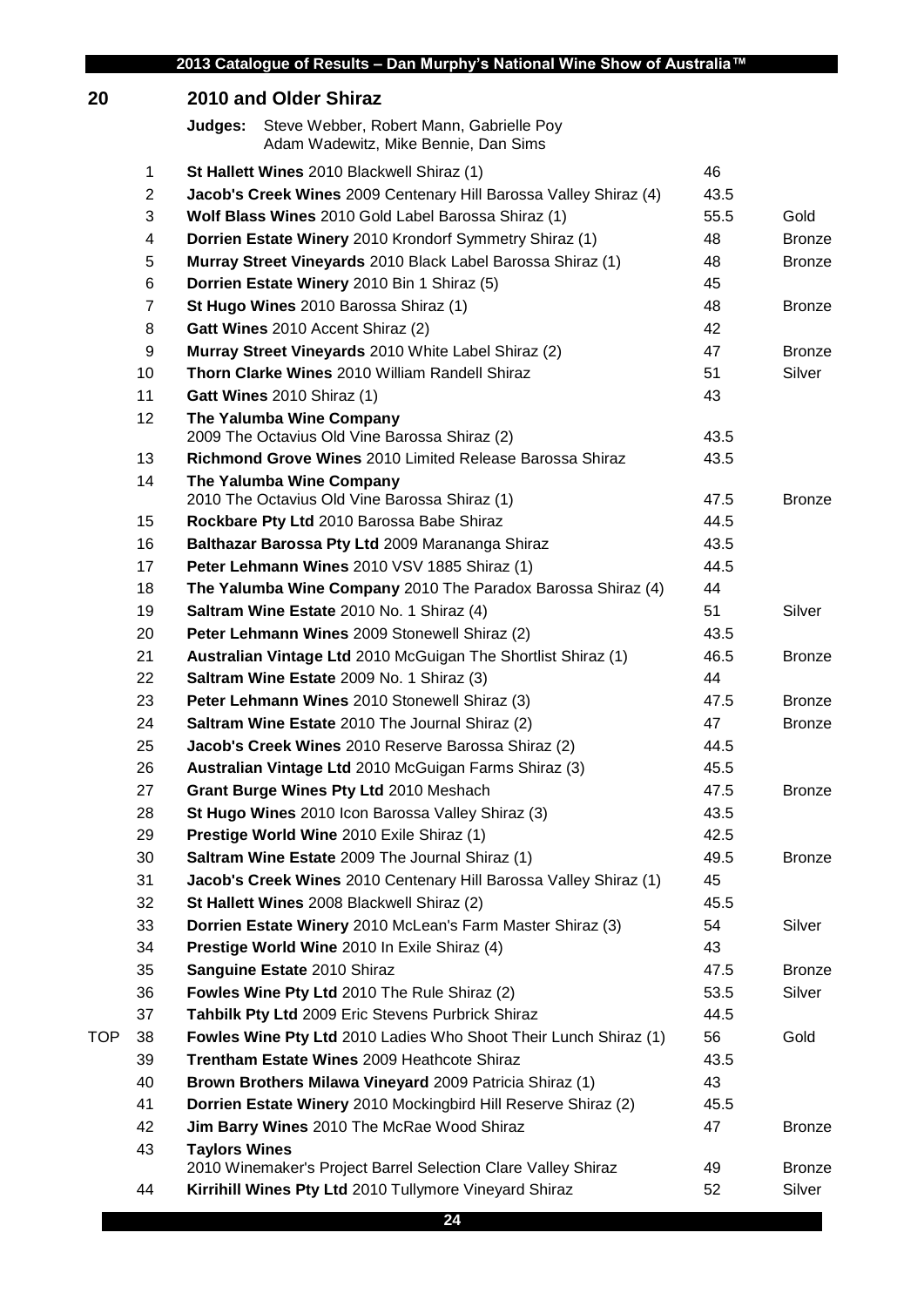|    | 2013 Catalogue of Results - Dan Murphy's National Wine Show of Australia™ |      |               |
|----|---------------------------------------------------------------------------|------|---------------|
| 45 | Gatt Wines 2009 High Eden Shiraz (3)                                      | 43.5 |               |
| 46 | The Yalumba Wine Company 2010 Hand Picked Shiraz Viognier (3)             | 48.5 | <b>Bronze</b> |
| 47 | Dorrien Estate Winery 2010 Shark's Block Shiraz (4)                       | 42   |               |
| 48 | Shingleback 2010 D Block Reserve Shiraz (2)                               | 41.5 |               |
| 49 | Wyndham Estate 2010 George Wyndham Founders Reserve                       | 43.5 |               |
| 50 | Serafino Wines 2010 Sharktooth Shiraz                                     | 43   |               |
| 51 | Shingleback 2010 The Gate Shiraz (1)                                      | 44   |               |
| 52 | Jacob's Creek Wines 2010 Reeves Point Kangaroo Island Shiraz (3)          | 49   | <b>Bronze</b> |
| 53 | Prestige World Wine 2010 The Grail of Lisa Shiraz (3)                     | 41   |               |
| 54 | St Hugo Wines 2010 McLaren Vale Shiraz (2)                                | 43.5 |               |
| 55 | Reynella 2010 Reynella Basket Pressed Shiraz                              | 48   | <b>Bronze</b> |
| 56 | <b>Bleasdale Vineyards 2010 Generations</b>                               | 41   |               |
| 57 | Hardy's 2010 Eileen Hardy Shiraz                                          | 51   | Silver        |
| 58 | Coriole Vineyards 2010 Lloyd Reserve Shiraz                               | 44.5 |               |
| 59 | Graham Stevens Wines 2010 Stevens Family Shiraz                           | 41   |               |
| 60 | <b>Shingleback</b> 2010 The Davey Estate Shiraz (3)                       | 45.5 |               |
| 61 | Prestige World Wine 2010 Songlines Shiraz (2)                             | 45   |               |
| 62 | Withdrawn                                                                 |      |               |
| 63 | Wyndham Estate 2009 Black Cluster Hunter Valley Shiraz (4)                | 52   | Silver        |
| 64 | McWilliam's Wines 2010 Mount Pleasant High Paddock                        | 43.5 |               |
| 65 | Wyndham Estate 2010 Best of Vintage Shiraz (2)                            | 44.5 |               |
| 66 | Henry's Drive Vignerons 2009 Reserve Shiraz (1)                           | 43.5 |               |
| 67 | Greg Norman Estates 2010 Limestone Coast Shiraz                           | 46.5 | <b>Bronze</b> |
| 68 | <b>Wyndham Estate</b> 2009 Best of Vintage Shiraz (3)                     | 44.5 |               |
| 69 | Henry's Drive Vignerons 2010 Reserve Shiraz (3)                           | 42   |               |
| 70 | <b>Redman Wines 2010 Shiraz</b>                                           | 51.5 | Silver        |
| 71 | Henry's Drive Vignerons 2009 Shiraz (2)                                   | 47.5 | <b>Bronze</b> |
| 72 | Henry's Drive Vignerons 2010 Shiraz (4)                                   | 44.5 |               |
| 73 | Evans & Tate 2010 Redbrook Shiraz (1)                                     | 43   |               |
| 74 | Forester Estate 2010 Shiraz                                               | 47.5 | Bronze        |
| 75 | Pinnacle Liquor Group 2010 Chris Ringland Shiraz                          | 46   |               |
| 76 | Shaw Vineyard Estate 2009 Premium Shiraz (2)                              | 39   |               |
| 77 | Shaw Vineyard Estate 2009 Winemakers Selection Shiraz (1)                 | 48   | <b>Bronze</b> |
| 78 | d'Arenberg 2009 The Laughing Magpie Shiraz Viognier (2)                   | 42   |               |
| 79 | Brand's Laira 2008 Stentiford's Shiraz                                    | 44   |               |
| 80 | Rosemount Estates Pty Ltd 2010 Little Berry Shiraz                        | 55.5 | Gold          |
| 81 | Wolf Blass Wines 2010 Grey Label Shiraz (3)                               | 44.5 |               |
| 82 | Echelon Wine Partners 2010 Partisan Black Label                           | 48   | <b>Bronze</b> |
| 83 | d'Arenberg 2009 The Dead Arm Shiraz (1)                                   | 42   |               |
| 84 | Australian Vintage Ltd 2010 McGuigan Handmade Shiraz (2)                  | 44   |               |
| 85 | Brown Brothers Milawa Vineyard 2010 Patricia Shiraz (2)                   | 46.5 | <b>Bronze</b> |
| 86 | Dorrien Estate Winery 2009 Dorrien Estate Bin 1A Shiraz (6)               | 44   |               |
| 87 | <b>Evans &amp; Tate 2010 Frankland River Shiraz (2)</b>                   | 45   |               |
| 88 | <b>Blue Pyrenees Estate 2009 Reserve Shiraz</b>                           | 45   |               |
| 89 | Mount Langi Ghiran Vineyards 2010 Cliff Edge Shiraz                       | 55.5 | Gold          |
| 90 | Longview Vineyard 2010 Yakka Shiraz                                       | 44.5 |               |
| 91 | Wolf Blass Wines 2010 Gold Label Adelaide Hills Shiraz Viognier (2)       | 45.5 |               |
| 92 | Leasingham 2009 Classic Clare Shiraz                                      | 48   | <b>Bronze</b> |
|    |                                                                           |      |               |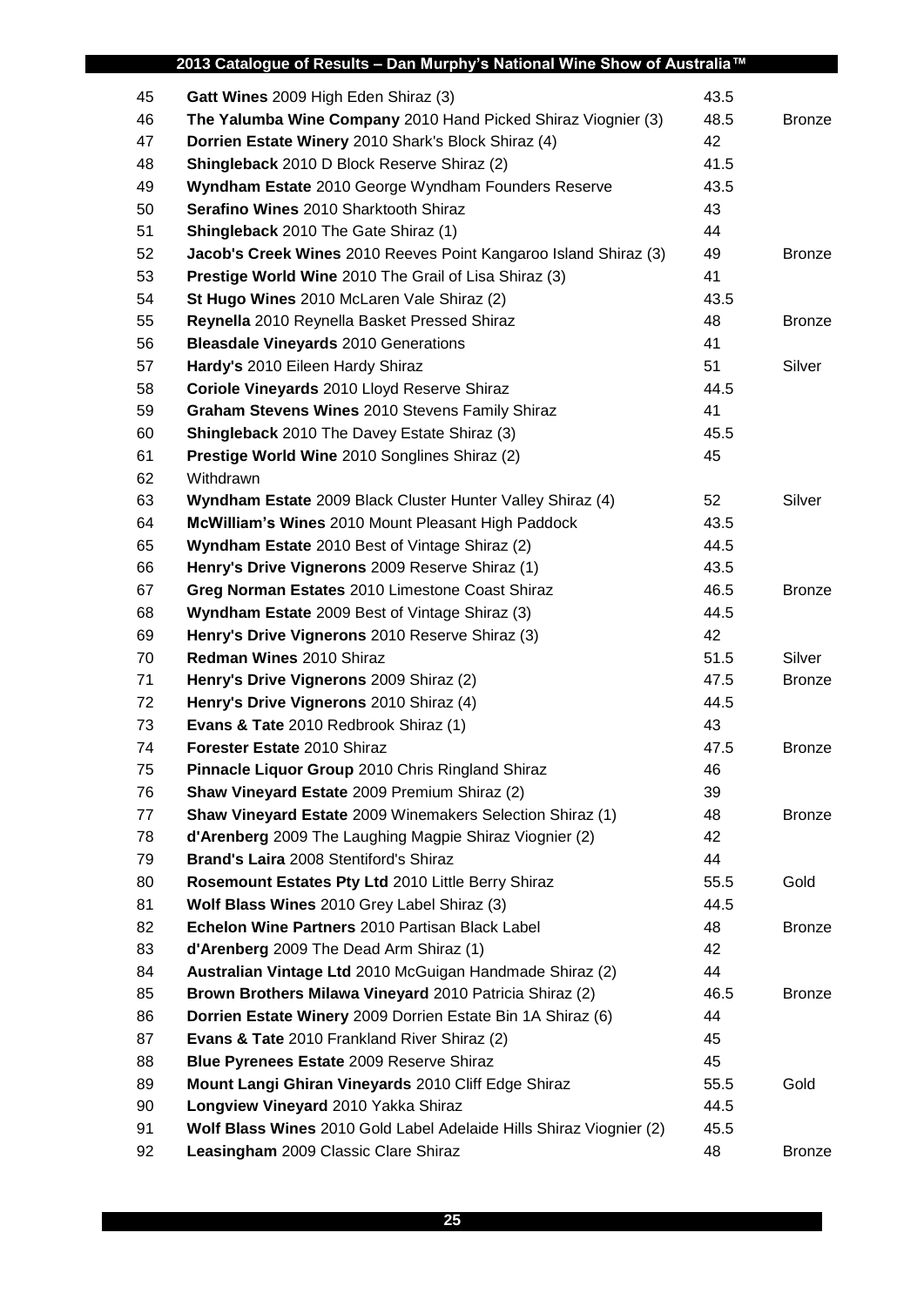## **2012 or 2011 Cabernet Sauvignon Judges:** Tony Harper, Chester Osborn, Dan Sims **Wicks Estate Wines Pty Ltd** 2012 Cabernet Sauvignon 47.5 Bronze **Wolf Blass Wines** 2011 Single Vineyard Cabernet Sauvignon 44 **W Salter & Son** 2012 Pepperjack Cabernet Sauvignon 48.5 Bronze **Pinnacle Liquor Group** 2012 Cat Amongst The Pigeons Cabernet Sauvignon (2) 45.5 **Four Sisters Pty Ltd** 2011 Cabernet Sauvignon 41 **Bleasdale Vineyards** 2012 The Iron Duke (1) 43.5 **Shingleback** 2012 D Block Reserve Cabernet Sauvignon (5) 46.5 Bronze **Shingleback** 2012 Red Knot Cabernet Sauvignon (3) 43.5 **Maglieri Wines Pty Ltd** 2012 Cabernet Sauvignon 51.5 Silver **Bleasdale Vineyards** 2012 Mulberry Tree (2) 46.5 Bronze **Shingleback** 2012 The Davey Estate Cabernet Sauvignon (4) 55.5 Gold **Coriole Vineyards** 2012 Redstone Cabernet Sauvignon 51 51 Silver **Shingleback** 2011 D Block Reserve Cabernet Sauvignon (2) 46.5 Bronze **Hardy's Tintara** 2012 Tintara Cabernet Sauvignon 48.5 Bronze **Leconfield Wines** 2012 Richard Hamilton Hut Block Cabernet 47 Bronze **Shingleback** 2011 The Davey Estate Cabernet Sauvignon (1) 47 Bronze **Rockbare Pty Ltd** 2012 Mojo by Rockbare Cabernet Sauvignon 46.5 Bronze **The Yalumba Wine Company** 2011 Menzies The Cigar **1988** 45.5 **Dorrien Estate Winery** 2011 Mt Benson Black Wattle Icon Cabernet 47.5 Bronze **Jacob's Creek Wines** 2012 Reserve Coonawarra Cabernet 49 Bronze **Brookland Valley** 2011 Estate Cabernet Merlot (2) 51 Silver

| 22 | Devil's Lair Pty Ltd 2011 Cabernet Sauvignon                       | 43.5 |               |
|----|--------------------------------------------------------------------|------|---------------|
| 23 | <b>Pinnacle Liquor Group</b>                                       |      |               |
|    | 2011 Tate Alexanders Vineyards Cabernet Sauvignon (1)              | 55.5 | Gold          |
| 24 | <b>Fuddling Cup 2011 Cabernet Sauvignon</b>                        | 47   | <b>Bronze</b> |
| 25 | Watershed Premium Wines 2011 Awakening Cabernet Sauvignon          | 51   | Silver        |
| 26 | Xanadu Wines 2011 Next of Kin Cabernet Sauvignon (1)               | 47.5 | <b>Bronze</b> |
| 27 | Robert Oatley Vineyards 2012 The Pennant Margaret River (2)        | 47.5 | <b>Bronze</b> |
| 28 | Deep Woods Estate 2011 Reserve Cabernet Sauvignon                  | 48.5 | <b>Bronze</b> |
| 29 | Brookland Valley 2011 Unison Cabernet Sauvignon (1)                | 49.5 | <b>Bronze</b> |
| 30 | Xanadu Wines 2011 Reserve Cabernet Sauvignon (3)                   | 42.5 |               |
| 31 | Robert Oatley Vineyards 2012 Signature Series Margaret River (1)   | 55.5 | Gold          |
| 32 | Evans & Tate 2011 Redbrook Cabernet Sauvignon                      | 45.5 |               |
| 33 | Ringbolt Pty Ltd 2011 Cabernet Sauvignon                           | 50   | <b>Bronze</b> |
| 34 | Forester Estate 2011 Cabernet Sauvignon                            | 47.5 | <b>Bronze</b> |
| 35 | Xanadu Wines 2011 Cabernet Sauvignon (2)                           | 51   | Silver        |
| 36 | Casella Wines Pty Ltd 2012 Yellowtail Reserve Cabernet Sauvignon   | 48.5 | <b>Bronze</b> |
| 37 | Zilzie Wines 2012 Cabernet Sauvignon                               | 55.5 | Gold          |
| 38 | Berton Vineyards Pty Ltd 2012 Cabernet Sauvignon                   | 44   |               |
| 39 | Barwang Estate 2011 Hilltops Cabernet Sauvignon                    | 45   |               |
| 40 | <b>Brand's Laira</b> 2011 Blockers Cabernet Sauvignon              | 44.5 |               |
| 41 | Rosemount Estates Pty Ltd 2012 District Release Cabernet Sauvignon | 55.5 | Gold          |
| 42 | Hardy's 2012 Oomoo                                                 | 51   | Silver        |
| 43 | Taylors Wines 2012 Jaraman Cabernet Sauvignon                      | 46   |               |
| 44 | Harcourt Valley Vineyards 2012 Cabernet Sauvignon                  | 47   | <b>Bronze</b> |
| 45 | Houghton 2011 Wisdom Cabernet Sauvignon (1)                        | 45   |               |
| 46 | A to B Wines 2011 Cabernet Sauvignon                               | 51   | Silver        |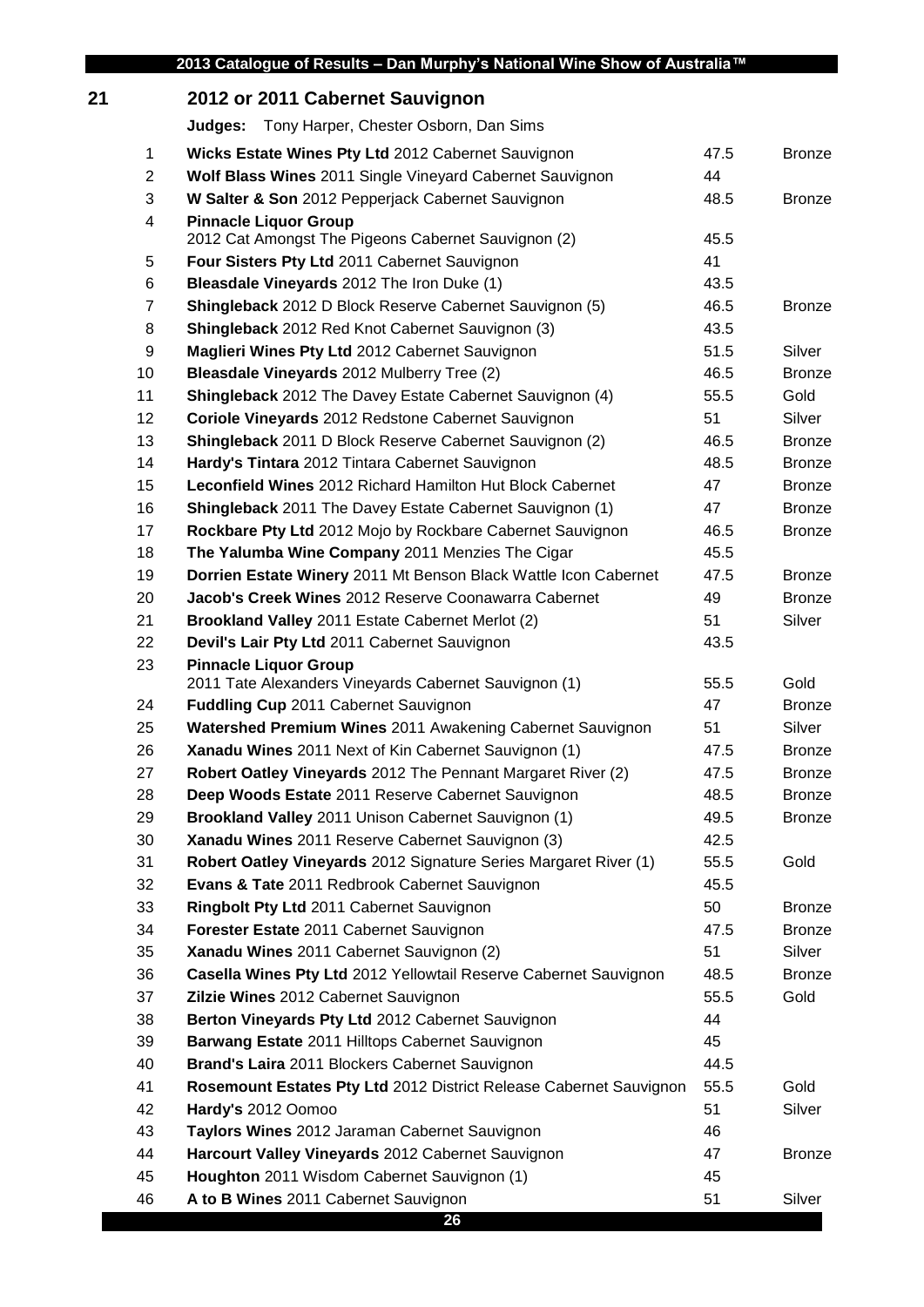| 2013 Catalogue of Results - Dan Murphy's National Wine Show of Australia™ |                |                                                                                         |              |               |
|---------------------------------------------------------------------------|----------------|-----------------------------------------------------------------------------------------|--------------|---------------|
|                                                                           | 47             | Ferngrove Vineyards Estate 2012 Majestic Cabernet Sauvignon                             | 47           | <b>Bronze</b> |
|                                                                           | 48             | West Cape Howe Wines 2011 Book Ends Cabernet Sauvignon                                  | 41           |               |
|                                                                           | 49             | Houghton 2011 Jack Mann Cabernet Sauvignon (2)                                          | 50           | <b>Bronze</b> |
|                                                                           | 50             | Houghton 2012 Reserve Cabernet Sauvignon (3)                                            | Not Received |               |
|                                                                           | 51             | De Bortoli Wines 2012 Yarra Valley Estate Grown Cabernet Sauvignon                      | 46           |               |
|                                                                           | 52             | Moppity Vineyards 2012 Lock & Key Reserve Cabernet Sauvignon                            | 46           |               |
|                                                                           | 53             | Moppity Vineyards 2012 Lock & Key Cabernet Sauvignon (1)                                | 51           | Silver        |
|                                                                           | 54             | Moppity Vineyards 2012 Single Step Cabernet Sauvignon (3)                               | 46.5         | <b>Bronze</b> |
|                                                                           | 55             | Rouge Homme 2012 Cabernet Sauvignon                                                     | 47           | <b>Bronze</b> |
| 22                                                                        |                | 2010 and Older Cabernet Sauvignon                                                       |              |               |
|                                                                           |                | <b>Judges:</b> Adam Wadewitz, David Jean, Robert Mann                                   |              |               |
|                                                                           | 1              | Shaw Vineyard Estate 2009 Cabernet Sauvignon (2)                                        | Not Received |               |
|                                                                           | $\overline{2}$ | Bird In Hand 2010 Nest Egg Cabernet Sauvignon                                           | 43.5         |               |
|                                                                           | 3              | Longview Vineyard 2010 Devils Elbow Cabernet Sauvignon                                  | 44.5         |               |
|                                                                           | 4              | Dorrien Estate Winery 2010 Bin 1 Cabernet Sauvignon (1)                                 | 45.5         |               |
|                                                                           | 5              | Gatt Wines 2009 Cabernet Sauvignon (2)                                                  | 43.5         |               |
|                                                                           | 6              | Peter Lehmann Wines 2010 Mentor                                                         | 44           |               |
|                                                                           | $\overline{7}$ | Saltram Wine Estate 2010 Mamre Brook Cabernet Sauvignon                                 | 51           | Silver        |
|                                                                           | 8              | Grant Burge Wines Pty Ltd 2010 Shadrach                                                 | 49           | <b>Bronze</b> |
|                                                                           | 9              | Tahbilk Pty Ltd 2009 Eric Stevens Purbrick Cabernet Sauvignon                           | 49           | <b>Bronze</b> |
|                                                                           | 10             | Jim Barry Wines 2010 The Benbournie Cabernet Sauvignon                                  | 47           | <b>Bronze</b> |
|                                                                           | 11             | Taylors Wines 2009 The Visionary Cabernet Sauvignon                                     | Not Received |               |
|                                                                           | 12             | Gatt Wines 2010 High Eden Cabernet Sauvignon (1)                                        | 42           |               |
|                                                                           | 13             | Pepper Tree Wines 2010 Elderslee Road Single Vineyard Cabernet                          | 45.5         |               |
|                                                                           | 14             | Pinnacle Liquor Group 2010 Riddoch Reserve Cabernet Sauvignon                           | 46.5         | <b>Bronze</b> |
|                                                                           | 15             | The Yalumba Wine Company 2008 The Menzies (2)                                           | 43.5         |               |
|                                                                           | 16             | Berton Vineyards Pty Ltd 2010 Reserve Cabernet Sauvignon                                | 47           | <b>Bronze</b> |
|                                                                           | 17             | Pepper Tree Wines 2010 Calcare Single Vineyard Cabernet                                 | 45.5         |               |
|                                                                           | 18             | Hardy's 2010 Thomas Hardy Cabernet (1)                                                  | 49           | <b>Bronze</b> |
|                                                                           | 19             | <b>Richmond Grove Wines</b><br>2010 Limited Release Coonawarra Cabernet Sauvignon       | 42           |               |
|                                                                           | 20             | <b>Orlando Wines</b>                                                                    |              |               |
|                                                                           |                | 2010 Jacaranda Ridge Coonawarra Cabernet Sauvignon                                      | 44           |               |
|                                                                           | 21             | St Hugo Wines 2009 Coonawarra Cabernet Sauvignon (3)                                    | 46.5         | <b>Bronze</b> |
|                                                                           | 22             | <b>Nugan Estate Pty Ltd</b> 2009 Alcira Cabernet Sauvignon                              | 44           |               |
|                                                                           | 23             | St Hugo Wines 2010 Coonawarra Cabernet Sauvignon (2)                                    | 46           |               |
|                                                                           | 24             | <b>Dorrien Estate Winery</b><br>2010 Mt Benson Black Wattle Icon Cabernet Sauvignon (2) | 51           | Silver        |
|                                                                           | 25             | Geoff Merrill Wines 2009 Cabernet Sauvignon                                             | 42.5         |               |
|                                                                           | 26             | The Yalumba Wine Company 2010 The Menzies (1)                                           | 48.5         | <b>Bronze</b> |
|                                                                           | 27             | <b>Dorrien Estate Winery</b>                                                            |              |               |
|                                                                           |                | 2010 Mt Benson Black Wattle Cabernet Sauvignon (3)                                      | 46.5         | <b>Bronze</b> |
|                                                                           | 28             | St Hugo Wines 2010 Icon Coonwarra Cabernet Sauvignon (1)                                | 45.5         |               |
|                                                                           | 29             | Wynns Coonawarra Estate 2010 Black Label Cabernet Sauvignon                             | 51           | Silver        |
|                                                                           | 30             | Henry's Drive Vignerons 2010 Pillar Box Reserve Cabernet Sauvignon                      | 43.5         |               |
|                                                                           | 31             | Withdrawn                                                                               |              |               |
|                                                                           | 32             | Higher Plane 2010 Cabernet Sauvignon                                                    | 51           | Silver        |
| <b>TOP</b>                                                                | 33             | Xanadu Wines 2010 Cabernet Sauvignon                                                    | 56           | Gold          |
|                                                                           | 34             | Evans & Tate 2010 Redbrook Cabernet Sauvignon (1)                                       | 51           | Silver        |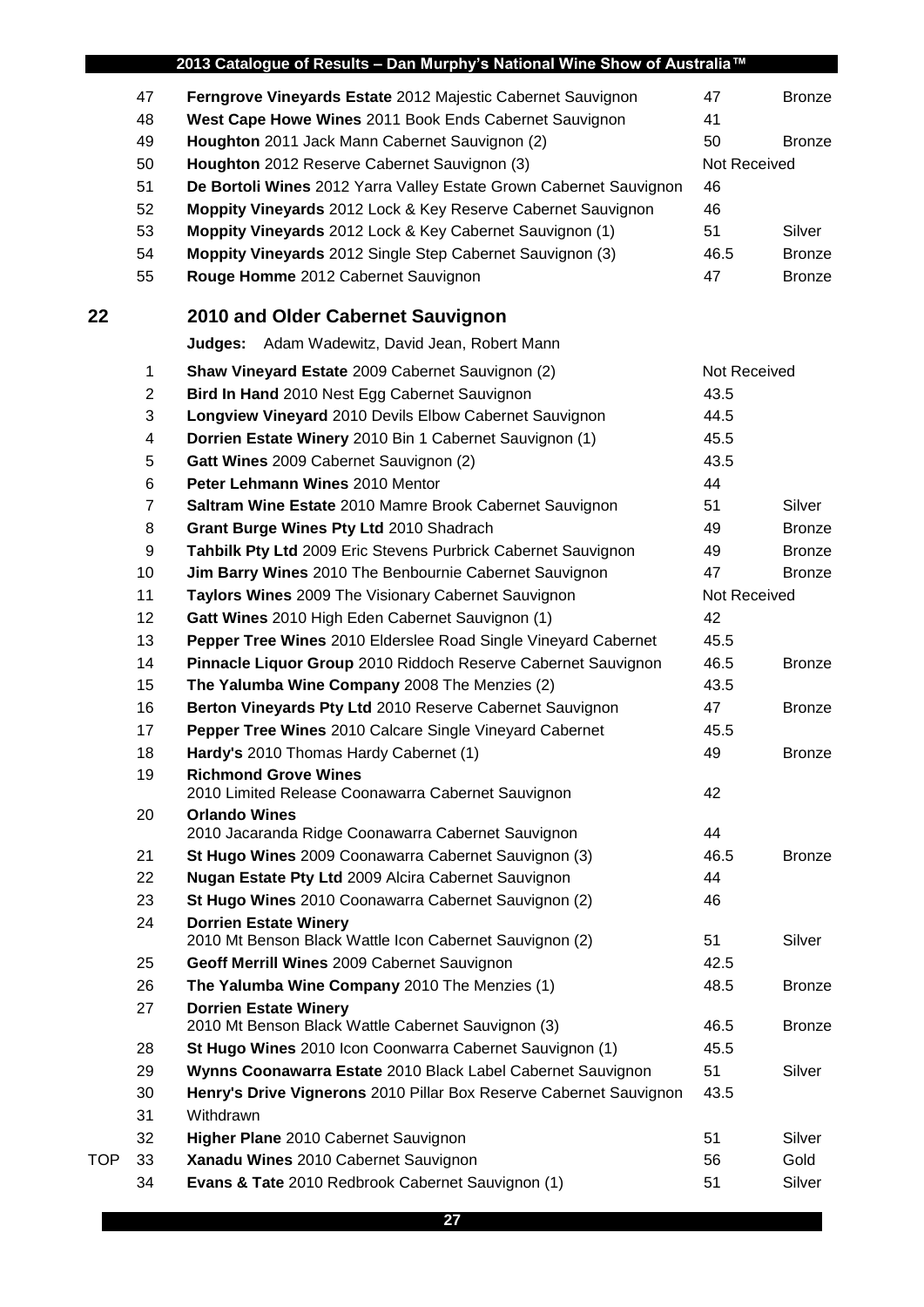|    |                | 2013 Catalogue of Results - Dan Murphy's National Wine Show of Australia™                                                            |      |               |
|----|----------------|--------------------------------------------------------------------------------------------------------------------------------------|------|---------------|
|    | 35             | Juniper Estate 2010 Cabernet Sauvignon                                                                                               | 55.5 | Gold          |
|    | 36             | Voyager Estate 2009 Cabernet Sauvignon Merlot                                                                                        | 46.5 | <b>Bronze</b> |
|    | 37             | Forester Estate 2009 Yelverton Reserve Cabernet                                                                                      | 46   |               |
|    | 38             | Evans & Tate 2010 Margaret River Cabernet Sauvignon (2)                                                                              | 55.5 | Gold          |
|    | 39             | Hardy's 2007 HRB D640 (2)                                                                                                            | 48   | <b>Bronze</b> |
|    | 40             | <b>Shaw Vineyard Estate</b>                                                                                                          |      |               |
|    | 41             | 2009 Winemakers Selection Cabernet Sauvignon (1)<br><b>Lake Breeze Wines</b>                                                         | 44   |               |
|    |                | 2009 Arthur's Reserve Cabernet Petit Verdot Malbec (2)                                                                               | 49.5 | <b>Bronze</b> |
|    | 42             | d'Arenberg 2010 The Coppermine Road Cabernet Sauvignon (1)                                                                           | 45.5 |               |
|    | 43             | Lake Breeze Wines 2010 Cabernet Sauvignon (1)                                                                                        | 46.5 | <b>Bronze</b> |
|    | 44             | Casella Wines Pty Ltd 2009 Yellow Tail Limited Release                                                                               | 43   |               |
|    | 45             | d'Arenberg 2009 The Coppermine Road Cabernet Sauvignon (2)                                                                           | 43   |               |
|    | 46             | Brand's Laira 2010 One Seven One Cabernet Sauvignon                                                                                  | 55.5 | Gold          |
|    | 47             | McWilliam's Wines 2010 Hanwood Estate                                                                                                | 51   | Silver        |
|    | 48             | <b>Australian Vintage Ltd</b>                                                                                                        |      |               |
|    |                | 2010 McGuigan The Shortlist Cabernet Sauvignon                                                                                       | 44.5 |               |
|    | 49             | Brown Brothers Milawa Vineyard 2009 Patricia Cabernet Sauvignon                                                                      | 51   | Silver        |
|    | 50             | Brown Brothers Milawa Vineyard 2010 Patricia Cabernet Sauvignon                                                                      | 42.5 |               |
| 23 |                | 2012 and Older Grenache or Mourvedre or blends thereof, with or<br>without Shiraz, comprising at least 30% Grenache or 30% Mourvedre |      |               |
|    |                | David LeMire, Chester Osborn, Andrew Guard<br>Judges:                                                                                |      |               |
|    | $\mathbf 1$    | The Yalumba Wine Company 2012 Old Bush Vine Grenache (1)                                                                             | 51   | Silver        |
|    | $\overline{2}$ | Chateau Tanunda Estate 2011 Chorus Grenache Shiraz Mataro                                                                            | 46   |               |
|    | 3              | The Yalumba Wine Company<br>2012 The Strapper Grenache Shiraz Mataro (2)                                                             | 49   | <b>Bronze</b> |
|    | 4              | <b>Wyndham Estate</b><br>2008 George Wyndham Founders Reserve Shiraz Grenarche                                                       | 45.5 |               |
|    | 5              | Shingleback 2012 Red Knot Grenache Shiraz Mourvedre (2)                                                                              | 50   | <b>Bronze</b> |
|    | 6              | Hardy's 2012 Tintara Grenache Matero Shiraz                                                                                          | 49.5 | <b>Bronze</b> |
|    | $\overline{7}$ | Serafino Wines 2011 GSM                                                                                                              | 46.5 |               |
|    | 8              | Shingleback 2012 Local Heros Shiraz Grenache (1)                                                                                     | 47   | <b>Bronze</b> |
|    | 9              | Wolf Blass Wines 2012 Red Label Shiraz Grenache                                                                                      | 51.5 | Silver        |
|    | 10             | Fox Creek Wines 2011 Shiraz Grenache Mourvedre                                                                                       | 48   | <b>Bronze</b> |
|    | 11             | d'Arenberg 2009 The Derelict Vineyard Grenache (3)                                                                                   | 51   | Silver        |
|    | 12             | Rosemount Estates Pty Ltd 2012 GSM (1)                                                                                               | 51   | Silver        |
|    | 13             | Haselgrove Wines 2012 Switch GSM                                                                                                     | 49   | <b>Bronze</b> |
|    | 14             | d'Arenberg<br>2009 The Ironstone Pressings Grenache Shiraz Mourvedre (1)                                                             | 46   |               |
|    | 15             | Echelon Wine Partners 2011 Partisan Trenchcoat                                                                                       | 48   | <b>Bronze</b> |
|    | 16             | d'Arenberg 2011 The Custodian Grenache (2)                                                                                           | 45.5 |               |
|    | 17             | Rosemount Estates Pty Ltd 2011 GSM (2)                                                                                               | 48.5 | <b>Bronze</b> |
| 24 |                | 2012 and Older Other Dry Red Varietals                                                                                               |      |               |
|    |                | David LeMire, Robert Mann, Mike Bennie<br>Judges:                                                                                    |      |               |
|    | 1              | Warburn Estate 2011 1164 Montepulciano                                                                                               | 43.5 |               |
|    | $\overline{2}$ | Salena Estate Wines 2012 Ink Series Montepulciano                                                                                    | 51   | Silver        |
|    | 3              | Australian Vintage Ltd 2012 Nepenthe Adelaide Hills Tempranillo (1)                                                                  | 51   | Silver        |
|    | 4              | Peter Lehmann Wines 2012 H & V Tempranillo                                                                                           | 45   |               |

**Running With Bulls** 2012 Barossa Tempranillo (2) 45.5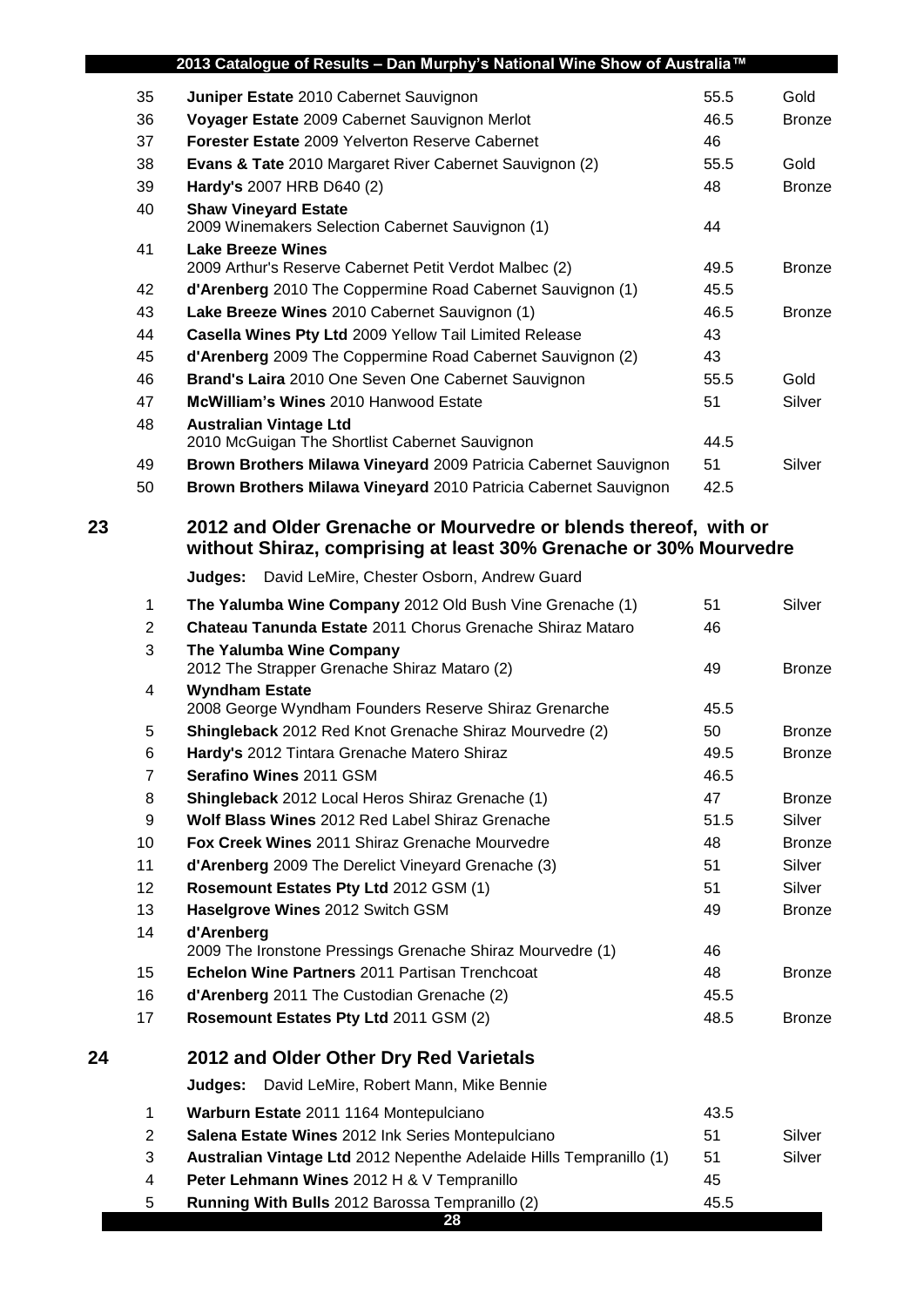|            |                | 2013 Catalogue of Results - Dan Murphy's National Wine Show of Australia™              |      |               |
|------------|----------------|----------------------------------------------------------------------------------------|------|---------------|
|            | 6              | Australian Vintage Ltd 2012 Tempus Two Copper Series Tempranillo (2) 42.5              |      |               |
|            | $\overline{7}$ | Running With Bulls 2012 Wrattonbully Tempranillo (1)                                   | 52.5 | Silver        |
|            | 8              | Echelon Wine Partners 2011 Partisan By Jove                                            | 45   |               |
|            | 9              | Brown Brothers Milawa Vineyard 2012 18 Eighty Nine Tempranillo                         | 47   | <b>Bronze</b> |
|            | 10             | West Cape Howe Wines 2012 Tempranillo                                                  | 47.5 | <b>Bronze</b> |
|            | 11             | De Bortoli Wines 2010 Deen DeBortoli Vat 4 Petit Verdot                                | 43   |               |
|            | 12             | Bailey's of Glenrowan 2012 Durif                                                       | 44.5 |               |
|            | 13             | <b>Morris Wines 2010 Durif</b>                                                         | 44   |               |
|            | 14             | Bleasdale Vineyards 2012 Second Innings Malbec (2)                                     | 49   | <b>Bronze</b> |
|            | 15             | Evans & Tate 2011 Margaret River Malbec                                                | 51   | Silver        |
|            | 16             | Casella Wines Pty Ltd 2012 Yellowtail Malbec                                           | 48   | <b>Bronze</b> |
|            | 17             | Bleasdale Vineyards 2012 Premium Malbec (1)                                            | 52   | Silver        |
|            | 18             | Serafino Wines 2012 Bellissimo Primitivo                                               | 46.5 | <b>Bronze</b> |
|            | 19             | d'Arenberg 2010 The Twentyeight Road Mourvedre (1)                                     | 45   |               |
|            | 20             | d'Arenberg 2011 The Twentyeight Road Mourvedre (2)                                     | 44   |               |
|            | 21             | Hardy's 2012 Tintara Sangiovese                                                        | 47.5 | <b>Bronze</b> |
|            | 22             | <b>Collector Wines Pty Ltd 2012 Rose Red City Sangiovese</b>                           | 51   | Silver        |
| 25         |                | 2012 or 2011 Blended Dry Red                                                           |      |               |
|            |                | <b>Judges:</b> Tony Harper, Matthew Brooke, Andrew Guard                               |      |               |
|            | 1              | The Yalumba Wine Company 2011 FDR1A Cabernet Sauvignon                                 | 53   | Silver        |
|            | $\overline{c}$ | The Yalumba Wine Company 2012 FDR1A Cabernet Sauvignon                                 | 49   | <b>Bronze</b> |
|            | 3              | Longview Vineyard 2012 Shiraz Cabernet Sauvignon                                       | 55.5 | Gold          |
|            | 4              | Chateau Tanunda Estate 2012 Newcastle (2)                                              | 48.5 | <b>Bronze</b> |
|            | 5              | G.Gramp & Sons 2011 Barossa Cabernet Merlot                                            | 49   | <b>Bronze</b> |
|            | 6              | <b>Chateau Tanunda Estate</b>                                                          | 52.5 | Silver        |
|            | $\overline{7}$ | 2012 Chorus Tempranillo Garnacha Graciano (1)<br>Leasingham 2011 Bin 56                | 55.5 | Gold          |
|            |                | Bleasdale Vineyards 2012 Frank Potts (1)                                               | 49.5 | <b>Bronze</b> |
|            | 8<br>9         | <b>Dorrien Estate Winery</b>                                                           |      |               |
|            |                | 2011 Stonyfell Bin 62 Shiraz Cabernet Sauvignon Malbec                                 | 48   | <b>Bronze</b> |
|            | 10             | Bleasdale Vineyards 2011 Frank Potts (2)                                               | 48   | <b>Bronze</b> |
|            | 11             | <b>Shingleback</b>                                                                     |      |               |
|            |                | 2012 Triumvirate Merlot Cabernet Sauvignon Cabernet Franc                              | 47.5 | <b>Bronze</b> |
|            | 12             | Bleasdale Vineyards 2012 Petrel Reserve (3)                                            | 55.5 | Gold          |
|            | 13             | <b>Bleasdale Vineyards</b> 2012 The Broadside (4)                                      | 51.5 | Silver        |
|            | 14             | Bimbadgen Winery 2012 Orange Region Cabernet Sauvignon Merlot                          | 47   | <b>Bronze</b> |
|            | 15             | Higher Plane 2011 South by Southwest Cabernet Merlot                                   | 47   | <b>Bronze</b> |
|            | 16             | KarriBindi 2011 Cabernet Merlot                                                        | 46.5 | <b>Bronze</b> |
|            | 17             | Evans & Tate 2011 Metricup Road Cabernet Merlot                                        | 46.5 | <b>Bronze</b> |
| <b>TOP</b> | 18             | Deep Woods Estate 2011 Cabernet Sauvignon Merlot (1)                                   | 56   | Gold          |
|            | 19             | Juniper Estate 2011 Juniper Crossing Cabernet Sauvignon Merlot                         | 49   | <b>Bronze</b> |
|            | 20             | <b>Devil's Lair Pty Ltd</b><br>2012 Margaret River The Hidden Cave Cabernet Shiraz (1) | 52.5 | Silver        |
|            | 21             | Deep Woods Estate 2011 Shiraz Et Al (2)                                                | 49   | <b>Bronze</b> |
|            | 22             | Willow Bridge Estate 2012 Dragonfly Cabernet Sauvignon Merlot                          | 44.5 |               |
|            | 23             | Devil's Lair Pty Ltd 2012 Fifth Leg (2)                                                | 49.5 | <b>Bronze</b> |
|            | 24             | McWilliam's Wines 2012 Hanwood Estate                                                  | 46.5 | <b>Bronze</b> |
|            | 25             | Rosemount Estates Pty Ltd 2011 District Release Traditional Red                        | 48   | <b>Bronze</b> |
|            | 26             | Wolf Blass Wines 2011 Black Label Cabernet Shiraz Malbec                               | 44.5 |               |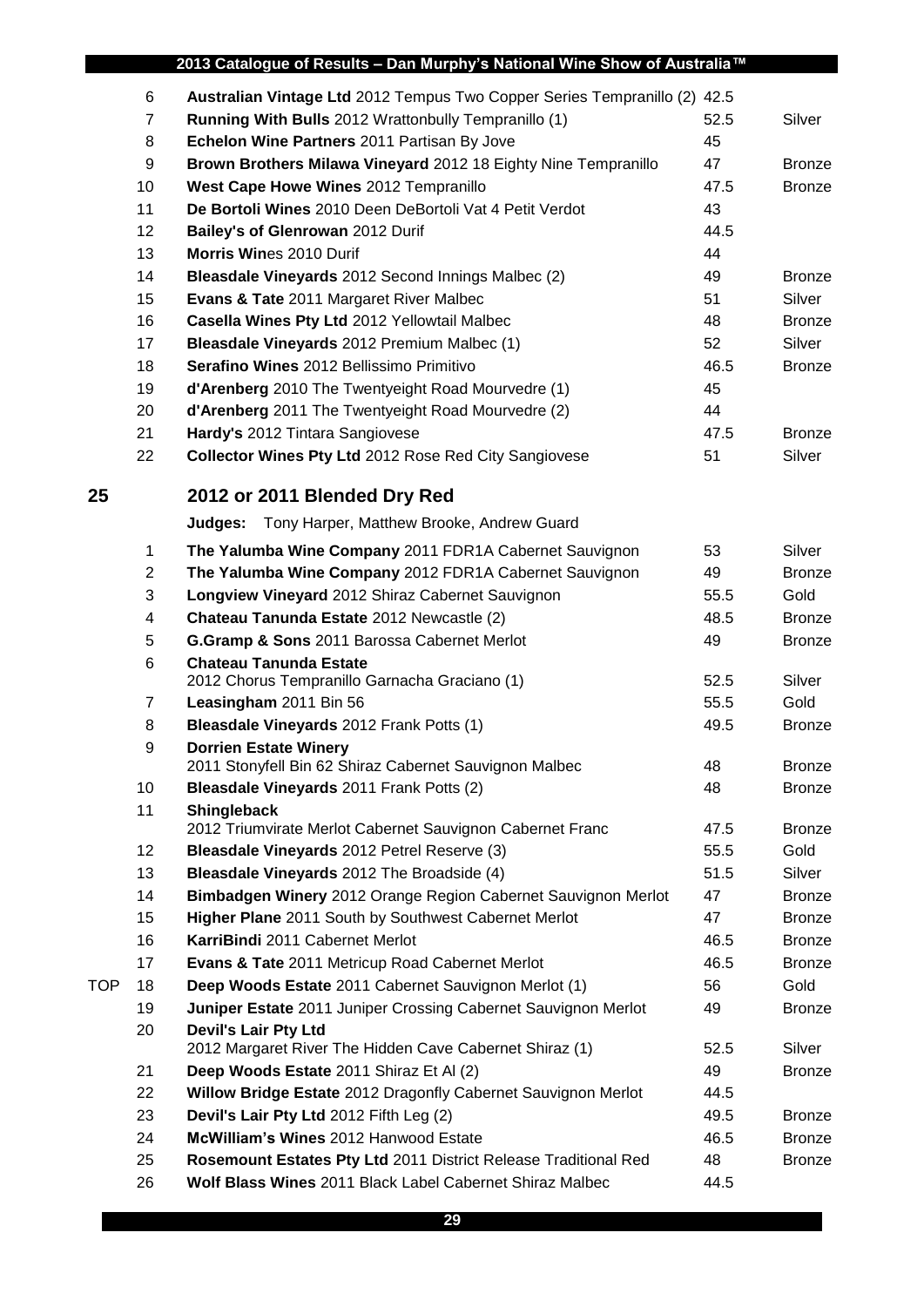|            | 2013 Catalogue of Results - Dan Murphy's National Wine Show of Australia™ |                                                                                |              |               |  |
|------------|---------------------------------------------------------------------------|--------------------------------------------------------------------------------|--------------|---------------|--|
|            | 27                                                                        | <b>Rosemount Estates Pty Ltd</b><br>2012 1888 McLaren Vale Shiraz Cabernet (1) | 47.5         | <b>Bronze</b> |  |
|            | 28                                                                        | Wyndham Estate 2011 Bin 444 Cabernet Sauvignon                                 | 44           |               |  |
|            | 29                                                                        | Trentham Estate Wines 2012 Cabernet Sauvignon Merlot                           | Not Received |               |  |
| 26         |                                                                           | 2010 and Older Blended Dry Red                                                 |              |               |  |
|            |                                                                           | Judges:<br>Tony Harper, Matthew Brooke, Andrew Guard                           |              |               |  |
|            | 1                                                                         | The Yalumba Wine Company<br>2009 The Signature Cabernet Sauvignon Shiraz (1)   | 47.5         | <b>Bronze</b> |  |
|            | 2                                                                         | The Yalumba Wine Company<br>2010 The Signature Cabernet Sauvignon Shiraz (2)   | 55.5         | Gold          |  |
|            | 3                                                                         | The Yalumba Wine Company 2010 The Scribbler (4)                                | 48.5         | <b>Bronze</b> |  |
|            | 4                                                                         | Taylors Wines 2010 Taylors Winemakers Project CMMCF                            | 46           |               |  |
|            | 5                                                                         | Jim Barry Wines 2010 Pb Shiraz Cabernet Sauvignon                              | 55.5         | Gold          |  |
| <b>TOP</b> | 6                                                                         | The Yalumba Wine Company<br>2010 FDR1A Cabernet Sauvignon Shiraz (3)           | 56           | Gold          |  |
|            | 7                                                                         | <b>Dorrien Estate Winery</b>                                                   |              |               |  |
|            |                                                                           | 2010 Stonyfell Bin 62 Cabernet Shiraz Malbec (2)                               | 49           | <b>Bronze</b> |  |
|            | 8                                                                         | Wolf Blass Wines 2010 Grey Label Cabernet Shiraz (1)                           | 47           | <b>Bronze</b> |  |
|            | 9                                                                         | Dorrien Estate Winery 2010 Langhorne Creek Area Red Blend (1)                  | 48           | <b>Bronze</b> |  |
|            | 10                                                                        | Bleasdale Vineyards 2010 Petrel Reserve                                        | 46           |               |  |
|            | 11                                                                        | Smith & Hooper 2009 Wrattonbully Cabernet Sauvignon Merlot                     | 46.5         | <b>Bronze</b> |  |
|            | 12                                                                        | <b>Rymill Coonawarra</b>                                                       |              |               |  |
|            |                                                                           | 2010 Mc2 Cabernet Sauvignon Cabernet Franc Merlot                              | 46.5         | <b>Bronze</b> |  |
|            | 13                                                                        | Henry's Drive Vignerons 2010 Pillar Box Red                                    | 48.5         | <b>Bronze</b> |  |
|            | 14                                                                        | Redman Wines 2010 Cabernet Sauvignon Merlot (1)                                | 46           |               |  |
|            | 15                                                                        | Lindemans Wines Pty Ltd 2010 Pyrus                                             | 47.5         | <b>Bronze</b> |  |
|            | 16                                                                        | Majella Wines 2010 The Malleea by Majella                                      | 47           | <b>Bronze</b> |  |
|            | 17                                                                        | Brand's Laira 2010 August Tide Dry Red                                         | 51           | Silver        |  |
|            | 18                                                                        | Redman Wines 2009 Cabernet Sauvignon Merlot (2)                                | 43.5         |               |  |
|            | 19                                                                        | Shaw Vineyard Estate 2009 Premium Cabernet Sauvignon Shiraz                    | 43.5         |               |  |
|            | 20                                                                        | Jacob's Creek Wines 2010 Johann Shiraz Cabernet                                | 47.5         | <b>Bronze</b> |  |
|            | 21                                                                        | St Hugo Wines 2009 Shiraz Cabernet (1)                                         | 49           | <b>Bronze</b> |  |
|            | 22                                                                        | d'Arenberg 2009 The Galvo Garage (1)                                           | 43.5         |               |  |
|            | 23                                                                        | <b>Wyndham Estate</b><br>2010 George Wyndham Founders Reserve Cabernet Merlot  | 46.5         | <b>Bronze</b> |  |
|            | 24                                                                        | McWilliam's Wines 2009 1877                                                    | 51           | Silver        |  |
|            | 25                                                                        | Wolf Blass Wines 2009 Black Label Cabernet Shiraz (2)                          | 48.5         | <b>Bronze</b> |  |
|            | 26                                                                        | d'Arenberg 2010 The Sticks & Stones (3)                                        | 43.5         |               |  |
|            | 27                                                                        | St Hugo Wines 2010 Icon Shiraz Cabernet (3)                                    | 48           | <b>Bronze</b> |  |
|            | 28                                                                        | d'Arenberg 2008 The Galvo Garage (2)                                           | 44.5         |               |  |
|            | 29                                                                        | Wolf Blass Wines 2010 Black Label Cabernet Shiraz (3)                          | 47           | <b>Bronze</b> |  |
|            | 30                                                                        | St Hugo Wines 2010 Shiraz Cabernet (2)                                         | 49           | <b>Bronze</b> |  |
|            | 31                                                                        | De Bortoli Wines 2010 Deen De Bortoli Vat 184 Master Blend                     | 46.5         | <b>Bronze</b> |  |
|            | 32                                                                        | Blue Pyrenees Estate 2009 Estate Red (2)                                       | 52.5         | Silver        |  |
|            | 33                                                                        | Blue Pyrenees Estate 2008 Estate Red (1)                                       | 45.5         |               |  |
|            | 34                                                                        | Metala Wines 2010 Longhorne Creek Shiraz Cabernet                              | 46.5         | <b>Bronze</b> |  |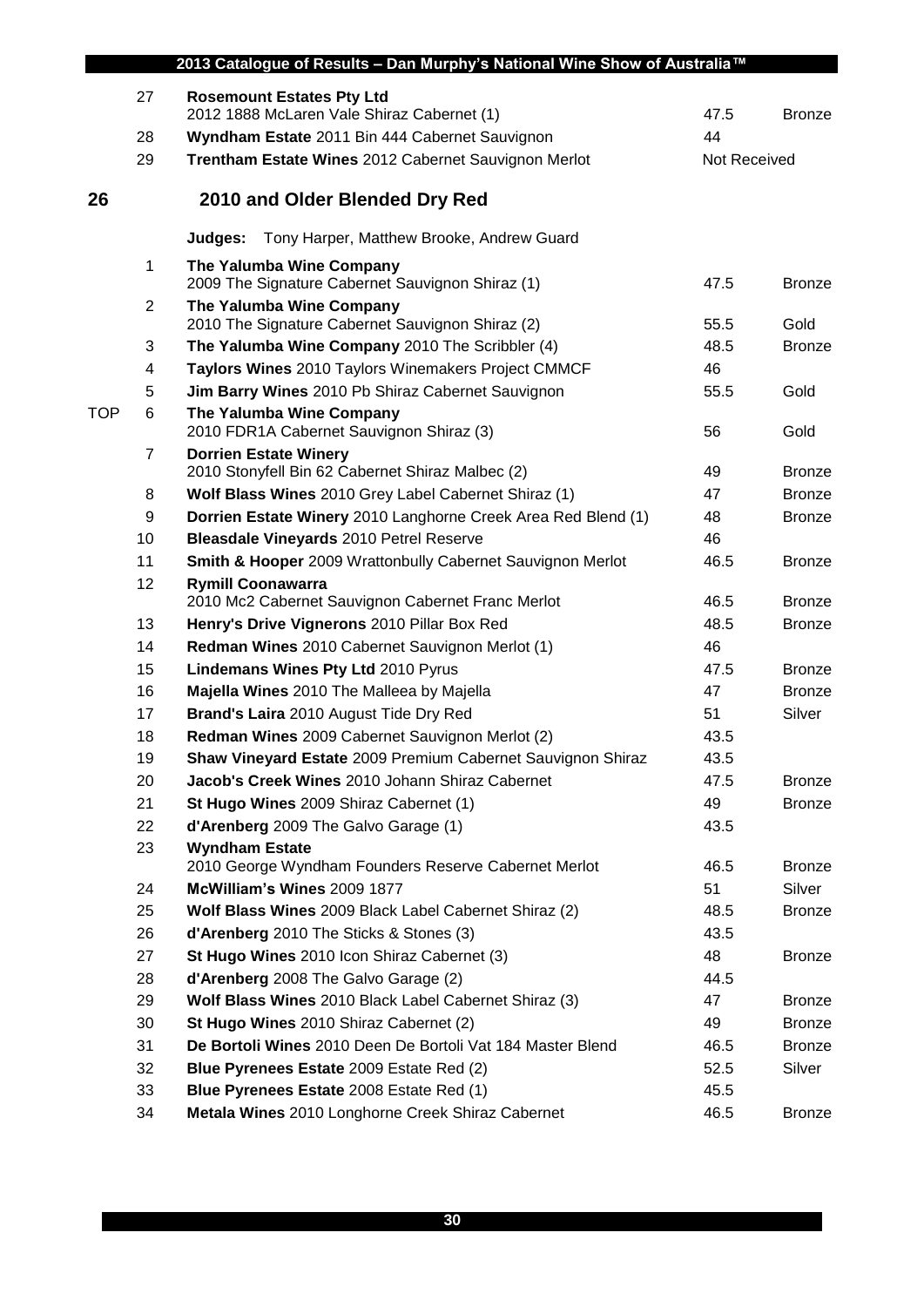## **SINGLE VINEYARD TABLE WINES**

#### **Classes 27-34**

Exhibits must be sourced entirely 100% from fruit grown on the Single Vineyard named on the commercial label. In single varietal classes, exhibits must comprise at least 85% of the specified variety Volume required at time of entry: 80 dozen 750 ml bottles or equivalent

| 27         |                | <b>Any Vintage Riesling</b>                                                         |      |               |
|------------|----------------|-------------------------------------------------------------------------------------|------|---------------|
|            |                | Judges:<br>Adam Wadewitz, Dan Sims, Mike Bennie                                     |      |               |
|            | 1              | <b>Knappstein Enterprise Winery</b><br>2012 Ackland Vineyard Watervale Riesling (2) | 47   | <b>Bronze</b> |
|            | $\overline{2}$ | <b>Knappstein Enterprise Winery</b><br>2010 Ackland Vineyard Watervale Riesling (1) | 55.5 | Gold          |
|            | 3              | Gatt Wines 2011 High Eden Riesling                                                  | 46.5 | <b>Bronze</b> |
| <b>TOP</b> | 4              | <b>Heggies Vineyard 2012 Riesling</b>                                               | 56   | Gold          |
|            | 5              | Forbes Wine Company Pty Ltd 2013 Eden Valley Riesling                               | 55.5 | Gold          |
|            | 6              | Pewsey Vale Vineyard 2006 The Contours Riesling                                     | 47.5 | <b>Bronze</b> |
|            | $\overline{7}$ | Mount Majura Vineyard 2013 Riesling                                                 | 55.5 | Gold          |
|            | 8              | Dinny Goonan Wines 2012 Single Vineyard Riesling                                    | 42.5 |               |
| 28         |                | <b>Any Vintage Semillion</b>                                                        |      |               |
|            |                | <b>Judges:</b> Tony Harper, Matthew Brooke, Andrew Guard                            |      |               |
|            | 1              | Agnew Wines Pty Ltd 2009 Poole's Rock Semillon (2)                                  | 55.5 | Gold          |
|            | $\overline{c}$ | Thomas Wines 2009 Braemore Semillon (2)                                             | 51   | Silver        |
|            | 3              | Agnew Wines Pty Ltd 2013 Audrey Wilkinson The Ridge Semillon (1)                    | 51   | Silver        |
|            | 4              | Thomas Wines 2010 Braemore Semillon (1)                                             | 45   |               |
|            | 5              | Tyrrell's Vineyards Pty Ltd 2009 Stevens Semillon (1)                               | 49.5 | <b>Bronze</b> |
|            | 6              | Brokenwood Wines 2009 Oakey Creek Reserve Semillon (4)                              | 53.5 | Silver        |
|            | 7              | McWilliam's Wines 2011 Mount Pleasant Lovedale Semillon (1)                         | 48   | <b>Bronze</b> |
|            | 8              | Tyrrell's Vineyards Pty Ltd 2009 HVD Semillon (2)                                   | 49.5 | <b>Bronze</b> |
|            | 9              | Brokenwood Wines 2013 Oakey Creek Reserve Semillon (2)                              | 45   |               |
| <b>TOP</b> | 10             | McWilliam's Wines 2007 Mount Pleasant Lovedale Semillon (2)                         | 56   | Gold          |
|            | 11             | Brokenwood Wines 2013 Howard Reserve Semillon (3)                                   | 55.5 | Gold          |
|            | 12             | McLeish Estate 2009 Semillon                                                        | 52   | Silver        |
|            | 13             | Tyrrell's Vineyards Pty Ltd 2012 HVD Semillon (5)                                   | 45.5 |               |
|            | 14             | De Bortoli Wines 2005 Murphys Vineyard Hunter Valley Semillon                       | 48   | <b>Bronze</b> |
|            | 15             | Australian Vintage Ltd 2007 McGuigan Shortlist Semillon (2)                         | 47   | <b>Bronze</b> |
|            | 16             | Tyrrell's Vineyards Pty Ltd 2009 Belford Semillon (3)                               | 51.5 | Silver        |
|            | 17             | Leogate Estate Wines 2011 Reserve Creek Bed Semillon                                | 50   | <b>Bronze</b> |
|            | 18             | Brokenwood Wines 2013 Stanleigh Park Reserve Semillon (1)                           | 46.5 | <b>Bronze</b> |
|            | 19             | Tyrrell's Vineyards Pty Ltd 2011 Stevens Semillon (4)                               | 48.5 | <b>Bronze</b> |
|            | 20             | Australian Vintage Ltd 2005 McGuigan Vineyard Select Semillon (1)                   | 55.5 | Gold          |
|            | 21             | Briar Ridge Vineyard 2013 Dairy Hill Semillon                                       | 55.5 | Gold          |
|            | 22             | Coolangatta Estate 2009 Wollstonecraft Semillon                                     | 47   | <b>Bronze</b> |
| 29         |                | <b>Any Vintage Chardonnay</b>                                                       |      |               |
|            |                | Judges:<br>David LeMire, Paul Henry, Gabrielle Poy                                  |      |               |
|            | 1              | Gisa Wines 2012 Piccadilly Chardonnay                                               | 48   | <b>Bronze</b> |
|            | $\overline{c}$ | Tyrrell's Vineyards Pty Ltd 2012 Belford Chardonnay (1)                             | 48.5 | <b>Bronze</b> |
|            | 3              | <b>Australian Vintage Ltd</b><br>2013 McGuigan Personal Reserve Chardonnay (1)      | 44   |               |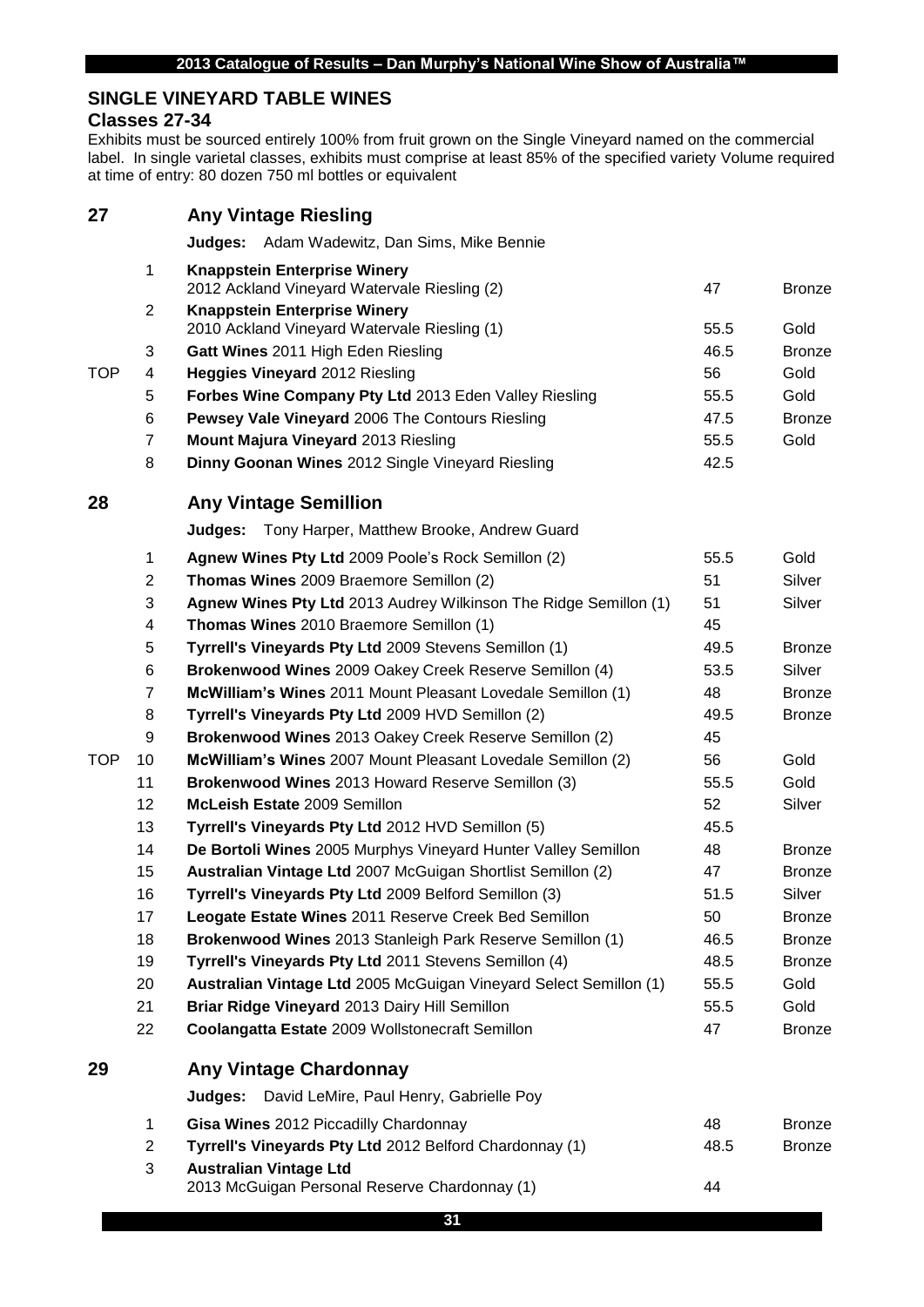|            |                | 2013 Catalogue of Results - Dan Murphy's National Wine Show of Australia™  |              |               |
|------------|----------------|----------------------------------------------------------------------------|--------------|---------------|
|            | 4              | Leogate Estate Wines 2011 Reserve Creek Bed Chardonnay                     | 46.5         | <b>Bronze</b> |
|            | 5              | Tyrrell's Vineyards Pty Ltd 2011 Belford Chardonnay (2)                    | 47           | <b>Bronze</b> |
|            | 6              | <b>Australian Vintage Ltd</b>                                              |              |               |
|            |                | 2007 McGuigan Personal Reserve Chardonnay (2)                              | 46.5         | <b>Bronze</b> |
|            | 7              | Xanadu Wines 2012 Stevens Road Chardonnay (3)                              | 55.5         | Gold          |
|            | 8              | Higher Plane 2011 Chardonnay                                               | 44.5         |               |
|            | 9              | Xanadu Wines 2011 Reserve Chardonnay (1)                                   | 49           | <b>Bronze</b> |
|            | 10             | Devil's Lair Pty Ltd 2011 Ninth Chamber Chardonnay                         | 55.5         | Gold          |
|            | 11             | Xanadu Wines 2011 Stevens Road Chardonnay (2)                              | 50           | <b>Bronze</b> |
| <b>TOP</b> | 12             | Oakridge Wines 2011 864 Drive Block Chardonnay                             | 56           | Gold          |
|            | 13             | Brokenwood Wines 2012 Indigo Vineyard Beechworth Chardonnay                | 52           | Silver        |
|            | 14             | B Seppelt & Sons Limited 2011 Drumborg Chardonnay                          | 51           | Silver        |
|            | 15             | Leura Park Estate 2010 Block 1 Reserve Chardonnay                          | 42.5         |               |
|            | 16             | Shearwater 2011 Chardonnay                                                 | 48           | <b>Bronze</b> |
|            | 17             | De Bortoli Wines 2012 Yarra Valley Section A5 Chardonnay                   | 55.5         | Gold          |
|            | 18             | <b>Coldstream Hills</b> 2011 Rising Vineyard Chardonnay (4)                | Not Received |               |
|            | 19             | Lethbridge 2010 Allegra Chardonnay                                         | 44           |               |
|            | 20             | Yabby Lake International Pty Ltd 2012 Block 1 Chardonnay                   | 52           | Silver        |
|            | 21             | Coldstream Hills 2011 Deer Farm Vineyard Chardonnay (2)                    | 49.5         | <b>Bronze</b> |
|            | 22             | Seville Estate Pty Ltd 2012 Reserve Chardonnay                             | 55.5         | Gold          |
|            | 23             | Coldstream Hills 2012 Deer Farm Vineyard Chardonnay (1)                    | 51           | Silver        |
|            | 24             | D'Angelo Estate Vineyard 2012 Officer Lady Chardonnay                      | 48           | <b>Bronze</b> |
|            | 25             | <b>Coldstream Hills</b> 2012 Rising Vineyard Chardonnay (3)                | 46.5         | <b>Bronze</b> |
| 30         |                | Any Vintage Other Dry White                                                |              |               |
|            |                | Tony Harper, Chester Osborn, Dan Sims<br>Judges:                           |              |               |
|            |                |                                                                            |              |               |
|            | 1              | <b>Sidewood Estate 2012 Sidewood Pinot Gris</b>                            | 46.5         | <b>Bronze</b> |
|            | $\mathbf{2}$   | Brown Brothers Milawa Vineyard 2012 Limited Release Pinot Grigio           | 46.5         | <b>Bronze</b> |
|            | 3              | Leura Park Estate 2012 25 d'Gris Pinot Gris                                | 47           | <b>Bronze</b> |
|            | 4              | D'Angelo Estate Vineyard 2013 Pinot Grigio                                 | 49.5         | <b>Bronze</b> |
|            | 5              | Tahbilk Pty Ltd 2005 1927 Vines Marsanne                                   | 51           | Silver        |
|            | 6              | Streicker Wines 2011 Bridgeland Block Sauvignon Semillon                   | 46           |               |
|            | $\overline{7}$ | Rosily Vineyard 2013 Semillon Sauvignon Blanc                              | 49.5         | <b>Bronze</b> |
|            | 8              | <b>Willow Bridge Estate</b><br>2012 Bookends Fume Sauvignon Blanc Semillon | 44           |               |
|            | 9              | Nugan Estate Pty Ltd 2013 Sauvignon Blanc                                  | 52           | Silver        |
|            | 10             | Golden Grove Estate 2013 2013 Vermentino                                   | 51           | Silver        |
|            |                |                                                                            |              |               |
| 31         |                | 2012 and Older Pinot Noir                                                  |              |               |
|            |                | Judges: Steve Webber, David Jean, Dan Sims                                 |              |               |
|            | $\mathbf{1}$   | Lerida Estate 2012 Lake George Josephine Pinot Noir                        | 47           | <b>Bronze</b> |
|            | $\overline{2}$ | Oakridge Wines 2012 Local Vineyard Series - Lusatia Park Vineyard          | 51           | Silver        |
|            | 3              | <b>Shadowfax Wines 2012 Pinot Noir</b>                                     | Not Received |               |
|            | 4              | <b>Coldstream Hills</b> 2012 Deer Farm Vineyard Pinot Noir (1)             | 48.5         | <b>Bronze</b> |
| <b>TOP</b> | 5              | Yabby Lake International Pty Ltd 2012 Block 1 Pinot Noir                   | 56           | Gold          |
|            | 6              | Coldstream Hills 2011 Roslyn Single Vineyard Pinot Noir (3)                | Not Received |               |
|            | 7              | Seville Estate Pty Ltd 2012 Old Vine Reserve Pinot Noir                    | 49.5         | <b>Bronze</b> |
|            | 8              | Coldstream Hills 2012 Esplanade Pinot Noir (2)                             | 55.5         | Gold          |
|            | 9              | Best's Wines Pty Ltd 2012 Pinot Noir                                       | 44           |               |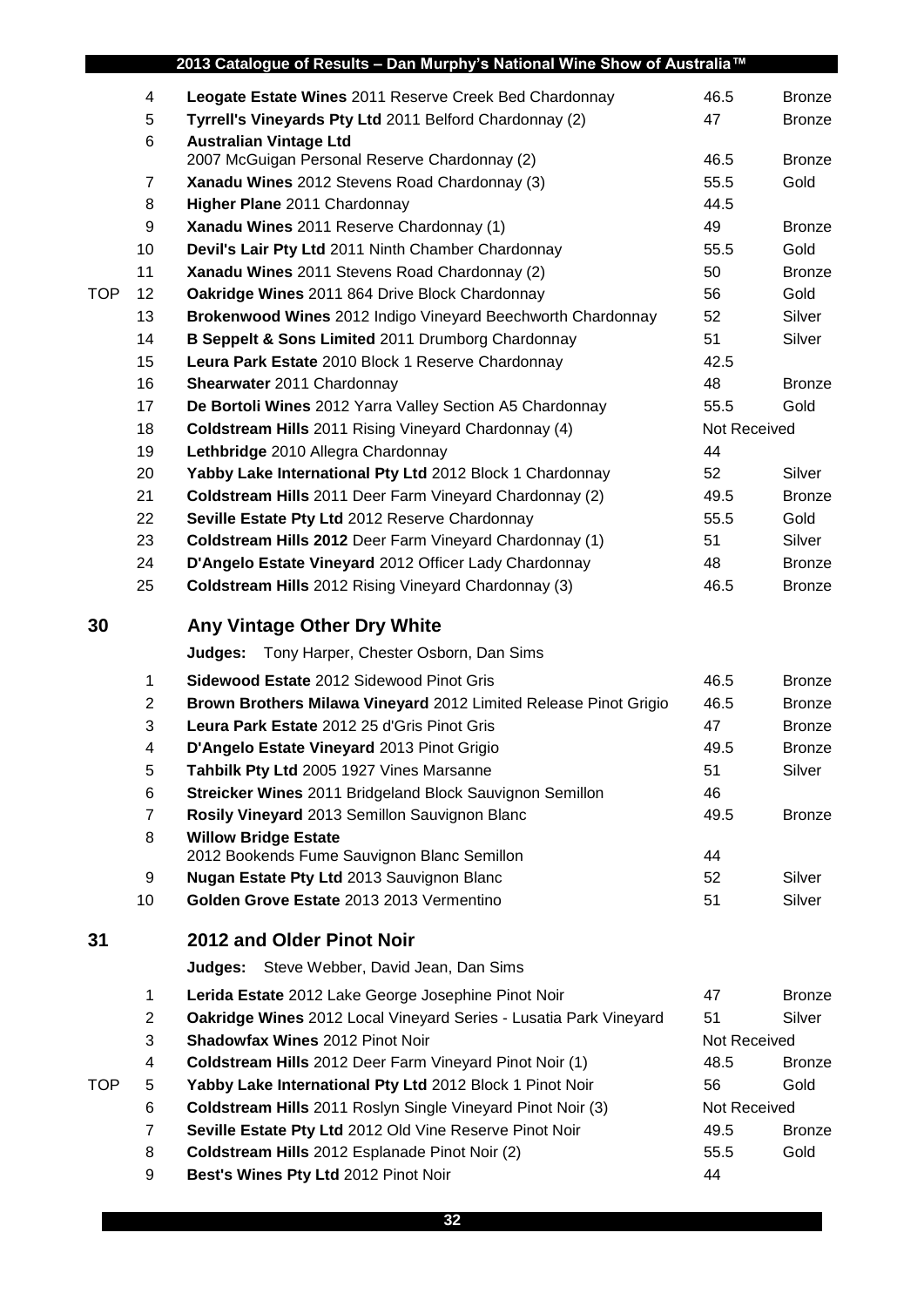## **2012 and Older Shiraz Judges:** Adam Wadewitz, Robert Mann, David Jean **Honey Moon Vineyard Pty Ltd** 2010 Shiraz **1988 12010 12011 12021 1203** 48.5 Bronze **Wolf Blass Wines** 2010 Platinum Shiraz **1988 12 12 13 13 146.5** Bronze **Saltram Wine Estate** 2010 Moculta Road Single Vineyard Shiraz 47.5 Bronze **Rojomoma** 2010 Red Art Shiraz **51** Silver **Commodity Traders Australia (Pty) Ltd** 2004 Trifon Estate Shiraz 41 **Brown Brothers Milawa Vineyard** 2010 Limited Release Heathcote Shiraz **42.5** 42.5 **Taylors Wines** 2010 St Andrews Shiraz 45 **Leasingham** 2010 Classic Clare Shiraz **1988 Leasingham** 2010 Classic Clare Shiraz **Metala Wines** 2010 Original Plantings Shiraz 44 **Shingleback** 2011 Unedited Shiraz **55.5** Gold **Bleasdale Vineyards** 2012 The Powder Monkey **47** Architects 47 Bronze **Australian Vintage Ltd** 2011 McGuigan Personal Reserve Shiraz 51.5 Silver **Leogate Estate Wines** 2011 The Basin Reserve Shiraz (2) 46 **De Bortoli Wines** 2009 Hunter Valley Wills Hill Vineyard Shiraz 37 **Thomas Wines** 2011 Sweetwater Shiraz **51** Silver **Ridge View Wines** 2011 Impressions Shiraz **51** Silver **McWilliam's Wines** 2009 Mount Pleasant Rosehill 43 **Leogate Estate Wines** 2011 Western Slopes Reserve Shiraz (1) 51.5 Silver **Orlando Wines** 2010 Lawsons Padthaway Shiraz (2) 44 **Norfolk Rise Vineyard** 2010 Mt Benson Shiraz 45 **Orlando Wines** 2005 Lawsons Padthaway Shiraz (1) 45.5 **Rosily Vineyard** 2010 Shiraz 46.5 Bronze **23 Xanadu Wines** 2010 Shiraz **43.5 Xanadu Wines** 2010 Shiraz **43.5 Nicholson River Winery** 2010 Syrah 45.5 **25 Precipice Wines** 2012 Syrah 55.5 Gold **Brokenwood Wines** 2012 Indigo Vineyard Beechworth Shiraz 48.5 Bronze **Harcourt Valley Vineyards** 2012 Heathcote Shiraz **Harcourt Valley Vineyards** 2012 Heathcote Shiraz **Willow Bridge Estate** 2012 Gravel Pit Shiraz 50 50 Bronze **D'Angelo Estate Vineyard** 2012 Officer Ben's Shiraz 41 **Domaine Chandon** 2012 Barrel Selection Shiraz 46.5 Bronze **Brown Magpie Wines** 2012 Single Vineyard Shiraz 55.5 Gold **Paringa Estate Winery** 2010 Shiraz **1988 1998 12:33 13:54 13:54 13:55 13:43** TOP 33 **Terindah Estate** 2012 Shiraz 56 56 Gold **34 Dinny Goonan Wines** 2012 Single Vineyard Shiraz **51** Silver **Mount Majura Vineyard** 2011 Shiraz (1) 45.5 **Mount Majura Vineyard** 2012 Shiraz (2) 42.5 **2012 and Older Cabernet Sauvignon Judges:** David LeMire, Paul Henry, Gabrielle Poy **Peter Lehmann Wines** 2009 VSV Ruediger Cabernet Sauvignon 47.5 Bronze **Kirrihill Wines Pty Ltd** 2010 Tullymore Vineyard Cabernet Sauvignon 50.5 Bronze **Grant Burge Wines Pty** Ltd 2009 Corryton Burge 46.5 Bronze **Gatt Wines** 2008 High Eden Cabernet Sauvignon 45 TOP 5 **Wynns Coonawarra Estate** 2010 Messenger Cabernet Sauvignon (1) 56 Gold **Wynns Coonawarra Estate** 2009 Glengyle Cabernet Sauvignon (2) 44 **Higher Plane** 2011 Cabernet Sauvignon 55.5 Gold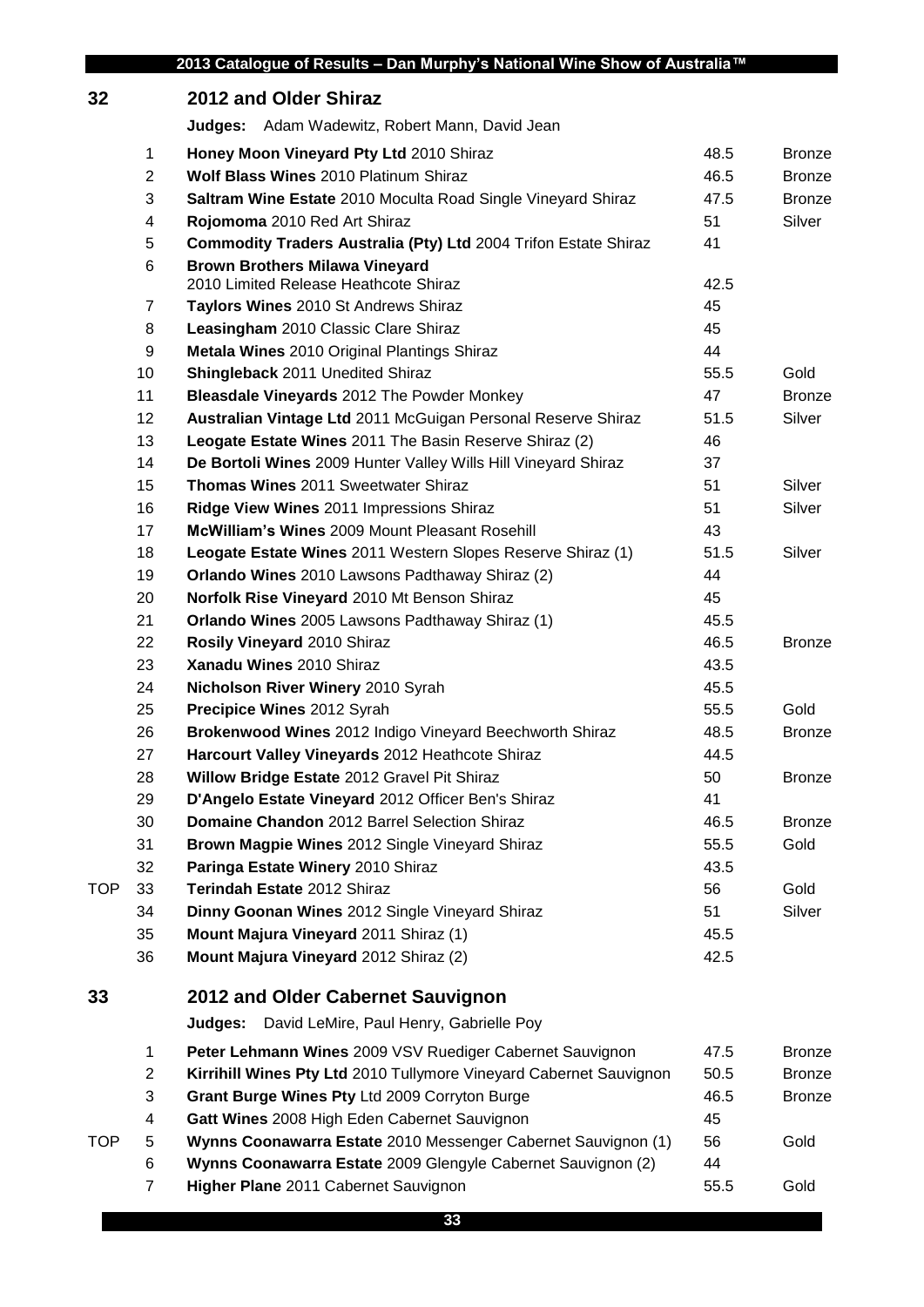|    |    | 2013 Catalogue of Results - Dan Murphy's National Wine Show of Australia™ |      |               |
|----|----|---------------------------------------------------------------------------|------|---------------|
|    | 8  | Grace Farm 2012 Cabernet Sauvignon                                        | 55.5 | Gold          |
|    | 9  | Devil's Lair Pty Ltd 2011 Icon Cabernet Sauvignon                         | 42.5 |               |
|    | 10 | Juniper Estate 2011 Cabernet Sauvignon                                    | 52.5 | Silver        |
|    | 11 | Rosemount Estates Pty Ltd 2011 McLaren Vale Cabernet Sauvignon            | 51   | Silver        |
|    | 12 | Seville Estate Pty Ltd 2012 Old Vine Reserve Cabernet Sauvignon           | 45.5 |               |
|    | 13 | Lindemans Wines Pty Ltd 2010 St George Cabernet Sauvignon                 | 51.5 | Silver        |
| 34 |    | 2012 and Older Other Dry Red                                              |      |               |
|    |    | Judges: Tony Harper, Paul Henry, David Jean                               |      |               |
|    | 1  | The Yalumba Wine Company                                                  |      |               |
|    |    | 2011 Single Site Grenache "Tri Centenary Block"                           | 49   | <b>Bronze</b> |
|    | 2  | Saltram Wine Estate 2012 Winemakers Selection Shiraz Tempranillo          | 44.5 |               |
|    | 3  | Higher Plane 2011 Malbec Cabernet Sauvignon Merlot Cabernet Franc         | 46   |               |
|    | 4  | Greedy Sheep 2011 Cabernet Merlot                                         | 50   | <b>Bronze</b> |
|    | 5  | Rosemount Estates Pty Ltd 2012 McLaren Vale Single Vineyard Series        | 49   | <b>Bronze</b> |
|    | 6  | Bellarine Estate Winery and Brewery 2012 Julian's Merlot                  | 44   |               |
|    | 7  | Brown Brothers Milawa Vineyard 2008 Shiraz Mondeuse & Cabernet            | 49.5 | <b>Bronze</b> |
|    | 8  | Golden Grove Estate 2012 Vintage Grand Reserve Barbera (2)                | 49   | <b>Bronze</b> |
|    | 9  | Golden Grove Estate 2011 Malbec (3)                                       | 50   | <b>Bronze</b> |
|    | 10 | Golden Grove Estate 2011 Mourvedre (1)                                    | 46.5 | <b>Bronze</b> |
|    | 11 | Shingleback 2012 Kitchen Garden Mataro                                    | 47   | <b>Bronze</b> |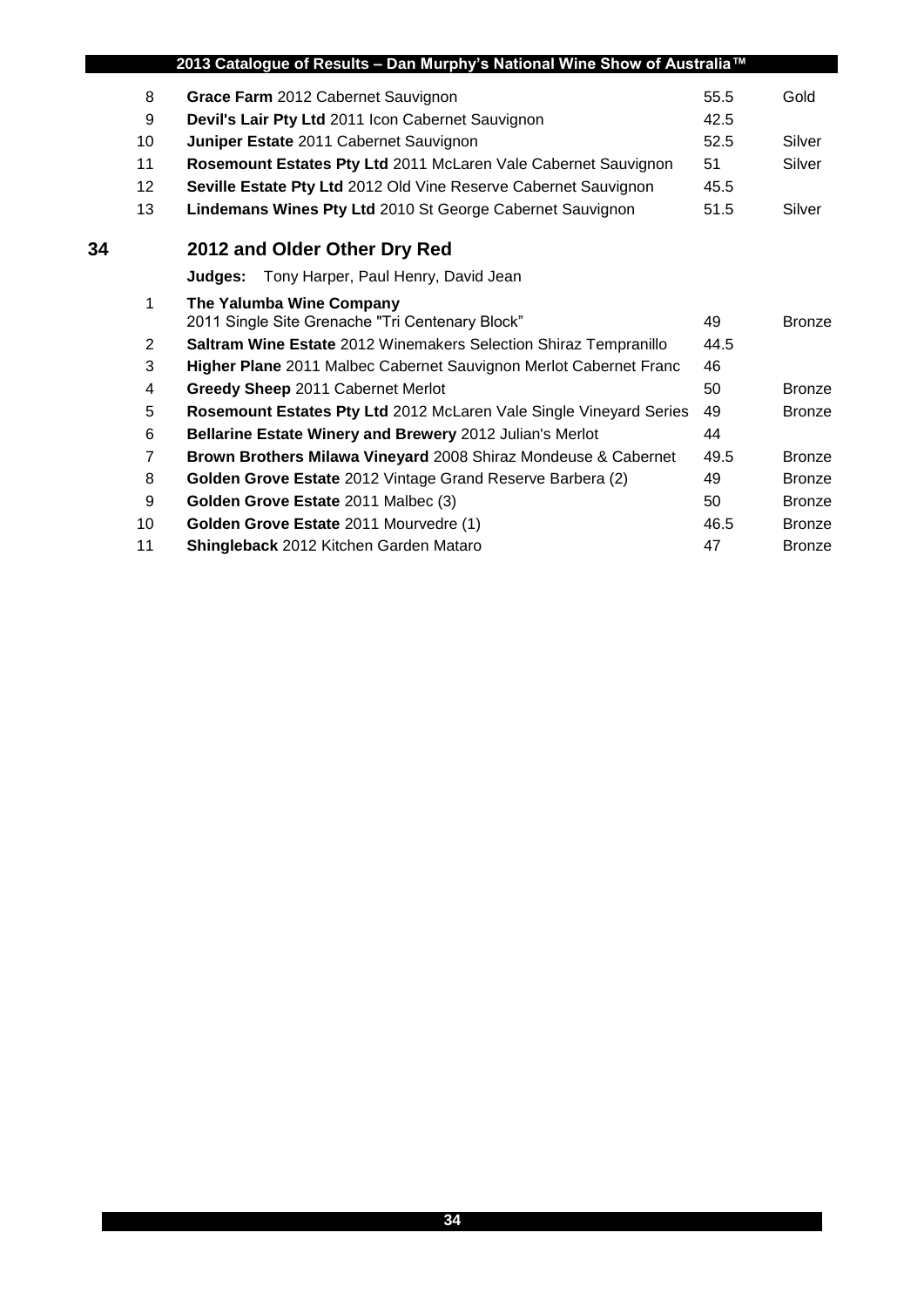## **MATURE TABLE WINES**

#### **Classes 35-38**

Aged, mature wines, possibly with potential for further maturation

Awards not required. Volume required at time of entry: 50 dozen 20 dozen for Class 37 750 ml bottles or equivalent

| 35 |                |                            | 2008 and Older Dry White - Aromatic varieties or blends -             |      |               |
|----|----------------|----------------------------|-----------------------------------------------------------------------|------|---------------|
|    |                | Judges:                    | Adam Wadewitz, Chester Osborn, Gabrielle Poy                          |      |               |
|    | 1              |                            | <b>Leasingham</b> 2008 Classic Clare Riesling                         | 55.5 | Gold          |
|    | 2              |                            | <b>Australian Vintage Ltd 2007 McGuigan Shortlist Riesling (1)</b>    | 49   | <b>Bronze</b> |
|    | 3              |                            | Gatt Wines 2008 High Eden Riesling                                    | 51   | Silver        |
|    | 4              |                            | Australian Vintage Ltd 2008 McGuigan Shortlist Riesling (2)           | 50   | <b>Bronze</b> |
|    | 5              |                            | <b>Pewsey Vale Vineyard 2007 The Contours Riesling</b>                | 56   | Gold          |
|    | 6              |                            | McWilliam's Wines 2005 Eden Valley Riesling                           | 55.5 | Gold          |
| 36 |                |                            | 2008 and Older Dry White - Soft, fruity or flinty varieties or blends |      |               |
|    |                |                            | <b>Judges:</b> Chester Osborn, Andrew Guard, David LeMire             |      |               |
|    | 1              |                            | Tahbilk Pty Ltd 2008 Marsanne (2)                                     | 49   | <b>Bronze</b> |
|    | 2              |                            | Tahbilk Pty Ltd 2006 Marsanne (1)                                     | 47   | <b>Bronze</b> |
|    | 3              |                            | McLeish Estate 2007 Semillon                                          | 55.5 | Gold          |
|    | 4              |                            | <b>Thomas Wines 2008 Braemore Semillon</b>                            | 51   | Silver        |
|    | 5              | <b>Agnew Wines Pty Ltd</b> | 2005 Audrey Wilkinson Museum Reserve Semillon (1)                     | 55.5 | Gold          |
|    | 6              |                            | Tyrrell's Vineyards Pty Ltd 1999 Vat 1 Semillon (1)                   | 55.5 | Gold          |
|    | $\overline{7}$ |                            | Australian Vintage Ltd 2007 Tempus Two Zenith Semillon (3)            | 52   | Silver        |
|    |                |                            |                                                                       |      |               |

|     | 8               | <b>Agnew Wines Pty Ltd</b>                                 |      |               |
|-----|-----------------|------------------------------------------------------------|------|---------------|
|     |                 | 2006 Audrey Wilkinson Museum Reserve Semillon (2)          | 52   | Silver        |
|     | 9               | Australian Vintage Ltd 2006 McGuigan Bin 9000 Semillon (1) | 47   | <b>Bronze</b> |
|     | 10              | Tyrrell's Vineyards Pty Ltd 2004 Vat 1 Semillon (2)        | 48.5 | <b>Bronze</b> |
|     | 11              | Brokenwood Wines 2007 ILR Reserve Semillon (2)             | 48.5 | <b>Bronze</b> |
| TOP | 12 <sup>°</sup> | Australian Vintage Ltd 2004 Tempus Two Zenith Semillon (2) | 56   | Gold          |
|     | 13              | <b>Brokenwood Wines 2007 Maxwell Vineyard Semillon (1)</b> | 50.5 | <b>Bronze</b> |
|     | 14              | Coolangatta Estate 2005 Semillon                           | 47.5 | <b>Bronze</b> |
|     | 15              | Chapman Grove 2006 Atticus Chardonnay                      | 51   | Silver        |

| 37 | 2008 and Older Sweet White - Any variety or blend - No Entries |  |  |  |  |
|----|----------------------------------------------------------------|--|--|--|--|
|----|----------------------------------------------------------------|--|--|--|--|

|  | 38 | 2008 and Older Dry Red - Any variety or blend |
|--|----|-----------------------------------------------|
|--|----|-----------------------------------------------|

**Judges:** Adam Wadewitz, Chester Osborn, Gabrielle Poy

| $\mathbf{1}$ | Rojomoma 2008 Red Art Shiraz (2)                                                   | 47.5 | <b>Bronze</b> |
|--------------|------------------------------------------------------------------------------------|------|---------------|
| 2            | The Yalumba Wine Company<br>2008 Single Site Grenache "Tri Centenary Block" (1)    | 47   | <b>Bronze</b> |
| 3            | Balthazar Barossa Pty Ltd 2008 Maranga Shiraz                                      | 47.5 | <b>Bronze</b> |
| 4            | <b>Gatt Wines 2008 Shiraz (1)</b>                                                  | 43   |               |
| 5            | <b>Swire and Noble</b> 2008 Old Vine Barossa Shiraz                                | 42.5 |               |
| 6            | Casella Wines Pty Ltd 2006 1919 Shiraz (4)                                         | 45.5 |               |
| 7            | Rojomoma 2006 Red Art Shiraz (1)                                                   | 48   | <b>Bronze</b> |
| 8            | The Yalumba Wine Company<br>2008 The Reserve Barossa Cabernet Sauvignon Shiraz (2) | 45   |               |
| 9            | Fowles Wine Pty Ltd 2004 The Exception Shiraz                                      | 43   |               |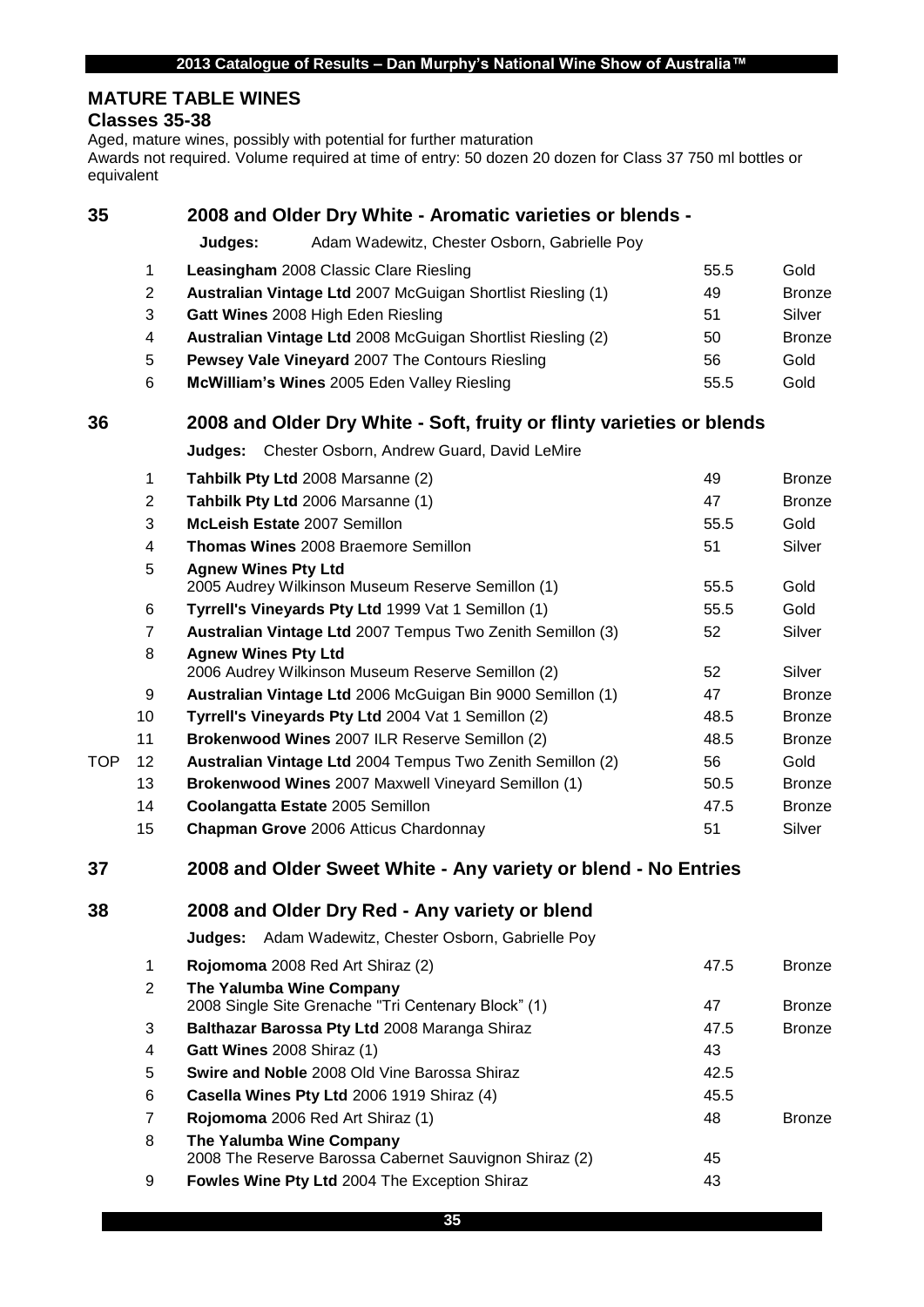|            |                 | 2013 Catalogue of Results – Dan Murphy's National Wine Show of Australia™ |      |               |
|------------|-----------------|---------------------------------------------------------------------------|------|---------------|
|            | 10              | Kingston Estate Wines 2005 Excelsis Shiraz                                | 46   |               |
|            | 11              | Gatt Wines 2008 High Eden Shiraz (2)                                      | 39   |               |
|            | 12 <sup>°</sup> | Agnew Wines Pty Ltd 2007 Audrey Wilkinson The Lake Reserve Shiraz         | 47.5 | <b>Bronze</b> |
|            | 13              | Casella Wines Pty Ltd 2007 1919 Cabernet Sauvignon (2)                    | 51   | Silver        |
|            | 14              | Majella Wines 2005 Cabernet Sauvignon                                     | 49   | <b>Bronze</b> |
|            | 15 <sub>2</sub> | Casella Wines Pty Ltd 2006 1919 Cabernet Sauvignon (5)                    | 45   |               |
|            | 16              | Redman Wines 2004 The Redman (2)                                          | 44.5 |               |
|            | 17              | Casella Wines Pty Ltd 2008 1919 Cabernet Sauvignon (1)                    | 49   | <b>Bronze</b> |
|            | 18              | <b>Redman Wines 2005 The Redman (1)</b>                                   | 43.5 |               |
|            | 19              | Casella Wines Pty Ltd 2008 1919 Shiraz (6)                                | 51   | Silver        |
|            | 20              | Casella Wines Pty Ltd 2007 1919 Shiraz (3)                                | 47.5 | <b>Bronze</b> |
| <b>TOP</b> | 21              | Xanadu Wines 2008 Cabernet Sauvignon                                      | 56   | Gold          |
|            | 22              | <b>Evans &amp; Tate 2007 Redbrook Cabernet Sauvignon</b>                  | 55.5 | Gold          |
|            | 23              | Hardy's 2008 Eileen Hardy Shiraz (2)                                      | 47   | <b>Bronze</b> |
|            | 24              | <b>Wolf Blass Wines 2006 Black Label Cabernet Shiraz</b>                  | 45   |               |
|            | 25              | Hardy's 2007 Eileen Hardy Shiraz (1)                                      | 45   |               |
|            | 26              | McWilliam's Wines 2008 1877                                               | 47.5 | <b>Bronze</b> |
|            | 27              | Houghton 2008 C.W Ferguson Cabernet Malbec                                | 55.5 | Gold          |
|            | 28              | Montara Winery 2008 Chalambar Road Shiraz                                 | 45   |               |
|            | 29              | <b>Blue Pyrenees Estate 2008 Reserve Shiraz</b>                           | 55.5 | Gold          |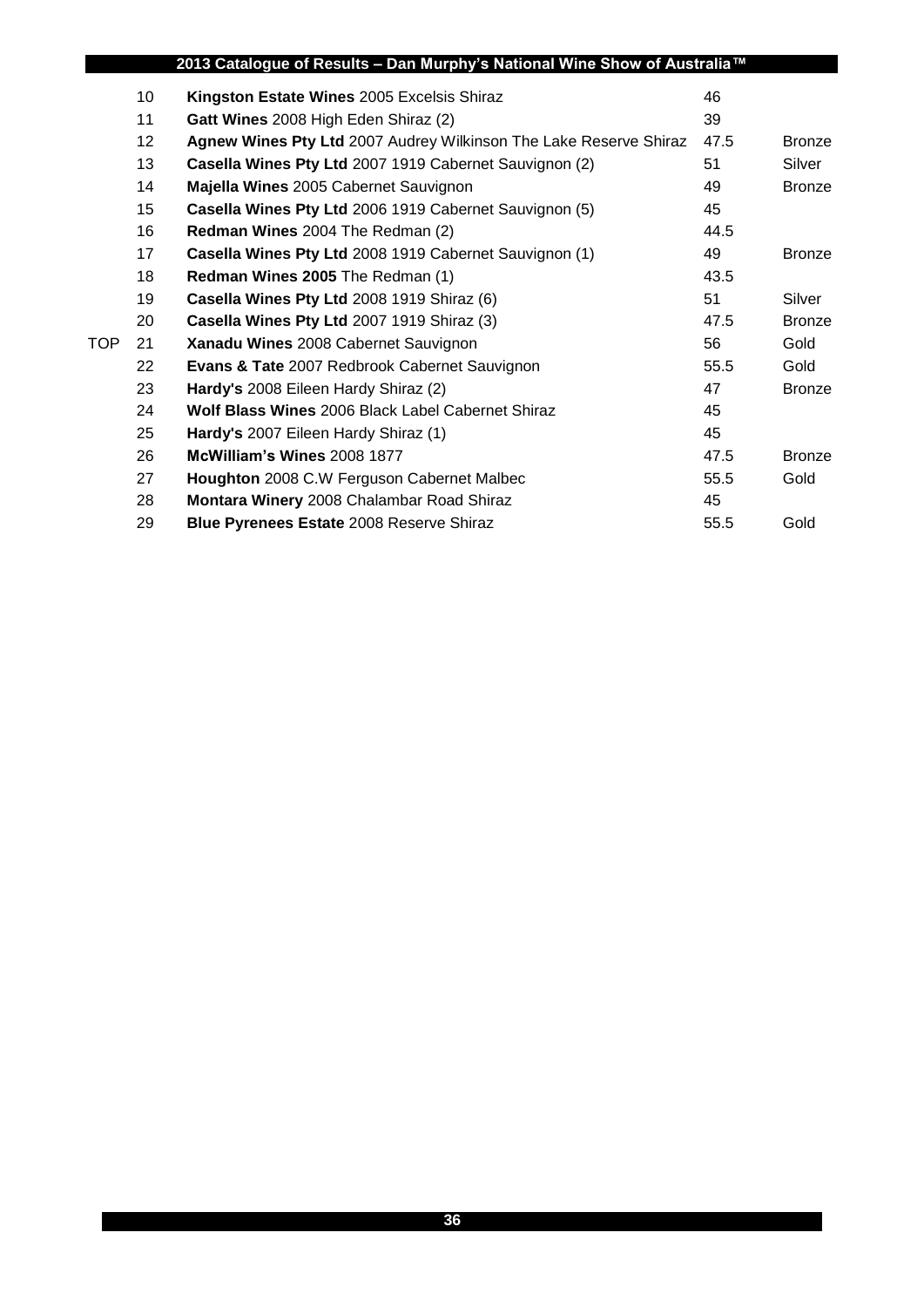## **COMMERCIAL TABLE WINES, SMALL VOLUME**

## **Classes 39-45**

Exhibits are classified into broad varietal groupings to assist with judging; for classes 39-41 and 43-44, the exhibit must comprise at least 50% of the stated variety

Exhibits must be named commercial wines, from a commercially bottled run. Awards not required Volume required at time of entry: 2,000 dozen 750 ml bottles or equivalent

Limit of 2 entries per brand or label in any one class. Exhibits of the same brand or label must be entered under the same Exhibitor's name; cross-entries are not permitted

## **Any Vintage Riesling, Gewurztraminer or predominant blends of either variety**

**Judges:** Steve Webber, Robert Mann, Gabrielle Poy

| $\overline{1}$ | Peter Lehmann Wines 2013 Classic Range Riesling        | 45.5 |               |
|----------------|--------------------------------------------------------|------|---------------|
| 2              | Fowles Wine Pty Ltd 2013 Stone Dwellers Riesling       | 47   | <b>Bronze</b> |
| 3              | <b>Jim Barry Wines</b> 2013 Watervale Riesling         | 47.5 | <b>Bronze</b> |
| $\overline{4}$ | Leasingham 2013 Bin 7 Riesling                         | 51.5 | Silver        |
| -5             | Hardy's 2013 Siegersdorf Riesling                      | 47   | <b>Bronze</b> |
| 6              | Withdrawn                                              |      |               |
| $\overline{7}$ | Angove Family Winemakers 2013 Butterfly Ridge Riesling | 51   | Silver        |
| 8              | <b>Robert Oatley Vineyards</b>                         |      |               |
|                | 2013 Signature Series Great Southern Riesling          | 55.5 | Gold          |
| 9              | <b>Best's Wines Pty Ltd 2013 Riesling</b>              | 43   |               |

## **Any Vintage Semillon, Sauvignon Blanc or predominant blends of either variety**

**Judges:** David LeMire, Robert Mann, Mike Bennie

| 1              | Rockbare Pty Ltd 2013 Alta Vineyards Sauvignon Blanc (1)                       | 44.5 |               |
|----------------|--------------------------------------------------------------------------------|------|---------------|
| 2              | d'Arenberg 2013 The Broken Fish Plate                                          | 44   |               |
| 3              | Rockbare Pty Ltd 2013 Mojo by Rockbare Sauvignon Blanc (2)                     | 44   |               |
| 4              | Grant Burge Wines Pty Ltd 2013 Kraft Sauvignon Blanc                           | 42.5 |               |
| 5              | <b>Brand's Laira</b> 2013 The Laira Sauvignon Blanc                            | 46.5 | <b>Bronze</b> |
| 6              | Peter Lehmann Wines 2011 Classic Range Semillon                                | 45   |               |
| $\overline{7}$ | McWilliam's Wines 2006 Mount Pleasant Elzabeth (1)                             | 51   | Silver        |
| 8              | Jamiesons Run 2013 Limestone Coast Sauvignon Blanc Semillon                    | 51   | Silver        |
| 9              | <b>Evans &amp; Tate</b> 2013 Classic Semillon Sauvignon Blanc (1)              | 46.5 | <b>Bronze</b> |
| 10             | <b>Angove Family Winemakers</b><br>2013 Kissing Booth Sauvignon Blanc Semillon | 49   | <b>Bronze</b> |
| 11             | <b>Evans &amp; Tate</b> 2012 Metricup Road Semillon Sauvignon Blanc (2)        | 49   | <b>Bronze</b> |
| 12             | Jacob's Creek Wines 2012 Cool Harvest Sauvignon Blanc (1)                      | 42   |               |
| 13             | De Bortoli Wines 2013 Deen De Bortoli Vat 2 Sauvignon Blanc                    | 44   |               |
| 14             | <b>Jacob's Creek Wines</b> 2013 Semillon Sauvignon Blanc (2)                   | 44.5 |               |
| 15             | Swire and Noble 2012 Hunting Creek Sauvignon Blanc                             | 42   |               |
| 16             | McWilliam's Wines 2012 Balance (2)                                             | 39   |               |
| 17             | Windy Peak Vineyards 2012 Windy Peak Sauvignon Blanc Semillon                  | 45.5 |               |
| 18             | Goundrey 2013 Homestead Sauvignon Blanc                                        | 51   | Silver        |
| 19             | Plantagenet Wines 2013 Omrah Sauvignon Blanc                                   | 49   | <b>Bronze</b> |
| 20             | Brown Brothers Milawa Vineyard 2013 18 Eighty Nine Sauvignon Blanc 51          |      | Silver        |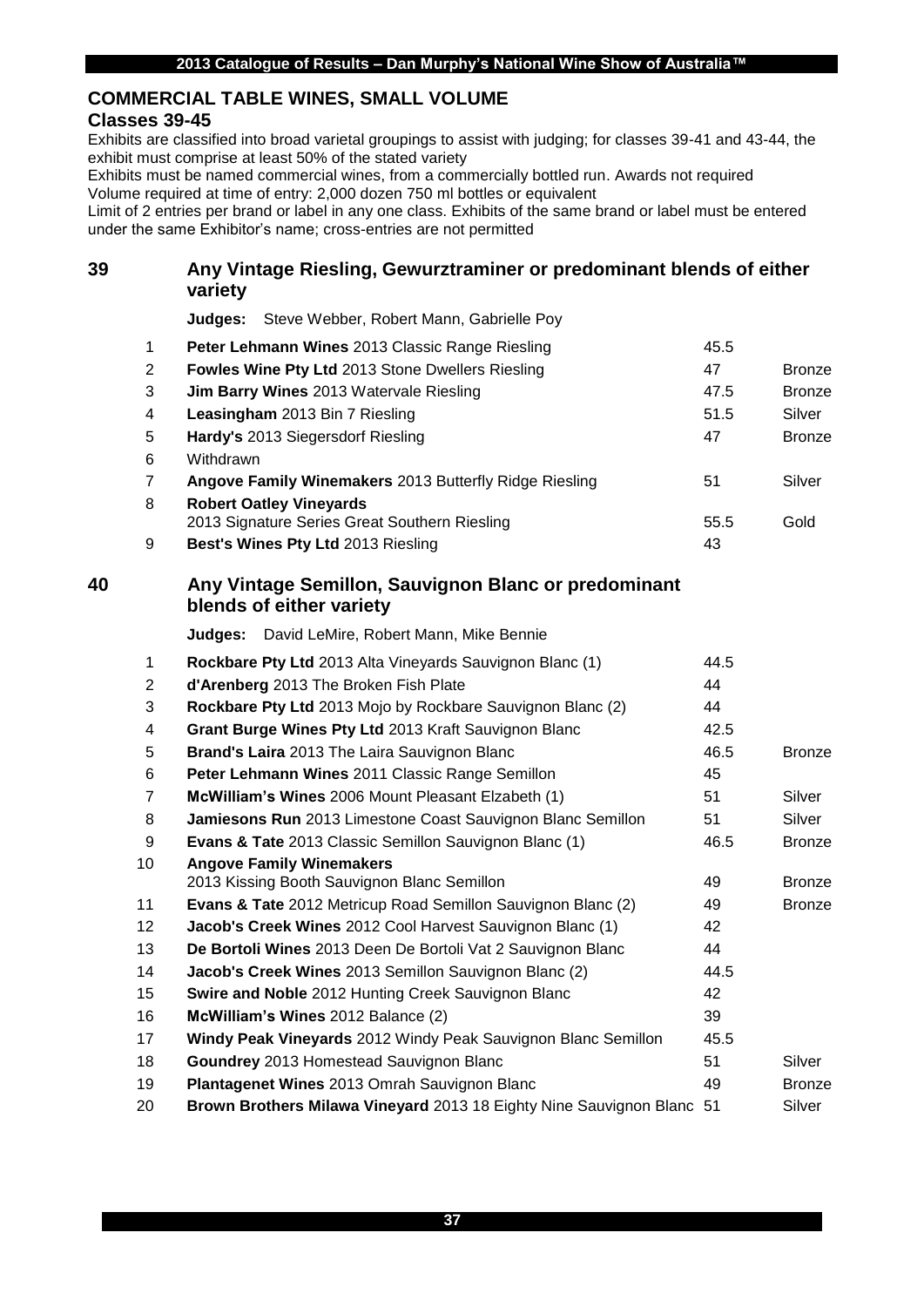# **Any Vintage Chardonnay and Chardonnay predominant blends**

**Judges:** Steve Webber, David Jean, Dan Sims

|    | 1              | Jacob's Creek Wines 2013 Reserve Adelaide Hills Chardonnay (2) | 49.5         | <b>Bronze</b> |
|----|----------------|----------------------------------------------------------------|--------------|---------------|
|    | $\overline{c}$ | Hardy's 2013 William Hardy Adelaide Hills Chardonnay           | 54.5         | Silver        |
|    | 3              | Penfolds Wines Pty Ltd 2012 Thomas Hyland Chardonnay           | 46           |               |
|    | 4              | Peter Lehmann Wines 2011 Classic Range Chardonnay              | 43           |               |
|    | 5              | Four Sisters Pty Ltd 2012 Chardonnay                           | 46           |               |
|    | 6              | Fowles Wine Pty Ltd 2012 Ladies Who Shoot Their Lunch          | 45.5         |               |
|    | $\overline{7}$ | Taylors Wines 2012 Chardonnay                                  | 46           |               |
|    | 8              | Thorn Clarke Wines 2013 Sandpiper Chardonnay                   | 47           | <b>Bronze</b> |
|    | 9              | Rockbare Pty Ltd 2013 Chardonnay                               | 45.5         |               |
|    | 10             | Agnew Wines Pty Ltd 2013 Audrey Wilkinson Chardonnay           | Not Received |               |
|    | 11             | Orlando Wines 2012 St Hilary Padthaway Chardonnay              | 54.5         | Silver        |
|    | 12             | Jamiesons Run 2012 Chardonnay                                  | 46.5         | <b>Bronze</b> |
|    | 13             | Aldi Stores 2013 A.C Byrne & Co Chardonnay (2)                 | 46.5         | <b>Bronze</b> |
|    | 14             | Robert Oatley Vineyards 2013 Signature Series Margaret River   | 46           |               |
|    | 15             | Evans & Tate 2011 Metricup Road Chardonnay                     | 51           | Silver        |
|    | 16             | Xanadu Wines 2011 Next of Kin Chardonnay                       | 49           | <b>Bronze</b> |
|    | 17             | Houghton 2012 Margaret River Chardonnay                        | 44           |               |
|    | 18             | Aldi Stores 2012 A.C Byrne & Co Margaret River Chardonnay (1)  | 44.5         |               |
|    | 19             | De Bortoli Wines 2012 Deen De Bortoli Vat 7 Chardonnay (1)     | 46.5         | <b>Bronze</b> |
|    | 20             | Casella Wines Pty Ltd 2013 Yellowtail Chardonnay               | 43           |               |
|    | 21             | Brokenwood Wines 2013 Chardonnay                               | 46           |               |
|    | 22             | Jacob's Creek Wines 2013 Wah (1)                               | 44           |               |
|    | 23             | Barwang Estate 2012 Tumbarumba Chardonnay                      | 44           |               |
|    | 24             | Echelon Wine Partners 2012 Under & Over                        | 52           | Silver        |
|    | 25             | Wolf Blass Wines 2012 Yellow Label Chardonnay                  | 44.5         |               |
|    | 26             | Pirramimma 2013 Chardonnay (2)                                 | 43.5         |               |
|    | 27             | McWilliam's Wines 2013 Hanwood Estate                          | 45.5         |               |
|    | 28             | Brand's Laira 2012 Chardonnay                                  | 48           | <b>Bronze</b> |
|    | 29             | Grant Burge Wines Pty Ltd 2012 5th Generation Chardonnay       | 46.5         | <b>Bronze</b> |
|    | 30             | Pirramimma 2013 Eight Carat McLaren Vale Chardonnay (1)        | 42.5         |               |
|    | 31             | Deakin Estate 2013 Deakin Estate Chardonnay                    | 48           | <b>Bronze</b> |
|    | 32             | Brown Brothers Milawa Vineyard 2012 18 Eighty Nine Chardonnay  | 47.5         | <b>Bronze</b> |
|    | 33             | Plantagenet Wines 2012 Omrah Chardonnay                        | 42           |               |
|    | 34             | Goundrey 2013 Homestead Unwooded Chardonnay                    | 47.5         | <b>Bronze</b> |
|    | 35             | Glenlofty Wines 2012 Chardonnay                                | 44           |               |
|    | 36             | Windy Peak Vineyards 2013 Sacred Hill Chardonnay (2)           | 48           | <b>Bronze</b> |
|    | 37             | De Bortoli Wines 2013 La Bossa Chardonnay (2)                  | 47.5         | <b>Bronze</b> |
|    | 38             | Brown Brothers Milawa Vineyard 2013 Devils Corner Chardonnay   | 46           |               |
|    | 39             | Windy Peak Vineyards 2012 Windy Peak Chardonnay (1)            | 47           | <b>Bronze</b> |
| 42 |                | Any Vintage Other Dry White                                    |              |               |
|    |                | Steve Webber, Robert Mann, Gabrielle Poy<br>Judges:            |              |               |
|    | $\mathbf{1}$   | Rockbare Pty Ltd 2013 Alta Vineyards Pinot Grigio              | 52           | Silver        |
|    | $\overline{c}$ | Tahbilk Pty Ltd 2011 Marsanne (1)                              | 46.5         | <b>Bronze</b> |
|    | 3              | Tahbilk Pty Ltd 2010 Marsanne (2)                              | 50           | <b>Bronze</b> |
|    | 4              | Coriole Vineyards 2013 Fiano                                   | Not Received |               |
|    | 5              | Pirramimma 2013 Stocks Hill Cachet Blanc                       | 45           |               |
|    |                |                                                                |              |               |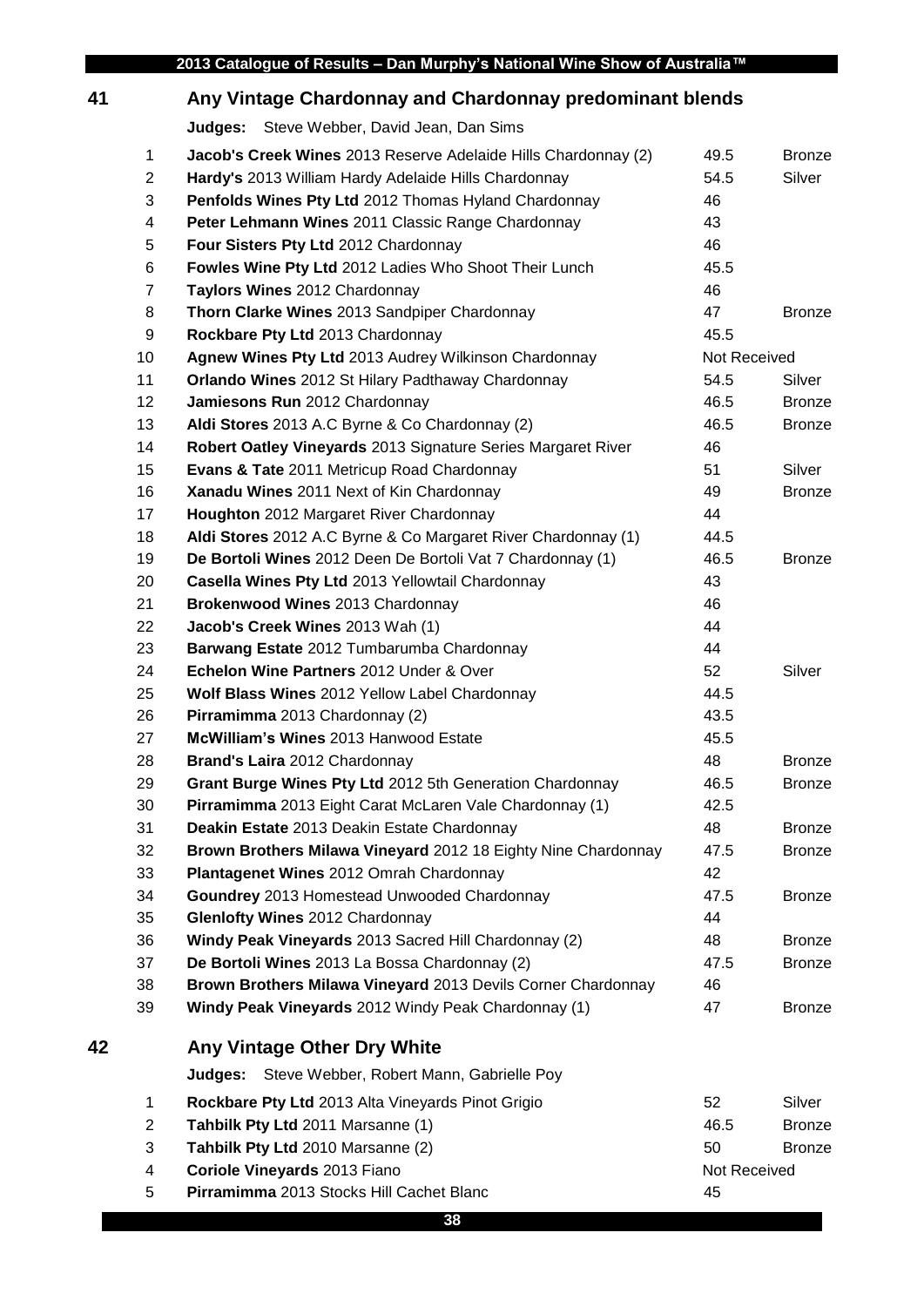|            | 2013 Catalogue of Results - Dan Murphy's National Wine Show of Australia™ |                                                                                             |              |               |
|------------|---------------------------------------------------------------------------|---------------------------------------------------------------------------------------------|--------------|---------------|
|            | 6                                                                         | Peter Lehmann Wines 2013 Layers White                                                       | 46           |               |
|            | $\overline{7}$                                                            | Brokenwood Wines 2013 Beechworth Pinot Gris                                                 | 45           |               |
|            | 8                                                                         | <b>Windy Peak Vineyards</b>                                                                 |              |               |
|            |                                                                           | 2013 Sacred Hill Unwooded Colombard Chardonnay                                              | 47.5         | <b>Bronze</b> |
|            | 9                                                                         | De Bortoli Wines 2013 La Bossa Pinot Grigio (2)                                             | 48.5         | <b>Bronze</b> |
|            | 10                                                                        | De Bortoli Wines 2012 Deen De Bortoli Vat 6 Verdelho (1)                                    | 43           |               |
| 43         |                                                                           | 2012 and Older Shiraz and Shiraz predominant blends                                         |              |               |
|            |                                                                           | Tony Harper, Chester Osborn, Dan Sims<br>Judges:<br>David LeMire, Paul Henry, Gabrielle Poy |              |               |
|            | $\mathbf 1$                                                               | Aldi Stores 2012 Blackstone Paddock Shiraz (1)                                              | 47.5         | <b>Bronze</b> |
|            | $\overline{2}$                                                            | Gotham 2012 Barossa Valley Shiraz (1)                                                       | 46           |               |
|            | 3                                                                         | Angove Family Winemakers 2012 Whiz Bang Shiraz (1)                                          | 43.5         |               |
|            | 4                                                                         | 1847 Winery (SA) Pty Ltd 2011 Pappys Paddock Shiraz                                         | 44.5         |               |
|            | 5                                                                         | Zilzie Wines 2012 Regional Collection Shiraz                                                | 45.5         |               |
|            | 6                                                                         | Peter Lehmann Wines 2010 Drawcard Shiraz (1)                                                | 48           | <b>Bronze</b> |
|            | $\overline{7}$                                                            | Jacob's Creek Wines 2011 Reserve Barossa Shiraz                                             | 46           |               |
|            | 8                                                                         | Withdrawn                                                                                   |              |               |
|            | 9                                                                         | Grant Burge Wines Pty Ltd 2011 Filsell Old Vine Shiraz (1)                                  | 45.5         |               |
|            | 10                                                                        | Wyndham Estate 2012 George Wyndham Founders Reserve Shiraz                                  | 46.5         | <b>Bronze</b> |
|            | 11                                                                        | Peter Lehmann Wines 2011 Drawcard Shiraz Mataro (2)                                         | 46           |               |
|            | 12                                                                        | Grant Burge Wines Pty Ltd 2012 Daly Road Shiraz Mourvedre (2)                               | 45           |               |
|            | 13                                                                        | Four Sisters Pty Ltd 2012 Shiraz                                                            | 45           |               |
|            | 14                                                                        | Fowles Wine Pty Ltd 2012 Ladies Who Shoot Their Lunch Shiraz                                | 46           |               |
|            | 15                                                                        | Tahbilk Pty Ltd 2012 "The Tower" Shiraz                                                     | 51.5         | Silver        |
|            | 16                                                                        | Aldi Stores 2012 Tudor Shiraz (2)                                                           | 50           | <b>Bronze</b> |
|            | 17                                                                        | Kingston Estate Wines 2010 Echelon Shiraz (1)                                               | 42.5         |               |
|            | 18                                                                        | Thorn Clarke Wines 2012 Sandpiper Shiraz                                                    | 51           | Silver        |
|            | 19                                                                        | Withdrawn                                                                                   |              |               |
|            | 20                                                                        | <b>Angove Family Winemakers</b><br>2012 Vineyard Select McLaren Vale Shiraz (2)             | 51           | Silver        |
|            | 21                                                                        | <b>Accolade Wines 2012 Tintara</b>                                                          | 55.5         | Gold          |
|            | 22                                                                        | Hardy's 2012 Tintara                                                                        | Not Received |               |
|            | 23                                                                        | Gemtree Vineyards Pty Ltd 2012 Dragons Blood Shiraz (2)                                     | 44.5         |               |
|            | 24                                                                        | Coriole Vineyards 2010 Shiraz                                                               | Not Received |               |
|            | 25                                                                        | Rockbare Pty Ltd 2012 Shiraz                                                                | 44           |               |
|            | 26                                                                        | Gemtree Vineyards Pty Ltd 2011 Uncut Shiraz (3)                                             | 44           |               |
|            | 27                                                                        | Agnew Wines Pty Ltd 2011 Audrey Wilkinson Shiraz                                            | 43.5         |               |
|            | 28                                                                        | McWilliam's Wines 2011 Mount Pleasant Phillip (2)                                           | 49           | <b>Bronze</b> |
|            | 29                                                                        | <b>Wyndham Estate</b><br>2012 George Wyndham Founders Reserve Langhorne Creek               | 45.5         |               |
|            | 30                                                                        | Rouge Homme 2012 Limestone Coast Shiraz Cabernet                                            | 49.5         | <b>Bronze</b> |
|            | 31                                                                        | Xanadu Wines 2011 Next of Kin Shiraz                                                        | 45           |               |
| <b>TOP</b> | 32                                                                        | Amberley 2012 Shiraz                                                                        | 56           | Gold          |
|            | 33                                                                        | De Bortoli Wines 2010 Deen De Bortoli Vat 8 Shiraz                                          | 45.5         |               |
|            | 34                                                                        | Berton Vineyards Pty Ltd 2012 The Black Shiraz                                              | 43.5         |               |
|            | 35                                                                        | Barwang Estate 2012 Hilltops Shiraz                                                         | 55.5         | Gold          |
|            | 36                                                                        | Withdrawn                                                                                   |              |               |
|            | 37                                                                        | Pirramimma 2011 McLaren Vale Shiraz                                                         | 42.5         |               |
|            | 38                                                                        | Withdrawn                                                                                   |              |               |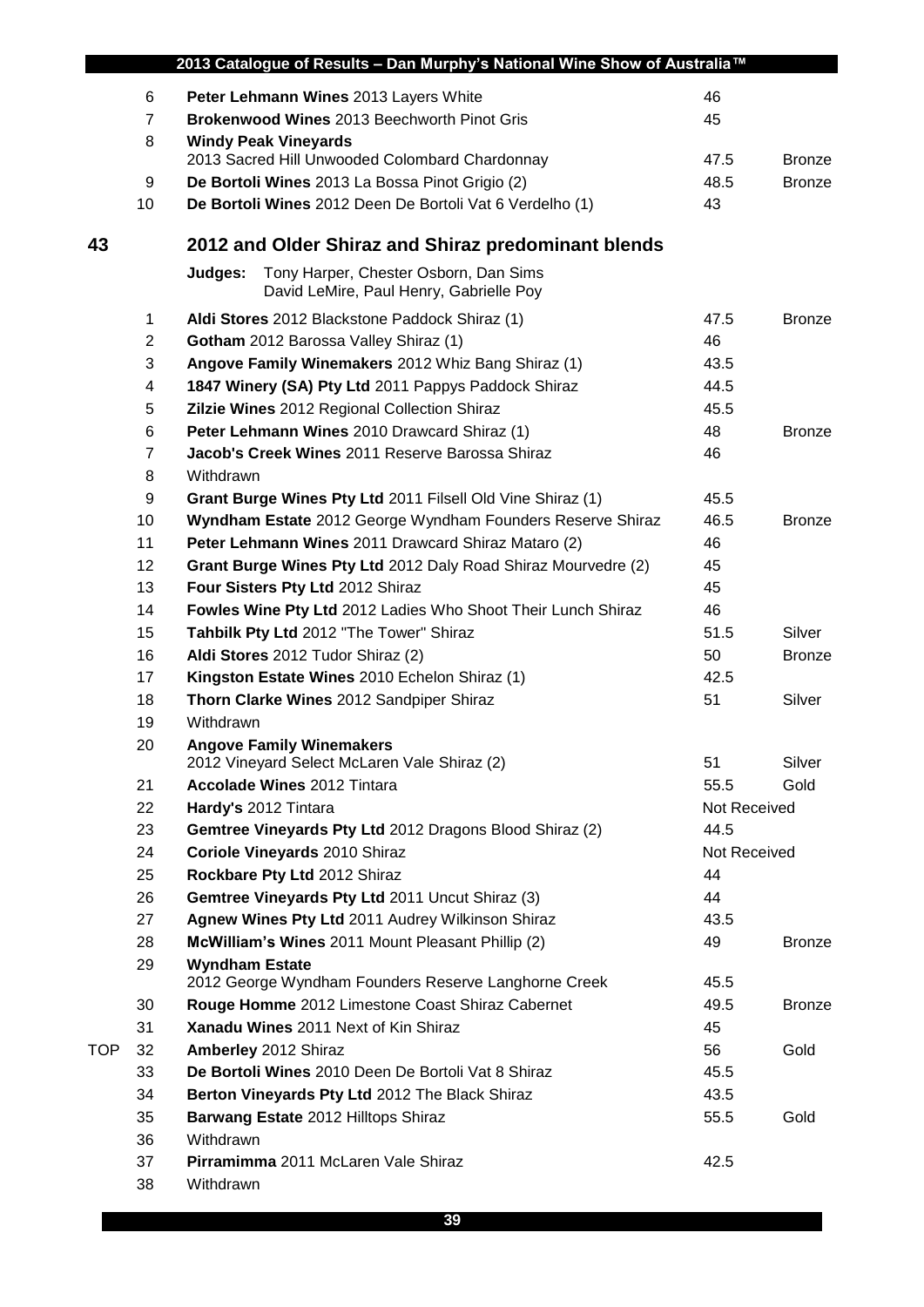|    |                | 2013 Catalogue of Results - Dan Murphy's National Wine Show of Australia™ |              |               |
|----|----------------|---------------------------------------------------------------------------|--------------|---------------|
|    | 39             | Taylors Wines 2012 Promised Land Shiraz (2)                               | 51           | Silver        |
|    | 40             | Robert Oatley Vineyards 2012 Signature Series McLaren Vale                | 46.5         | <b>Bronze</b> |
|    | 41             | Kingston Estate Wines 2012 Shiraz (2)                                     | 45.5         |               |
|    | 42             | McWilliam's Wines 2012 Hanwood Estate (1)                                 | 45           |               |
|    | 43             | Gotham 2012 Wine Men of Gotham Shiraz (2)                                 | 45.5         |               |
|    | 44             | Brand's Laira 2010 Shiraz                                                 | 46           |               |
|    | 45             | Swire and Noble 2012 Hunting Creek Shiraz                                 | 42           |               |
|    | 46             | Taylors Wines 2010 Promised Land Shiraz Cabernet (3)                      | 45.5         |               |
|    | 47             | d'Arenberg 2010 The Wild Pixie Shiraz Roussanne (1)                       | 47           | <b>Bronze</b> |
|    | 48             | Taylors Wines 2012 Eighty Acres Shiraz Viognier (1)                       | 50           | <b>Bronze</b> |
|    | 49             | Echelon Wine Partners 2011 Under & Over                                   | 47           | <b>Bronze</b> |
|    | 50             | Bailey's of Glenrowan 2012 Shiraz                                         | 48.5         | <b>Bronze</b> |
|    | 51             | Goundrey 2012 Homestead Shiraz                                            | 48.5         | <b>Bronze</b> |
|    | 52             | <b>Glenlofty Wines 2011 Shiraz</b>                                        | 45           |               |
|    | 53             | Blue Pyrenees Estate 2012 Shiraz                                          | 49.5         | <b>Bronze</b> |
| 44 |                | 2012 and Older Cabernet Sauvignon and Cabernet                            |              |               |
|    |                | <b>Sauvignon predominant blends</b>                                       |              |               |
|    |                | Judges: Adam Wadewitz, Robert Mann, David Jean                            |              |               |
|    | $\mathbf{1}$   | Thorn Clarke Wines 2011 Shotfire Quartage (1)                             | 43.5         |               |
|    | $\overline{2}$ | Peter Lehmann Wines 2010 Hill and Valley Cabernet Sauvignon               | 41.5         |               |
|    | 3              | Grant Burge Wines Pty Ltd 2010 Corryton Park Cabernet                     | 43           |               |
|    | 4              | Thorn Clarke Wines 2012 Sandpiper Cabernet Sauvignon (2)                  | 44           |               |
|    | 5              | Gemtree Vineyards Pty Ltd 2011 Phantom Red Blend III                      | 44           |               |
|    | 6              | Coriole Vineyards 2012 Cabernet Sauvignon                                 | Not Received |               |
|    | $\overline{7}$ | Ingoldby 2012 Cabernet Shiraz Merlot                                      | 48           | <b>Bronze</b> |
|    | 8              | Withdrawn                                                                 |              |               |
|    | 9              | Zilzie Wines 2012 Regional Collection Coonawarra Cabernet                 | 44.5         |               |
|    | 10             | Majella Wines 2011 Cabernet Sauvignon                                     | 43.5         |               |
|    | 11             | Withdrawn                                                                 |              |               |
|    | 12             | Withdrawn                                                                 |              |               |
|    | 13             | <b>Evans &amp; Tate</b> 2012 Metricup Road Cabernet Sauvignon Merlot (2)  | 51           | Silver        |
|    | 14             | Houghton 2012 Margaret River Cabernet Sauvignon                           | 49           | <b>Bronze</b> |
|    | 15             | Evans & Tate 2012 Strange Bedfellows Cabernet Sauvignon (1)               | 47           | <b>Bronze</b> |
|    | 16             | Amberley 2012 Secret Lane Cabernet Merlot                                 | 48.5         | <b>Bronze</b> |
|    | 17             | Greedy Sheep 2010 Cabernet Sauvignon                                      | 44.5         |               |
|    | 18             | Taylors Wines 2012 Promised Land Cabernet Merlot                          | 45           |               |
|    | 19             | Reschke 2009 Vitulus (2)                                                  | 39           |               |
|    | 20             | d'Arenberg 2011 The Coppermine Road Cabernet Sauvignon                    | Not Received |               |
|    | 21             | Kingston Estate Wines 2012 Cabernet Sauvignon                             | 51           | Silver        |
|    | 22             | Brand's Laira 2010 Blockers Cabernet Sauvignon                            | 46           |               |
|    | 23             | McWilliam's Wines 2012 Hanwood Estate Cabernet Sauvignon                  | 45.5         |               |
|    | 24             | Reschke 2006 Empyrean (1)                                                 | 44           |               |
|    | 25             | De Bortoli Wines 2012 Deen De Bortoli Vat 9 Cabernet Sauvignon            | 45.5         |               |
|    | 26             | Deakin Estate 2012 Deakin Estate Cabernet Sauvignon                       | 45           |               |
|    | 27             | Goundrey 2012 Homestead Cabernet Merlot                                   | 46.5         | <b>Bronze</b> |
|    | 28             | Moondah Brook 2012 Cabernet Sauvignon                                     | 46           |               |
|    | 29             | Plantagenet Wines 2012 Omrah Cabernet Merlot                              | 46.5         | <b>Bronze</b> |
|    | 30             | <b>Glenlofty Wines 2011 Cabernet Sauvignon</b>                            | 41           |               |
|    |                |                                                                           |              |               |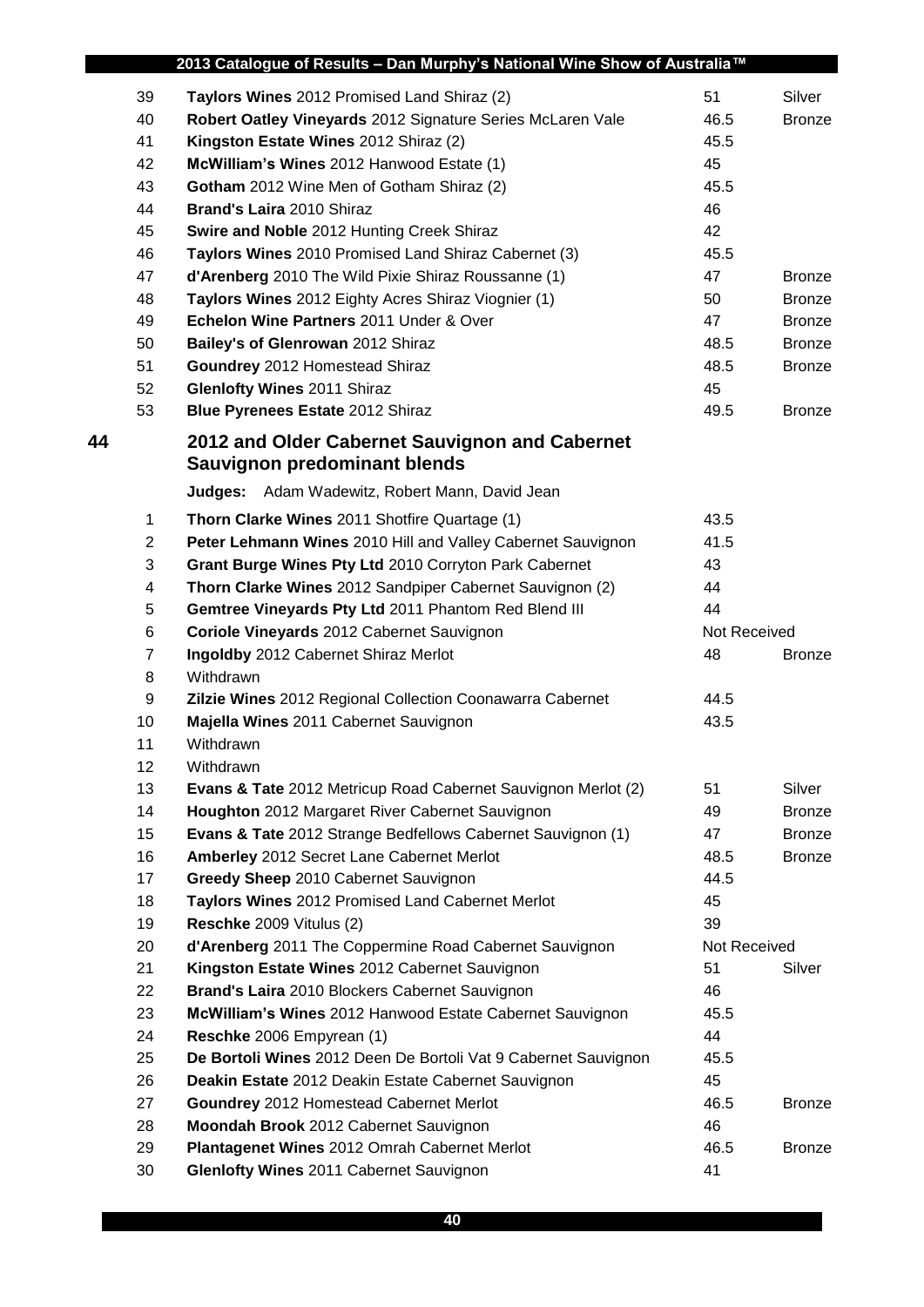# **2012 and Older Other Dry Red**

**Judges:** Adam Wadewitz, Dan Sims, Mike Bennie

| 1               | Withdrawn                                                  |      |               |
|-----------------|------------------------------------------------------------|------|---------------|
| 2               | Four Sisters Pty Ltd 2012 Merlot                           | 51.5 | Silver        |
| 3               | <b>Taylors Wines 2012 Merlot</b>                           | 42   |               |
| 4               | Ingoldby 2012 Grenache Shiraz                              | 51   | Silver        |
| 5               | Jamiesons Run 2012 Merlot                                  | 47   | <b>Bronze</b> |
| 6               | Jacob's Creek Wines 2012 Pinot Noir (1)                    | 42   |               |
| $\overline{7}$  | Windy Peak Vineyards 2011 La Bossa Shiraz Cabernet Merlot  | 44   |               |
| 8               | Jacob's Creek Wines 2011 Reserve Merlot (2)                | 49   | <b>Bronze</b> |
| 9               | De Bortoli Wines 2011 Deen De Bortoli Vat 1 Durif (1)      | 49   | <b>Bronze</b> |
| 10              | Kingston Estate Wines 2010 Echelon Petit Verdot (2)        | 42   |               |
| 11              | <b>Reschke 2010 Pinot Noir</b>                             | 41   |               |
| 12 <sup>°</sup> | <b>Fox Creek Wines 2011 JSM</b>                            | 43   |               |
| 13              | d'Arenberg 2010 The d'Arrys Original Shiraz Grenache       | 46   |               |
| 14              | <b>Brokenwood Wines 2012 Beechworth Pinot Noir</b>         | 44.5 |               |
| 15              | Aldi Stores 2012 Tudor Pinot Noir                          | 45   |               |
| 16              | <b>Plantagenet Wines 2012 Omrah Pinot Noir</b>             | 45   |               |
| 17              | De Bortoli Wines 2011 dB FS Petite Sirah (2)               | 45   |               |
| 18              | <b>Kingston Estate Wines</b> 2009 Echelon Petit Verdot (1) | 44.5 |               |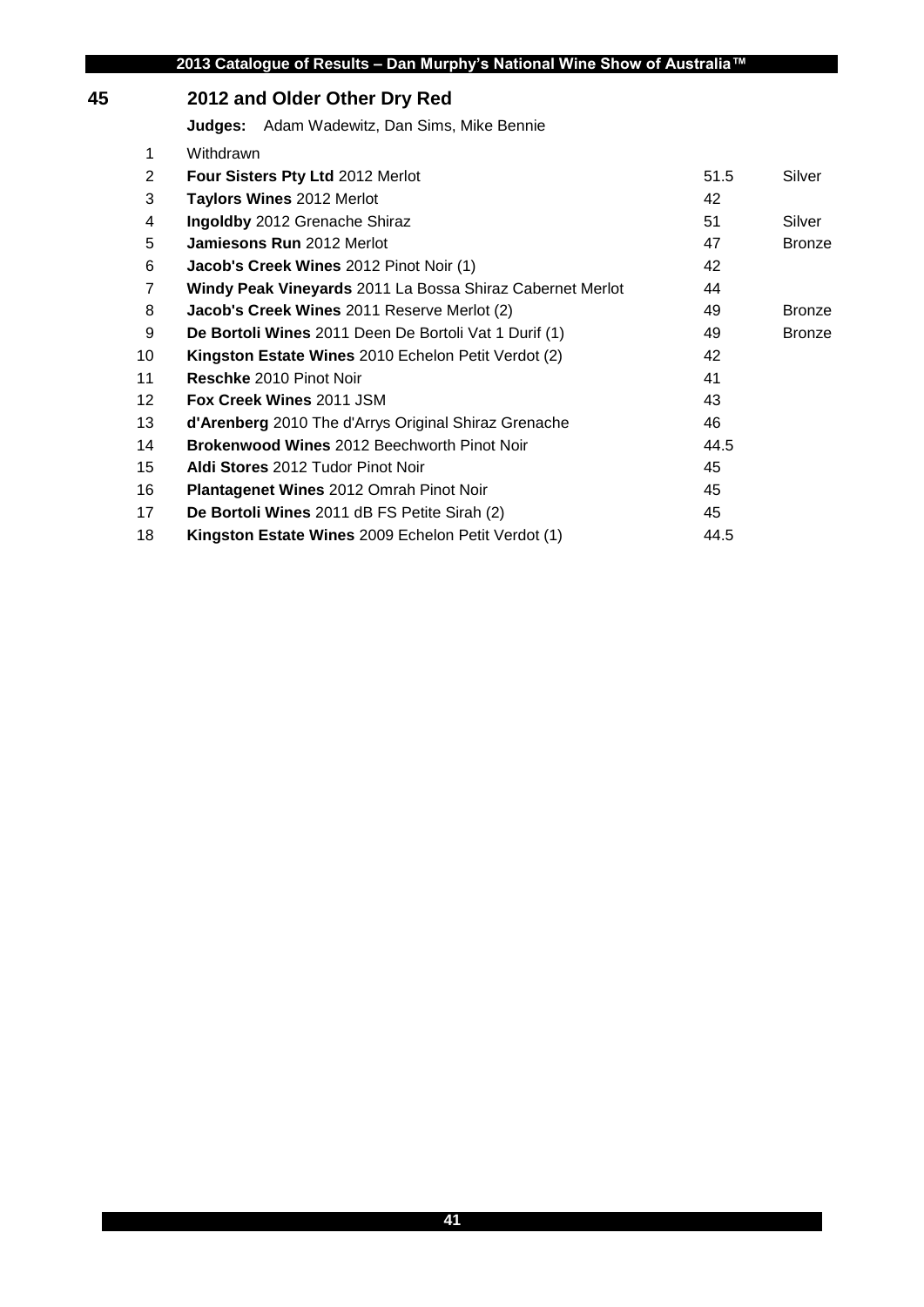## **COMMERCIAL TABLE WINES, LARGE VOLUME**

## **Classes 46-51**

Exhibits are classified into broad varietal groupings to assist with judging; for classes 46-47 and 49-50, the exhibit must comprise at least 50% of the stated variety

Exhibits must be named commercial wines, from a commercially bottled run

Awards not required. Volume required at time of entry: 60,000 litres

Limit of 2 entries per brand or label in any one class. Exhibits of the same brand or label must be entered under the same Exhibitor's name; cross-entries are not permitted

## **Any Vintage Riesling, Gewurztraminer or predominant blends of either variety**

**Judges:** Tony Harper, Paul Henry, David Jean

|   | <b>Taylors Wines 2013 Riesling</b>          | 46   |
|---|---------------------------------------------|------|
|   | <b>Rawsons Retreat 2013 Riesling</b>        | 41.5 |
|   | <b>Jacob's Creek Wines 2013 Riesling</b>    | 42.5 |
| 4 | Wolf Blass Wines 2013 Yellow Label Riesling | 43   |

## **Any Vintage Semillon, Sauvignon Blanc or predominant blends of either variety**

**Judges:** David LeMire, Paul Henry, Gabrielle Poy

|    | $\mathbf{1}$            | Jacob's Creek Wines 2013 Reserve Adelaide Hills Sauvignon Blanc | 46.5         | <b>Bronze</b> |
|----|-------------------------|-----------------------------------------------------------------|--------------|---------------|
|    | $\overline{2}$          | Four Sisters Pty Ltd 2013 Sauvignon Blanc                       | 44.5         |               |
|    | 3                       | Brokenwood Wines 2013 Hunter Valley Semillon                    | 46.5         | <b>Bronze</b> |
|    | 4                       | Evans & Tate 2013 Classic Sauvignon Blanc (2)                   | 51           | Silver        |
|    | 5                       | Catching Thieves 2013 Semillon Sauvignon Blanc                  | 51           | Silver        |
|    | 6                       | Zilzie Wines 2013 Selection 23 Sauvignon Blanc                  | 43           |               |
|    | $\overline{7}$          | Jacob's Creek Wines 2012 Semillon Chardonnay                    | 44           |               |
|    | 8                       | De Bortoli Wines 2013 Sacred Hill Semillon Chardonnay (1)       | 46           |               |
|    | 9                       | Wyndham Estate 2013 Bin 777 Semillon Sauvignon Blanc            | 45.5         |               |
|    | 10                      | Wolf Blass Wines 2013 Yellow Label Sauvignon Blanc              | 45.5         |               |
|    | 11                      | <b>McWilliam's Wines 2012 Hanwood Estate</b>                    | 46           |               |
|    | 12 <sup>2</sup>         | Rawsons Retreat 2013 Semillon Sauvignon Blanc                   | 46.5         | <b>Bronze</b> |
|    | 13                      | Evans & Tate 2013 Gnangara Sauvignon Blanc (1)                  | 46.5         | <b>Bronze</b> |
|    | 14                      | Houghton 2013 Sauvignon Blanc Semillon                          | 46           |               |
|    | 15                      | Casella Wines Pty Ltd 2013 Yellowtail Semillon Sauvignon Blanc  | 44           |               |
|    | 16                      | De Bortoli Wines 2013 Sacred Hill Semillon Sauvignon Blanc (2)  | 45           |               |
| 48 |                         | Any Vintage Other Dry White                                     |              |               |
|    |                         | David LeMire, Andrew Guard, Chester Osborn<br>Judges:           |              |               |
|    | $\mathbf{1}$            | Tahbilk Pty Ltd 2013 Marsanne (2)                               | 47           | <b>Bronze</b> |
|    | $\overline{c}$          | Tahbilk Pty Ltd 2012 Marsanne (1)                               | 48.5         | <b>Bronze</b> |
|    | 3                       | Tulloch Wines 2013 Verdelho                                     | 45           |               |
|    | $\overline{\mathbf{4}}$ | Houghton 2013 Chardonnay Verdelho (2)                           | 46.5         | <b>Bronze</b> |
|    | 5                       | Jacob's Creek Wines 2013 Chardonnay (1)                         | 45.5         |               |
|    | 6                       | Zilzie Wines 2013 Selection 23 Chardonnay (2)                   | 49           | <b>Bronze</b> |
|    | $\overline{7}$          | Richmond Grove Wines 2012 French Cask Chardonnay                | 46.5         | <b>Bronze</b> |
|    | 8                       | d'Arenberg 2012 The Olive Grove Chardonnay (2)                  | 43.5         |               |
|    | 9                       | Rawsons Retreat 2013 Chardonnay                                 | 45.5         |               |
|    | 10                      | Hardy's 2013 Nottage Hill Chardonnay                            | Not Received |               |
|    | 11                      | McWilliam's Wines 2012 Inheritance Chardonnay                   | 46           |               |
|    |                         |                                                                 |              |               |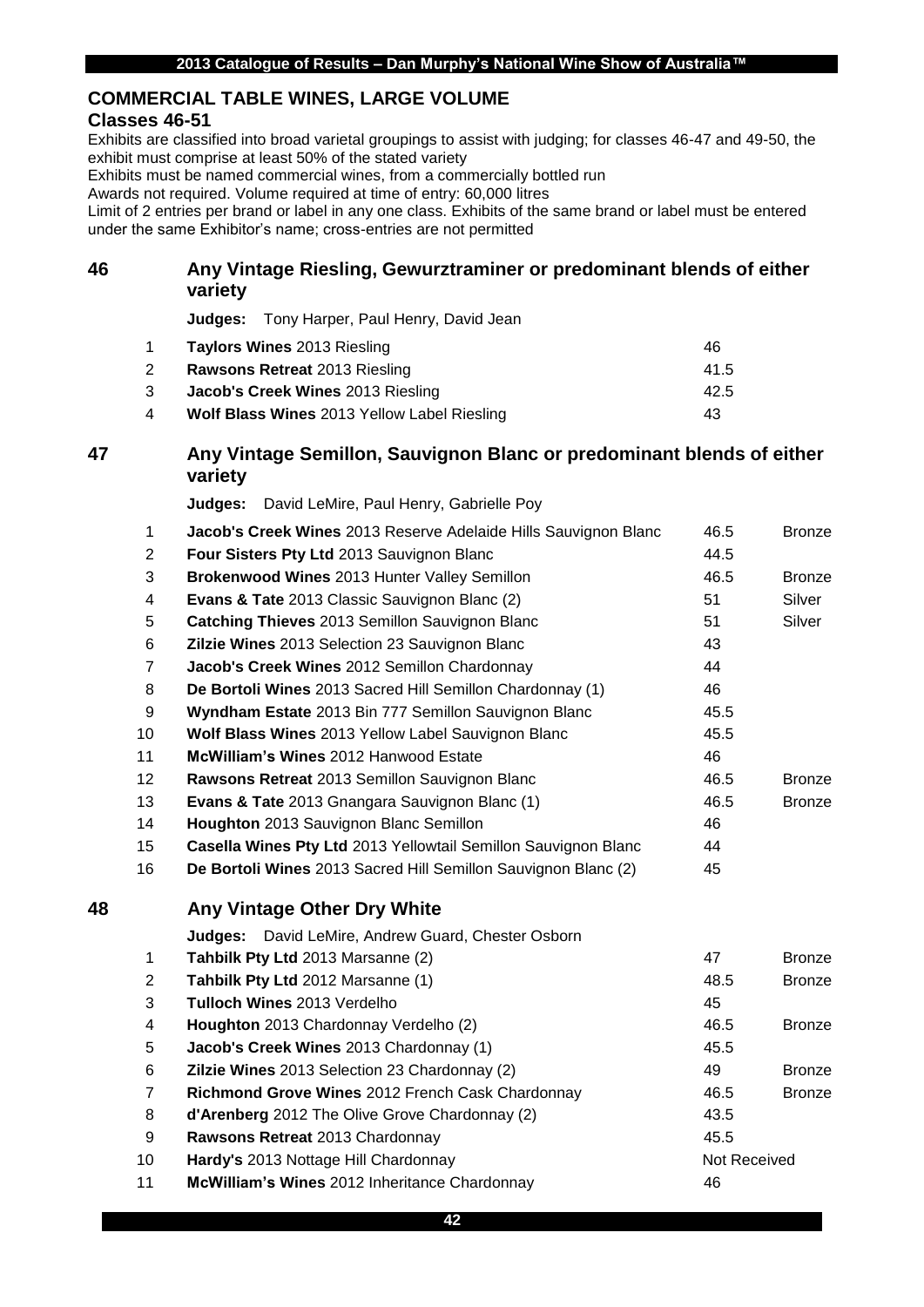|            |                | 2013 Catalogue of Results - Dan Murphy's National Wine Show of Australia™                           |              |               |
|------------|----------------|-----------------------------------------------------------------------------------------------------|--------------|---------------|
|            | 12             | Plantagenet Wines 2013 Omrah Chardonnay                                                             | 49.5         | <b>Bronze</b> |
|            | 13             | Jacob's Creek Wines 2012 Cool Harvest Pinot Grigio (2)                                              | 47.5         | <b>Bronze</b> |
|            | 14             | Casella Wines Pty Ltd 2013 Yellowtail Pinot Grigio                                                  | 44.5         |               |
|            | 15             | Zilzie Wines 2013 Pinot Grigio (1)                                                                  | 45.5         |               |
|            | 16             | <b>Brown Brothers Milawa Vineyard</b>                                                               |              |               |
|            |                | 2013 18 Eighty Nine King Valley Pinot Grigio                                                        | 46.5         | <b>Bronze</b> |
|            | 17             | d'Arenberg 2012 The Hermit Crab Viognier Marsanne (1)                                               | 46           |               |
|            | 18             | Houghton 2013 White Classic (1)                                                                     | 48           | <b>Bronze</b> |
|            | 19             | Berton Vineyards Pty Ltd 2013 The Vermentino                                                        | 46.5         | <b>Bronze</b> |
| 49         |                | 2012 and Older Shiraz and Shiraz predominant blends<br>Judges: Adam Wadewitz, Mike Bennie, Dan Sims |              |               |
|            | 1              | Grant Burge Wines Pty Ltd 2012 Miamba Shiraz (1)                                                    | 46.5         | <b>Bronze</b> |
|            | 2              | Grant Burge Wines Pty Ltd 2012 5th Generation Shiraz (2)                                            | 51           | Silver        |
| <b>TOP</b> | 3              | Fowles Wine Pty Ltd 2012 Are You Game? Shiraz                                                       | 56           | Gold          |
|            | 4              | Tahbilk Pty Ltd 2010 Shiraz                                                                         | 42           |               |
|            | 5              | <b>Brown Brothers Milawa Vineyard</b><br>2012 18 Eighty Nine Heathcote Shiraz                       | 49           | <b>Bronze</b> |
|            | 6              | Taylors Wines 2012 Shiraz                                                                           | 43           |               |
|            | 7              | <b>Shingleback</b> 2012 Haycutters Shiraz (2)                                                       | 45.5         |               |
|            | 8              | Ingoldby 2012 Shiraz                                                                                | 45.5         |               |
|            | 9              | Shingleback 2012 The Davey Estate Shiraz (1)                                                        | 45           |               |
|            | 10             | Redman Wines 2011 Shiraz                                                                            | 40           |               |
|            | 11             | Wyndham Estate 2012 George Wyndham Founders Reserve Shiraz                                          | 45           |               |
|            | 12             | Evans & Tate 2011 Metricup Road Shiraz                                                              | 43           |               |
|            | 13             | Wolf Blass Wines 2011 Yellow Label Shiraz (2)                                                       | 45           |               |
|            | 14             | Wyndham Estate 2012 Bin 555 Shiraz (1)                                                              | 55.5         | Gold          |
|            | 15             | Jacob's Creek Wines 2012 Shiraz (1)                                                                 | 44.5         |               |
|            | 16             | De Bortoli Wines 2012 Sacred Hill Shiraz (1)                                                        | 51.5         | Silver        |
|            | 17             | Jacob's Creek Wines 2011 Shiraz Cabernet (2)                                                        | 43           |               |
|            | 18             | d'Arenberg 2010 The Dead Arm Shiraz (1)                                                             | 44.5         |               |
|            | 19             | Fox Creek Wines 2012 Red Baron Shiraz (2)                                                           | 49           | <b>Bronze</b> |
|            | 20             | Rosemount Estates Pty Ltd 2012 Diamond Label Shiraz                                                 | 55.5         | Gold          |
|            | 21             | Withdrawn                                                                                           |              |               |
|            | 22             | Angove Family Winemakers 2012 Long Row Shiraz                                                       | 45           |               |
|            | 23             | Fox Creek Wines 2011 Shadow's Run Shiraz Cabernet Sauvignon (1)                                     | 42           |               |
|            | 24             | Wolf Blass Wines 2012 Red Label Shiraz Cabernet (1)                                                 | 49.5         | <b>Bronze</b> |
|            | 25             | McWilliam's Wines 2012 Inheritance Shiraz Cabernet                                                  | 45.5         |               |
|            | 26             | d'Arenberg 2010 The Laughing Magpie Shiraz Viognier (2)                                             | 44           |               |
|            | 27             | Plantagenet Wines 2012 Omrah Shiraz                                                                 | 51.5         | Silver        |
|            | 28             | Houghton 2012 Shiraz                                                                                | 47           | <b>Bronze</b> |
|            | 29             | De Bortoli Wines 2012 Sacred Hill Shiraz Cabernet (2)                                               | 44.5         |               |
| 50         |                | 2012 and Older Cabernet Sauvignon and Cabernet Sauvignon<br>predominant blends                      |              |               |
|            |                | David LeMire, Andrew Guard, Chester Osborn<br>Judges:                                               |              |               |
|            | $\mathbf 1$    | Grant Burge Wines Pty Ltd 2012 Cameron Vale Cabernet                                                | Not Received |               |
|            | $\overline{c}$ | Withdrawn                                                                                           |              |               |
|            | 3              | Grant Burge Wines Pty Ltd 2012 5th Generation Cabernet Merlot (2)                                   | 48.5         | <b>Bronze</b> |
|            | 4              | Tahbilk Pty Ltd 2010 Cabernet Sauvignon                                                             | 45.5         |               |
|            |                | 43                                                                                                  |              |               |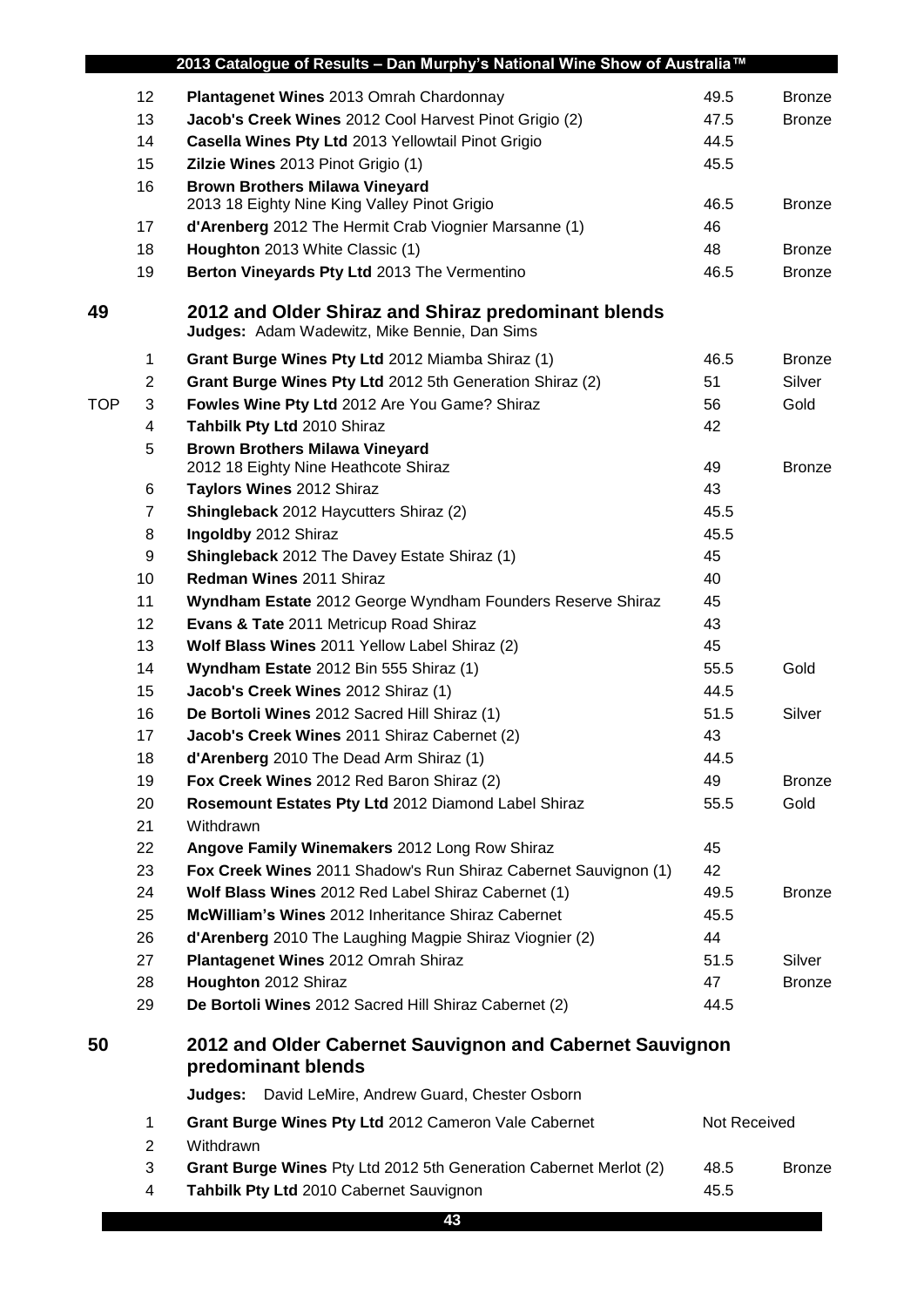|            |                | 2013 Catalogue of Results - Dan Murphy's National Wine Show of Australia™       |              |               |
|------------|----------------|---------------------------------------------------------------------------------|--------------|---------------|
|            | 5              | Taylors Wines 2012 Cabernet Sauvignon                                           | 49.5         | <b>Bronze</b> |
|            | 6              | Greg Norman Estates 2010 Cabernet Merlot                                        | 49.5         | <b>Bronze</b> |
|            | $\overline{7}$ | Majella Wines 2012 The Musician by Majella                                      | 45.5         |               |
| <b>TOP</b> | 8              | Brookland Valley 2012 Verse 1 Cabernet Merlot                                   | 56           | Gold          |
|            | 9              | Jacob's Creek Wines 2012 Cabernet Merlot (2)                                    | 51           | Silver        |
|            | 10             | Wyndham Estate 2011 Bin 888 Cabernet Merlot (1)                                 | 45           |               |
|            | 11             | De Bortoli Wines 2012 Sacred Hill Cabernet Merlot                               | 44.5         |               |
|            | 12             | <b>Wolf Blass Wines 2012 Red Label Cabernet Merlot</b>                          | 50.5         | <b>Bronze</b> |
|            | 13             | Jacob's Creek Wines 2011 Cabernet Sauvignon (1)                                 | 45.5         |               |
|            | 14             | Rawsons Retreat 2012 Cabernet Sauvignon                                         | 51           | Silver        |
|            | 15             | Wyndham Estate 2011 George Wyndham Founders Reserve                             | 43.5         |               |
|            | 16             | Rosemount Estates Pty Ltd 2012 Diamond Label Cabernet                           | 51.5         | Silver        |
|            | 17             | Angove Family Winemakers 2012 Long Row Cabernet Sauvignon                       | 47.5         | <b>Bronze</b> |
|            | 18             | Brand's Laira 2012 The Laira Cabernet Sauvignon                                 | 49           | <b>Bronze</b> |
|            | 19             | McWilliam's Wines 2012 Inheritance                                              | 48           | <b>Bronze</b> |
|            | 20             | <b>Brown Brothers Milawa Vineyard</b><br>2012 18 Eighty Nine Cabernet Sauvignon | 46           |               |
|            | 21             | Houghton 2012 Cabernet Sauvignon (1)                                            | 52.5         | Silver        |
|            | 22             | Houghton 2012 Red Classic (2)                                                   | 55.5         | Gold          |
|            | 23             | Blue Pyrenees Estate 2012 Cabernet Sauvignon                                    | 50.5         | <b>Bronze</b> |
| 51         |                | 2012 and Older Other Dry Red                                                    |              |               |
|            |                | Tony Harper, Matthew Brooke, Andrew Guard<br>Judges:                            |              |               |
|            | 1              | Brand's Laira 2012 Cabernet Sauvignon Merlot                                    | 50           | <b>Bronze</b> |
|            | 2              | Jacob's Creek Wines 2012 Grenache Shiraz (2)                                    | 45.5         |               |
|            | 3              | <b>Rawsons Retreat 2012 Merlot</b>                                              | 47           | <b>Bronze</b> |
|            | 4              | De Bortoli Wines 2012 La Bossa Merlot                                           | 49.5         | <b>Bronze</b> |
|            | 5              | Jacob's Creek Wines 2012 Merlot (1)                                             | 44           |               |
|            | 6              | Wyndham Estate 2012 Bin 999 Merlot                                              | 47           | <b>Bronze</b> |
|            | $\overline{7}$ | Hill River Estate Wines Pty Ltd 2012 The Puppeteer                              | Not Received |               |
|            | 8              | Rosemount Estates Pty Ltd 2012 Diamond Label Merlot                             | 46.5         | <b>Bronze</b> |

Withdrawn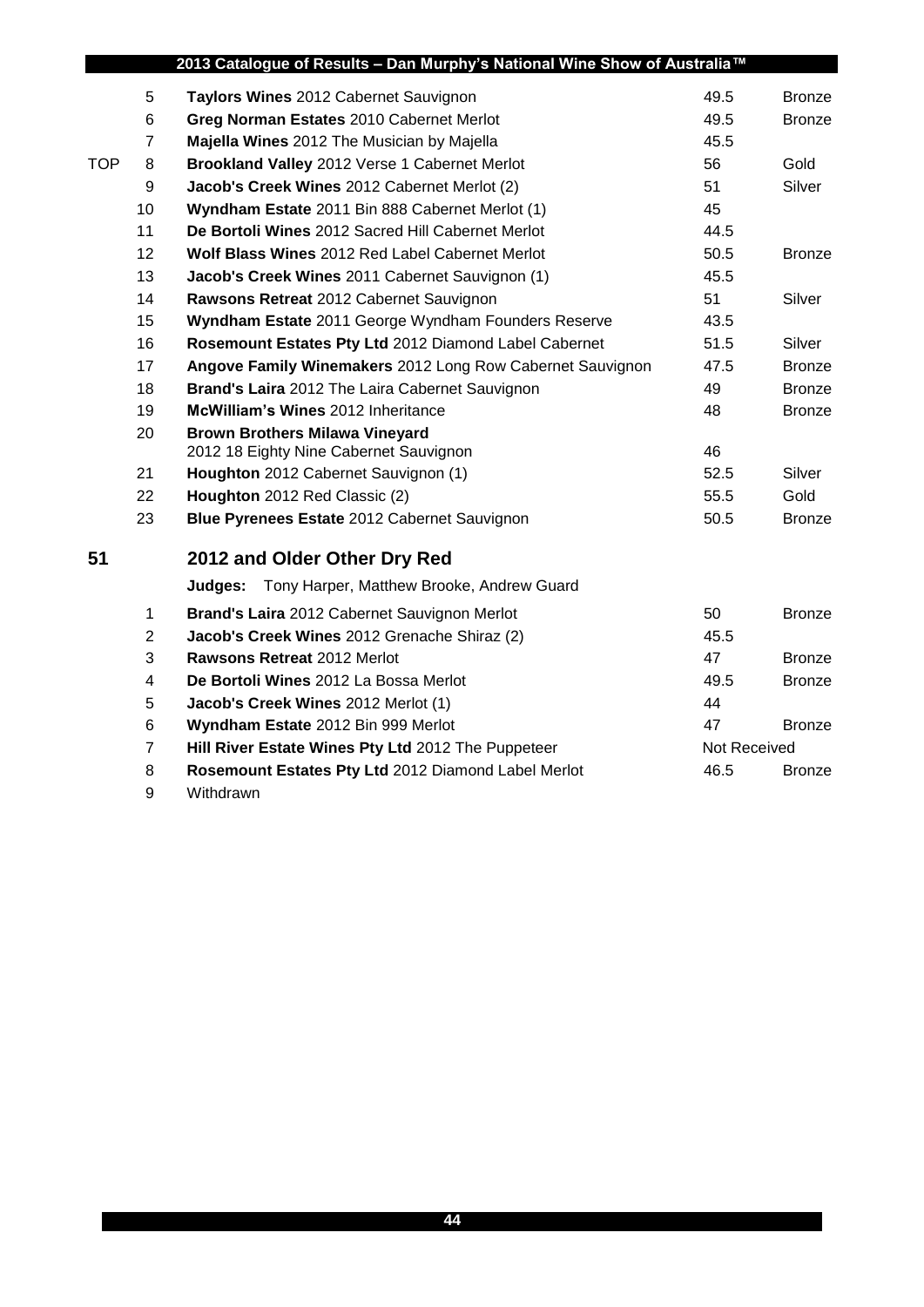#### **SPARKLING WINES**

## **Classes 52-57**

Exhibits must be bottle fermented Premium and Mature classes or naturally fermented Commercial classes. Exhibits must be dressed with the stoppers that are used commercially

#### **Premium Classes 52-53**

Award winning wines only

Volume required at time of entry: 100 dozen 750 ml bottles or equivalent

**Vintage and NV White or Pink**

**Judges:** Steve Webber, Robert Mann, Gabrielle Poy

|     | 1                       | Longview Vineyard 2012 W. Wagtail                                                   | 46   |               |
|-----|-------------------------|-------------------------------------------------------------------------------------|------|---------------|
|     | $\overline{2}$          | Rockbare Pty Ltd NV Mojo by Rockbare Chardonnay Pinot Noir Brut                     | 47   | <b>Bronze</b> |
|     | 3                       | Wicks Estate Wines Pty Ltd 2010 Chardonnay Pinot Noir                               | 47.5 | <b>Bronze</b> |
|     | $\overline{\mathbf{4}}$ | Jacob's Creek Wines NV Sparkling Rose` (1)                                          | 45.5 |               |
|     | 5                       | Jacob's Creek Wines NV Trilogy Cuvee Brut (2)                                       | 47   | <b>Bronze</b> |
|     | 6                       | B Seppelt & Sons Limited 2009 Salinger Vintage Cuvee                                | 55.5 | Gold          |
|     | 7                       | Yellowglen Vineyards 2008 Vintage Perle                                             | 51   | Silver        |
|     | 8                       | <b>Brown Brothers Milawa Vineyard</b>                                               |      |               |
|     |                         | 2008 Patricia Pinot Noir Chardonnay (1)                                             | 46   |               |
|     | 9                       | Yarra Burn NV Premium Cuvee Rose` (2)                                               | 47   | <b>Bronze</b> |
|     | 10                      | <b>Brown Brothers Milawa Vineyard</b><br>NV Pinot Noir Chardonnay Pinot Meunier (2) | 48   | <b>Bronze</b> |
|     | 11                      | Yarra Burn NV Premium Cuvee Brut (1)                                                | 44.5 |               |
|     | 12                      | Domaine Chandon 2009 Chandon Blanc de Blancs (2)                                    | 55.5 | Gold          |
|     | 13                      | Coldstream Hills 2009 Chardonnay Pinot Noir                                         | 51   | Silver        |
|     | 14                      | Domaine Chandon 2009 Chandon Vintage Brut (1)                                       | 47.5 | <b>Bronze</b> |
|     | 15                      | D'Angelo Estate Vineyard 2008 Blanc de Noir                                         | 42   |               |
|     | 16                      | Domaine Chandon 2010 Chandon Vintage Brut (3)                                       | 51   | Silver        |
|     | 17                      | <b>Bay of Fires NV Tigress (3)</b>                                                  | 48.5 | <b>Bronze</b> |
| TOP | 18                      | Abel's Tempest 2010 Chardonnay Pinot Noir (1)                                       | 56.5 | Gold          |
|     | 19                      | Bay of Fires NV Tasmanian Cuvee Rose` (2)                                           | 49   | <b>Bronze</b> |
|     | 20                      | Brown Brothers Milawa Vineyard NV Pirie (3)                                         | 53   | Silver        |
| TOP | 21                      | Bay of Fires NV Tasmanian Cuvee Brut (1)                                            | 56.5 | Gold          |
|     | 22                      | Taltarni Vineyards 2010 Brut (1)                                                    | 48   | <b>Bronze</b> |
|     | 23                      | Blue Pyrenees Estate 2009 Midnight Cuvee                                            | 42   |               |
|     | 24                      | Taltarni Vineyards 2010 Tache (2)                                                   | 51   | Silver        |
|     | 25                      | Heemskerk Wines 2009 Coal River Valley Chardonnay Pinot Noir                        | 55.5 | Gold          |
|     | 26                      | d'Arenberg NV Dadd                                                                  | 43.5 |               |
|     | 27                      | Abel's Tempest 2011 Chardonnay Pinot Noir (2)                                       | 45   |               |
| 53  |                         | <b>Vintage and NV Red</b>                                                           |      |               |
|     |                         | Steve Webber, Dan Sims, David Jean<br>Judqes:                                       |      |               |
|     | $\mathbf{1}$            | Withdrawn                                                                           |      |               |
|     | $\overline{2}$          | Peter Lehmann Wines 2009 Black Queen Sparkling Shiraz                               | 45.5 |               |
|     | 3                       | Brown Brothers Milawa Vineyard 2009 Cellar Door Release                             | 48   | <b>Bronze</b> |
|     | 4                       | Blue Pyrenees Estate NV Sparkling Shiraz                                            | 49   | <b>Bronze</b> |
|     |                         |                                                                                     |      |               |

#### **Mature Classes 54-55**

Awards not required

Volume required at time of entry: 20 dozen 750 ml bottles or equivalent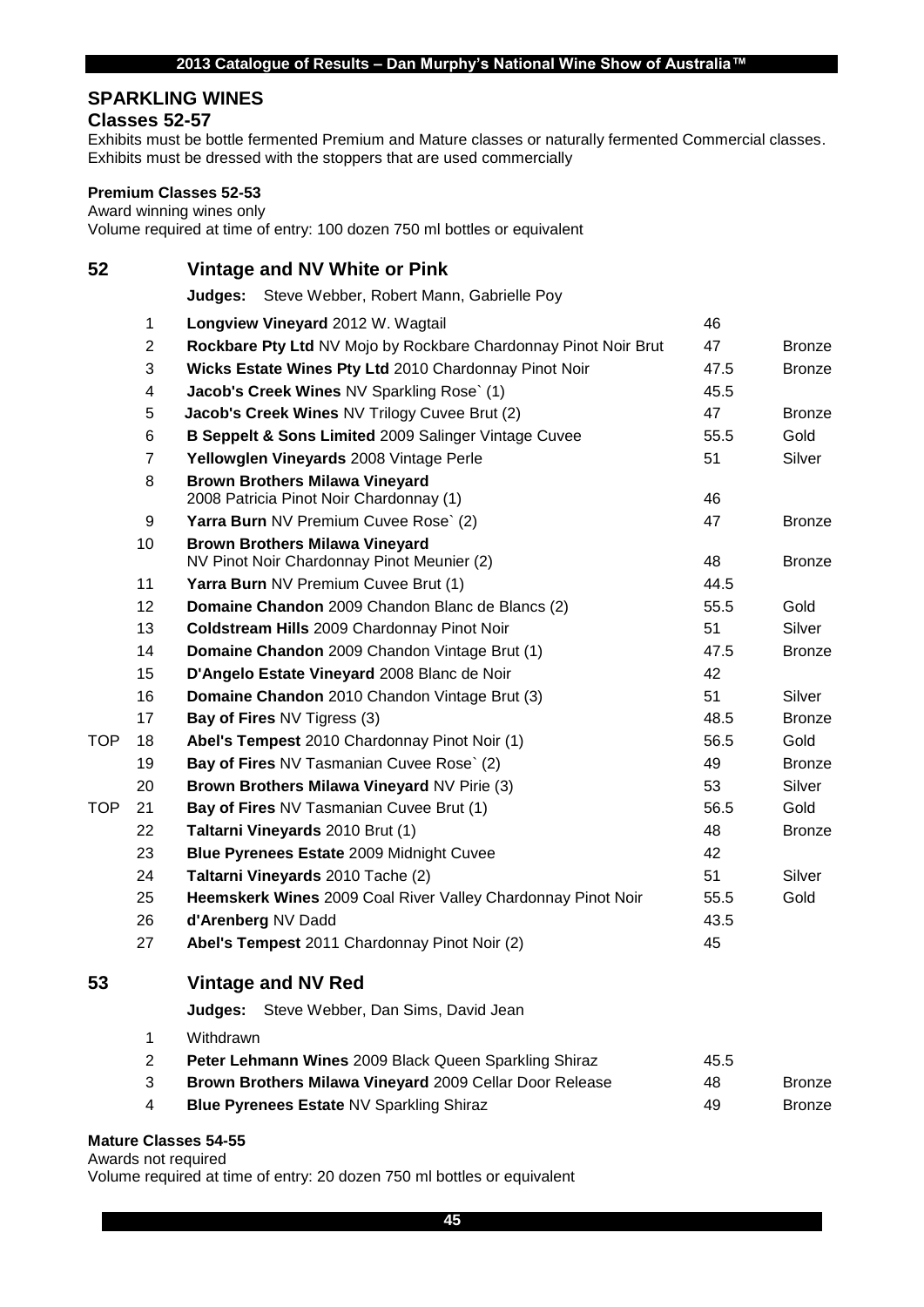|            |                | 2013 Catalogue of Results - Dan Murphy's National Wine Show of Australia™                     |      |               |
|------------|----------------|-----------------------------------------------------------------------------------------------|------|---------------|
| 54         |                | 2008 and Older White or Pink                                                                  |      |               |
|            |                | David LeMire, Mike Bennie, Robert Mann<br>Judges:                                             |      |               |
|            | $\mathbf{1}$   | House of Arras 2004 Rose` (7)                                                                 | 46   |               |
|            | 2              | Yellowglen Vineyards 2004 Piccadilly (2)                                                      | 51   | Silver        |
|            | 3              | Withdrawn                                                                                     |      |               |
|            | 4              | House of Arras 2006 Brut Elite Cuvee 601 (8)                                                  | 52   | Silver        |
|            | 5              | Yellowglen Vineyards 2006 Perle Vintage Rose` (1)                                             | 46   |               |
|            | 6              | Hardy's 2008 Sir James                                                                        | 46.5 | <b>Bronze</b> |
|            | $\overline{7}$ | Yarra Burn 2007 Vintage Brut (1)                                                              |      |               |
|            | 8              | House of Arras 2005 Grand Vintage (6)                                                         | 49   | <b>Bronze</b> |
|            | 9              | Domaine Chandon 2004 Chandon Prestige Cuvee (2)                                               | 55.5 | Gold          |
|            | 10             | House of Arras 2005 Vintage Rose` (4)                                                         | 55.5 | Gold          |
|            | 11             | Heemskerk Wines 2008 Coal River Valley Chardonnay Pinot Noir                                  | 51   | Silver        |
|            | 12             | Wolf Blass Wines 2008 Gold Label Pinot Noir Chardonnay                                        | 45.5 |               |
|            | 13             | Withdrawn                                                                                     |      |               |
|            | 14             | Josef Chromy Wines 2008 Vintage                                                               | 47.5 | <b>Bronze</b> |
|            | 15             | Bird In Hand 2007 Joy                                                                         | 43   |               |
|            | 16             | House of Arras 2004 Grand Vintage (5)                                                         | 55.5 | Gold          |
|            | 17             | Yellowglen Vineyards 2002 Piccadilly (3)                                                      | 51   | Silver        |
|            | 18             | House of Arras 2005 Brut Elite (1)                                                            | 52   | Silver        |
|            | 19             | Yarra Burn 2006 Vintage Rose` (2)                                                             | 42.5 |               |
| <b>TOP</b> | 20             | House of Arras 2001 Blanc de Blancs (2)                                                       | 56   | Gold          |
|            | 21             | Domaine Chandon 2008 Chandon SBV Cuvee (1)                                                    | 44   |               |
|            | 22             | House of Arras 2004 Blanc de Blancs (3)                                                       | 55.5 | Gold          |
|            | 23             | Blue Pyrenees Estate 2008 Brut Rose`                                                          | 43   |               |
|            |                |                                                                                               |      |               |
| 55         |                | 2008 and Older Red                                                                            |      |               |
|            |                | <b>Judges:</b> Adam Wadewitz, Chester Osborn, Gabrielle Poy                                   |      |               |
|            | 1              | Leasingham 2006 Classic Clare Sparkling Shiraz (2)                                            | 55.5 | Gold          |
|            | 2              | B Seppelt & Sons Limited 2004 Show Sparkling Shiraz                                           | 45   |               |
|            | 3              | Gatt Wines 2007 High Eden Sparkling Shiraz                                                    | 45   |               |
|            | 4              | Leasingham 2005 Classic Clare Sparkling Shiraz (1)                                            | 46.5 | Bronze        |
|            |                | <b>Commercial Classes 56-57</b>                                                               |      |               |
|            |                | Awards not required                                                                           |      |               |
|            |                | Volume required at time of entry:                                                             |      |               |
|            |                | Sparkling White or Pink: 1,000 dozen 750 ml bottles or equivalent<br>Sparkling Red: 500 dozen |      |               |
|            |                |                                                                                               |      |               |
| 56         |                | Vintage and NV White or Pink                                                                  |      |               |
|            |                | Tony Harper, Paul Henry, David Jean<br>Judges:                                                |      |               |
|            | 1              | Taltarni Vineyards 2008 Clover Hill Brut (1)                                                  | 47.5 | <b>Bronze</b> |
|            | $\overline{2}$ | <b>Cumulus Wines 2013 Rolling Sparkling</b>                                                   | 42.5 |               |
|            | 3              | Bimbadgen Winery NV Sparkling Semillon                                                        | 42.5 |               |
|            | 4              | De Bortoli Wines NV Emeri Chardonnay Pinot Noir (1)                                           | 47   | <b>Bronze</b> |
|            | 5              | Jacob's Creek Wines NV Chardonnay Pinot Noir (1)                                              | 46.5 | <b>Bronze</b> |
|            | 6              | Blue Pyrenees Estate 2010 Vintage Brut (3)                                                    | 52   | Silver        |
|            | $\overline{7}$ | Jacob's Creek Wines 2013 Prosecco (2)                                                         | 44   |               |
|            | 8              | Casella Wines Pty Ltd NV Yellowtail Bubbles (1)                                               | 44   |               |
|            | 9              | Taltarni Vineyards 2011 Blanc de Blancs (3)                                                   | 53   | Silver        |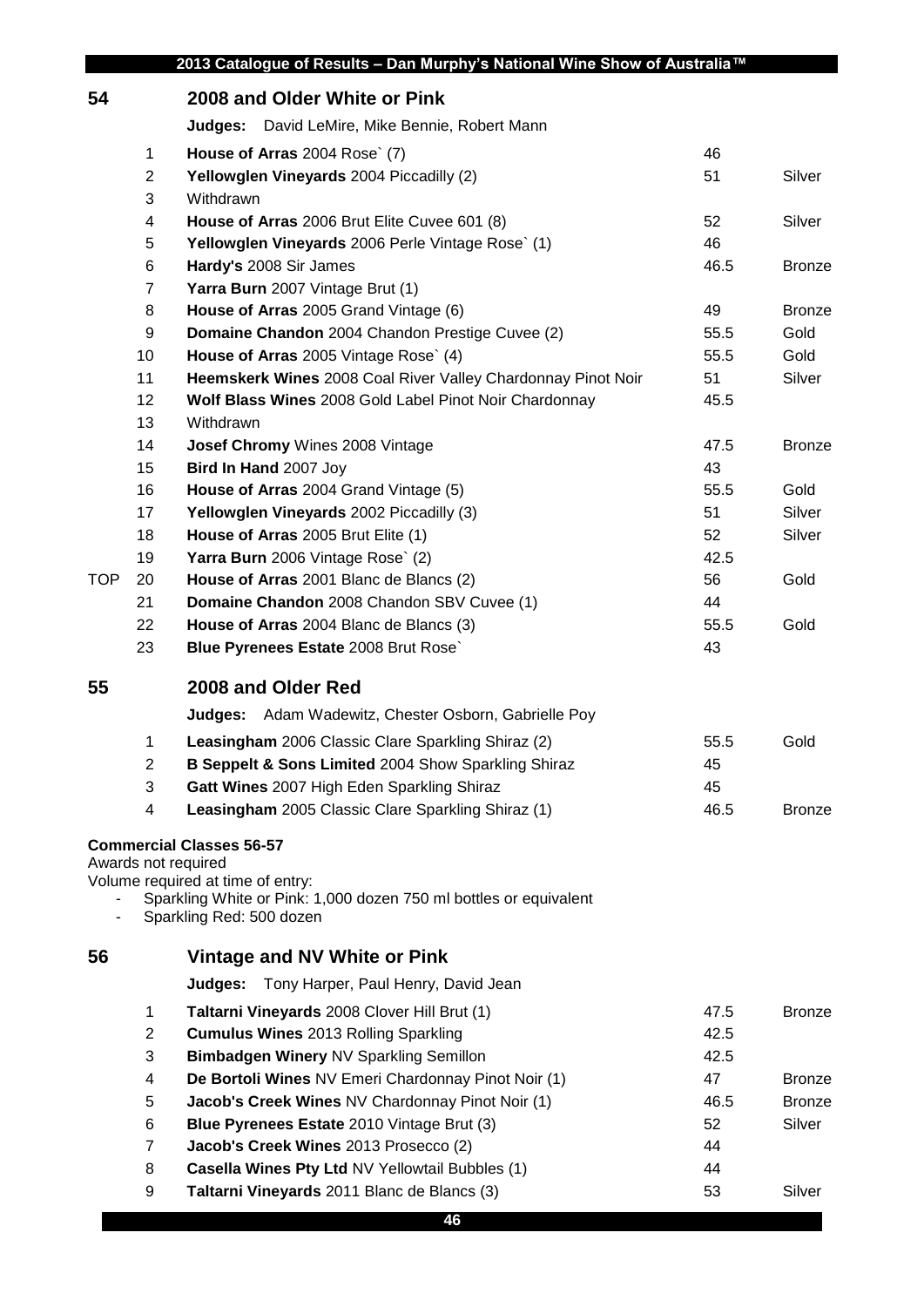|    |                 | 2013 Catalogue of Results - Dan Murphy's National Wine Show of Australia™ |      |               |
|----|-----------------|---------------------------------------------------------------------------|------|---------------|
|    | 10              | Blue Pyrenees Estate NV Luna (2)                                          | 47   | <b>Bronze</b> |
|    | 11              | Pirramimma NV Gilded Lilly Petit Rose` (1)                                | 44.5 |               |
|    | 12 <sup>2</sup> | Hardy's NV Sir James Cuvee Brut                                           | 48.5 | <b>Bronze</b> |
|    | 13              | <b>Swire and Noble NV Moscato</b>                                         | 45   |               |
|    | 14              | McWilliam's Wines NV Hanwood Estate                                       | 44.5 |               |
|    | 15              | Taylors Wines NV Pinot Noir Chardonnay Brut Cuvee                         | 46.5 | <b>Bronze</b> |
|    | 16              | Greg Norman Estates NV Sparkling                                          | 41   |               |
|    | 17              | Pirramimma NV Eight Carat Chardonnay Pinot Noir (2)                       | 43   |               |
|    | 18              | <b>Banrock Station NV Frizzante Moscato</b>                               | 46.5 | <b>Bronze</b> |
|    | 19              | Deakin Estate NV Azahara                                                  | 43.5 |               |
|    | 20              | Brown Brothers Milawa Vineyard 2012 Limited Release Prosecco              | 45   |               |
|    | 21              | Robert Oatley Vineyards NV Aurelia                                        | 49   | <b>Bronze</b> |
|    | 22              | De Bortoli Wines NV Windy Peak Brut Cuvee (2)                             | 49   | <b>Bronze</b> |
|    | 23              | Wolf Blass Wines 2011 Gold Label Pinot Noir Chardonnay                    | 52   | Silver        |
|    | 24              | Taltarni Vineyards NV Clover Hill Cuvee (2)                               | 45   |               |
|    | 25              | Casella Wines Pty Ltd NV Yellowtail Pink Bubbles (2)                      | 44   |               |
|    | 26              | Blue Pyrenees Estate NV Traditional Sparkling (1)                         | 47   | Bronze        |
|    | 27              | Pirramimma 2012 Gilded Lilly Reserve Cuvee (3)                            | 47   | <b>Bronze</b> |
|    | 28              | Yellowglen Vineyards 2009 Perle Vintage                                   | 49   | <b>Bronze</b> |
| 57 |                 | <b>Vintage and NV Red</b>                                                 |      |               |
|    |                 | Judges:<br>David LeMire, Robert Mann, Mike Bennie                         |      |               |
|    | $\mathbf{1}$    | 1847 Winery (SA) Pty Ltd NV 1847 Sparkling Merlot                         | 43.5 |               |
|    | $\overline{2}$  | <b>Shingleback NV Black Bubbles Sparkling Shiraz</b>                      | 46.5 | <b>Bronze</b> |
|    | 3               | Koonara Wines NV The Golden Orb Sparkling Shiraz                          | 40   |               |
|    | 4               | Pirramimma 2010 Eight Carat Limestone Coast Sparkling Shiraz              | 42.5 |               |
|    | 5               | <b>Banrock Station NV Sparkling Shiraz</b>                                | 45.5 |               |
|    | 6               | Fox Creek Wines NV Vixen                                                  | 44.5 |               |
|    | $\overline{7}$  | Morris Wines NV Sparkling Shiraz Durif                                    | 43   |               |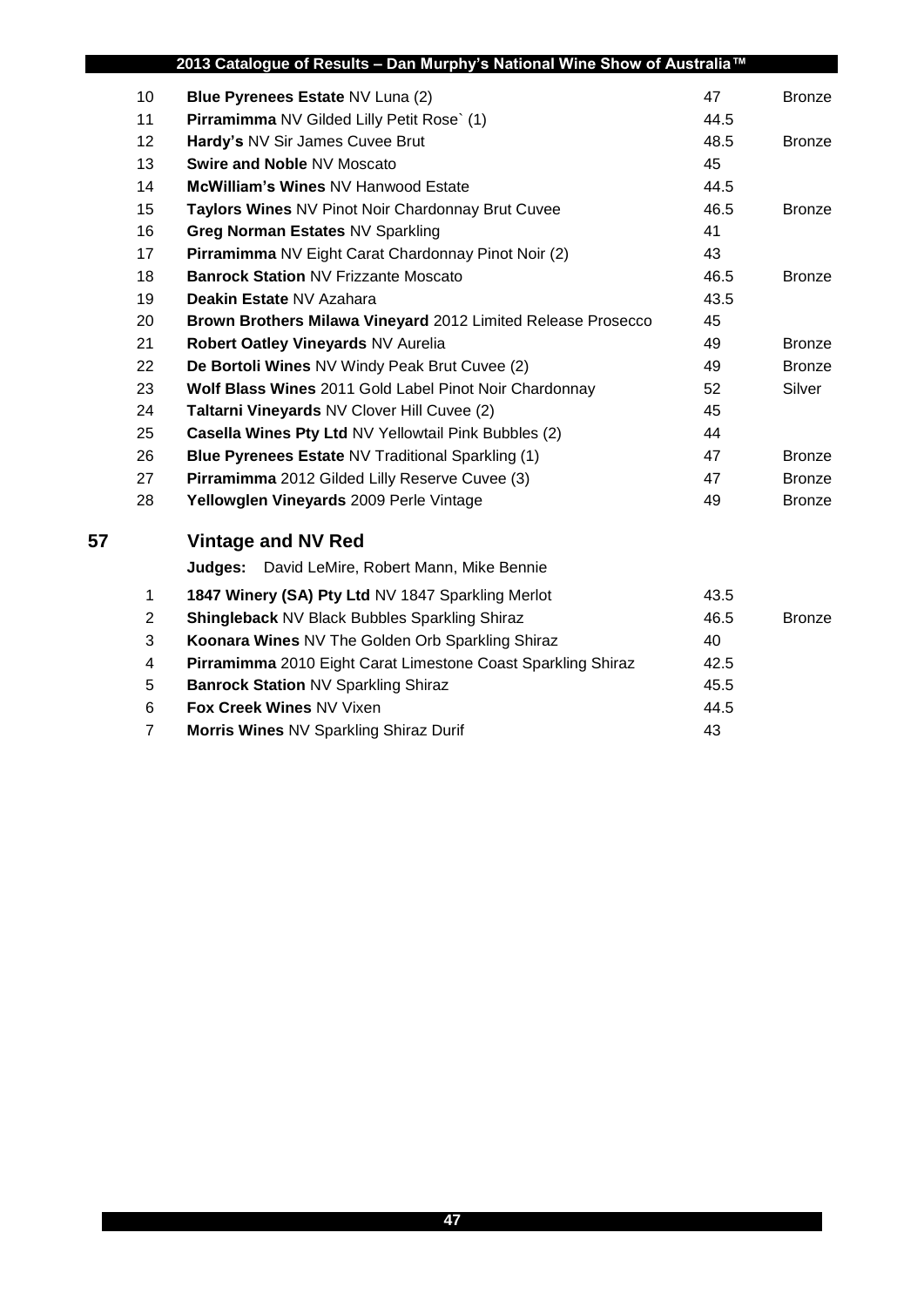## **FORTIFIED WINES Classes 58-71**

#### **Premium Classes 58-62**

Award winning wines only

Volume required at time of entry: 450 litres 50 dozen 750 ml bottles or equivalent

| 58 |                | Apera (Sherry) - Any Style - No Entries                           |      |               |
|----|----------------|-------------------------------------------------------------------|------|---------------|
| 59 |                | <b>Sweet White, excluding Muscat</b>                              |      |               |
|    |                | Judges: David LeMire, Robert Mann, Mike Bennie                    |      |               |
|    | $\mathbf{1}$   | Morris Wines NV Old Premium Rare Liqueur Tokay (2)                | 55.5 | Gold          |
|    | $\overline{2}$ | Morris Wines NV Cellar Reserve Grand Liqueur Tokay (1)            | 51   | Silver        |
| 60 |                | <b>Muscat</b>                                                     |      |               |
|    |                | Judges: Tony Harper, Matthew Brooke, Andrew Guard                 |      |               |
|    | $\mathbf{1}$   | Morris Wines NV Cellar Reserve Grand Liqueur Muscat (1)           | 50.5 | <b>Bronze</b> |
|    | $\overline{2}$ | Gralyn Estate NV Artizan                                          | 49   | <b>Bronze</b> |
|    | 3              | Morris Wines NV Old Premium Rare Liqueur Muscat (2)               | 55.5 | Gold          |
| 61 |                | <b>Tawny</b>                                                      |      |               |
|    |                | Steve Webber, David LeMire, Mike Bennie, Simon Killeen<br>Judges: |      |               |
|    | $\mathbf{1}$   | Morris Wines NV Old Premium Rare Tawny (2)                        | 53.5 | Silver        |
|    | $\overline{2}$ | Angove Family Winemakers NV Grand Tawny (1)                       | 47.5 | <b>Bronze</b> |
|    | 3              | Gralyn Estate NV Tawny Fortified                                  | 52.5 | Silver        |
|    | 4              | Penfolds Wines Pty Ltd NV Grandfather Rare Tawny                  | 49.5 | <b>Bronze</b> |
|    | 5              | Angove Family Winemakers NV Rare Tawny (2)                        | 51   | Silver        |
|    | 6              | Grant Burge Wines Pty Ltd NV 10yo Tawny (1)                       | 49.5 | <b>Bronze</b> |
|    | $\overline{7}$ | Salena Estate Wines NV The Time Keeper                            | 46   |               |
|    | 8              | Morris Wines NV Cellar Reserve Grand Tawny (1)                    | 51   | Silver        |
|    | 9              | Grant Burge Wines Pty Ltd NV 20yo Tawny (2)                       | 57   | Gold          |
| 62 |                | <b>Vintage Port style</b>                                         |      |               |
|    |                | Judges: Tony Harper, Andrew Guard, Matthew Brooke                 |      |               |
|    | $\mathbf{1}$   | Morris Wines 2007 Vintage (1)                                     | 47.5 | <b>Bronze</b> |
|    | $\overline{2}$ | Angove Family Winemakers 2010 Premium Vintage Fortified Shiraz    | 44.5 |               |
|    | 3              | d'Arenberg 2007 Vintage Fortified Shiraz                          | 54.5 | Silver        |
|    | 4              | Morris Wines 2009 Vintage (2)                                     | 46.5 | <b>Bronze</b> |
|    | 5              | Bailey's of Glenrowan 2012 VP140                                  | 47.5 | <b>Bronze</b> |

**Shingleback** 2012 Vintage Fortified Shiraz 47 47 Bronze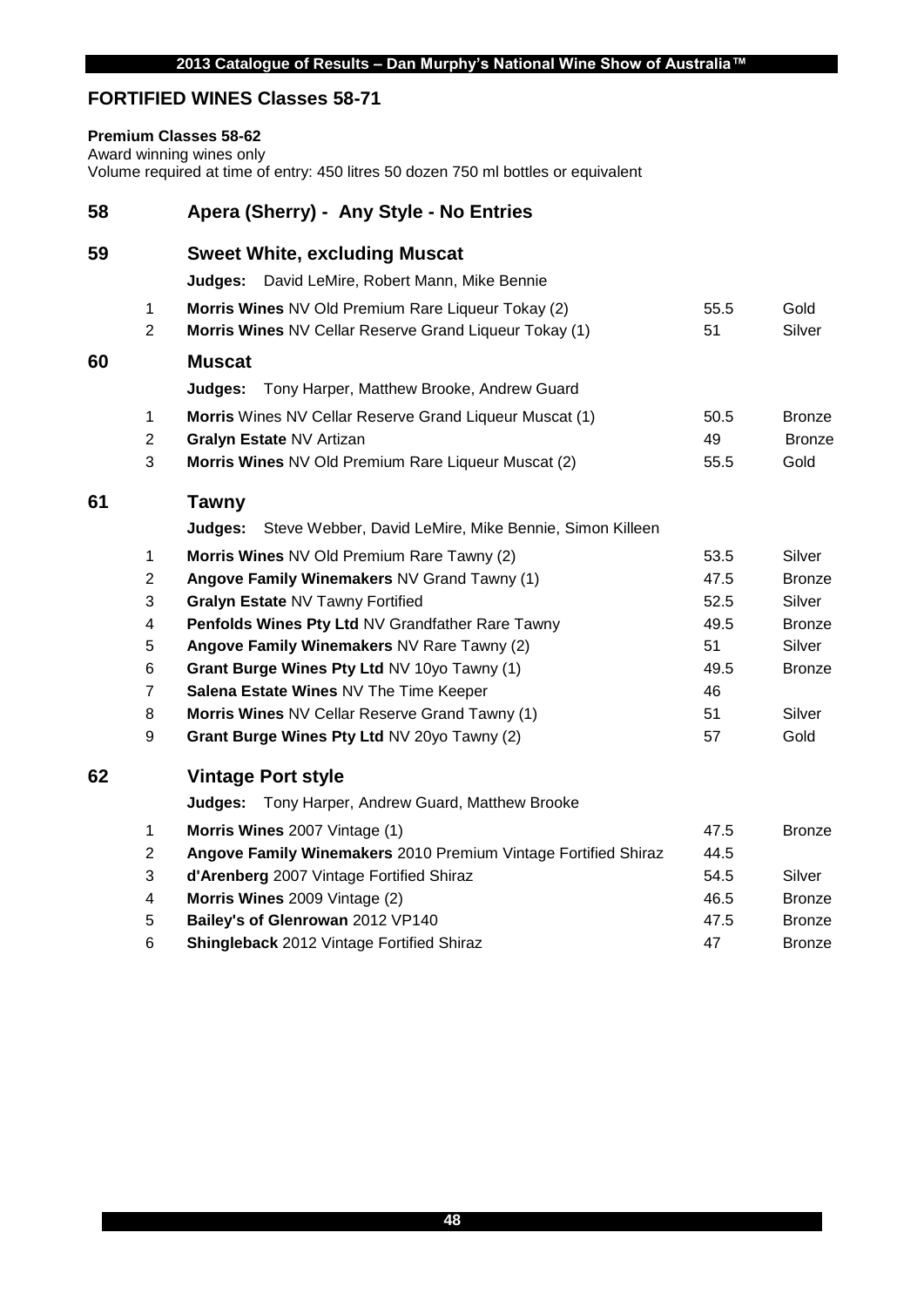| Mature Classes 63-68 |  |
|----------------------|--|
|----------------------|--|

Awards not required Aged, mature wines, not necessarily commercial Volume required at time of entry: 180 litres 20 dozen 750 ml bottles or equivalent

| 63  |                     | Apera (Sherry) - Amontillado style                                                    |              |               |
|-----|---------------------|---------------------------------------------------------------------------------------|--------------|---------------|
|     |                     | <b>Judges:</b> Steve Webber, David Jean, Dan Sims                                     |              |               |
|     | 1<br>$\overline{2}$ | Morris Wines NV Cellar Reserve Amontillado<br>McWilliam's Wines NV Show Reserve       | 55.5<br>49.5 | <b>Bronze</b> |
| 64  |                     | Apera (Sherry) - Oloroso style                                                        |              |               |
|     |                     | <b>Judges:</b> Steve Webber, David Jean, Dan Sims                                     |              |               |
|     | 1                   | McWilliam's Wines NV Show Reserve                                                     | 55.5         | Gold          |
| 65  |                     | <b>Sweet White, excluding Muscat</b>                                                  |              |               |
|     |                     | Adam Wadewitz, Chester Osborn, Gabrielle Poy<br>Judges:                               |              |               |
| TOP | 1                   | McWilliam's Wines NV Show Reserve                                                     | 56           | Gold          |
| 66  |                     | <b>Muscat</b>                                                                         |              |               |
|     |                     | Judges:<br>Tony Harper, Matthew Brooke, Andrew Guard                                  |              |               |
|     | 1                   | McWilliam's Wines NV Show Reserve                                                     | 50           | <b>Bronze</b> |
| 67  |                     | <b>Tawny</b>                                                                          |              |               |
|     |                     | <b>Judges:</b> Steve Webber, David LeMire, Mike Bennie, Simon Killeen                 |              |               |
| TOP | 1                   | Penfolds Wines Pty Ltd NV Great Grandfather Rare Tawny                                | 56.5         | Gold          |
|     | $\overline{2}$      | McWilliam's Wines NV Show Reserve                                                     | 46.5         | <b>Bronze</b> |
| 68  |                     | 2006 and Older Vintage Port style                                                     |              |               |
|     |                     | David LeMire, Robert Mann, Mike Bennie<br>Judges:                                     |              |               |
|     | 1                   | d'Arenberg 2006 Vintage Fortified Shiraz                                              | 48.5         | <b>Bronze</b> |
|     | $\overline{2}$      | Morris Wines 2006 Vintage Port (3)                                                    | 51.5         | Silver        |
|     | 3                   | Morris Wines 1998 Vintage Port (1)                                                    | 48           | <b>Bronze</b> |
|     | 4                   | Morris Wines 2005 Vintage Port (2)                                                    | 46.5         | <b>Bronze</b> |
|     |                     | <b>Commercial Classes 69-71</b><br>Awards not required                                |              |               |
|     |                     | Volume required at time of entry: 1,800 litres 200 dozen 750 ml bottles or equivalent |              |               |
| 69  |                     | <b>Sweet White, excluding Muscat</b>                                                  |              |               |
|     |                     | Judges:<br>Tony Harper, Matthew Brooke, Andrew Guard                                  |              |               |
|     | 1                   | Bailey's of Glenrowan NV Founder Series Classic Topaque                               | 53           | Silver        |
|     | $\overline{2}$      | Morris Wines NV Classic Liqueur Tokay (1)                                             | 48           | <b>Bronze</b> |
|     | 3                   | De Bortoli Wines NV 10yo Black Noble                                                  | 43           |               |
|     | 4                   | Morris Wines NV Cellar One Classic Liqueur Topaque (2)                                | 46.5         | <b>Bronze</b> |
| 70  |                     | <b>Muscat</b>                                                                         |              |               |
|     |                     | Judges:<br>Tony Harper, Matthew Brooke, Andrew Guard                                  |              |               |
|     | 1                   | Morris Wines NV Classic Liqueur Muscat (1)                                            | 51.5         | Silver        |
|     | $\overline{c}$      | Bailey's of Glenrowan NV Founder Series Classic Muscat<br>49                          | 46.5         | <b>Bronze</b> |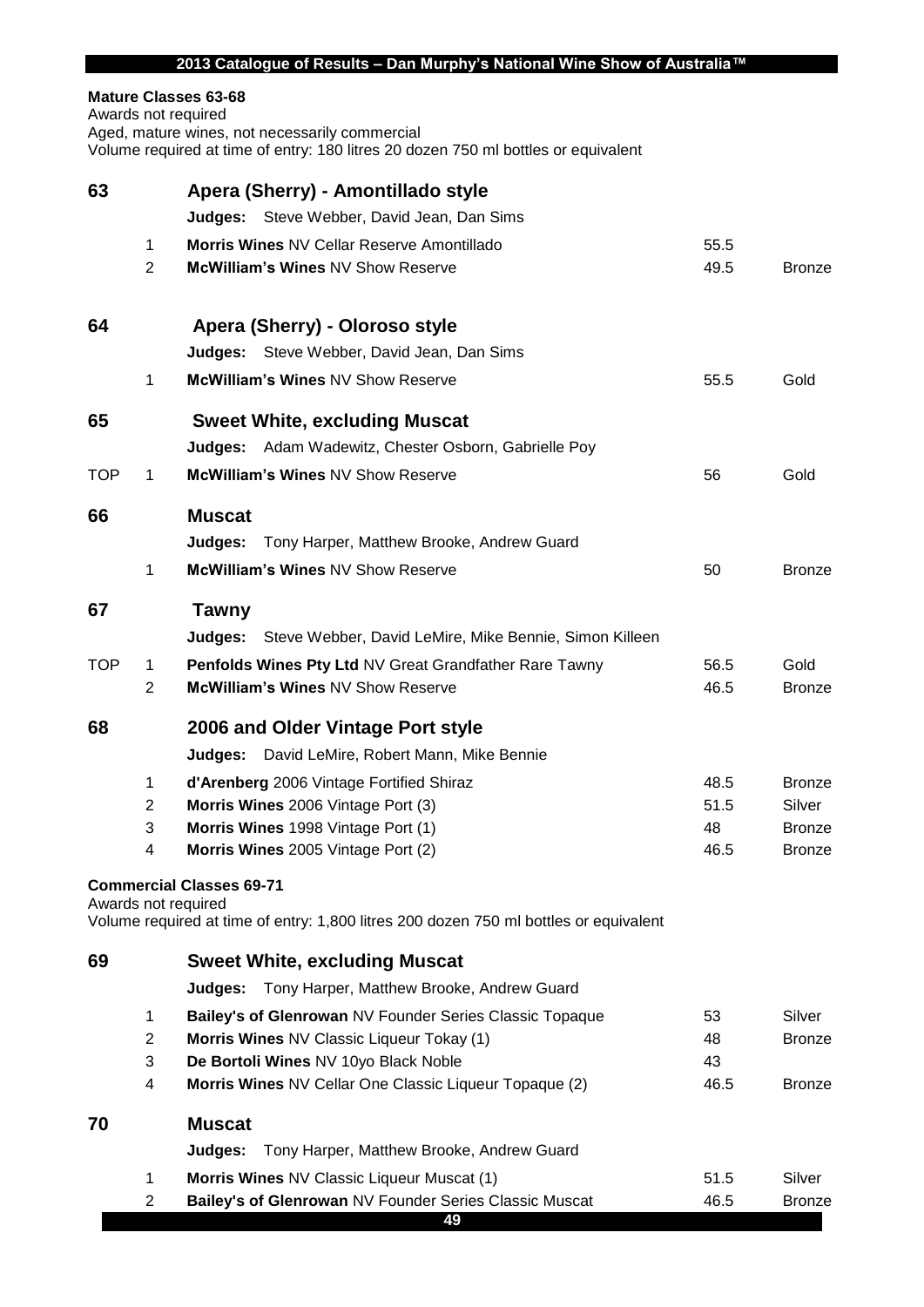|            |                | 2013 Catalogue of Results – Dan Murphy's National Wine Show of Australia™ |      |               |
|------------|----------------|---------------------------------------------------------------------------|------|---------------|
|            | 3              | <b>Morris Wines NV Cellar One Classic Liqueur Muscat (2)</b>              | 45.5 |               |
|            | 4              | De Bortoli Wines NV Show Liqueur Muscat                                   | 45   |               |
| 71         |                | <b>Tawny</b>                                                              |      |               |
|            |                | Steve Webber, David LeMire, Mike Bennie, Simon Killeen<br><b>Judges:</b>  |      |               |
|            | $\mathbf 1$    | Grant Burge Wines Pty Ltd NV Aged Tawny                                   | 48.5 | <b>Bronze</b> |
| <b>TOP</b> | 2              | <b>Saltram Wine Estate NV Mr Pickwicks Particular Tawny</b>               | 56.5 | Gold          |
|            | 3              | De Bortoli Wines NV Old Boy's 21 Year Old Barrell Aged Tawny (1)          | 46   |               |
|            | 4              | Morris Wines NV Black Label Old Tawny (2)                                 | 44.5 |               |
|            | 5              | <b>Penfolds Wines Pty Ltd NV 10 Year Old Grandfather Tawny</b>            | 51   | Silver        |
|            | 6              | Morris Wines NV Class Tawny (1)                                           | 45.5 |               |
|            | $\overline{7}$ | De Bortoli Wines NV Eight Year Old Fine Tawny (2)                         | 44.5 |               |
|            | 8              | <b>McWilliam's Wines NV Hanwood Grand Tawny</b>                           | 46   |               |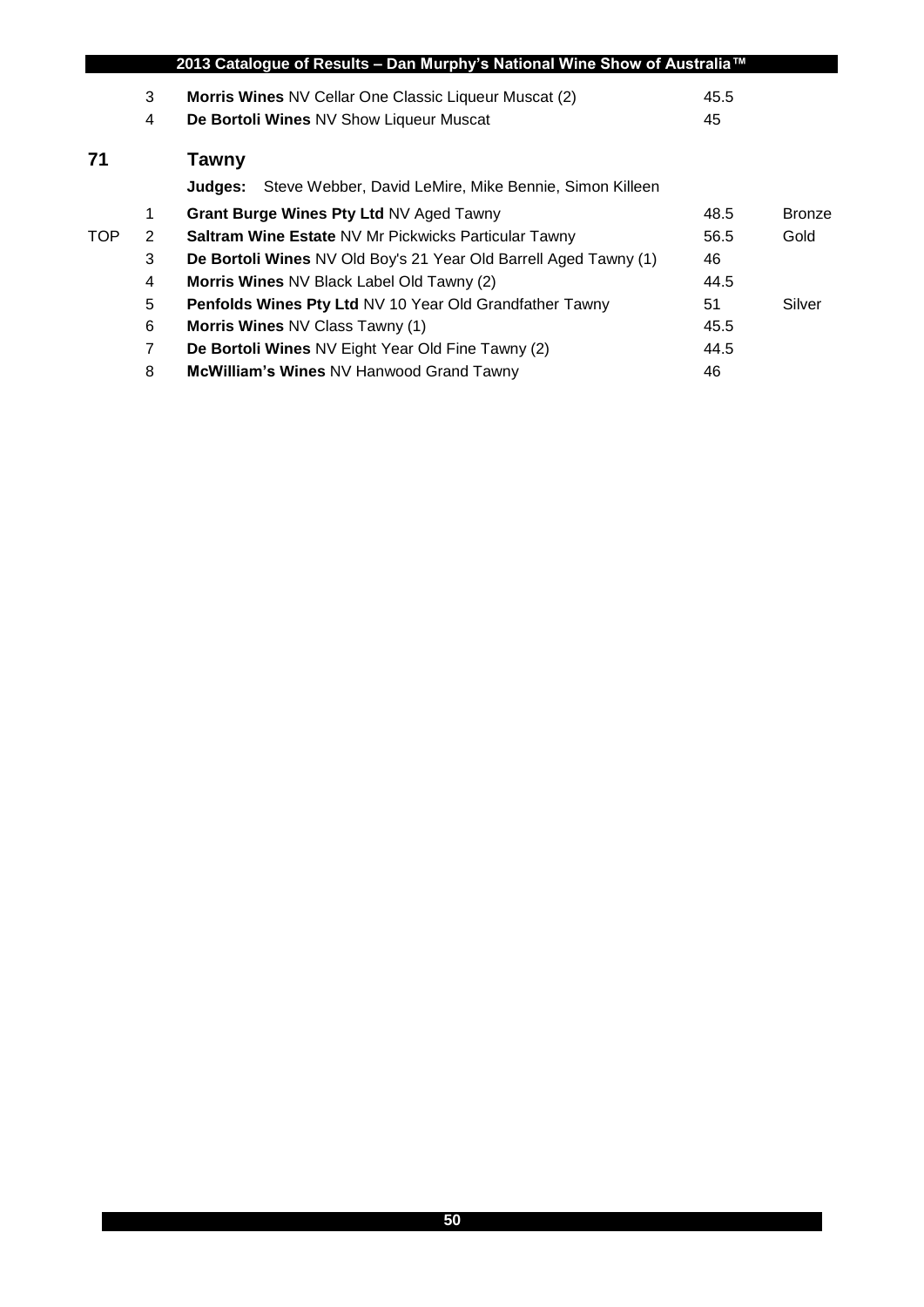#### **EXHIBITORS** 1847 Winery SA Pty Ltd 35 Church Rd ROWLAND FLAT SA 5352 6, 43, 57 3 Oceans Wine Company Cnr Boundary Road and Bussell Highway METRICUP WA 6280 8, 11, 14, 18 A to B Wines 97 Sturt Hwy NURIOOPTA SA 5355 19, 21 Abel's Tempest 97 Sturt Hwy NURIOOPTA SA 5355 8, 15, 52 Accolade Wines Reynell Road REYNELLA SA 5161 43 Agnew Wines Pty Ltd 576 DeBeyers Road POKOLBIN NSW 2325 6, 7, 9, 28, 36, 38, 41, 43 Aldi Stores 1 Sargents Road MINCHINBURY NSW 2770 41, 43, 45 Amberley C/-o Accolade Wines Reynella Road REYNELLA SA 5161 5, 11, 43, 44 Angove Family Winemakers Bookmark Ave RENMARK SA 5345 1, 10, 14, 18, 39, 40, 43, 49, 50, 61, 62 Annie's Lane at Queltaler 97 Sturt Hwy NURIOOPTA SA 5355 Australian Vintage Ltd 159 Hermann Thumm Drive LYNDOCH SA 5351 2, 4, 5, 6, 7, 9, 15, 20, 22, 24, 28, 29, B Seppelt & Sons Limited 97 Sturt Hwy NURIOOPTA SA 5355 2, 8, 15, 29, 52, 55 Bailey's of Glenrowan 97 Sturt Hwy NURIOOPTA SA 5355 24, 43, 62, 69, 70 Balthazar Barossa Pty Ltd 44 Keller Road NURIOOTPA SA 5355 20, 38 Banrock Station C/-o Accolade Wines Reynella Road REYNELLA SA 5161 56, 57 Barwang Estate Jack McWilliam Road HANWOOD NSW 2680 3, 8, 13, 21, 41, 43 Bay of Fires 40 Baxters Rd PIPERS RIVER TAS 7252 1, 3, 4, 8, 15, 52 Bellarine Estate Winery and Brewery 2270 Portarlington Rd BELLARINE 34 Berton Vineyards Pty Ltd 55 Mirrool Ave YENDA NSW 2681 4, 21, 22, 43, 48 Best's Wines Pty Ltd 111 Bests Road GREAT WESTERN VIC 3374 18, 31, 39 Bimbadgen Winery 790 McDonalds Road POKOLBIN NSW 2320 6, 19, 25, 56 Bird In Hand Lot 1 Pfeiffer Road WOODSIDE SA 5244 1, 8, 18, 22, 54 Bleasdale Vineyards 1640 Langhorne Creek Rd LANGHORNE CREEK SA 3, 4, 8, 18, 20, 21, 24, 25, 26, 32 Blue Pyrenees Estate Vinoca Road AVOCA VIC 3467 8, 9, 10, 17, 20, 26, 38, 43, 50, 52, 53, 83, 843, 50, 52, 53, Brand's Laira Jack McWilliam Road HANWOOD NSW 2680 8, 17, 20, 21, 22, 26, 40, 41, 43, 44, Briar Ridge Vineyard 593 Mount View Rd CESSNOCK NSW 2325 11, 28 Brokenwood Wines 401-427 McDonalds Rd POKOLBIN NSW 2320 28, 29, 32, 36, 41, 42, 45, 47 Brookland Valley C/-o Accolade Wines Reynella Road REYNELLA SA 5161 5, 8, 9, 11, 18, 21, 50 Brown Brothers Milawa Vineyard 239 Milawa Bobinawarrah Rd MILAWA 2, 3, 4, 8, 9, 13, 15, 16, 20, 22, 24, 30, Brown Magpie Wines 125 Larcombes Rd MODEWARRE VIC 3240 3, 15, 32 Casella Wines Pty Ltd Wakely Rd YENDA NSW 2681 2, 8, 18, 21, 22, 24, 38, 41, 47, 48, 56 Catching Thieves Jack McWilliam Road HANWOOD NSW 2680 8, 47 Chapman Grove Wines Pty Ltd Hairpin Road CARBUNUP RIVER WA 6280 4, 11, 36 Chateau Tanunda Estate 9 Basedow Road TANUNDA SA 5352 11, 19, 23, 25 Circe Wines Pty Ltd 295 Dunns Creek Road RED HILL VIC 3937 15 Coldstream Hills 97 Sturt Hwy NURIOOPTA SA 5355 9, 15, 29, 31, 52 Collector Wines Pty Ltd RA861 Hermitage Rd POKOLBIN NSW 2320 18, 24 Commodity Traders Australia Pty Ltd 185 Wahring - Murchison East Road WAHRING VIC 3608 32 Coolangatta Estate 1335 Bolong Road SHOALHAVEN HEADS NSW 2535 28, 36 Coriole Vineyards PO Box 9 MCLAREN VALE SA 5171 10, 20, 21, 42, 43, 44 Crabtree Watervale Wines 1 North Terrace WATERVALE SA 5452 1 Cumulus Wines 892 Davys Plains Road CUDAL NSW 2864 56 D'Angelo Estate Vineyard 41 Bayview Road OFFICER VIC 3809 29, 30, 32, 52 d'Arenberg Osborn Road MCLAREN VALE SA 5171 2, 10, 13, 20, 22, 23, 24, 26, 40, 43, De Bortoli Wines De Bortoli Road BILBUL NSW 2680 3, 8, 9, 11, 12, 13, 14, 15, 18, 19, 21,

Deakin Estate 1596 Kulkyne Way IRAAK VIC 3494 41, 44, 56 Deep Woods Estate 889 Commonage Road YALLINGUP WA 6282 4, 11, 14, 19, 21, 25 Devil's Lair Pty Ltd 97 Sturt Hwy NURIOOPTA SA 5355 8, 18, 21, 25, 29, 33 Dinny Goonan Wines 880 Deans Marsh Road BAMBRA VIC 3241 27, 32 Dolan Family Wines 14 Samuel Rd NURIOOTPA SA 5355 1 Domaine Chandon 727 Maroondah Highway COLDSTREAM VIC 3770 8, 15, 32, 52, 54

32, 35, 36 54, 56 50, 51 32, 34, 40, 41, 48, 49, 50, 52, 53, 56 44, 45, 48, 49, 52, 62, 68 24, 26, 28, 29, 32, 40, 41, 42, 43, 44, 45, 47, 49, 50, 51, 56, 69, 70, 71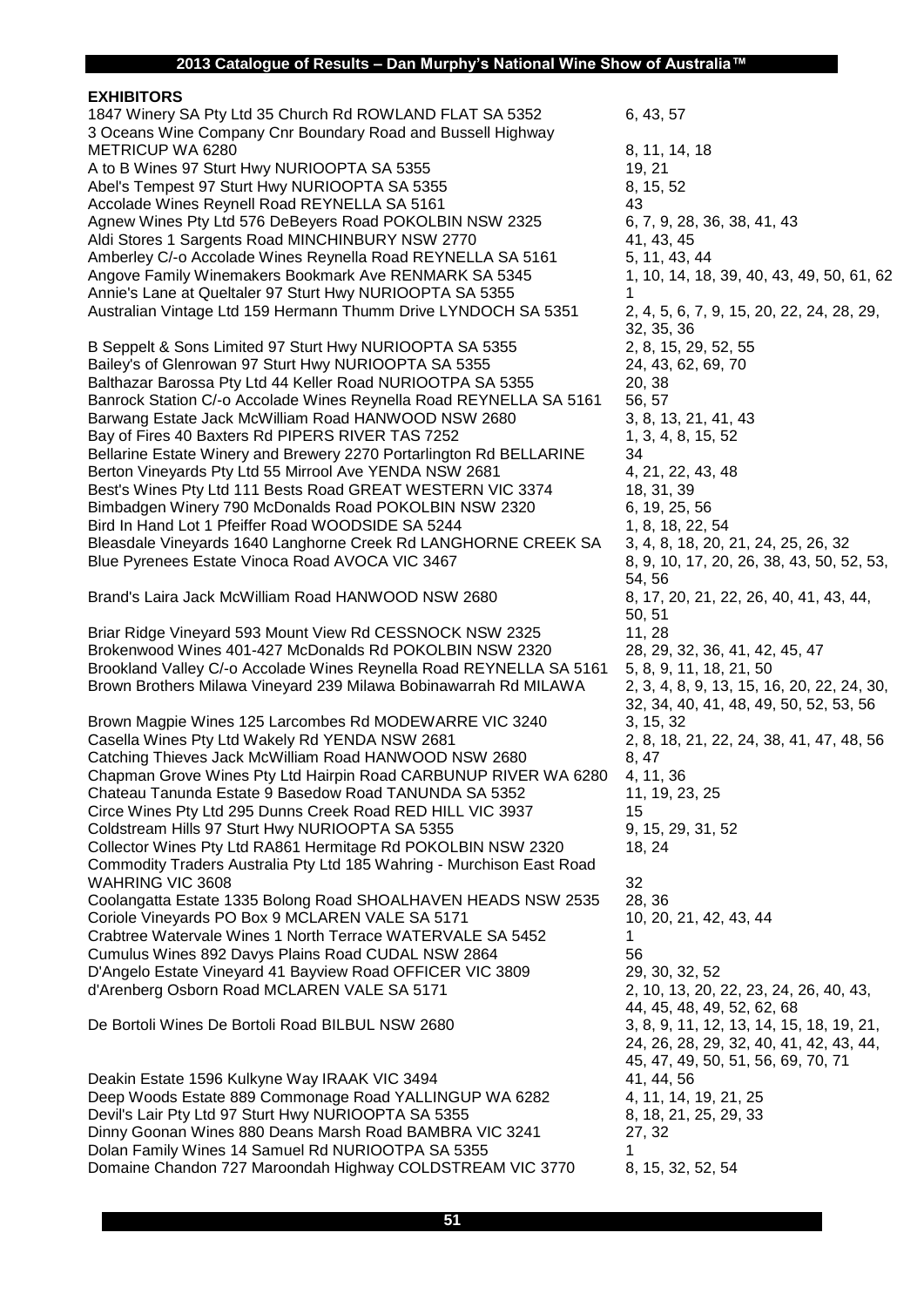Dorrien Estate Winery Siegersdorf Road TANUNDA SA 5352 2, 6, 8, 9, 10, 16, 17, 19, 20, 21, 22,

Echelon Wine Partners Jack McWilliam Road HANWOOD NSW 2680 1, 2, 3, 8, 15, 18, 19, 20, 23, 24, 41, 43 Eddystone Point Baxters Road PIPERS RIVER TAS 7252 1, 3, 4, 15, 16 Evans & Tate 156 Payne Road JINDONG VIA BUSSELTON WA 6280 1, 5, 8, 9, 15, 19, 20, 21, 22, 24, 25,

Ferngrove Vineyards Estate 276 Ferngrove Road FRANKLAND RIVER WA 1, 4, 8, 18, 21 First Creek Wines 600 McDonalds Road POKOLBIN NSW 2320 6, 7, 9, 16 Forester Estate 1064 Wildwood Rd YALLINGUP WA 6282 4, 8, 9, 11, 20, 21, 22 Four Sisters Pty Ltd 199 O Dwyer Rd NAGAMBIE VIC 3608 21, 41, 43, 45, 47 Fowles Wine Pty Ltd 1175 Lambing Gully Road AVENEL VIC 3664 20, 38, 39, 41, 43, 49 Fox Creek Wines 140 Malpas Road MCLAREN VALE SA 5171 23, 45, 49, 57 Fuddling Cup Lot 125 Caves Road WILYABRUP WA 6280 21 G.Gramp & Sons Barossa Valley Way ROWLAND FLAT SA 5352 13, 19, 25, 50 Galli Estate Winery 1507 Melton Hwy PLUMPTON VIC 3335 Gatt Wines 39 Siegersdorf Rd TANUNDA SA 5352 2, 20, 22, 27, 33, 35, 38, 38, 55 Gemtree Vineyards Pty Ltd 32 Hamilton Road MCLAREN FLAT SA 5171 43, 44 Geoff Merrill Wines 291 Pimpala Rd WOODCROFT SA 5161 22 Gisa Wines 578 The Parade AULDANA SA 5072 Glenlofty Wines 123 Glenlofty Warrenmang Road GLENLOFTY VIC 3469 41, 43, 44 Golden Grove Estate 337 Sundown Rd BALLANDEAN QLD 4382 30, 34 Gotham King William St ADELAIDE SA 5000 Goundrey Reynell Road REYNELLA SA 5161 40, 41, 43, 44 Grace Farm 741 Cowaramup Bay Road GRACETOWN WA 6284 33 Graham Stevens Wines 72 Ingoldby Rd MCLAREN FLAT SA 5171 20 Gralyn Estate C/-o Post Office COWARAMUP WA 6280 8, 60, 61 Grant Burge Wines Pty Ltd 161-165 Murray Street TANUNDA SA 5352 2, 3, 8, 20, 22, 33, 40, 41, 43, 44, 49,

Greedy Sheep 387 Worgan Road METRICUP WA 6280 34, 44 Greg Norman Estates 97 Stury Hwy NURIOOPTA SA 5355 20, 50, 56 Grove Estate Wines 4100 Murringo Road YOUNG NSW 2594 18 Harcourt Valley Vineyards 3339 Harmony Way HARCOURT VIC 3453 18, 21, 32 Hardy's Reynell Road REYNELLA SA 5161 1, 8, 9, 18, 20, 21, 21, 22, 23, 24, 38, 39, 16, 20, 21, 22, 23, 24, 38, 39,

Hardy's Tintara PO Box 3 MCLAREN VALE SA 5171 21 Haselgrove Wines Sand Road MCLAREN VALE SA 5171 18, 23 Heemskerk Wines 97 Sturt Hwy NURIOOPTA SA 5355 8, 64 Heggies Vineyard C/-o S. Smith & Son Eden Valley Road ANGASTON SA 1, 8, 9, 27 Helm Wines 19 Butts Road MURRUMBATEMAN NSW 2582 1 Henry's Drive Vignerons 41 Hodgsons Road PADTHAWAY SA 5271 20, 22, 26 Higher Plane C/-o Juniper Estate 98 Harmans Road SOUTH COWARAMUP 22, 25, 29, 33, 34 Hill River Estate Wines Pty Ltd 1009 Murrayview Road RAMCO SA 5322 51 Hill Smith Estate C/-o S.Smith & Son Eden Valley Road ANGASTON SA 8, 9 Honey Moon Vineyard Pty Ltd 135 Church Hill Rd ECHUNGA SA 5153 32 Houghton C/-o Accolade Wines Reynella Road REYNELLA SA 5161 4, 5, 19, 21, 38, 41, 44, 47, 48, 49, 50 House of Arras C/-o Accolade Wines Reynella Rd REYNELLA SA 5161 54 Ingoldby 97 Sturt Hwy NURIOOPTA SA 5355 44, 45, 49 Jacob's Creek Wines Barossa Valley Way ROWLAND FLAT SA 5352 1, 2, 3, 4, 8, 9, 10, 14, 15, 20, 21, 26,

Jamiesons Run 97 Sturt Hwy NURIOOPTA SA 5355 1997 19, 40, 41, 45 Jim Barry Wines Craig Hill Road CLARE SA 5453 1, 18, 20, 22, 26, 39 Josef Chromy Wines 370 Relbia Road RELBIA TAS 7258 15, 54 Juniper Estate 98 Harmans Road South COWARAMUP WA 6284 22, 25, 33 KarriBindi 111 Scott Road KARRIDALE WA 6288 4, 8, 11, 25 Kingston Estate Wines Unit 11 No 15 Fullarton Road KENT TOWN SA 5067 38, 43, 44, 45, 51 Kirrihill Wines Pty Ltd Farrell Flat Road CLARE SA 5453 2, 18, 20, 33 Knappstein Enterprise Winery 2 Pioneer Ave CLARE SA 5453 1, 11, 18, 27 Koonara Wines 44 Church Street PENOLA SA 5277 3, 16, 57 Krinklewood Vineyard 712 Wollombi Road BROKE NSW 2330 6 Lake Breeze Wines 319 Step Rd LANGHORNE CREEK SA 5255 22 Leasingham C/-o Accolade Wines Reynella Road REYNELLA SA 5161 19, 20, 25, 32, 35, 39, 55

25, 26 38, 40, 41, 44, 47, 49 50, 61, 71 41, 43, 48, 54, 56 40, 41, 43, 44, 45, 46, 47, 48, 49, 50, 51, 52, 56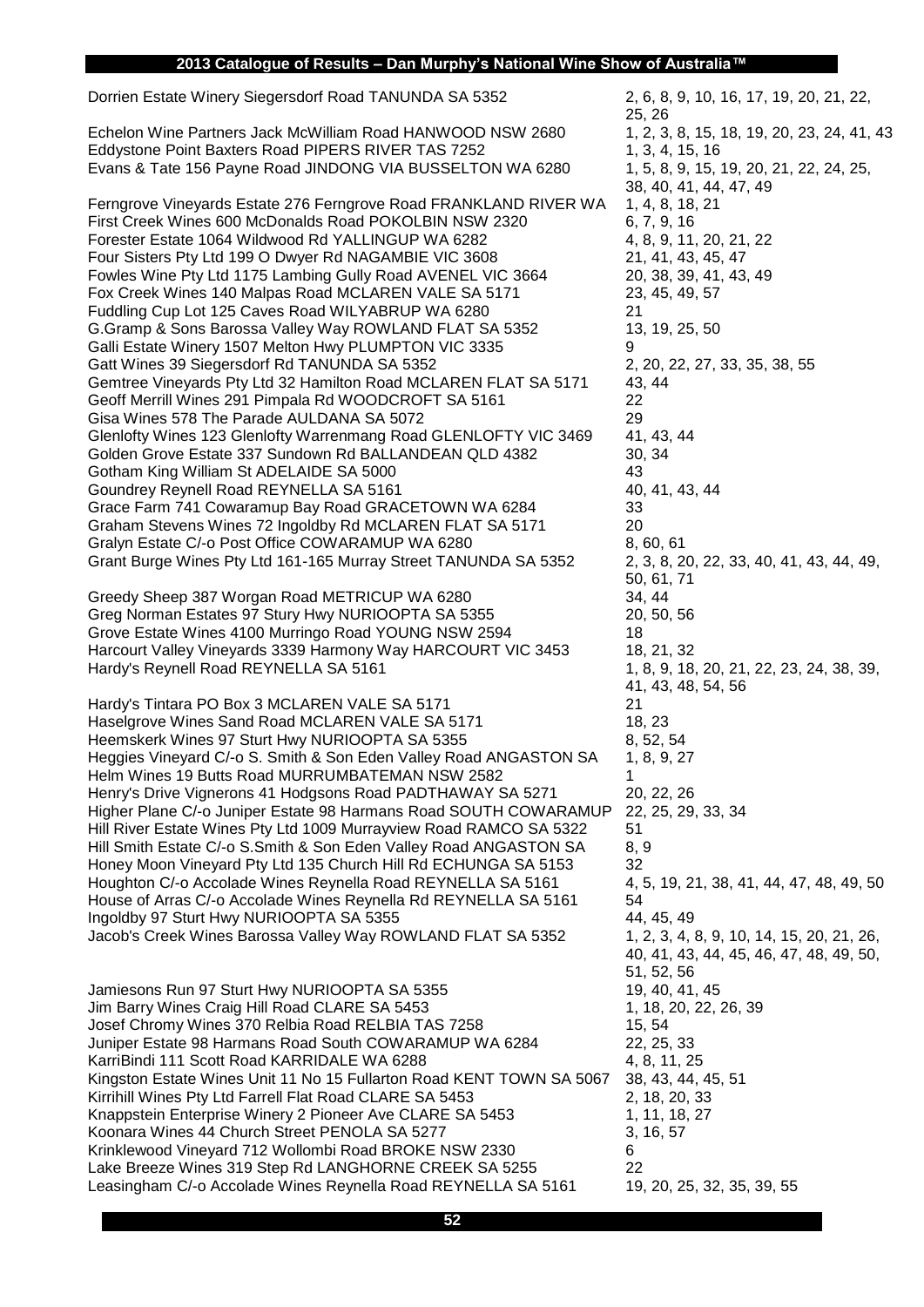Leconfield Wines 15454 Riddoch Highway COONAWARRA SA 5263 17, 18, 21 Leo Buring Pty Ltd 97 Sturt Hwy NURIOOPTA SA 5355 Leogate Estate Wines 1693 Broke Road POKOLBIN NSW 2320 28, 29, 32 Lerida Estate Federal Highway LAKE GEORGE NSW 2581 8, 31 Lethbridge 74 Burrows Rd LETHBRIDGE VIC 3332 29 Leura Park Estate 1400 Portarington Rd CURLEWIS VIC 3222 29, 30 Lindemans Wines Pty Ltd 97 Sturt Hwy NURIOOPTA SA 5355 3, 4, 6, 8, 26, 33 Logan Wines Pty Ltd 1320 Castlereagh Hwy MUDGEE NSW 2850 4, 10, 14, 19 Longview Vineyard 154 Pound Road MACCLESFIELD SA 5153 4, 13, 20, 22, 25, 52 Maglieri Wines Pty Ltd 97 Sturt Hwy NURIOOPTA SA 5355 21 Majella Wines Lynn Road COONAWARRA SA 5263 26, 38, 44, 50 McLeish Estate 462 DeBeyers Road POKOLBIN NSW 2320 28, 36 McWilliam's Wines Jack McWilliam Road HANWOOD NSW 2680 6, 7, 8, 13, 17, 19, 20, 22, 25, 26, 28, 16, 29,

Metala Wines 97 Sturt Hwy NURIOOPTA SA 5355 26, 32 Mildara Wines 97 Sturt Hwy NURIOOPTA SA 5355 Millbrook Winery Old Chestnut Lane JARRAHDALE WA 6124 1, 4, 8 Montalto Vineyard & Olive Grove 33 Shoreham Rd RED HILL SOUTH VIC 3, 8, 9, 15, 18 Montara Winery 76 Chalambar Road ARARAT VIC 3377 38 Moondah Brook C/-o Accolade Wines Reynella Road REYNELLA SA 5161 44 Moppity Vineyards Moppity Vineyards Moppity Rd YOUNG NSW 2594 8, 17, 18, 21 Morris Wines Barossa Valley Way ROWLAND FLAT SA 5352 24, 57, 58, 59, 60, 61, 62, 63, 68, 69,

Moshulu Estate 830 Nortons Road PARAPARAP VIC 3240 16 Mount Langi Ghiran Vineyards VIne Road BAYINDEEN VIC 3375 19, 20 Mount Majura Vineyard RMB 314 Majura Rd MAJURA ACT 2609 27, 32 Murray Street Vineyards Murray Street GREENOCK SA 5360 20 Nicholson River Winery 57 Liddells Rd NICHOLSON VIC 3882 32 Nick O'Leary Wines 129 Donnelly Lane BUNGENDORE NSW 2621 18, 19 Norfolk Rise Vineyard 438 Limestone Coast Road MT BENSON VIA 3, 32 Nugan Estate Pty Ltd 580 Darlington Point Road WILLBRIGGIE NSW 2680 3, 8, 13, 19, 22, 30 Oakridge Wines 864 Maroondah Highway COLDSTREAM VIC 3700 8, 29, 31 Orlando Wines Barossa Valley Way ROWLAND FLAT SA 5352 1, 22, 32, 41 Paringa Estate Winery 44 Paringa Road RED HILL VIC 3937 8, 9, 15, 16, 32 Penfolds Wines Pty Ltd 97 Sturt Hwy NURIOOPTA SA 5355 1, 6, 8, 9, 41, 61, 67, 71 Pepper Tree Wines 86 Halls Road POKOLBIN NSW 2320 6, 17, 19, 22 Peter Lehmann Wines Para Road TANUNDA SA 5352 1, 2, 3, 6, 7, 8, 13, 14, 18, 19, 20, 22,

Pewsey Vale Vineyard C/-o S. Smith & Son Eden Valley Road ANGASTON 1, 2, 27, 35 Pikes Wines PO Box 54 SEVEN HILL SA 5453 1, 11 Pinnacle Liquor Group Siegersdorf Road TANUNDA SA 5352 2, 3, 8, 9, 11, 15, 18, 20, 21, 22 Pirramimma PO.Box 7 MCLAREN VALE SA 5171 1, 39, 41, 42, 43, 56, 57 Plantagenet Wines 45 Albany Hwy MT BARKER WA 6324 1, 8, 14, 40, 41, 44, 45, 48, 49 Precipice Wines 67 Fairview Ave CROYDON NORTH VIC 3136 32 Prestige World Wine Barossa Valley Way ROWLAND FLAT SA 5352 19, 20 Ravensworth 312 Patemans lane MURRUMBATEMAN NSW 2582 1 Rawsons Retreat 97 Sturt Hwy NURIOOPTA SA 5355 46, 47, 48, 50, 51 Redman Wines 18430 Riddoch Highway COONAWARRA SA 5263 20, 26, 38, 49 Reschke 'Rocky Castle' Rocky Castle Road COONAWARRE SA 5263 44, 45 Reynella C/-o Accolade Wines Reynella Rd REYNELLA SA 5161 18, 20 Richmond Grove Wines Barossa Valley Way ROWLAND FLAT SA 5352 2, 19, 20, 22, 48 Ridge View Wines 273 Sweetwater Road POKOLBIN NSW 2320 6, 32 Ringbolt Pty Ltd C/-o S.Smith & Son Eden Valley Road ANGASTON SA 21 Riposte Wines by Tim Knappstein 303 Croft Road LENSWOOD SA 5240 15, 16 Robert Oatley Vineyards 845 Henry Lawson Drive MUDGEE NSW 2850 1, 4, 5, 8, 9, 14, 15, 18, 19, 21, 39, 41,

Rockbare Pty Ltd 102-104 Main Road HAHNDORF SA 5245 3, 8, 18, 20, 21, 40, 41, 42, 43, 52 Rojomoma 16 Sturt Rd NURIOOTPA SA 5355 32, 38 Rosemount Estates Pty Ltd 97 Sturt Hwy NURIOOPTA SA 5355 18, 19, 20, 21, 23, 25, 33, 34, 49, 50,

32, 35, 38, 40, 41, 43, 44, 47, 48, 49, 50, 56, 63, 64, 65, 66, 67, 71 70, 71 24, 33, 39, 40, 41, 42, 43, 44, 53 43, 56 51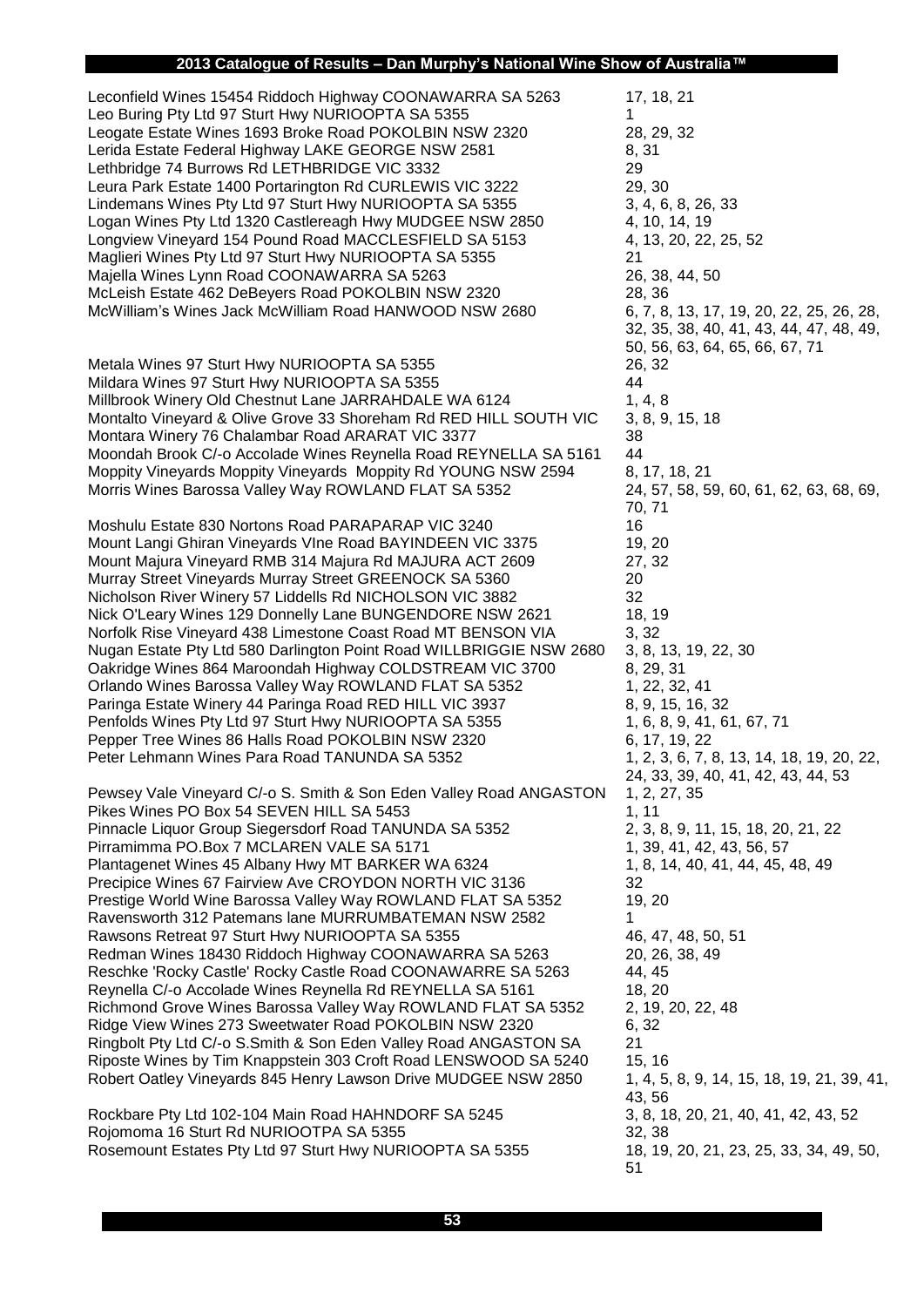## **2013 Catalogue of Results – Dan Murphy's National Wine Show of Australia™**

| <u>outuregue of Hoodite</u>                                                                                                                                                                                                                                                                                                                                                                                                                                                                                                                                                                                                                                                                                                              |                                                                                                                                      |
|------------------------------------------------------------------------------------------------------------------------------------------------------------------------------------------------------------------------------------------------------------------------------------------------------------------------------------------------------------------------------------------------------------------------------------------------------------------------------------------------------------------------------------------------------------------------------------------------------------------------------------------------------------------------------------------------------------------------------------------|--------------------------------------------------------------------------------------------------------------------------------------|
| Rosily Vineyard 871 Yelverton Rd WILLYABRUP WA 6280<br>Rouge Homme 97 Sturt Hwy NURIOOPTA SA 5355<br>Running With Bulls C/-o S.Smith & Son Eden Valley Road ANGASTON SA<br>Rymill Coonawarra Riddoch Hwy COONAWARRA SA 5263<br>Salena Estate Wines 837 Bookpurnong Road LOXTON SA 5333<br>Saltram Wine Estate 97 Sturt Hwy NURIOOPTA SA 5355<br>Sanguine Estate 77 Shurans Lane HEATHCOTE VIC 3523<br>Serafino Wines Kangarilla Road MCLAREN VALE SA 5171<br>Seville Estate Pty Ltd 65 Linwood Road SEVILLE VIC 3139<br>Shadowfax Wines P O Box 209 WERRIBEE VIC 3030<br>Shaw Vineyard Estate 34 Isabel Drive MURRUMBATEMAN NSW 2582<br>Shearwater 167 Bay Road EAGLE POINT VIC 3878<br>Shingleback Kangarilla Road MCLAREN VALE SA 5171 | 30, 32<br>21, 43<br>24<br>26<br>10, 14, 2<br>1, 6, 8, 1<br>18, 20<br>8, 10, 11<br>8, 29, 31<br>9, 31<br>1, 17, 20<br>29<br>8, 10, 18 |
| Sidewood Estate 92 Mappinga Road OAKBANK SA 5243<br>Smith & Hooper C/-o S.Smith & Son Eden Valley Road ANGASTON SA 5353 11, 17, 2<br>St Hallett Wines 24-30 St Hallett Road TANUNDA SA 5352<br>St Huberts Wines 97 Sturt Hwy NURIOOPTA SA 5355<br>St Hugo Wines Barossa Valley Way ROWLAND FLAT SA 5352<br>Streicker Wines 412 Abbeys Farm Road YALLINGUP WA 6282<br>Swire and Noble 15 Beach Road CHRISTIES BEACH SA 5165<br>Tahbilk Pty Ltd 254 ONeils Rd NAGAMBIE VIC 3608                                                                                                                                                                                                                                                            | 49, 57, 6<br>4, 9, 15,<br>1, 18, 20<br>8, 15, 16<br>19, 20, 2<br>30<br>38, 40, 4<br>1, 2, 10,<br>50                                  |
| Taltarni Vineyards 339 Taltarni Road MOONAMBEL VIC 3478<br>Taylors Wines 89a Winery Road AUBURN SA 5451                                                                                                                                                                                                                                                                                                                                                                                                                                                                                                                                                                                                                                  | 52, 56<br>1, 2, 8, 1                                                                                                                 |
| Terindah Estate 90 Mc Adams Lane BELLARINE VIC 3222<br>Tertini Wines Kells Creek Rd MITTAGONG NSW 2575<br>T'Gallant Winemakers Pty Ltd 97 Sturt Hwy NURIOOPTA SA 5355<br>The Lane Vineyard Ravenswood Lane HAHNDORF SA 5245<br>The Yalumba Wine Company C/-o S.Smith & Son Eden Valley Road<br>ANGASTON SA 5353<br>Thomas Wines 1210 Hermitage Road POKOLBIN NSW 2320                                                                                                                                                                                                                                                                                                                                                                    | 44, 45, 4<br>32<br>$\overline{2}$<br>15<br>18<br>10, 13, 2<br>6, 7, 19,<br>21, 22, 2                                                 |
| Thorn Clarke Wines Milton Park Gawler Park Road ANGASTON SA 5353<br>Tightrope Walker Jack McWilliam Road HANWOOD NSW 2680<br>Trentham Estate Wines Sturt Highway TRENTHAM CLIFFS NSW 2738<br>Tulloch Wines 638 Debeyers Rd POKOLBIN NSW 2320<br>Tyrrell's Vineyards Pty Ltd 1838 Broke Rd POKOLBIN NSW 2320<br>Voyager Estate 41 Stevens Road MARGARET RIVER WA 6285<br>W Salter & Son 97 Sturt Hwy NURIOOPTA SA 5355<br>Warburn Estate 700 Kidman Way GRIFFITH NSW 2680                                                                                                                                                                                                                                                                 | 50, 56, 4<br>4, 5, 8, 9<br>43, 56, 3<br>1, 19, 20<br>8<br>3, 4, 10,<br>19, 48<br>6, 7, 8, 9<br>9, 19, 22<br>18, 21<br>4, 24          |
| Watershed Premium Wines Cnr Darch Road & Bussell Highway<br>MARGARET RIVER WA 6285<br>West Cape Howe Wines 14923 Muirs Hwy MOUNT BARKER WA 6324<br>Wicks Estate Wines Pty Ltd 29 River View Road WOODSIDE SA 5244<br>Willow Bridge Estate 178 Gardincourt Drive DARDANUP WA 6236<br>Windy Peak Vineyards De Bortoli Road BILBUL NSW 2680<br>Wolf Blass Wines 97 Sturt Hwy NURIOOTPA SA 5355                                                                                                                                                                                                                                                                                                                                              | 9, 14, 19<br>1, 4, 11,<br>4, 15, 18<br>11, 18, 1<br>40, 41, 4<br>8, 19, 20                                                           |
| Wyndham Estate Barossa Valley Way ROWLAND FLAT SA 5352                                                                                                                                                                                                                                                                                                                                                                                                                                                                                                                                                                                                                                                                                   | 46, 47, 4<br>8, 15, 19                                                                                                               |
| Wynns Coonawarra Estate 97 Sturt Hwy NURIOOPTA SA 5355                                                                                                                                                                                                                                                                                                                                                                                                                                                                                                                                                                                                                                                                                   | 50, 51<br>2, 18, 19                                                                                                                  |

Xanadu Wines Boodjidup Rd MARGARET RIVER WA 6285 8, 9, 11, 21, 22, 29, 32, 38, 41, 43 Yabby Lake International Pty Ltd 68 Drummonds Lane HEATHCOTE VIC 29, 31 Yarra Burn C/-o Accolade Wines Reynella Road REYNELLA SA 5161 52, 54<br>Yellowalen Vinevards 97 Sturt Hwy NURIOOPTA SA 5355 56 52, 54, 56 Yellowglen Vineyards 97 Sturt Hwy NURIOOPTA SA 5355 Zilzie Wines 544 Kulkyne REDCLIFFS VIC 3496 21, 43, 44, 47, 48

10, 14, 24, 61 1, 6, 8, 10, 19, 20, 22, 32, 34, 71 8, 10, 11, 14, 18, 19, 20, 23, 24 8, 29, 31, 33<br>9, 31 1, 17, 20, 22, 26 8, 10, 18, 19, 20, 21, 23, 25, 32, 34, 49, 57, 62 4, 9, 15, 30 3 11, 17, 26 19, 20, 22, 26, 45 38, 40, 43, 56 1, 2, 10, 20, 22, 30, 36, 42, 43, 48, 49, 50 1, 2, 8, 18, 20, 21, 22, 26, 32, 41, 43, 44, 45, 46, 49, 50, 56 10, 13, 20, 21, 22, 23, 25, 26, 34, 38 6, 7, 19, 28, 32, 36, 27, 1, 2, 8, 18, 20, 21, 22, 26, 32, 41, 43, 44, 45, 46, 49, 50, 56, 4, 15, 18, 21, 52, 8, 29, 31, 1, 4, 5, 8, 9, 14, 15, 18, 19, 21, 39, 41, 43, 56, 3, 20, 22, 44, 53, 54 1, 19, 20, 41, 43, 44 3, 4, 10, 12, 13, 17, 18, 20, 25 6, 7, 8, 9, 28, 29, 36 9, 14, 19, 21 1, 4, 11, 21, 24 4, 15, 18, 21, 52 11, 18, 19, 25, 30, 32 40, 41, 42, 45 8, 19, 20, 21, 23, 25, 26, 32, 38, 41, 46, 47, 49, 50, 54, 56 8, 15, 19, 20, 23, 25, 26, 43, 47, 49, 50, 51 2, 18, 19, 22, 33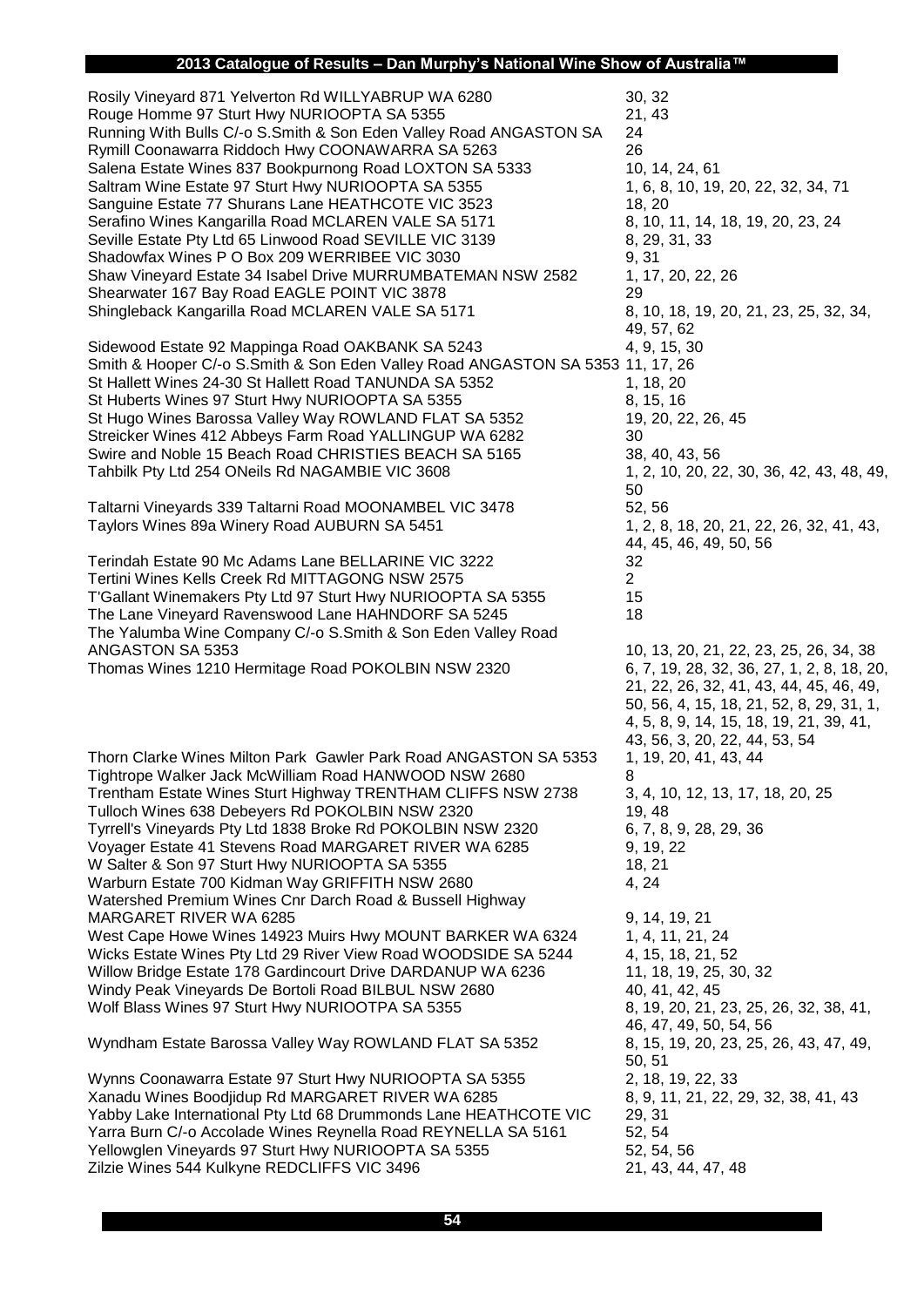# **NOTES**